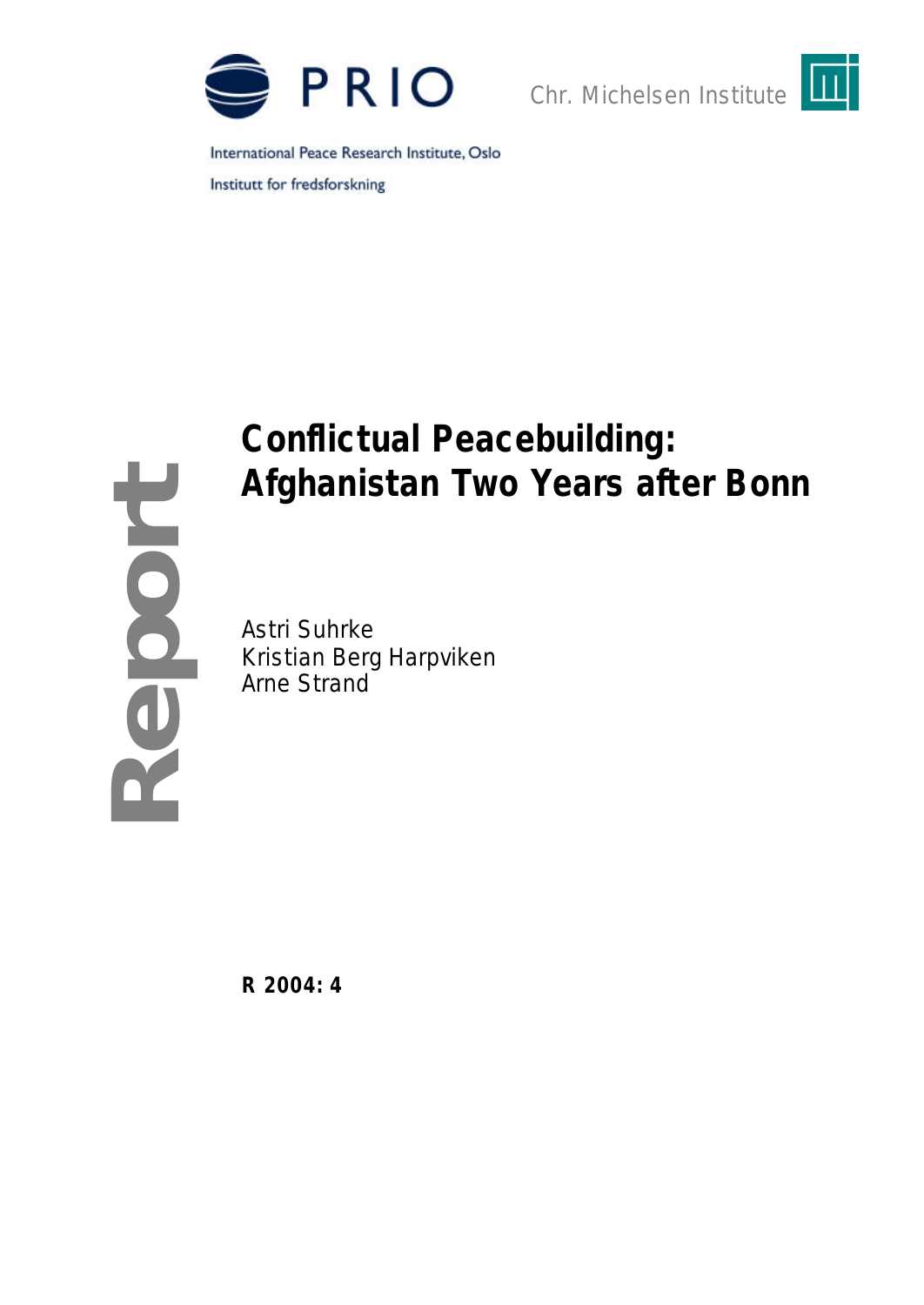# **Conflictual Peacebuilding: Afghanistan Two Years after Bonn**

Astri Suhrke Kristian Berg Harpviken Arne Strand

**Prepared for The Norwegian Ministry of Foreign Affairs**

**R 2004: 4**



**Chr. Michelsen Institute** *Development Studies and Human Rights*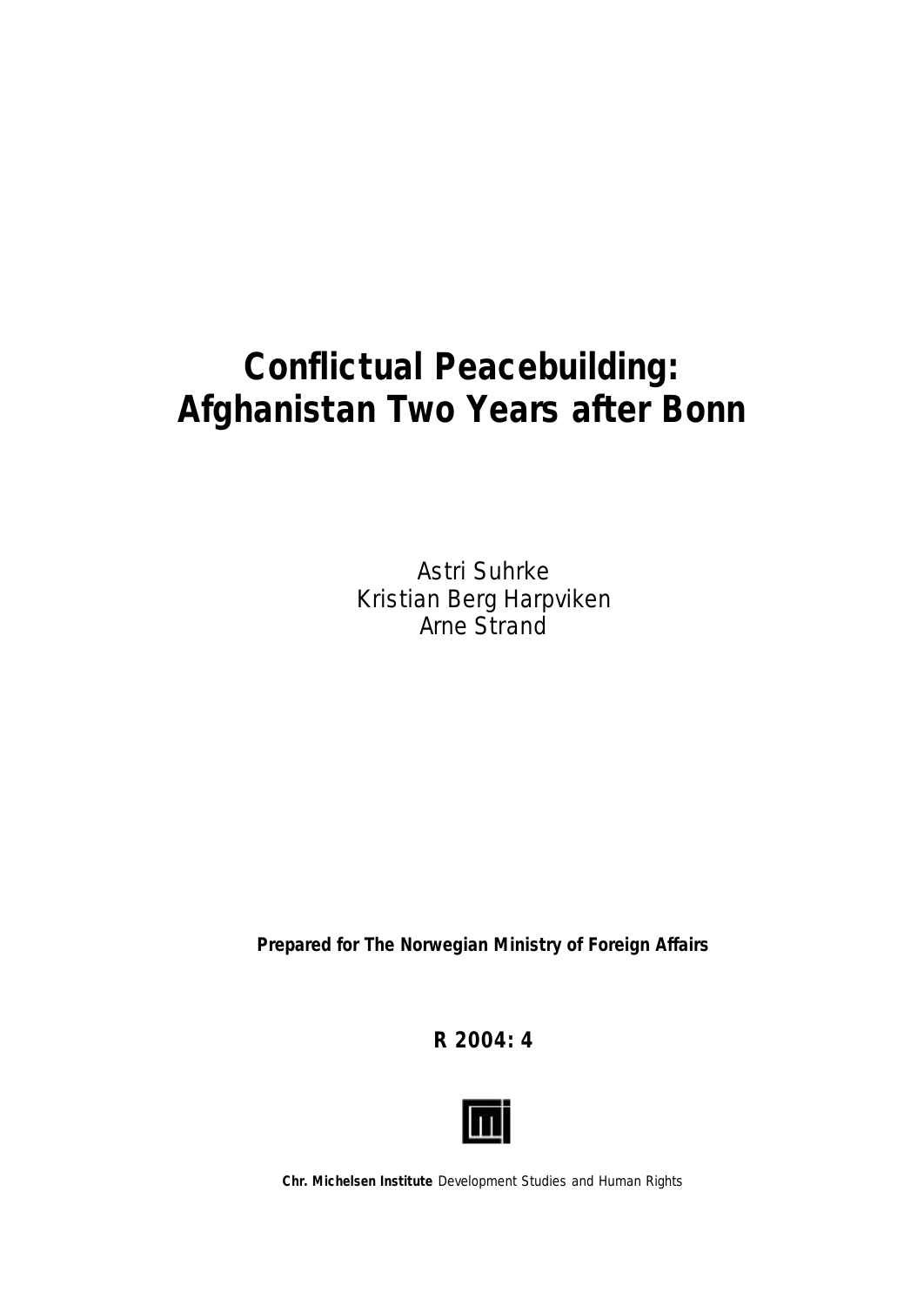### **CMI Reports**

This series can be ordered from: Chr. Michelsen Institute P.O. Box 6033 Postterminalen, N-5892 Bergen, Norway Tel: + 47 55 57 40 00 Fax: + 47 55 57 41 66 E-mail: cmi@cmi.no www.cmi.no

Price: NOK 50

ISSN 0805-505X ISBN 82-8062-074-5 This report is also available at: www.cmi.no/public/public.htm

### **Indexing terms**

Afghanistan Democratisation Peacebuilding **Reconstruction** Security Sector Reform

**Project title** Afghanistan two years after Bonn

**Project number** 23058

© Chr. Michelsen Institute 2004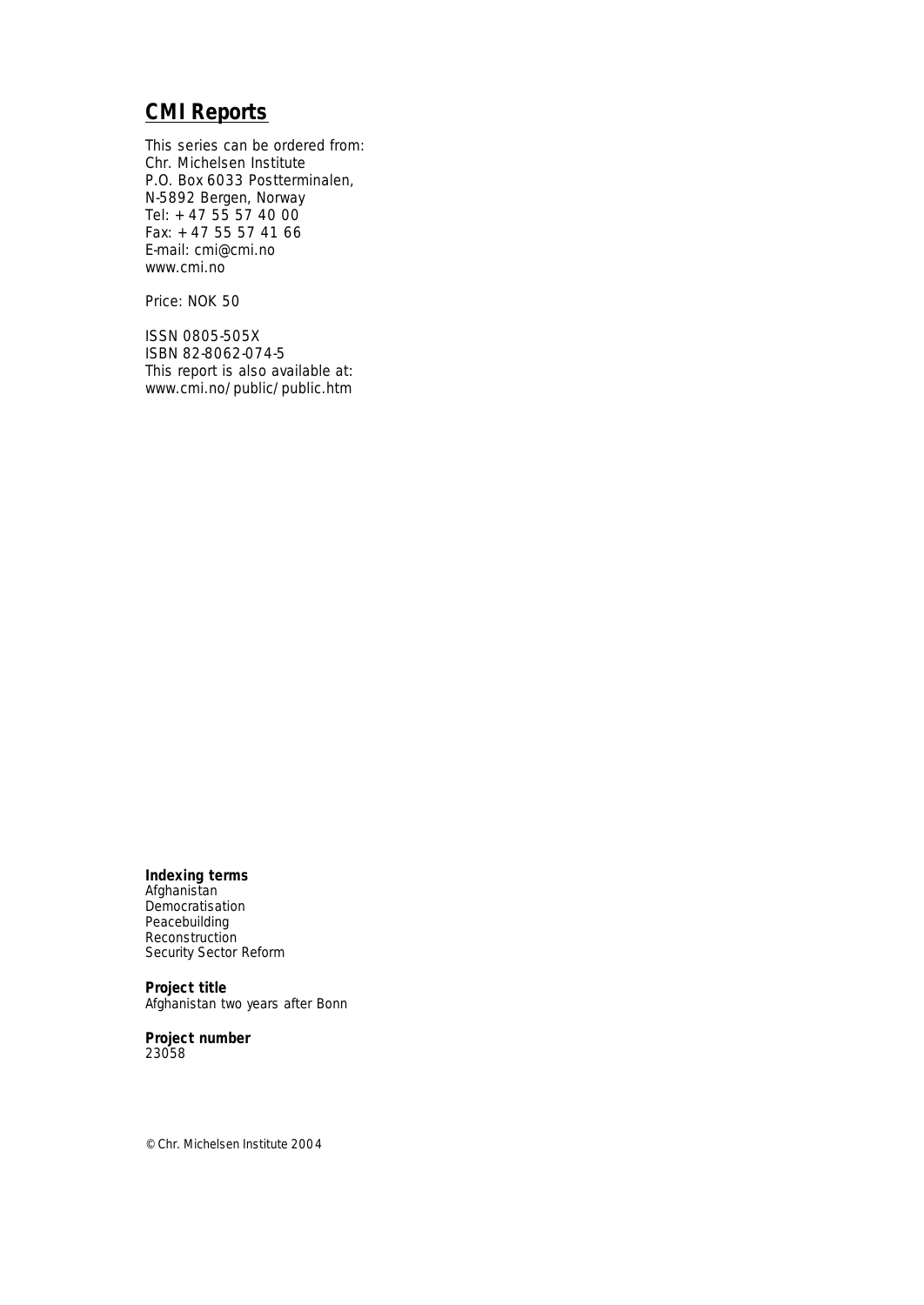### **Contents**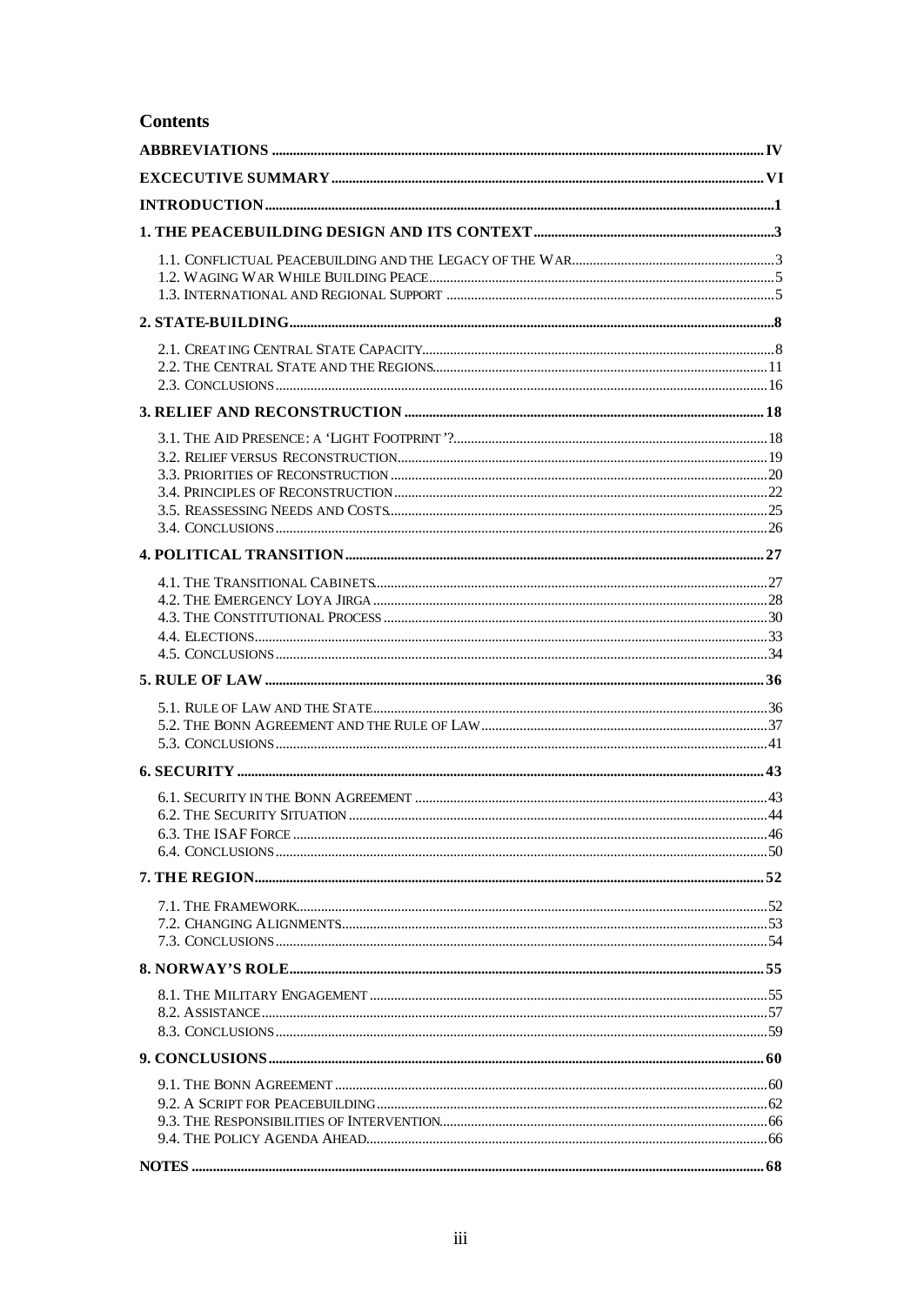# **ABBREVIATIONS**

| <b>AACA</b>   | <b>Afghan Assistance Coordination Authority</b>                |
|---------------|----------------------------------------------------------------|
| AG            | <b>Advisory Group</b>                                          |
| AIA           | Afghan Interim Administration                                  |
| <b>AIHRC</b>  | Afghan Independent Human Rights Commission                     |
| <b>ANA</b>    | <b>Afghan National Army</b>                                    |
| <b>ANBP</b>   | Afghan New Beginnings Program                                  |
| AREU          | Afghan Research and Evaluation Unit                            |
| <b>ARTF</b>   | <b>Afghan Reconstruction Trust Fund</b>                        |
| ASG           | <b>Afghan Support Group</b>                                    |
| <b>ATA</b>    | Afghan Transitional Administration                             |
| CG            | <b>Consultative Group</b>                                      |
| <b>CIMIC</b>  | <b>Civil-Military Cooperation</b>                              |
| <b>CLT</b>    | Constitutional Loya Jirga                                      |
| <b>CMI</b>    | Chr. Michelsen Institute                                       |
| <b>DDR</b>    | Disarmament, Demobilization and Reintegration                  |
| EC            | <b>European Commission</b>                                     |
| ELJ           | Emergency Loya Jirga                                           |
| <b>EOD</b>    | <b>Explosive Ordnance Disposal</b>                             |
| EU            | European Union                                                 |
| <b>GTZ</b>    | Deutche Gesellschaft fur Technische Zusammenarbeit             |
| <b>IARCSC</b> | Independent Administrative Reform and Civil Service Commission |
| <b>ICG</b>    | <b>International Crisis Group</b>                              |
| <b>IDP</b>    | <b>Internally Displaced Person</b>                             |
| IFI           | <b>International Finance Institutions</b>                      |
| IMF           | <b>International Monetary Fund</b>                             |
| <b>ISAF</b>   | <b>International Security Assistance Force</b>                 |
| <b>LOTFA</b>  | Law and Order Trust Fund                                       |
| <b>MAPA</b>   | Mine Action Program for Afghanistan                            |
| <b>MDG</b>    | Millennium Development Goals                                   |
| MoC           | Ministry of Communication                                      |
| MoD           | Ministry of Defense                                            |
| MoF           | Ministry of Finance                                            |
| <b>MoFA</b>   | Ministry of Foreign Affairs                                    |
| MoI           | Ministry of Interior                                           |
| <b>MRRD</b>   | Ministry of Rural Rehabilitation and Development               |
| <b>NABDP</b>  | National Area Based Development Program                        |
| <b>NATO</b>   | North Atlantic Treaty Organization                             |
| <b>NDB</b>    | <b>National Development Budget</b>                             |
| <b>NDP</b>    | National Development Plan                                      |
| <b>NEEP</b>   | National Emergency Employment Program                          |
| <b>NGO</b>    | Non-Governmental Organization                                  |
| <b>NSP</b>    | <b>National Solidarity Program</b>                             |
| NWFP          | North West Frontier Province (Pakistan)                        |
| <b>OEF</b>    | <b>Operation Enduring Freedom</b>                              |
| <b>PAREM</b>  | Public Administration and Economic Management                  |
| PMU           | Program Management Unit                                        |
| <b>PRIO</b>   | International Peace Research Institute, Oslo                   |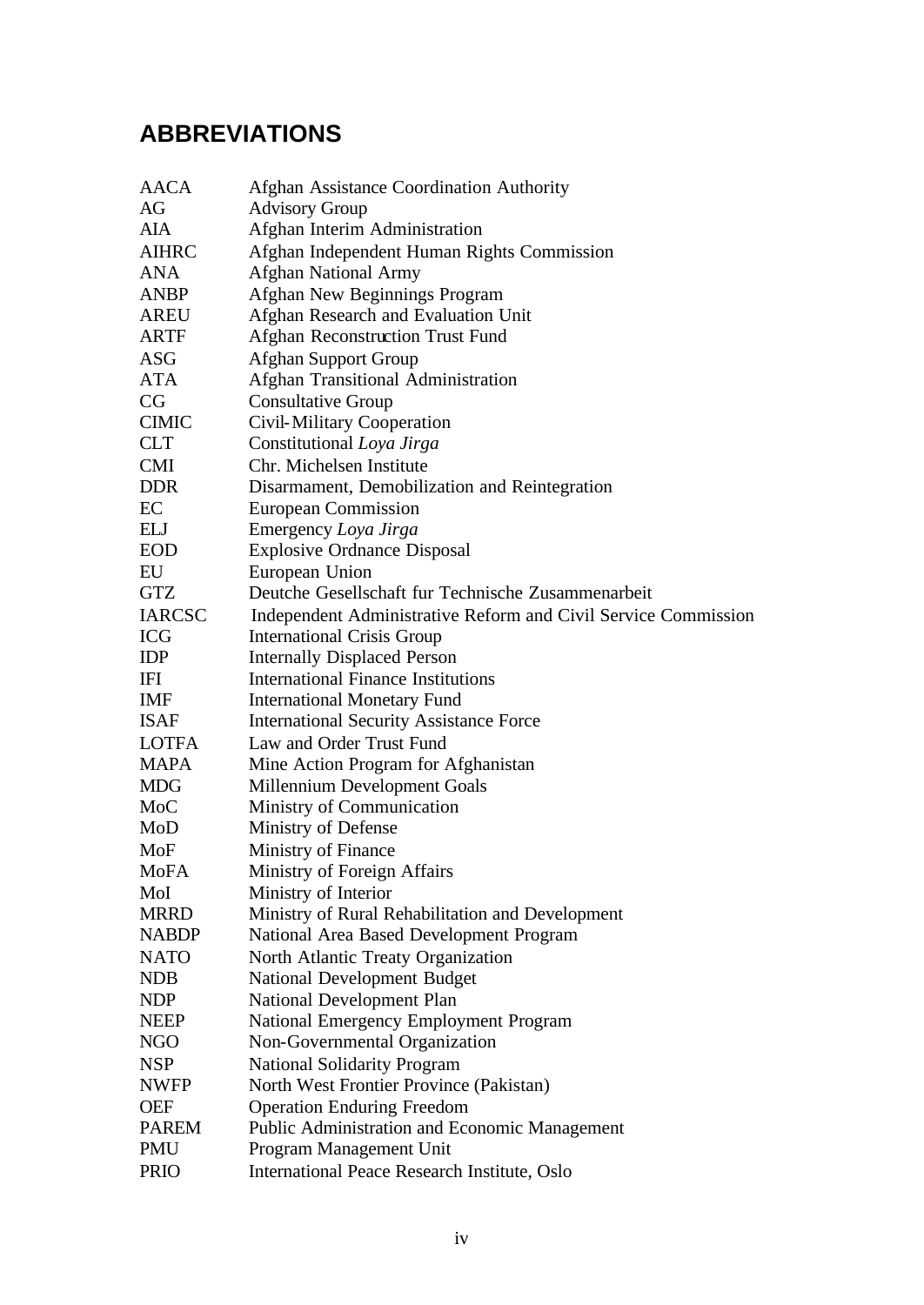| <b>PRR</b>    | Priority Reconstruction and Reform                   |
|---------------|------------------------------------------------------|
| <b>PRT</b>    | <b>Provincial Reconstruction Team</b>                |
| <b>SRSG</b>   | Special Representative of the Secretary General (UN) |
| <b>TAPA</b>   | Transitional Assistance Program for Afghanistan (UN) |
| <b>TSS</b>    | <b>Transitional Support Strategy</b>                 |
| <b>UNAMA</b>  | United Nations Assistance Mission to Afghanistan     |
| <b>UNDP</b>   | <b>United Nations Development Program</b>            |
| <b>UNHCHR</b> | United Nations High Commissioner for Human Rights    |
| <b>UNHCR</b>  | United Nations High Commissioner for Refugees        |
| <b>UNICEF</b> | United Nations Children's Fund                       |
| <b>UNODC</b>  | United Nations Office on Drugs and Crime             |
| <b>WB</b>     | World Bank                                           |
| <b>WFP</b>    | World Food Program                                   |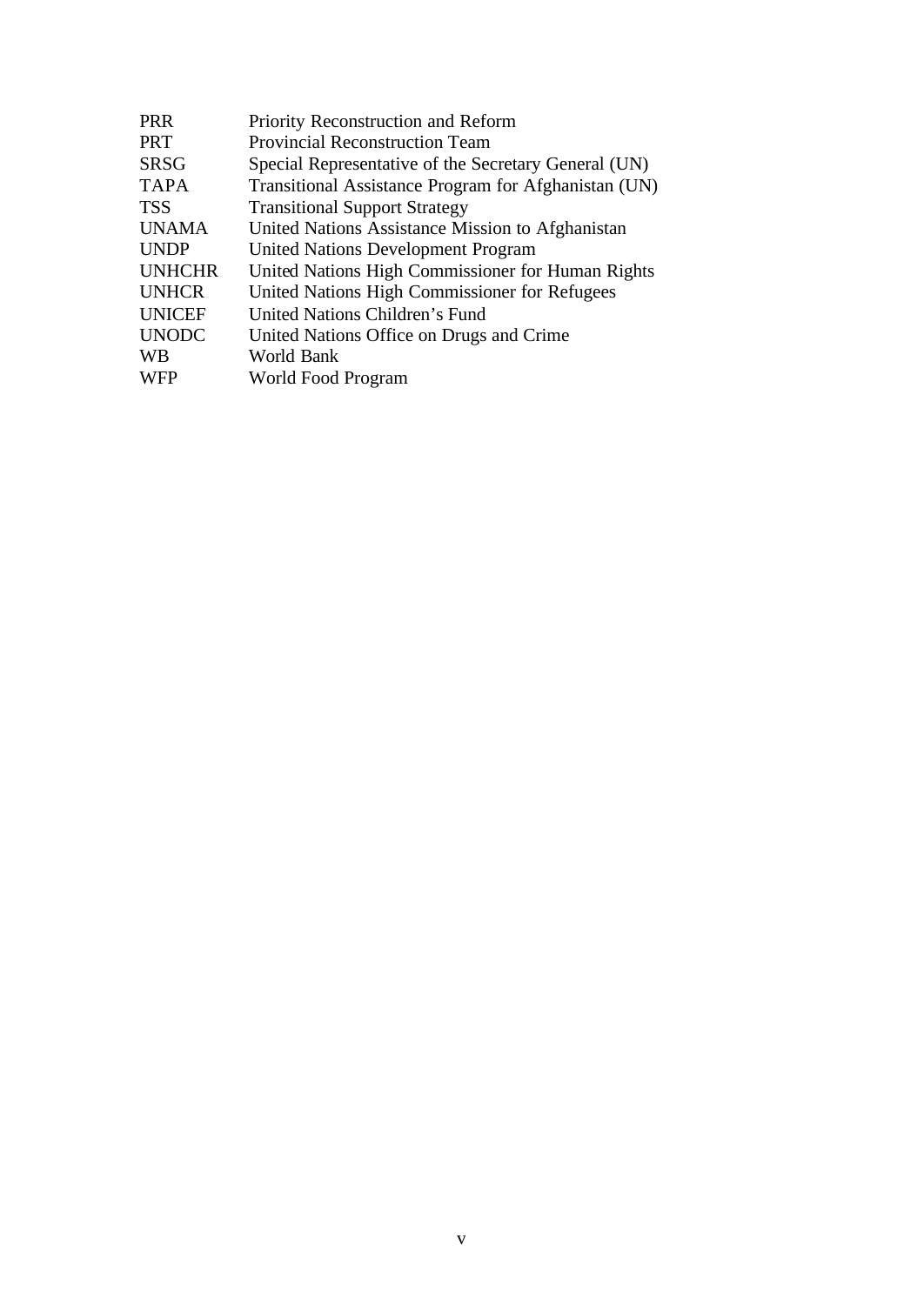# **EXCECUTIVE SUMMARY**

This report is a follow-up to *Peace-building Strategies for Afghanistan*, which we prepared for the Norwegian Ministry of Foreign Affairs in early 2002, soon after the Bonn meeting that established a transitional regime for Afghanistan. The present study assesses the developments since then.

### **Criteria for Assessment**

By what standards should the policies pursued in Afghanistan during the past two years be judged? Three standards are relevant, ranging from the simple to the complex:

- The text of the Bonn Agreement itself: Were the goals outlined in the Agreement met and the strategies followed? Was the timetable adhered to?
- The relevance of the Bonn Agreement to the Afghan situation: Was the Bonn Agreement a good script for creating security and rebuilding the Afghan state and economy?
- The implicit political and ethical standards of intervention to change a regime: Did the intervention and related assistance strategies improve the political, socio-economic and security situation in Afghanistan?

### **The Balance Sheet**

As the title of the present study suggests, conflict has been embedded in the process of rebuilding the Afghan state and economy. Nevertheless, relative peace has been maintained in large parts of the country. The political arena has been reestablished and functions as a forum for resolving conflict. Relief programs are being replaced by a coherent reconstruction policy. These are significant achievements. They reflect a very substantial international commitment to prevent Afghanistan from backsliding into civil war or anarchy, as well as the determination of most Afghans to use the war against the Taliban as a stepping stone towards greater peace and development.

The transitional administration struggled from the beginning with the implications of being a foreign-installed and foreign-financed government. Afghans quickly noted that the design for reconstruction and state building was laid out in New York, Bonn and Tokyo, rather than in their own country. While the importance of foreign assistance to maintain stability and start reconstruction is appreciated, the dependence on the international community conflicts with the declared principle that Afghans should be 'in the driver's seat.' Partly as a result, the transitional administration continues to face a basic legitimacy problem.

The reconstruction policy aims to create rapid growth in a short time, ostensibly to prevent Afghanistan from becoming a 'narco-mafia state,' as the Minister of Finance emphasizes. This strategy entails a very high dependence on external funds, thus reinforcing concerns about dependence, sustainability and legitimacy. Significant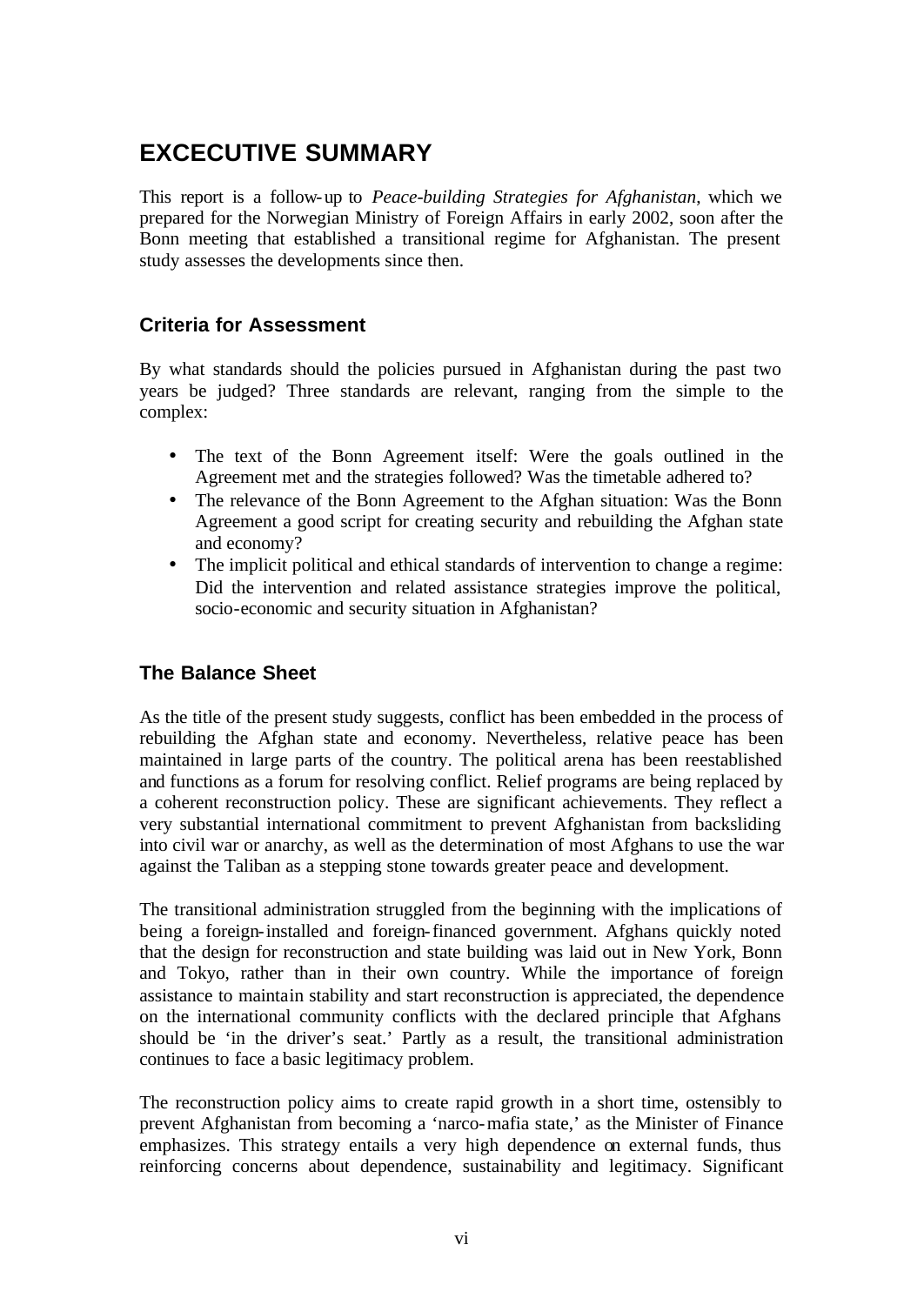wealth is in fact generated within the country, but largely in the black economy or in any case outside the taxation reach of the central government. Failure by Kabul to collect revenues is rapidly recreating the classic conditions of a foreign-financed 'rentier state.' While a familiar phenomenon in Afghan history, heavy dependence on foreign funds encourages accountability towards foreign donors rather than toward the Afghan people. As such, it runs counter to the basic principles of democratic development. A longer time-frame for reconstruction, allowing for greater local capacity building and institutional reform in the governance sector, would be more conducive to the development of a locally accountable and hence democratic state.

Reconstruction programs are framed within a coherent, market-driven model of economic policy. The rationale is to create rapid growth, with much less concern for the likely negative consequences in terms of inequality and social and political exclusion. The downside effects of a market approach are particularly worrying in Afghanistan. A conflictual 'post-conflict' situation suggests that inclusiveness and equity in the distribution of the peace dividend should be emphasized instead. Importantly, an unbalanced market approach to reconstruction will likely leave the most insecure areas behind. At present these are some Pashtun provinces in the South and the Southeast, which as a result may turn into 'rogue provinces.'

The difficulty of trying to build peace while simultaneously waging war has become increasingly evident. The continued low-level war in Pashtun areas has complicated virtually all aspects of the peacebuilding agenda implicitly endorsed in Bonn. By collaborating with local commanders to hunt down suspected enemy units, US forces are nurturing the warlord phenomenon and related problems. The practice of arming, training and paying local militia units was formally reconfirmed as policy in early 2004. In pursuit of the war, the US has subordinated matters of democratic development and human rights to the needs of a close working relationship with Afghan military commanders at both the national and local levels. Far from subduing the militants, however, the Coalition forces have faced increasing attacks, as have 'soft targets' in their areas of operation. The result has been generalized insecurity in large parts of the area along the border with Pakistan.

Tension persists between responding to the ambitious goals of the Bonn Agreement and securing a transparent, inclusive and minimally just process. The dilemma is aptly captured in current discussions about whether to delay or hold elections as planned in the summer of 2004, at the risk of further alienating groups that already feel left out of the peace process. Problematic sequencing in the peacebuilding design includes the neglect of demobilisation issues in Bonn, which has hampered the development of democratic practices. Human rights have been increasingly marginalized in the name of promoting stability. By treating political stability and human rights as sequential priorities, the international community compromises the rights element in the original rationale for the war to remove the Taliban, and arguably shirks the responsibilities that arose from intervention.

The regional context remains critical to matters of peace and war in Afghanistan. The role of Pakistan, in particular, is important in relation to the challenge of Islamist militants. While Afghanistan presently is developing close and dependent relations with the United States and European countries, a case can be made for anchoring the peacebuilding process more firmly in the development of good Afghan relations with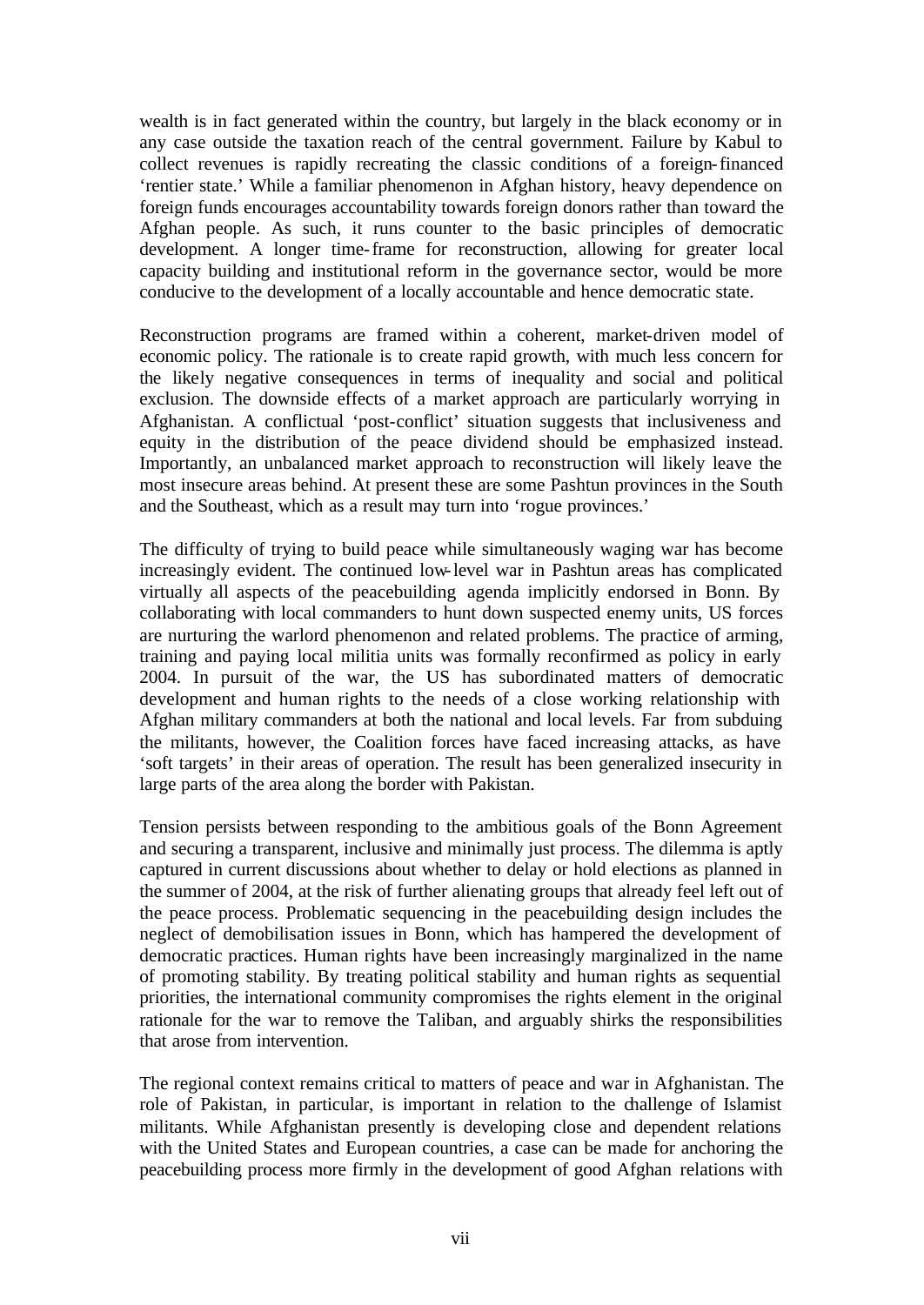neighboring states. The Six Plus Two Group was a forum for dealing with neighbors as well as with the large powers, but it disappeared with the fall of the Taliban and no similar structure has been established since.

Norway has been a small but persistent actor in Afghanistan. While traditionally focusing on humanitarian assistance, the government in 2001-2 undertook a military engagement that consumed more resources than other forms of assistance. Norway's military role was largely defined by security interests related to maintaining a good standing both in NATO and its bilateral relationship with the US. The government in late 2003 designated Afghanistan as a 'partner country' for Norwegian development assistance. This decision entails a sustained and considerable aid commitment as well as considerable risk, given Afghanistan's uncertain security environment.

### **The Policy Agenda Ahead**

A continued international commitment seems necessary to prevent a return to civil war in Afghanistan, but there is no clear recipe for how to move from preventing war to creating a better peace. The analysis so far suggests a few guidelines:

- Refocus and limit the war against the militants so as to reduce the negative impact on the peacebuilding agenda. Distinguish between the 'national terrorists' (the Taliban) and the 'international terrorists' (which the Afghans call 'the Arabs'), and to the extent possible address the grievances of the former through political means.
- Emphasize institutional reforms and local capacity building as prerequisites for a large influx of new funds. Focus on the effective use of funds to alleviate current problems rather than on counterfactual scenarios of Afghanistan becoming a 'narco-mafia state.' Recognize that the dividing line between 'reconstruction' and 'development' is becoming very thin, particularly when planning is linked to the Millennium Development Goals.
- Address issues that have been relatively neglected in the reconstruction process so far, including human rights, anti-poverty programs, and regulatory policies that promote greater equality and equity in sharing the benefits of reconstruction. This is especially important to reduce the likelihood that poor and insecure areas will become 'rogue provinces.'
- Anchor the peacebuilding process more firmly in the regional context, *inter alia* by creating an institutional forum for cooperation between Afghanistan and its neighbors.

As for Norway's role, the Norwegian government should consider consolidating its present aid portfolio and concentrating on an identifiable niche where the Norwegian contribution can make a difference. This strategy was followed with some success earlier, when Norway chaired the Afghan Support Group. At that time, the international aid community was moving from humanitarian assistance under the ostracized Taliban regime to a comprehensive aid program in support of the new authorities. At the present juncture, a niche that would harmonize with overall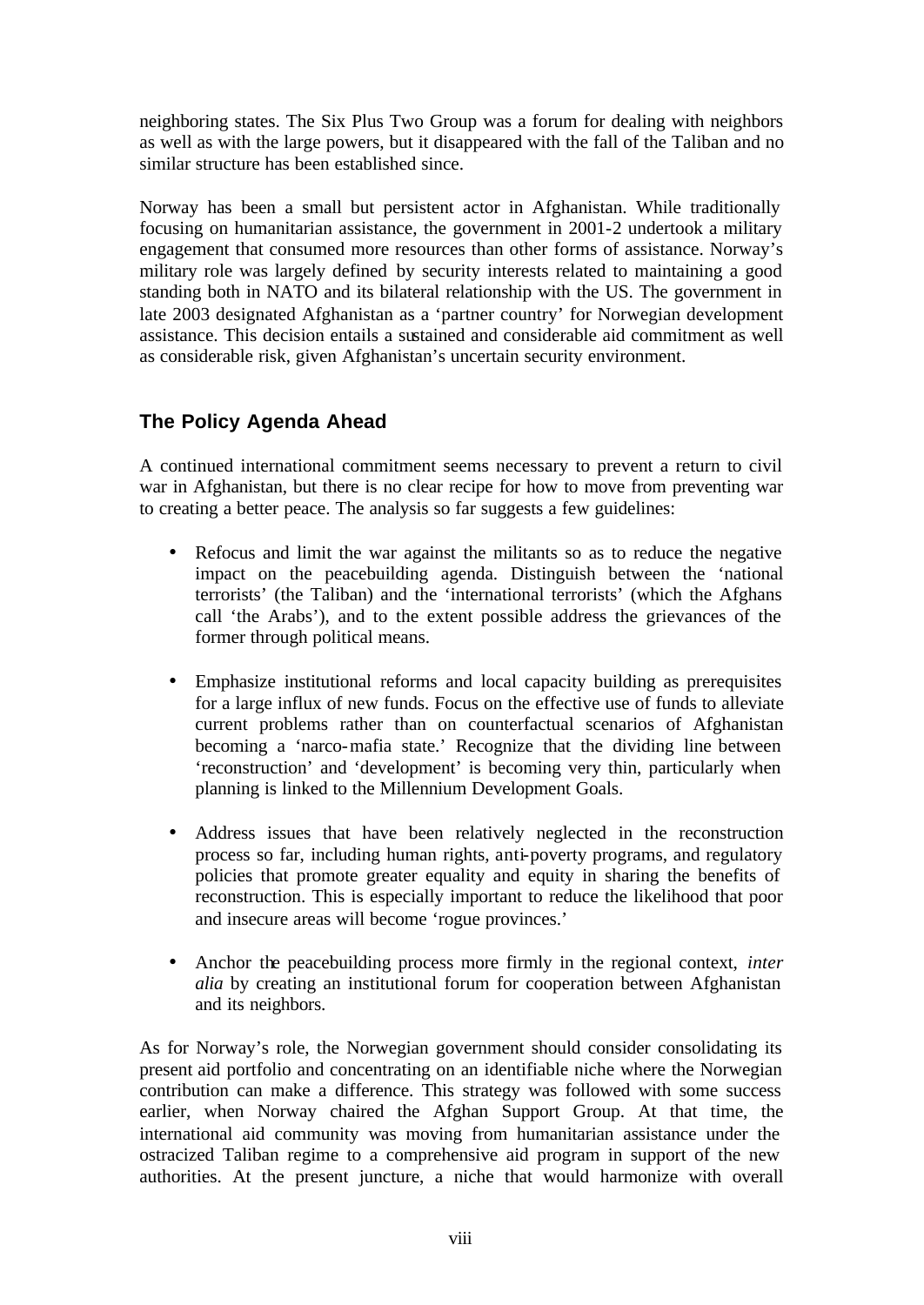Norwegian aid policies would be one that gives voice to the relatively neglected issues in the present reconstruction policy.

\*\*\*\*\*\*\*\*\*\*\*\*\*\*\*\*\*\*\*\*

**Chapter 1** introduces the four pillars of the peacebuilding design for Afghanistan developed in New York, Bonn and Tokyo – a transitional regime, state capacity at the central level, humanitarian and reconstruction assistance, and light international 'footprint' with the UN in the lead. The national and international context for implementing the design is examined, as is the concept of 'conflictual peacebuilding.'

C**hapter 2** discusses the state-building process, which has been informed by three principles: establishing state capacity and gradually subjecting the state to democratic controls, basing reconstruction on a heavy influx of foreign aid combined with market-driven economic growth, and entrusting sovereignty during the transition period to the Afghan administration.

**Chapter 3** addresses relief and reconstruction policies with reference to programs, principles and results. Strategies of capacity enhancement are contrasted with capacity building. The two main national assistance and reconstruction programs (NSP and NEEP) are discussed. 'Snapshot' illustrations from the provinces indicate how conditions in Kabul compare with those in other areas.

**Chapter 4** examines the political transition process, where the Bonn Agreement provided a tight schedule and detailed script for the establishment of an Interim and Transitional Authority, the promulgation of a new constitution and elections.

**Chapter 5** examines the establishment of the rule of law as a key element in the successful transition from war to peace. Developments in three areas are discussed: judicial reform, police reform and human rights, including the question of bringing to justice the perpetrators of past war crimes and massive human rights abuses.

**Chapter 6** discusses the principal elements in the security situation: the war between the US-led forces and the militants, mainly confined to the South and the Southeast; continuing violent conflicts among Afghan power holders in the regions; and security problems that confront ordinary Afghan villagers and urban residents. The role of ISAF and PRTs, and current plans for modified deployment are analyzed.

**Chapter 7** discusses the international regional context, and the role of institutional structures to mediate in the changing relationship between Afghanistan and the US and Europe, as compared to its immediate neighbors.

**Chapter 8** examines Norwegian military and economic assistance.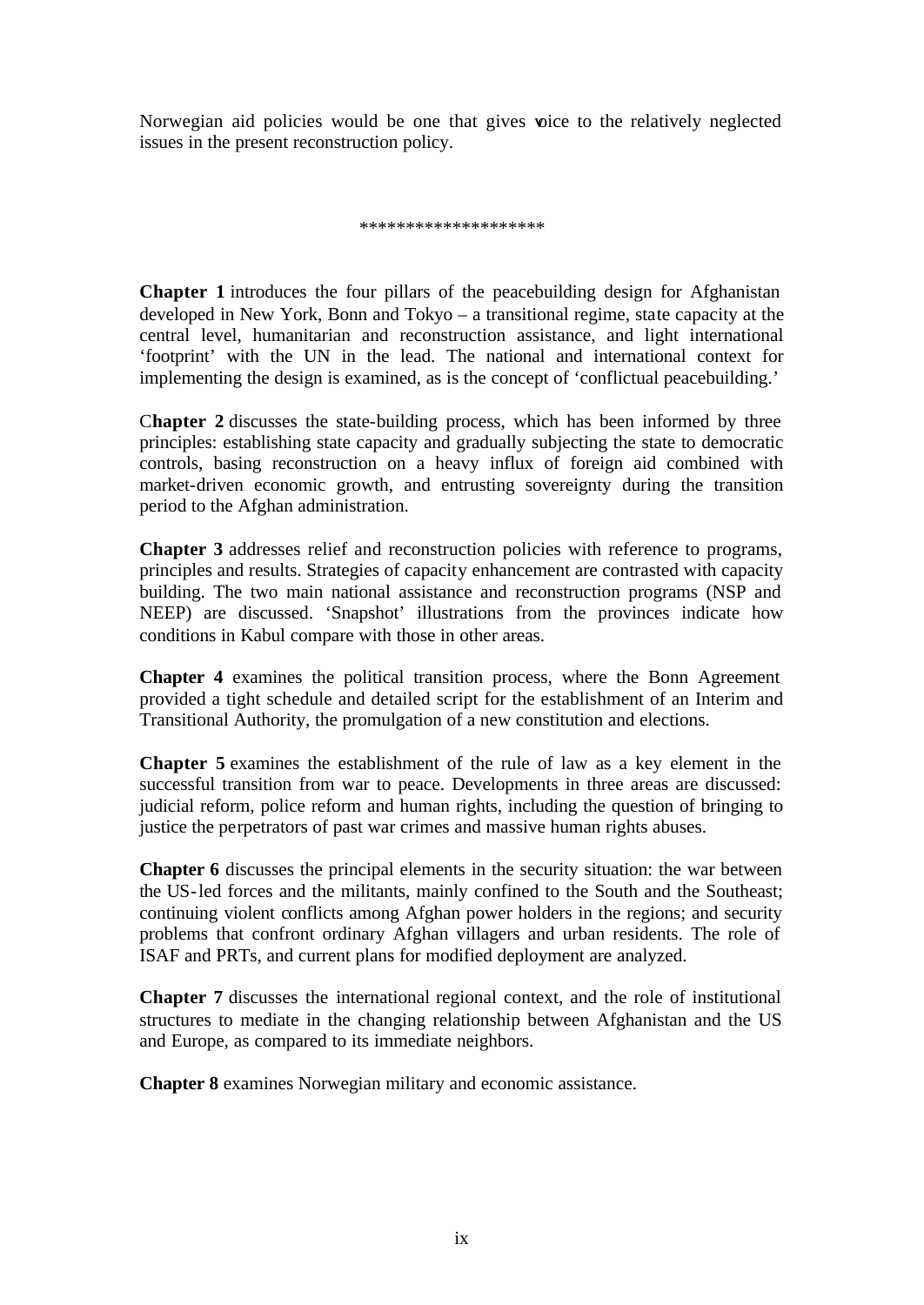# **INTRODUCTION**

This study is a follow-up to *Peace-building Strategies for Afghanistan*,<sup>1</sup> which we prepared for the Norwegian Ministry of Foreign Affairs in January 2002, soon after the Bonn meeting, which established a transitional regime for Afghanistan, and just before the Tokyo pledging conference, which promised to finance the process. The present study assesses developments in Afghanistan since 2002. The title - *Conflictual Peacebuilding* - reflects not merely a mixed balance sheet. There have been both progress and setbacks since Bonn. More importantly, conflict was embedded in the very process of rebuilding the Afghan state and economy, and this has been reinforced by the fact that a war continues to be waged in parts of the country.

Preparations for another international conference on Afghanistan are currently underway and several studies are being undertaken in this connection. The Afghan Transitional Administration (ATA), with the support of the World Bank (WB), the International Monetary Fund (IMF), the United Nations Development Fund (UNDP) and the UN Assistance Mission in Afghanistan (UNAMA), recently outlined a vision and strategies in a joint report entitled Securing Afghanistan's Future.<sup>2</sup> We present our report in the spirit of contributing to the preconference dialogue and the outcome of the meeting.

Revisiting issues of peacebuilding in Afghanistan means assessing the conclusions and recommendations presented in our earlier report. Our views then were similar to many that circulated at the time of the Bonn and Tokyo meetings, although they differed sharply from others. In particular, we concluded that a policy which emphasized that building state capacity at the central level was both important and possible, that the warlords could be undercut or co-opted, that the international aid community was correct in 'placing the Afghans in charge', as declaratory policy emphasized, and that aid money should be transferred at a pace commensurate with local absorptive capacity. Importantly, this included capacity to formulate a policy agenda that could claim some political legitimacy.

This report asks whether our earlier conclusions still hold. More broadly, it examines developments during the past two years in relation to the policy framework that was established soon after the fall of the Taliban in November 2001. The most important of these developments was the Bonn Agreement, signed on 5 December 2001, which formulated principles of political development and a precise strategy for the transition period.<sup>3</sup> The agreement was amplified by resolutions of the UN Security Council, and accompanied by a set of international assistance mechanisms, including pledging conferences, agreements on division of labor among donors, and coordination structures. Taken together, these mechanisms formed the initial template for what was variously referred to as peace-building, state-building or, more conventionally, the reconstruction of Afghanistan.

Following common practice we shall ask whether the stated goals and timetables were accomplished or not. But first-order questions concerning the fit between the map and the terrain must also be addressed. Were the objectives and strategies suited to the situation on the ground? If not, could the ground be altered, or should goals be modified and new strategies identified? To what extent was the design laid down in Bonn and amplified by subsequent policies suitable for the Afghan situation post-Taliban?

\*\*\*\*\*\*\*\*\*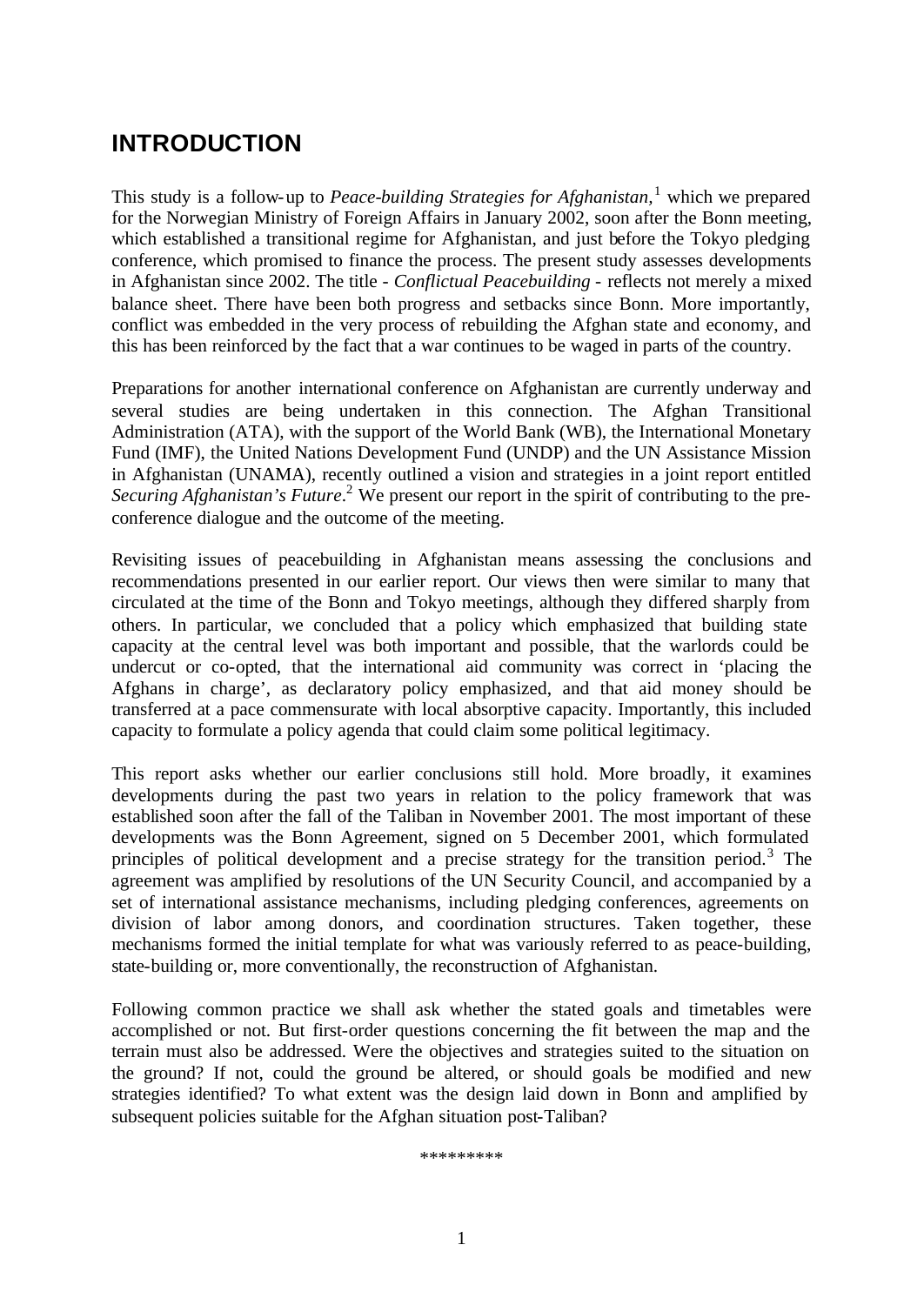A large number of agency reports and project evaluations have been produced on post-Taliban Afghanistan. The rebuilding effort is one of the most thoroughly monitored and best documented cases in recent years. UNAMA has performed important monitoring and reporting functions, the Afghan transitional administration has in some areas been a model of transparency, with well-developed websites, and international financial institutions, aid agencies and NGOs have produced numerous reports, and so have NGOs. The Afghan Research and Evalution Unit (AREU) - an independent, Afghanistan-based organization that evolved from the previous, donor-assisted Strategic Framework for Afghanistan - has produced several insightful studies. Indeed, the importance of establishing such a unit in a post-war situation is one of the lessons to be learned from the Afghan case.

The present study has drawn on reports from all these agencies. It is further informed by the more academic literature related to peacebuilding in general, and in Afghanistan in particular. In addition, the study draws on data collected in Afghanistan recently by the authors, as well as insights gained from our engagement with Afghanistan over the past two decades.

The Norwegian team members made various field visits to Afghanistan in the past two years in connection with this and related studies. Besides Kabul they visited Kandahar, Wardak, Ghazni (Pasthun as well as Hazara-inhabited areas) and Parwan. Most recently (October-November 2003) team members were in Herat, Kabul, Parwan and Kapisa, interviewing villagers, staff of local and international NGOs, foreign diplomats, staff of aid agencies, UNAMA, the European Union, and officials at various levels of the Afghan Transitional Authority. Since this report reflects cumulative data collection from several field visits over a long period, offices and people interviewed are not enumerated in an appendix.

The team worked closely with a number of Afghans in collecting and assessing information. We wish in particular to thank Mirwais Wardak, Eng. Mohammad Hakim, Eng. Naeem Salimi and Dr. A.W. Najimi.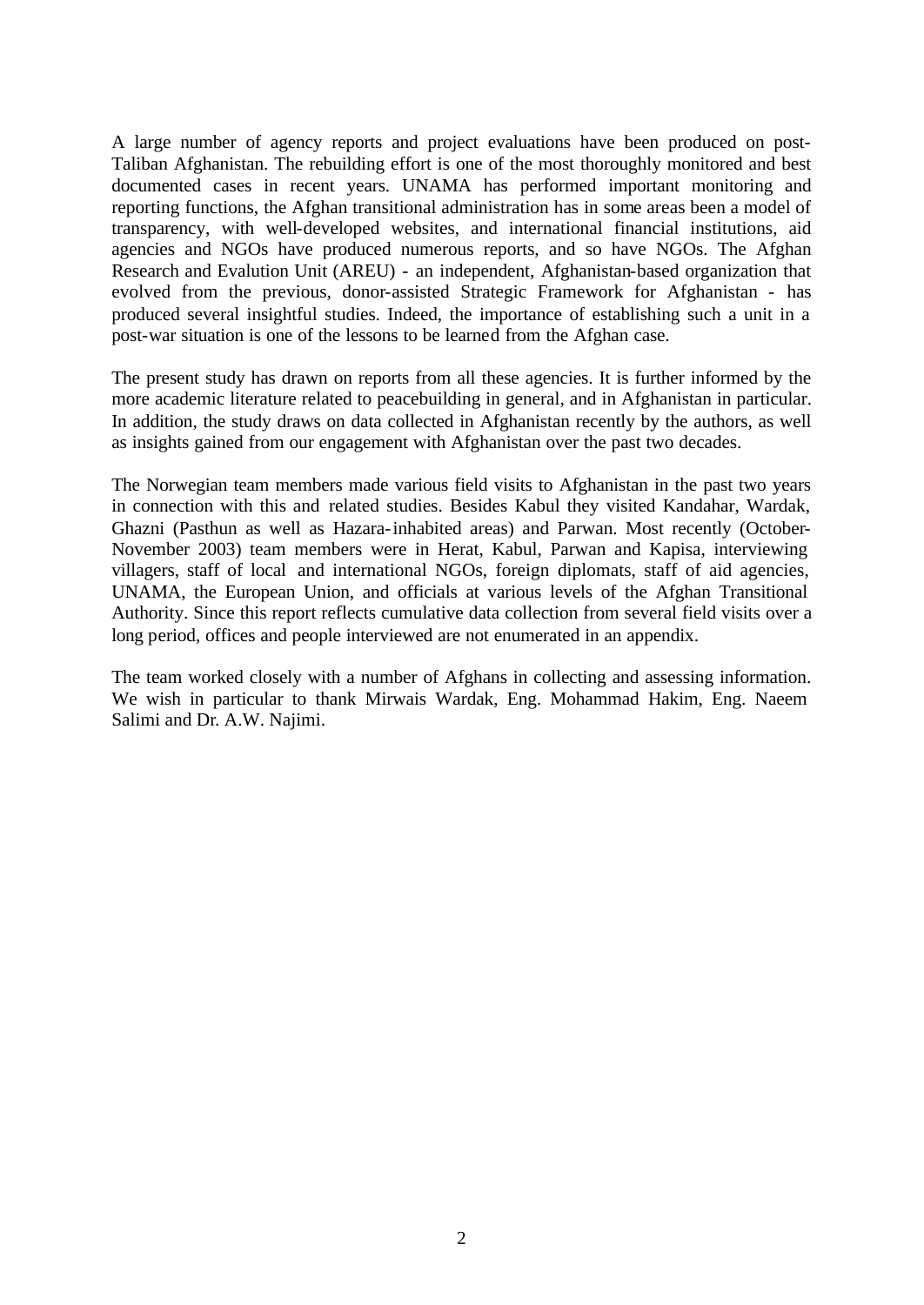# **1. THE PEACEBUILDING DESIGN AND ITS CONTEXT**

The transitional structure that emerged from deliberations at the United Nations, in Bonn and Tokyo and in related meetings had five pillars:

- an interim governing structure with a timetable for a transition to a more 'broadbased, gender-sensitive, multi-ethnic and fully representative' government
- state capacity to be rebuilt at the central level (with immediate external funding of salaries of government officials)
- large-scale international aid for humanitarian and reconstruction purposes
- a 'light footprint' international presence, which meant a UN assistance mission only (with sovereignty residing in the Afghan transitional administration), and a limited international peacekeeping force (only in the capital city)
- the UN rather than the United States would formally take the lead support role during the political transition.

The design incorporated the experience of the UN in previous post-war missions (particularly Kosovo and East Timor), as well as findings articulated in a recent high-level UN study on peace operations (the so-called Brahimi report).<sup>4</sup> This was a source of both strength and weakness.

### *1.1. Conflictual Peacebuilding and the Legacy of the War*

The post-war situation had many positive characteristics. There was a diffuse but recognizable yearning for peace among the Afghan people. Despite ethnically targeted massacres and some brutal 'cleansing' the population did not seem as divided by deep-seated ethnic hostilities as was the case in some other post-war situations (e.g., Bosnia and Rwanda). The collapse of the Taliban was not followed by violent anarchy, but rather a return to customary forms of order on the local level as assorted commanders and traditional leaders assumed power (or changed hats). The terrible drought that had afflicted the country since the late 1990s came to an end during the first, and especially, second year of peace, producing bumper crops in 2002-03. While nobody in Bonn or Tokyo underestimated the difficulties ahead, it was felt that a limited international presence and a fairly standard UN peacebuilding package just might work. Some voices called for a stronger international peacekeeping force to help the transitional government assert its authority over uncooperative warlords in the provinces, but US opposition and Afghanistan's forbidding history with respect to foreign soldiers favored a 'light footprint' in this respect as well.

Yet Afghanistan in December 2001, when the new Afghan Interim Authority (AIA) assumed power in Kabul, was not 'post-conflict' in any meaningful sense of the word, and as such it differed starkly from both Kosovo and East Timor. Rather, the post-war situation had serious built-in elements of conflict that were either ignored or deliberately set aside in Bonn. As a result, the subsequent process to build the Afghan state and economy took on the shape of what we might call conflictual peacebuilding.

The Bonn Agreement, it will be recalled, included only the victorious parties to a war won essentially by the United States. As such it was not a conventional peace agreement. The defeated party (the Taliban) was not a signatory, and the agreement had no provision for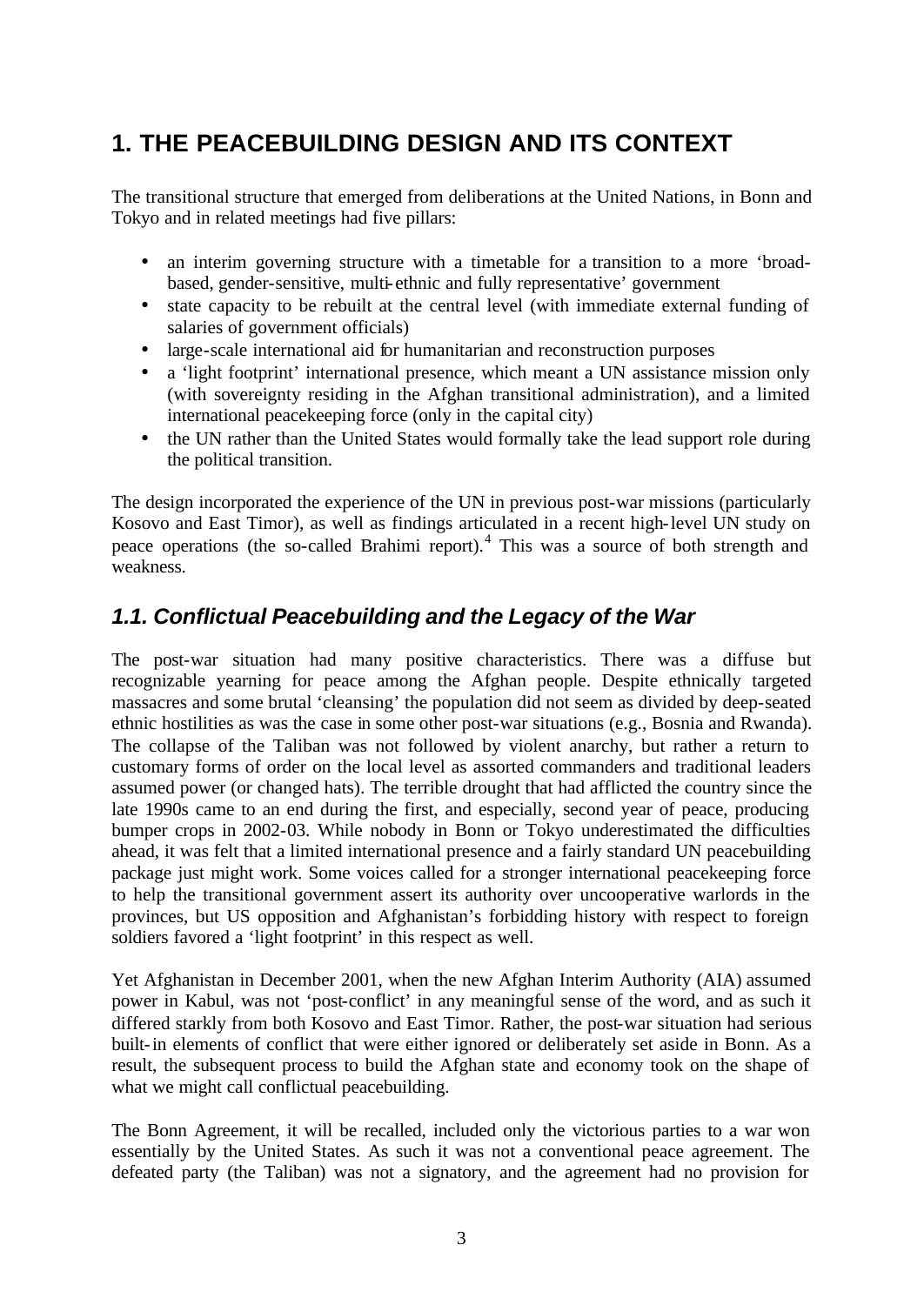integrating the populations associated with it. Nor did the Accords cover issues that are usually included in peace settlements, above all demobilization and reconstitution of a new army. These questions were left to be hammered out in the future as was the issue of the division of 'spoils' among the victors in the war against the Taliban.

Addressing issues left unresolved by the war against the Taliban - plus the legacy of 23 years of previous wars, invasion and revolution - was further complicated by the lack of agreement on constitutive principles on the nature of the Afghan state and society. There was a diversity of views on fundamental issues such as the structure of the state (unitary versus federal), the relationship between state and religion, the nature of rights and the role of women, and the position of the monarch. The legacy of the past had left sharp political divisions relating to the civil war (1992-96), the revolution (1978) and the subsequent Soviet invasion.

A related difficulty concerned the nature of the interim government. The government was installed by foreign forces - the US and its main allies in the war against Taliban - with the Special Representative of the UN Secretary-General (SRSG) playing a prominent role. Washington had hand-picked the Chairman, Hamid Karzai, whose title was later changed to President. Key positions in the cabinet were held by one faction of the winning Northern Alliance (the Shura-e Nezar, dominated by the Pansjiris). The regime faced a legitimacy problem from the start, particularly among traditionally ruling Pashtun tribes who felt excluded and alienated. The psychological impact of Northern Alliance rule in Kabul was deeply felt. "We have to take off our turbans when we go to Kabul, or they will arrest us for being Taliban," some complained. Thus, issues of integration, representation and division of benefits - central but difficult issues in the aftermath of most civil wars - were particularly problematic in the Afghan case.

Within the international community there were different views about the purpose of the postwar operation. A minimalist perspective ('nation-building lite') held that the main purpose was to establish a stable, reasonably effective and Western-friendly government that could prevent international terrorists from making use of Afghan territory. A more ambitious perspective held up a higher standard: the overarching objective was to develop genuinely democratic and rights-based governing structures as well as to promote economic development. A common denominator was to support the modernist, reformist pro-Western elements in the transitional administration.

The maximalist ambitions were reflected in the language of the Bonn Agreement and the formal template for the political transition. In practice, key international actors - above all the US, but also the UN SRSG - at times acted more in line with a minimalist perspective in order to safeguard short-term stability and limit the influence of conservative Islamists. These concerns obviously might conflict with the demands of democratic development. There were fears that if confronted with such demands, the military strongman in Kabul, Marshal Fahim, might stage a coup or withdraw from the political arena, thereby courting renewed civil war. Alternatively, parliamentary elections might increase the power of conservative Islamists (as happened in Pakistan's North-West Frontier Province in 2003). The tendency of the transitional regime to develop vested interests in its own continuation added to the contradictions inherent in the Bonn script.

Another set of tensions emerged between economic and political strategies. As soon as the war was over, and before an interim Afghan authority was put in place, international aid agencies started assessing needs, resuming relief operations, and planning for reconstruction.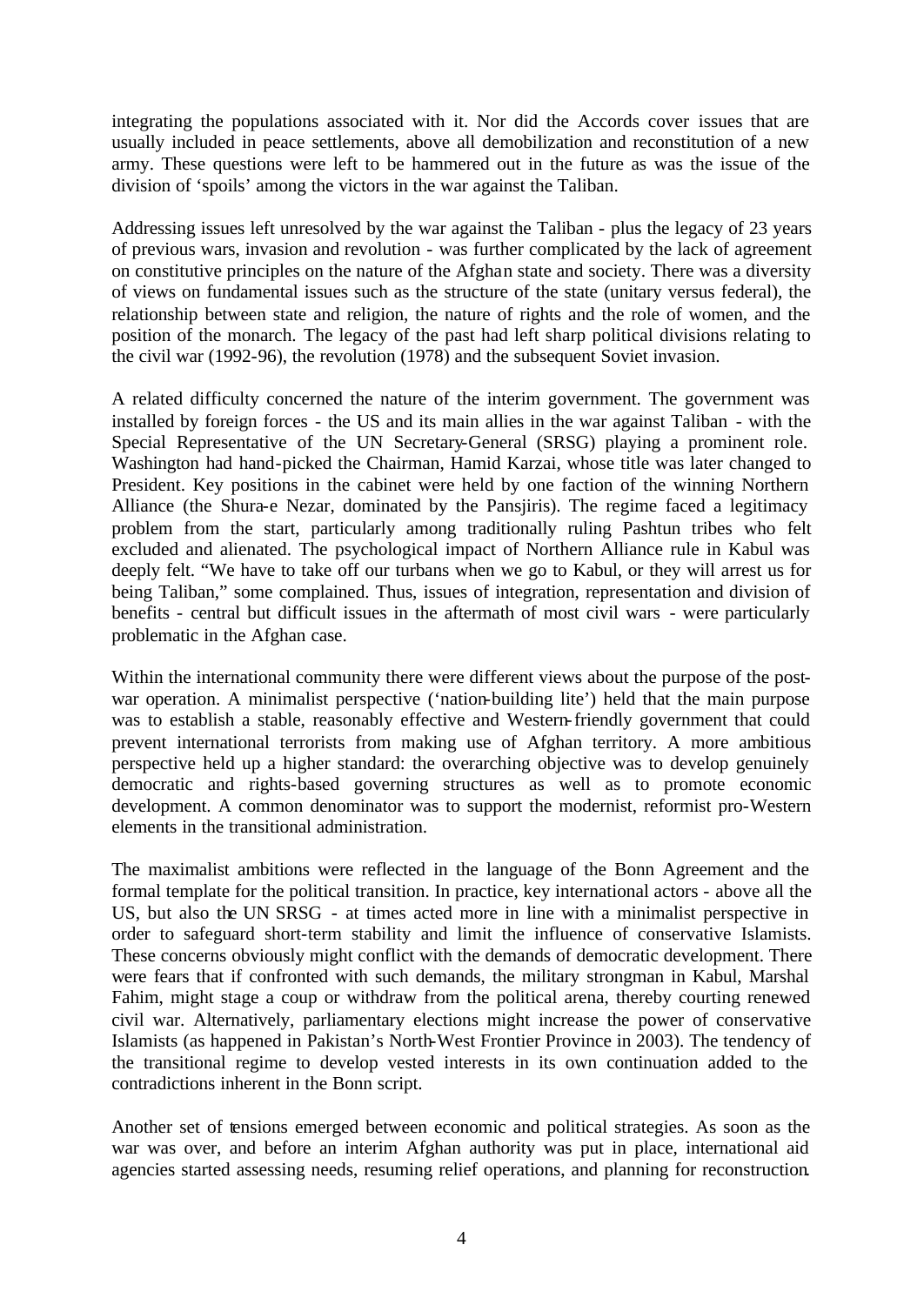UN political strategists, on the other hand, argued for a measured pace. Only an Afghan transitional structure could set legitimate priorities for reconstruction and had to be in place before the aid agencies went into high gear.<sup>5</sup> Later, when Afghan officials had a firmer hold on financial and reconstruction policies, the tension between political and economic strategies surfaced in a different form. Criteria of economic efficiency and growth - and a premium on rapid, tangible results - often clashed with political criteria such as the impact of aid on impending elections, or equity among provinces in the distribution of reconstruction projects.<sup>6</sup>

### *1.2. Waging War While Building Peace*

The ongoing war between the US-led Coalition forces and suspected Taliban and Al- Qaida militants served to sharpen the conflictual part of the peacebuilding process. The constraints of trying to build peace in the shadow of the 'war on terror' were numerous. Most widely noted was the American and British use of local militias as mercenaries. This strengthened the warlord phenomenon, and indirectly the drug industry and the illegal economy as well. As villages were caught up in the military campaign of the Coalition forces in the Southeast, deaths and detentions of civilians created local resentment against the foreign military forces and, by association, the Kabul regime as well. Attacks by militants against 'soft' targets, notably aid workers, hampered relief projects and economic reconstruction. The deteriorating security situation created a preoccupation with short-term stability within the transitional administration and among its foreign supporters even when this preoccupation conflicted with the broader aims of democratization.

Equally important, the US focus on offensive operations rather than peacekeeping meant that Washington for almost two years failed to support calls from Karzai, the UN (both Kofi Annan and his SRSG) and many aid organizations for an expanded peacekeeping force. No other states were willing to go in without active US support. As a result, the UN-authorized peacekeeping force, the International Security Assistance Force (ISAF), was deployed only in Kabul, and not in the provinces. Two years after Bonn, a minor expansion of ISAF was underway, although a possible doubling of the force was being discussed in early 2004. Afghan army troops were only slowly replacing locally-controlled militias in the war against the militants. The security situation had deteriorated markedly in the second half of 2003, especially in the south and southeast, and drug production increased sharply.

### *1.3. International and Regional Support*

The Bonn meeting had taken place against the backdrop of unprecedented international unity of purpose towards Afghanistan. For the first time in recent history, the neighboring states and the large powers - the Six Plus Two grouping in the UN - seemed to be pursuing compatible strategies. The US, Russia and Iran had assisted the Northern Alliance in the war against the Taliban. After the September 11 attack in the US, Pakistan's government had been persuaded to cooperate with the US against the Taliban and to support the new Afghan Interim Authority. In the UN more generally, there was widespread agreement that the international community must engage itself decisively in Afghanistan, to prevent the country, *qua* 'failed state', from sliding back into civil war and becoming a sanctuary for drug production and terrorists. Failure to engage decisively in the early 1990s, it was felt, had contributed to the civil war and the rise of the Taliban. With this in mind, the international community responded to the defeat of the Taliban by collectively supporting the Bonn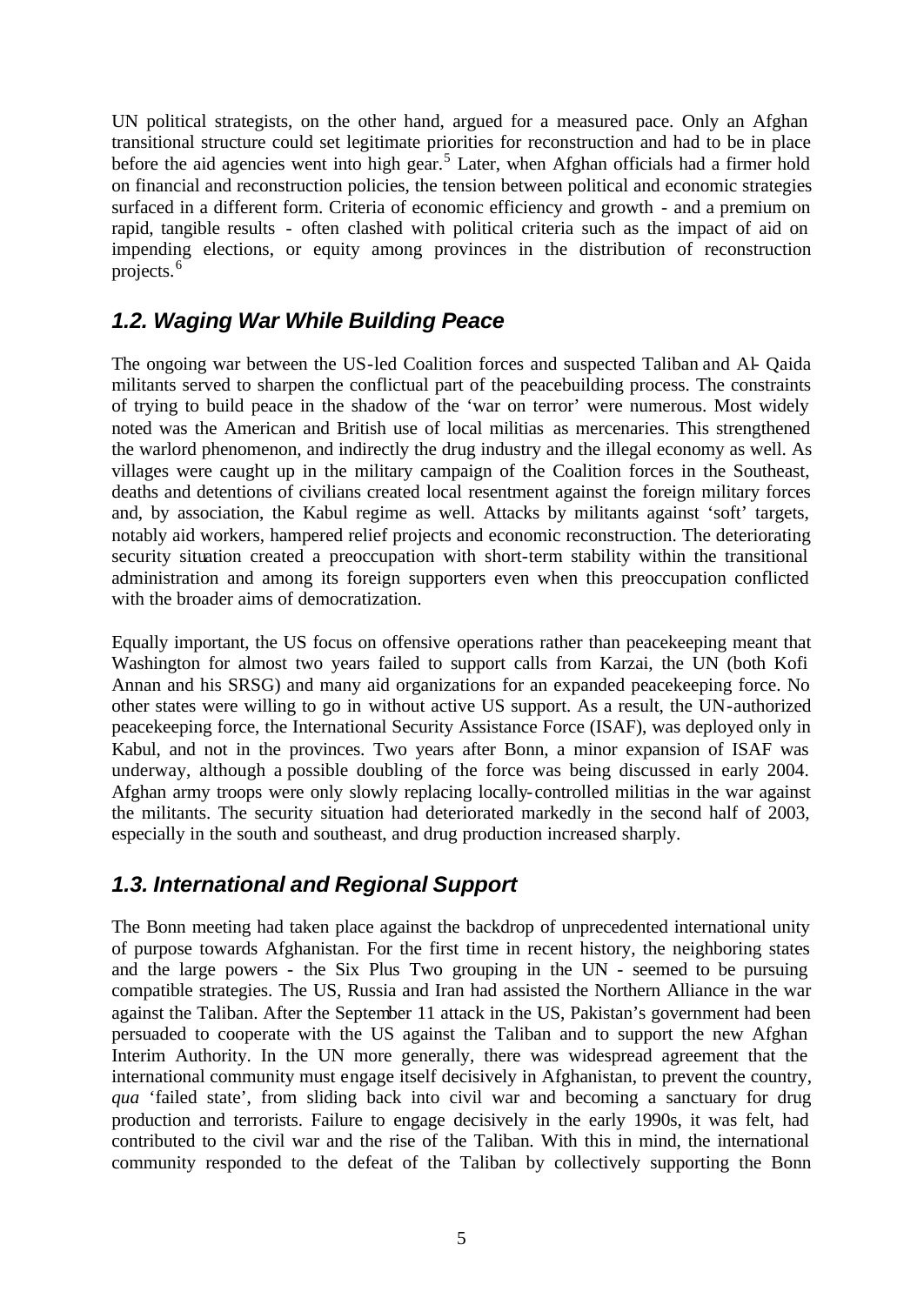process and promised to fund relief, reconstruction and the return of some 3.4 million Afghan refugees living in neighboring countries.<sup>7</sup>

Two years after Bonn, international commitment and unity of purpose remained strong. Despite frequent bickering over the magnitude and speed of the aid flows - and the growing discrepancy between official Afghan requests and the size of pledges on the eve of a second major international conference planned for early 2004 - there was no obvious donor fatigue or disengagement. A division of labor for assistance in the important security sector had been defined in a sequel to Bonn, in which the UK would take the lead in controlling drug production, Germany would train the police, the US would reform the army and the Italians would support legal reform. The agreement on a division of labor provided a structure that helped tie in the aid commitment. The Afghan-centered structure of Consultative Groups (CG) and Advisory Groups (AG) served a similar purpose. By early 2004, the plethora of aid organizations, political missions and multinational military forces operating in Afghanistan conveyed the impression of a sustained, collective international engagement to rebuild the country.

The most important external event to affect the Afghan operation since Bonn was the US invasion of Iraq in March 2003. On balance, the invasion probably served to strengthen the international engagement in Afghanistan. The problems encountered by the occupation forces in Iraq demonstrated to many, above all in Washington, the need to 'hold the fort' in Afghanistan. This seemed all the more important as the security situation in Afghanistan deteriorated in 2003 and revived fears that the country was precariously perched on the edge of a precipice. To help prevent a slide over the edge towards renewed war and Islamic militancy, NATO took over the ISAF command in August 2003. The change signaled an important institutional commitment in the security sector. Initial concern that the US government itself might reduce its involvement did not materialize. On the contrary, Washington in mid-2003 sent a new ambassador to Kabul, Zalmay Khalilzad, an Afghan-American with close ties to the White House, who replaced a career diplomat. In late 2003, Washington also sharply increased aid, expanded technical assistance, and actively involved itself in the Afghan constitutional process to support its preferred legal design and candidate.

Among the international actors, the US had a singular importance. The Bush Administration's willingness to use the military and economic power of the US to promote its interests in Southwest and Central Asia, and its aggressive use of America's superpower status in relation to allies, made the US by far the single most important foreign actor on the Afghan scene. The second most important actor was probably the SRSG. Lakhdar Brahimi enjoyed great prestige by virtue of his previous UN activities, including in Afghanistan, his role in designing the Bonn Agreement, and his familiarity with Afghanistan. With these assets, Brahimi had the possibility of create some space for an independent UN role despite the towering US presence. Other countries had niches, the international financial institutions, especially the World Bank, played an important role in reconstruction, and the plethora of NGO's added to a bewildering number of aid actors and coordinators (AREU published a 218-page "The A to Z Guide to Afghanistan Assistance," with a second edition in 2003).

A high degree of international unity did not preclude competition. The US had the advantage of having selected the chairman, and later president, of the transitional regime. Other key players in the transitional government (ministers of interior and finance) were Afghan-Americans who had returned from exile in Washington. Other governments had preferred candidates and factions as well: Moscow reportedly provided aid to the powerful minister of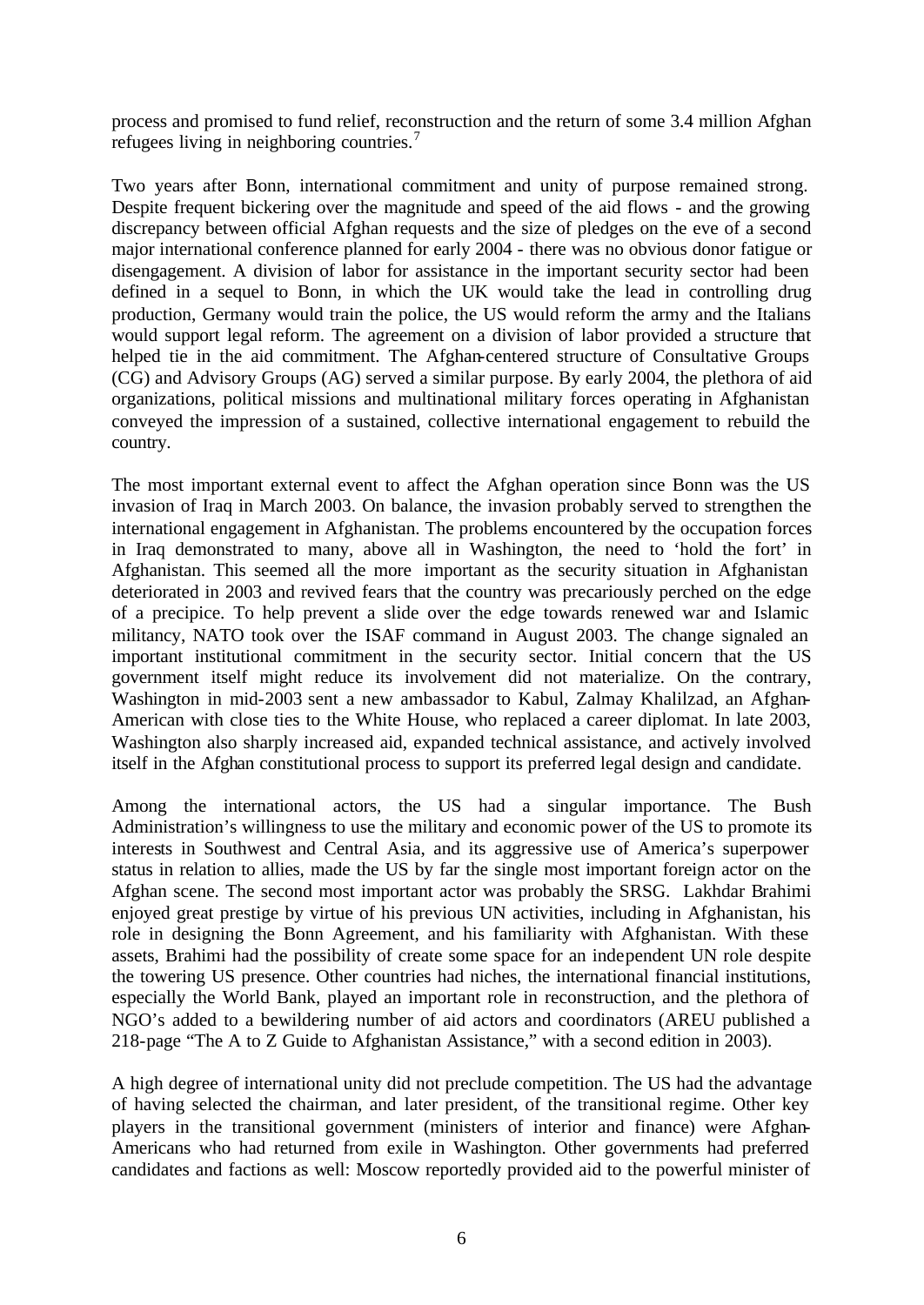defense, Iran had ties on both the national and provincial levels, and Pakistani groups – including the military intelligence agency, ISI - were said to support remnants of the Taliban. As external actors and internal factions repositioned themselves in the reconstruction process, a familiar pattern of competitive patron-client relationships with Afghan power brokers started to appear.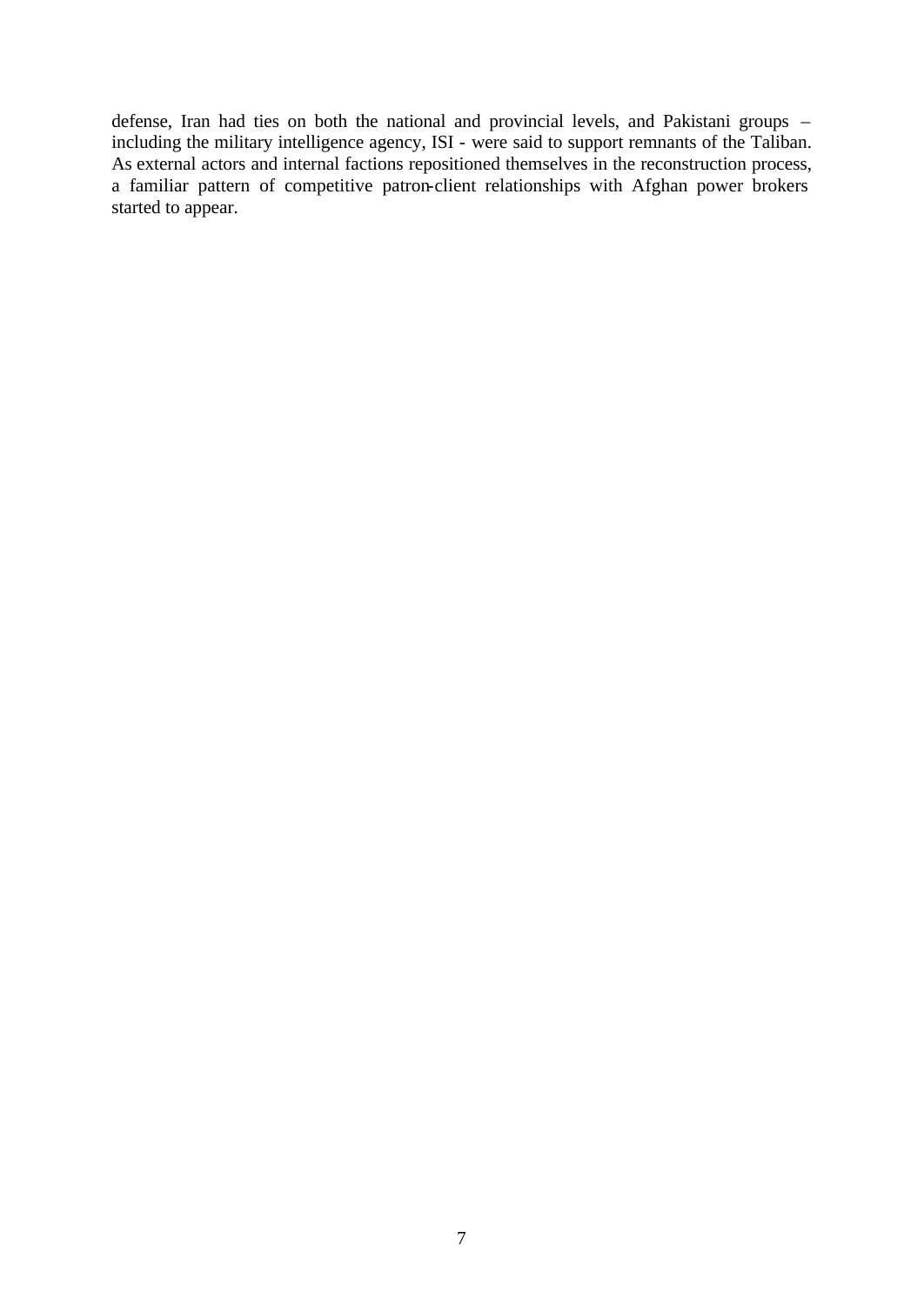# **2. STATE-BUILDING**

Creating a central state apparatus in Afghanistan was at the top of both the Bonn and Tokyo agenda. With the sudden defeat of the Taliban, the illegal economy and warlords surfaced as the principal structures of power. Reconstruction and peacebuilding efforts, therefore, focused on restoring an effective and legitimate state apparatus. Independent experts supported this strategy as well. $8$ 

### *2.1. Creating Central State Capacity*

What kind of state should be created? Three guiding principles emerged from deliberations in Bonn, New York and Tokyo: the state would be subject to democratic controls, the economy should be governed by market forces, and sovereignty would rest with the transitional authorities (not the UN, as in the transition in East Timor). With these guidelines, the international community immediately set about creating state capacity by funding salaries and providing technical assistance to the Afghan Interim Authority.

UNAMA, UNDP and the World Bank took the lead in creating what amounted to emergency state capacity at the central level. This included establishing a trust fund for government salaries and assistance to planning and financial management. During the first two years, creating a capacity at the central state level was first priority, with reforms on the provincial level to follow. Even in mid-2003, about half of the government salaries paid for out of the Afghan Reconstruction Trust Fund (ARTF) were for officials in Kabul. By then, a small but significant core of capacity had been established, in particular in the Ministry of Communication (MoC), the Ministry of Finance (MoF) and the Ministry of Rural Rehabilitation and Development (MRRD).

The Ministry of Finance became the driving force in developing this strategy further by asking donors to channel funds to the Afghan administration rather than the UN aid agencies. The pace accelerated in late 2002 as the UN-led CAP process for mobilizing funds was replaced by the Afghan-structured Consultative Group arrangement.<sup>9</sup> This gave some reality to the aspiration expressed in Bonn that international actors would have 'a light footprint', leaving the Afghans in charge.

Payment of government salaries made it possible to resume basic services in some sectors, notably education **(**teachers previously funded by NGOs were put on the government payroll). One of the most frequently cited reconstruction results - and possibly the most visible and widely shared peace dividend - was the rapid increase in enrolment. Three million students were in primary school in 2002, according to the United Nation Children's Fund (UNICEF), and four million by March 2003, according to the Afghan Transitional Authority (ATA). One-third were girls. By contrast, the total student population during the Taliban regime was just under 1 million.<sup>10</sup>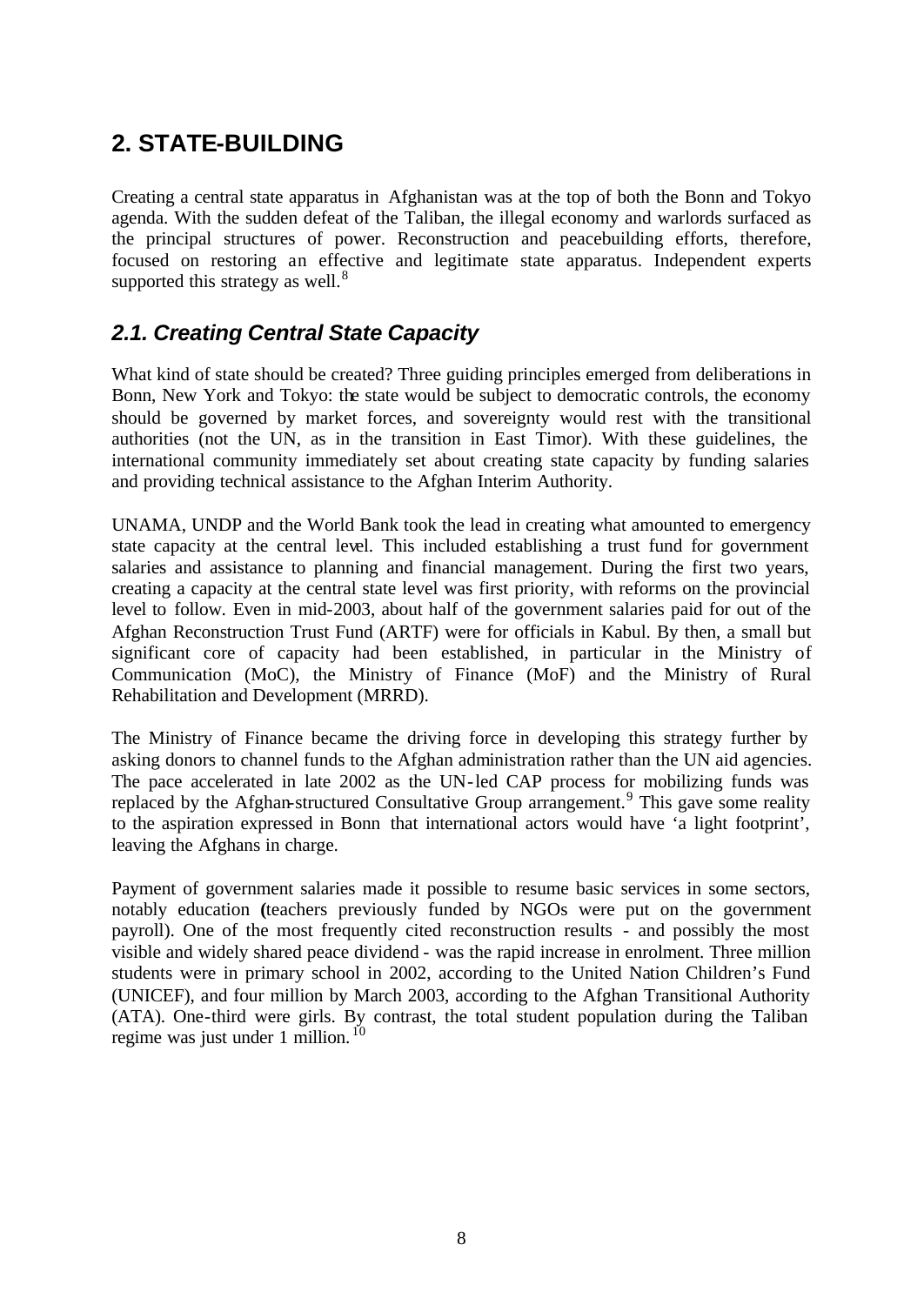### **The Rentier State**

Donors were impressed by the early presentation of a coherent and Afghan-led strategy for reconstruction. A National Development Framework (NDF) was prepared for the donor meeting in April 2002, and a National Development Budget (NDB) was ready for the October 2002 meeting. Reaffirming their willingness to fund state capacity, donors promised to cover almost two-thirds of the operating budget of \$349 million for 2002-2003. Most of this was for government salaries. Domestic revenues had initially been estimated at \$83 million, but by the end of the fiscal year (March) the transitional administration had managed to collect \$132 million.<sup>11</sup> While significant, it was still a symbolic manifestation of central state power. The operating budget for the following year had a similar donor-dependent framework: domestic revenues were expected to generate only 200 of the 550 million dollars.

At one level, the dependence did not worry Afghan budget officials. In the larger picture, \$350 million to keep the government running for another year did not seem much for a donor community that in Tokyo had pledged \$4.5 billion over a five-year period. Yet the operating budget came on top of a development budget of \$1.8 billion for 2003-2004, which was wholly dependent on foreign aid, and this raised broader issues of dependence and sustainability.

Foreign funding of government salaries meant a direct dependence on external sources that touched fundamental questions of national integrity and legitimacy. That transfers were made through a trust fund administered by the World Bank under the supervision of the other development banks and the UNDP did not materially alter this fact. Equally significant was a vision of future development where the importance of foreign funds remained paramount. The costing exercise jointly done by the ATA and international aid agencies in preparation for the March 2004 international conference on Afghanistan estimated the proportion of domestic revenues to foreign financing to be in the order of 1:8 for the next seven years  $(2004 - 2010)^{12}$ 

Dependence on foreign funding of this magnitude necessarily generates primary accountability towards the foreign patrons and a related sensitivity to their concerns. By contrast, collection of domestic tax revenue has an important democratic function by encouraging the government to be accountable towards its own people. As a financing structure the former is typical of the rentier state that has characterized Afghan history since the reign of King Abdul Rahman Khan in the late  $19<sup>th</sup>$  century.<sup>13</sup> At the present juncture, however, a rentier structure works fundamentally at cross purposes to the political objective of the Bonn Agreement, which is to create a democratically accountable government – that is, accountable to its own people.

### **Capacity Building** *versus* **Capacity Enhancement**

Efforts to create rapid state capacity by using foreign consultants and subcontractors raised similar concerns. Capacity enhancement by contracting foreign expertise had started as an emergency measure. The practice was first used in the Ministry of Finance, and subsequently adopted in a major way in the National Solidarity Program (NSP), one of the principal 'national programs' in the early reconstruction phase. The division of labor was as follows: The ministry - in this case MRRD - formulated policy with the assistance of foreign advisors. NGOs bid on projects for implementation. Two international agencies, the German GTZ and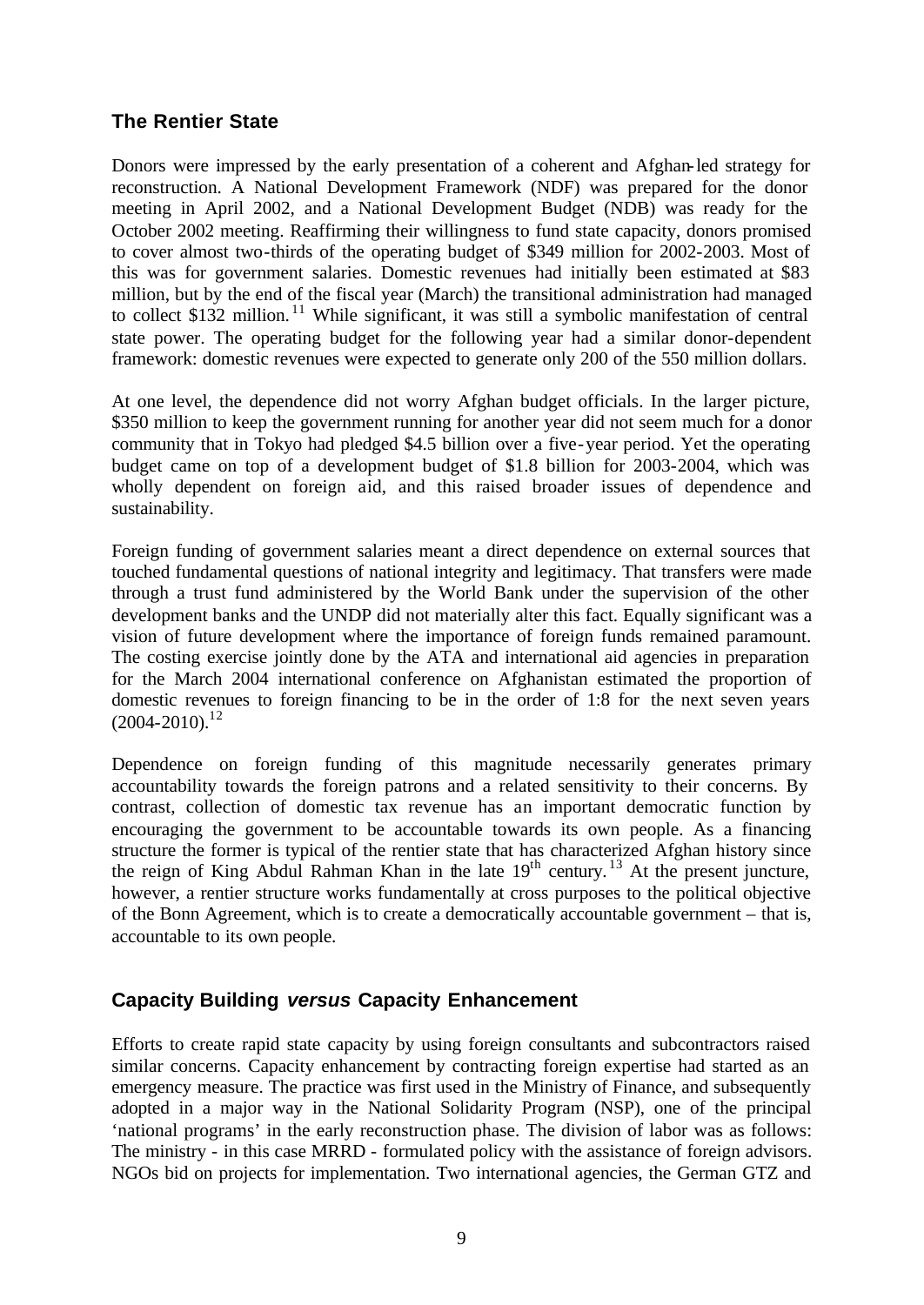an American NGO (Development Alternatives, Inc.) organized the bidding process and provided oversight. A similar structure was in 2003 being planned for provision of health services.

The Ministry of Finance had pioneered the use of international companies for procurement and auditing (e.g. Crown Agents and KPMG) in early 2002. At the Dubai meeting of donors in September 2003, the Minister of Finance, Ashraf Ghani, announced that capacity enhancement through international sub-contracting was to become a general policy - the line ministries would formulate policy, NGOs would implement, and international management firms would be hired to do the administrative work of the line ministries through project preparation, contracting, and oversight.<sup>14</sup>

The strategy reflected in part the inoperative nature of many ministries and the difficulties of civil service reform. A civil service commission had been established under the Bonn Agreement, but two years later had done virtually nothing. As the government explained in Dubai, firing civil servants was unpopular and could undermine peacebuilding efforts. Many ministries represented political fiefdoms. In one ministry, for instance, 500 new staff were added to the payroll soon after the Bonn Agreement, all belonging to one ethnic group. In this situation, new technocrat ministers did not to fire incompetent staff but sidelined them by working with a small circle of their own choosing. In a ministry that handled large amount of donor funds, notably the MRRD, this meant additional staff were needed. The Minister in this case hired senior Afghan NGO managers as consultants and used international agencies to administer programs such as the NSP.

The enhancement strategy based on foreign contracting made it possible for the Ministry of Finance to argue that Afghanistan had sufficient absorptive capacity to receive vast sums of foreign aid. By late 2003 the Ministry suggested 'needs' were in the range of \$30 billion for the next five to eight years, almost three times the initial needs assessment prepared by international aid agencies for the first pledging conference in Tokyo. The strategy resembled an international market model of state administration, and as such was consistent with the Ministry's broader reconstruction and development strategy (see chapter 3).

In preparation for a new international conference on Afghanistan, there appeared to be some moves to modify this model with greater emphasis on local capacity building.<sup>15</sup> A process of selective reform of the central ministries (Priority Restructuring and Reform, PRR) was on the drawing board, as was a related plan for core management units within the reformed ministries (Program Management Unit, PMU). The key question remained unclear, however. What would be the balance of national and international personnel in PMUs in the ministries selected for reform? And would foreign personnel be used to build local capacity rather than execute policy directly?

By late 2003, there was little evidence that capacity building was being pursued on a broad front. The policy discussion focused on reform by importing international administrative capacity and simultaneously circumventing the stalled civil service commission by hiring a small number of Afghans on merit and a separate salary scale. It may be indicative that the costing plan for the next seven-year period prepared jointly by the ATA and international aid agencies designates very limited funds specifically for local capacity building.<sup>16</sup>

Whichever way policy eventually develops, the general implications are clear. Enhancing capacity through foreign sub-contractors might well produce the quick results that are widely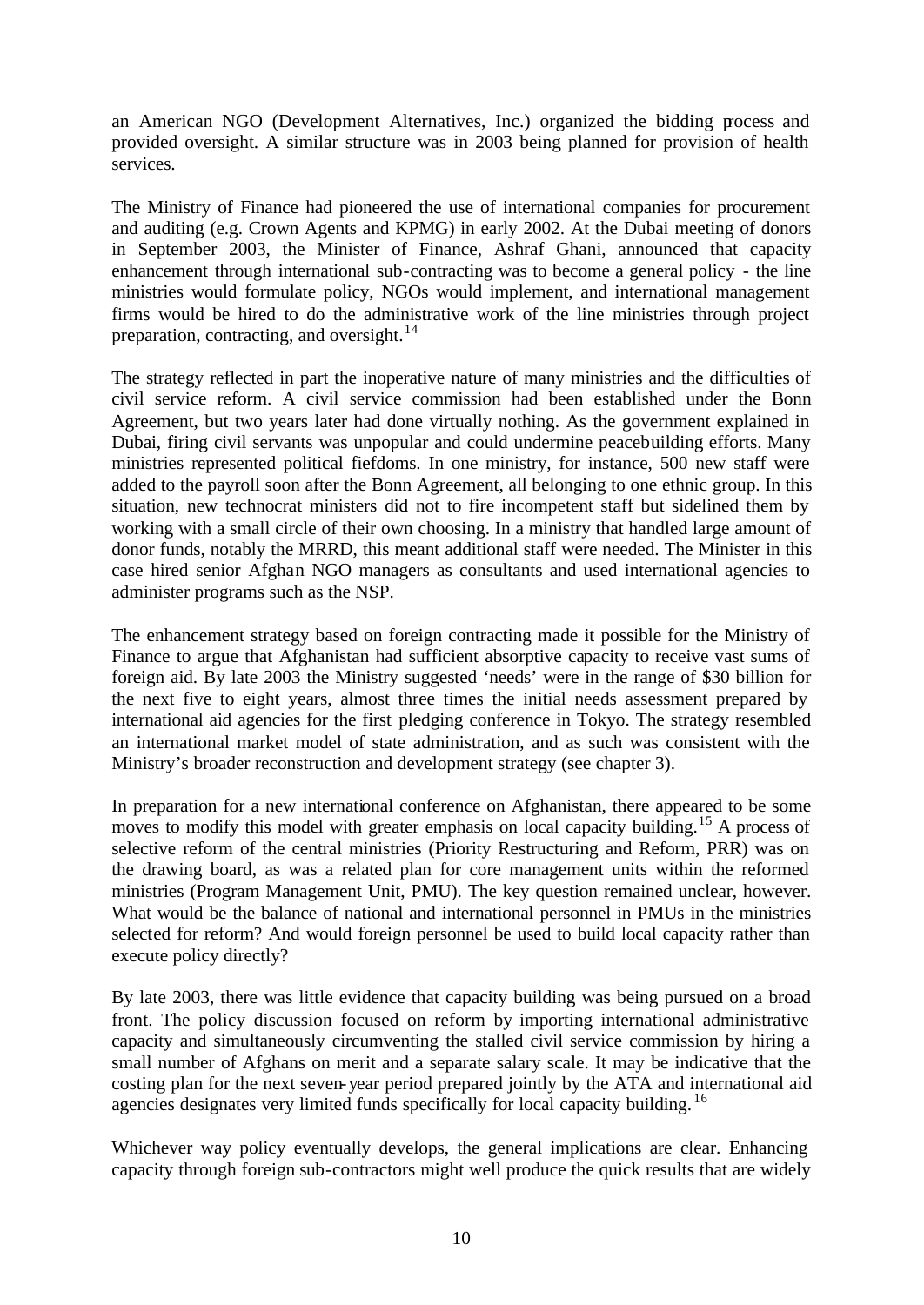deemed important to the credibility of the transitional administration, the progress of the peacebuilding process, and the satisfaction of donors. Weaknesses relating to cost and sustainability are equally obvious. Reputable international management and auditing firms are notoriously expensive (Bearing Point and Deloitte were among those with ATA contracts in 2003), donor-seconded experts and international NGOs almost equally so. The Ministry has to date provided no estimate of the costs of its enhancement strategy but cost is one reason why reforms will be implemented gradually. Technocrat-led ministries that are most open to change and 'speak the language' of the donors will be first in line for reform. Thus MoF, MRRD and the Ministry of Health were initially selected, while the Ministry of Agriculture - said to be run by 'a warlord' - was not. The selective pattern of capacity enhancement raises further issues of equity and priorities.

More generally, by focusing on short-term gains, the enhancement strategy is not an approach to capacity *building* but rather a substitute for it. A policy that deliberately develops state dependence on foreign subcontractors - be it agencies, NGOs or private firms - can hardly be said to create state capacity. Rather, a dual structure *within* the Afghan state was by late 2003 taking form, as strikingly manifested in physical configurations. In the Ministry of Finance and MRRD - the two most reformed ministries - the minister with a small staff of mostly foreign consultants was located in a compound separate from the rank and file of the department. In the case of Finance, the two were even in separate buildings in different parts of Kabul. <sup>17</sup> It seems safe to assume that the isolated rank and file of civil servants were marginal to the functioning of the ministry and were, mostly, 'drinking tea'.

If this trend develops, international staff will assume an increasingly significant role in administration and implementation of key sectors of public policy, and to that extent also in policy. Apart from the minister and some close advisors, Afghan officials in the same sectors will mostly form a second tier in terms of decision-making importance, salaries and status. Arguably, a structure of this kind will make it more rather than less difficult to build local capacity in the future.

Sustained and widespread use of international staff to administer as well as implement policies may also undercut the legitimacy of the new Afghan state. One claim to legitimacy is the ability to deliver public goods. To validate that claim, the state cannot merely administer foreign funds and hire foreign management firms to supervise the (partly foreign) NGOs that deliver the services on the ground.

### *2.2. The Central State and the Regions*

State-building requires the central state to gradually assert its authority at the local level. Two years after Bonn, limited headway had been made in this respect. Critics routinely referred to Karzai as 'the mayor of Kabul', or the client of the US (he still had American bodyguards), while Kabul and its supporters generally denigrated local power holders as 'warlords'. The evolving relationship between Kabul and the provinces was shaped by several factors. The question of who controlled the central state cut to the core of the legitimacy issue and was important in determining the authority of the central state at the local level. Also important were central state strategies to assert itself on the provincial and community level, perceptions in the provinces of the transition process, and the political economy of centerregional relations.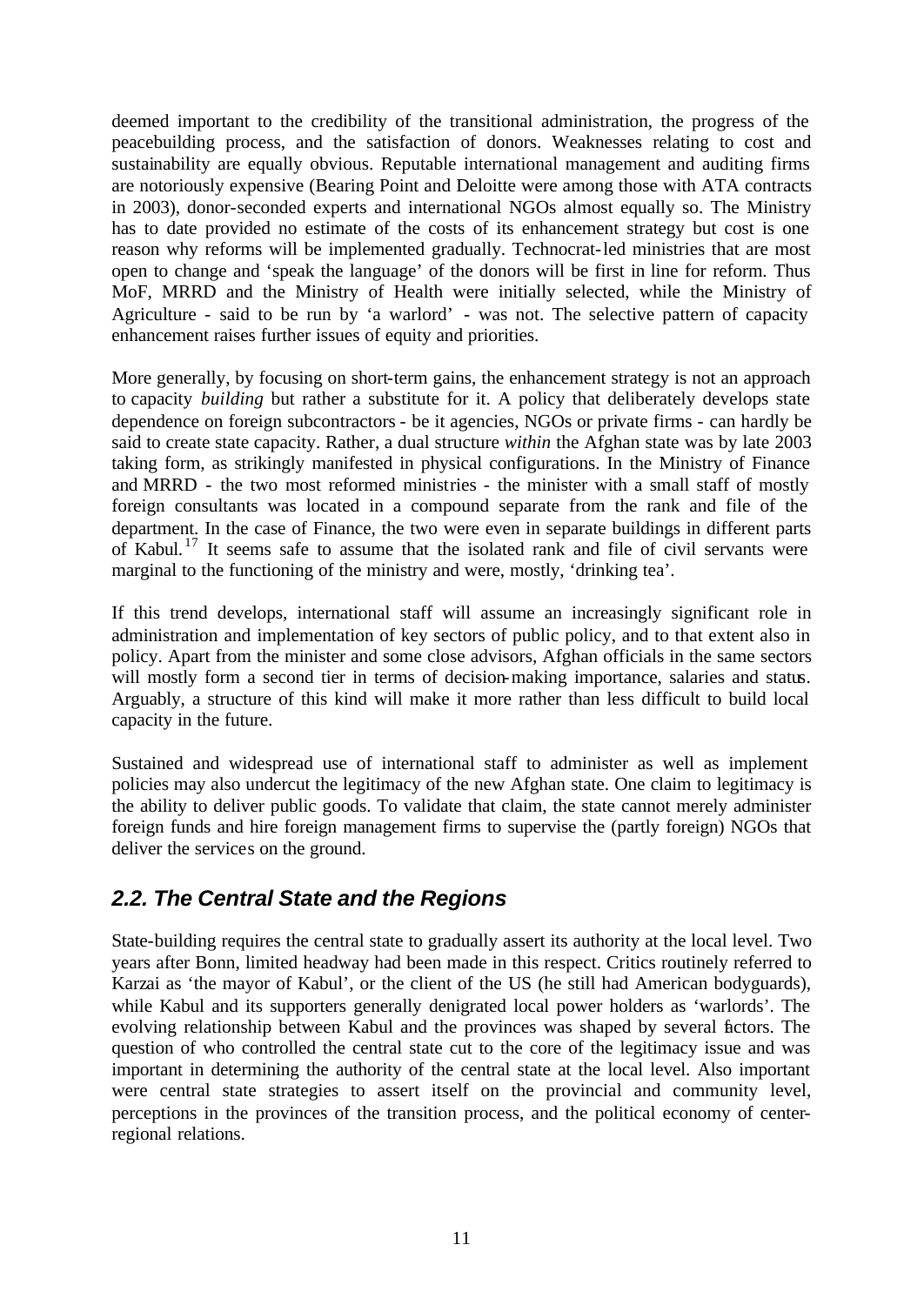### **Control of the Central State**

After Bonn, a main concern, especially in the Pashtun areas, was the degree to which a small ethnic-political faction (the Pansjiris) had come to monopolize power at the central level. During the next two years, their military presence in Kabul, skilled diplomacy and international support enabled them to retain much power, although this was increasingly challenged. The Pashtuns seemed to close ranks against this and other minorities during the Constitutional *loya jirga,* for instance. Divisions within the transitional administration, moreover, had grown more complex. Members of the government were identified not only with reference to their ethnic background and political affiliation with the main political parties or strongmen that had emerged during jihad. Other reference points were used such as 'former bureaucrats' 'returned from the West', 'former NGO workers', or simply 'reformers'.

A survey of the background of high-level officials in the transitional administration suggests a more complicated picture than a straightforward Pansjiri domination. Data was collected for this report on 96 members of the ATA in late 2003, involving ministers and deputy ministers, as well as chairpersons and deputies of the state bank and the various commissions established by the Bonn Agreement. The results were:

*By ethnic groups*: <sup>18</sup> 45 % Pashtuns, 32 % Tajiks, 13 % Hazaras, 9 % Uzbek/Turkman and 1 % others.

*By political affiliation*: 35 % affiliated with Jamiat-e Islami/Shura-e Nezar, 34 % recorded as 'independent' (former government officials or others returned from exile, former NGO workers), 9.5 % belonged to Hazara-based parties, 5.3 % to the conservative Islamist Sayaff, another 5.3% identified as followers of the religious leader Gilani, 3.5% supporting the northern, Uzbek general Dostum, while the rest, 7.5 %, were identified as 'others'.

In terms of ministerial control, however, key persons within Jamiat-e Islami/Shura-e Nezar controlled three important ministries (defense, education, foreign affairs) as well as the internal security agency (Amniat-e Milli). Members and affiliates held ministeria l positions in five other ministries (civic aviation, *haj* and religious affairs, justice, refugees and repatriation and public health) and the position of chairman of the Constitutional Commission. They were represented by one or more deputy minister in a total of thirteen ministries, of which seven were led by a non affiliated minister.

### **Strategies of the Central Government**

The formal administration inherited by the Afghan Interim Authority was quite centralized. In the provinces, some civil servants of the line ministries had remained on the payroll as well as in their offices throughout years of war and turbulence.<sup>19</sup> In late 2001, while in theory controlled by Kabul, most were dependent upon local leaders who reasserted themselves after the Taliban. This was particularly the case in areas with strong self-appointed governors. In Herat, people said, "nobody has a job without the approval of Ismail Khan." For the central ministries to assert their authority in provincial administration required, in the first instance, control over the payroll. Even this was difficult. Funds were insufficient to cover all ministries, and the payroll system was in disarray. Even two years after Bonn, the Ministry of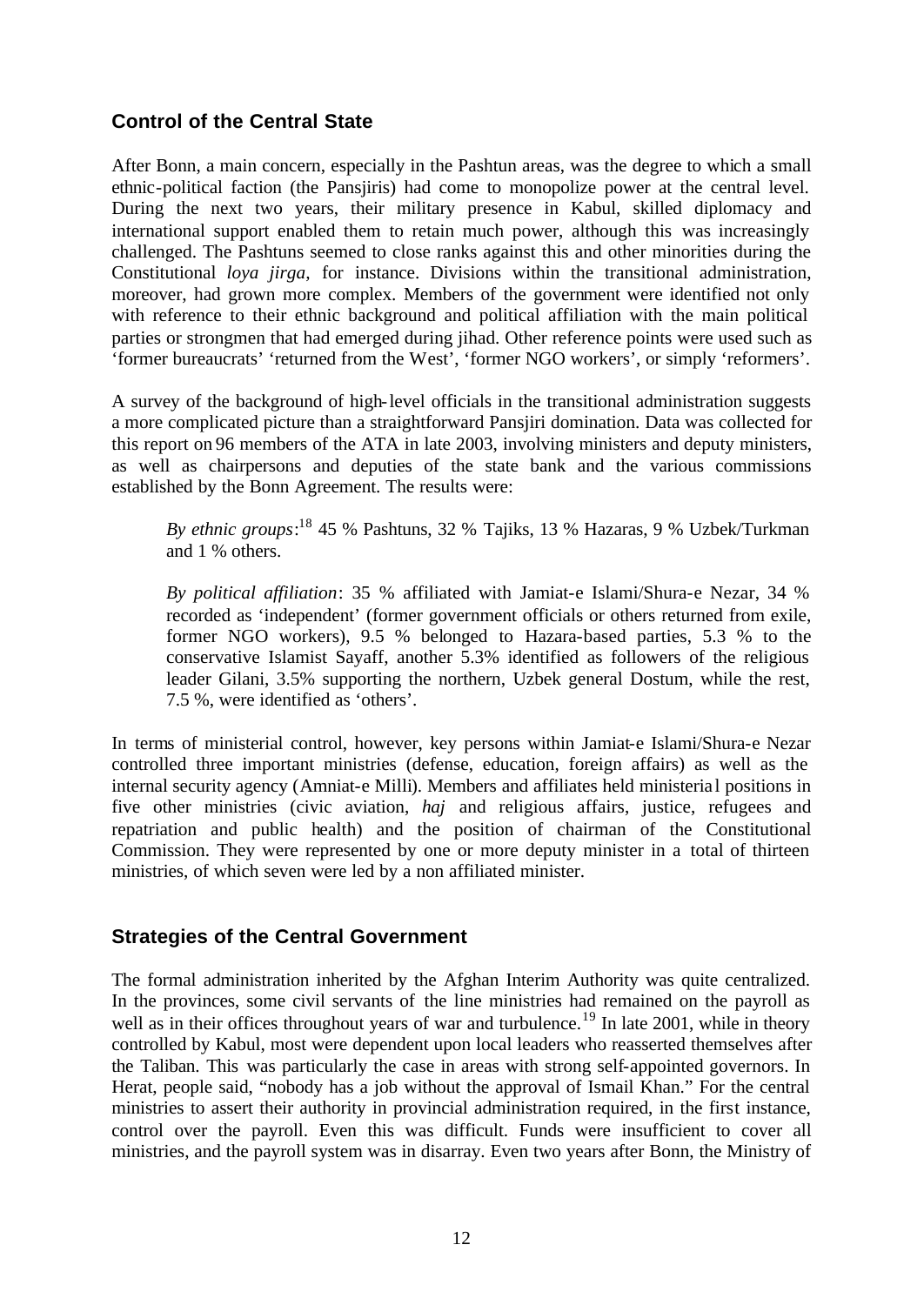Finance was struggling with inflated or unverifiable registers, trying to put in place a basic system of payroll identification and oversight.

The central government also used its formal powers to appoint key officials and issue decrees, but with limited success. Policy guidelines were issued to provincial leaders, but largely ignored.<sup>20</sup> Karzai changed governors in some troublesome provinces (in 2003 in Zabul, Paktia, Kunar and Kandahar) but, as the new Kandahar governor, Eng. Pashtun, lamented, their ability to bring about change was limited as long as the rest of the local power structure remained intact. Moreover, the much-publicized change of governor in Kandahar did not make other leaders with a strong local power base follow suit, such as General Dostum and Ismail Khan.<sup>21</sup> On the district level where so-called second tier 'warlords' held sway, local power structures remained largely unaffected by the government in Kabul.

In a parallel move, the transitional administration adopted a reconstruction strategy to reach communities at the village level directly. The aim was to create a sense of popular empowerment, thereby weakening the hold of existing powerbrokers on the provincial and district level while simultaneously creating allegiance to Kabul. The main instrument, the National Solidarity Program (NSP), was modeled on the World Bank's scheme for 'community-driven development'. A flagship of the early nation-wide programs, the NSP distributed small block grants directly to the villages, where elected village councils in turn would determine spending priorities.

Similar programs have been used elsewhere, but mostly in less conflictual situations and with a less ambitious political objective.<sup>22</sup> Two years after Bonn, the NSP was just underway. An early review found it to be slow as well as bureaucratically cumbersome and costly.<sup>23</sup> Current plans call for a four-year program to cover all of Afghanistan's approximately 20 000 villages, but only 1450 villages had been included by the end of 2003, and NGO implementing partners were on one-year contracts. One major reason for the delay was that the NSP was to serve as a vehicle for the political transition process. Kabul wanted to ensure that villagers knew the cash grants were coming from the government, even though NGOs were organizing the local consultation process. The Ministry of Finance and MRRD further insisted that elections for the village community councils should be by secret ballot so as to prepare people for the upcoming national elections.

Long-term involvement seems necessary to generate allegiance or 'buy peace'. Several Afghan villages have been the site of aid projects from different sources over the years, some with long-term presence and others on an ad hoc basis. In such areas, the NSP may seem as one more project that – while welcome and valuable – does not constitute part of a political contract. Uncertainties remain. For example, local village decisions must be coordinated to ensure that each village does not build a health center. Sources of long-term funding and operating costs remain to be clarified.

More conventionally, the transitional administration tried to work with existing power structures at the provincial level to identify reconstruction projects to be funded through Kabul. The prototype here was the National Area-based Development Program, run by the MRRD and UNDP, where provincial governors helped establish district-level development priorities in their respective provinces over a two-year period commencing in 2002. The project had a modest start, with plans for funding projects in 10 priority areas that had suffered the most from armed conflict, human displacement, and natural disaster.  $24$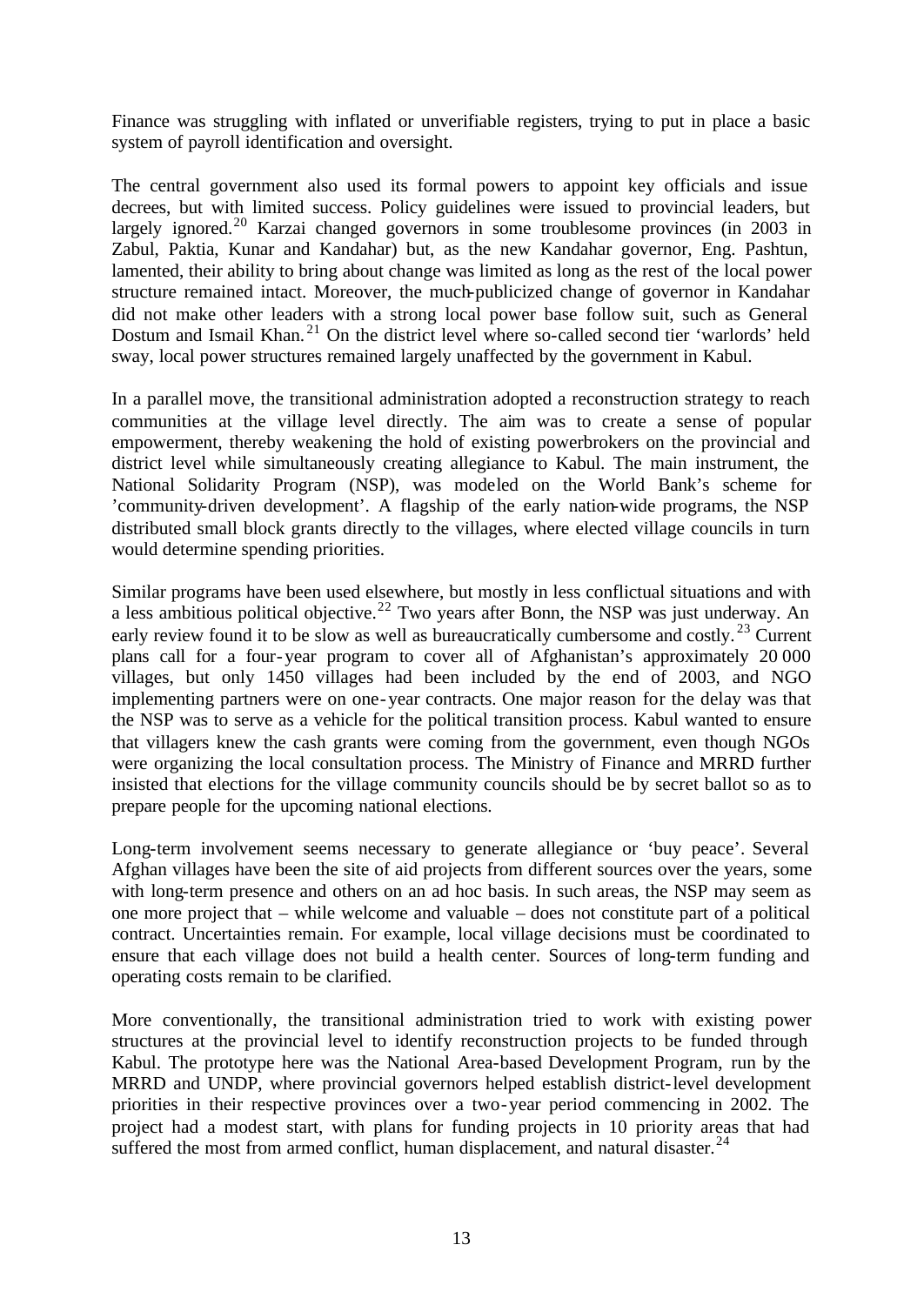### **Views from the Provinces**

Limited surveys and much anecdotal information are available on attitudes in the provinces.<sup>25</sup> They show, first of all, dramatic differences according to region. For instance, one NGO asked sample villages in different regions to rank the present government compared to previous regimes (the Taliban, the communists, and the mujahedin period). While Karzai generally fared best - except in Kandahar where the present and all previous regimes except that of Zahir Shah were voted down - the attitudes varied considerably by region.<sup>26</sup>

The credibility as well as the legitimacy of the Karzai government continued to be questioned, especially in some Pashtun areas. Just south of the capital, villagers in Wardak portrayed the government as divided and weak. They noted that Kabul was unable to prevent armed groups from operating freely in different parts of the country, while in the South-East militants attacked foreign and Afghan troops as well as aid workers. In this situation, the villagers had few reasons to support a government that at the outset they felt was nonrepresentative and hence carried little legitimacy. Asked why they did not support the Karzai government more actively against the militants, the villagers answered: "What will happen to us tomorrow if the Taliban or Gulbuddin get back in power? Can anyone assure us that this will not happen?"

Attitudes towards the central government seem strongly influenced by the nature of administrative rule at the local level. Uruzgan province in the South is notoriously badly ruled, with forcible tax collections, use of torture, harassment of political opponents, and with local commanders controlling the police and the courts. Taliban and associated militants are said to control several districts. The province governor was appointed by Karzai to put some order into the place; in consequence the local people tend to blame him and his government for all that is wrong in the area.

In Ghazni province the lack of good governance also rebounds on Kabul mainly because the transitional administration has not succeeded in installing better local officials. The governor in late 2002 was a youngish commander and appointee of the old mujahedin leader Sayaff (who had no position in the ATA), while the deputy governor was a former *jihad* commander, an ex-Taliban official, and a tribal leader. "We hoped we had seen the last of these people" a local *shura* member complained in late 2002. By April 2003 the Hazara population in the Jaghori district of Ghazni refused any contact with the governor due to Sayaff's past atrocities against the Hazaras.

In Herat, by contrast, the economy has revived, trade is flourishing, and the local strongman, Governor Ismail Khan, ensures public order. While strongly criticized by international as well as local groups for his heavy-handed rule, Ismail Khan has undoubtedly more support in the province than does the Karzai government. Relative peace and rapid economic growth are part of the explanation; so is the appeal of a governor who spends locally much of the revenue he collects in this currently very rich province. With control of local administration down to the district and sub-district level, Ismail Khan has built a strong base. While political opposition mounted during elections to the Constitutional *loya jirga,* that does not necessarily mean popular preference for a governor appointed by Karzai. A Kabul-appointed governor would probably come from outside the province and be viewed as mostly responsive to Kabul. Local success thus can make localism trump centralism.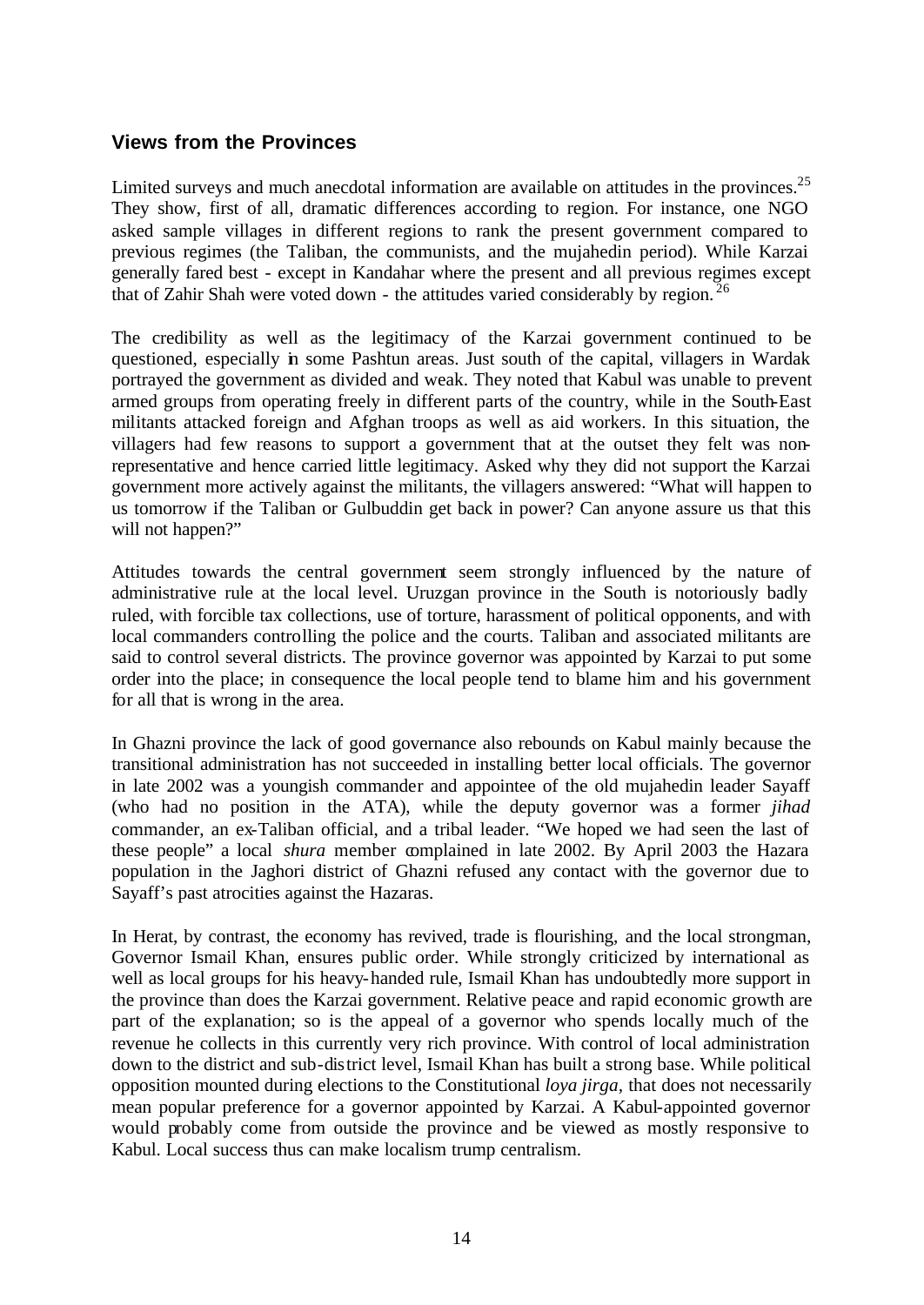As seen from the local level, legal-formal mechanisms designed to enhance the legitimacy of the central government, such as assemblies and the constitutional process, have limited relevance (see chapter 4). While the *loya jirga* is a traditional institution, it does not necessarily entail a great deal of popular participation. Many delegates selected to attend the 2002 *loya jirga* felt manipulated, and similar complaints were made in reference to the Constitutional *loya jirga* in 2003. Nor did the constitutional hearing process create a strong sense of popular participation. In the absence of more popular empowerment, local commanders and other power brokers will remain central figures on the local scene.

### **The Political Economy of Center- Province Relations**

These limitations notwithstanding, international recognition and support, and the prospect of large reconstruction funds, clearly make the central government a factor to be reckoned with. Provincial leaders who wished to deal with the center within a political framework gave signals in that direction. Thus, Ismail Khan *did* receive the general that Kabul sent out in the second half of 2003 to take official command of the military forces in the region, although the units in reality remained under the control of Ismail Khan and his men. Ismail Khan *did* turn over some \$20 million in tax revenues to the Finance Minister, although this was only a small fraction of the total revenues he collected, and happened only after Minister Ashraf Ghani had repeatedly pleaded and begged.

Local leaders of various kinds meanwhile collected, and kept, most of the revenues raised in the country. Kabul received only 80 million of an estimated 500 mill collected in customs duties in  $2002.<sup>27</sup>$  As a result, they could easily outbid, say, block grants delivered through the NSP in the competition for local allegiance. *De facto* decentralization of this kind was most problematic in relation to equity issues on a national level. Even if local revenues were spent for local reconstruction and development, as seemed to be the case in Herat, in the absence of national redistribution this would worsen existing inequalities among the provinces. Customs duties are the principal legal sources of revenue and are concentrated along a few important trade routes. National differences in revenue generation are starkly demonstrated by a recent AREU/World Bank study. Kabul and Kandahar together generated some 3 billion afs. in revenue in 2002 (according to data turned over by the provincial office of the Ministry of Finance), while the combined total revenue collected in four other provinces surveyed (Badakshan, Bamyan, Faryab and Wardak) was slightly less than 12 million.<sup>28</sup> Given the competitive tribal and ethno-political mosaic and widespread poverty, sharp inequities in expenditure are a recipe for conflict.

The other problem associated with local control of revenues, according to the Finance Minister, is that some 40% of the economy is in the illegal sector, mainly in drug production and smuggling (including arms). From a purely economic view, a large illegal sector need not be a problem - for instance, an estimated 30% of Thailand's thriving economy is generated illegally from drugs, prostitution and gambling. However, the illegal economy in Afghanistan is associated not only with corruption and the drug trade (as in Thailand), and involves some local commanders as well as, reportedly, some government officials on the local and central level. The illegal economy also undermines the centrist policy approach by financing an independent local power structure. Moreover, the US and the Karzai government claim that the drug industry helps finance national and international terrorism.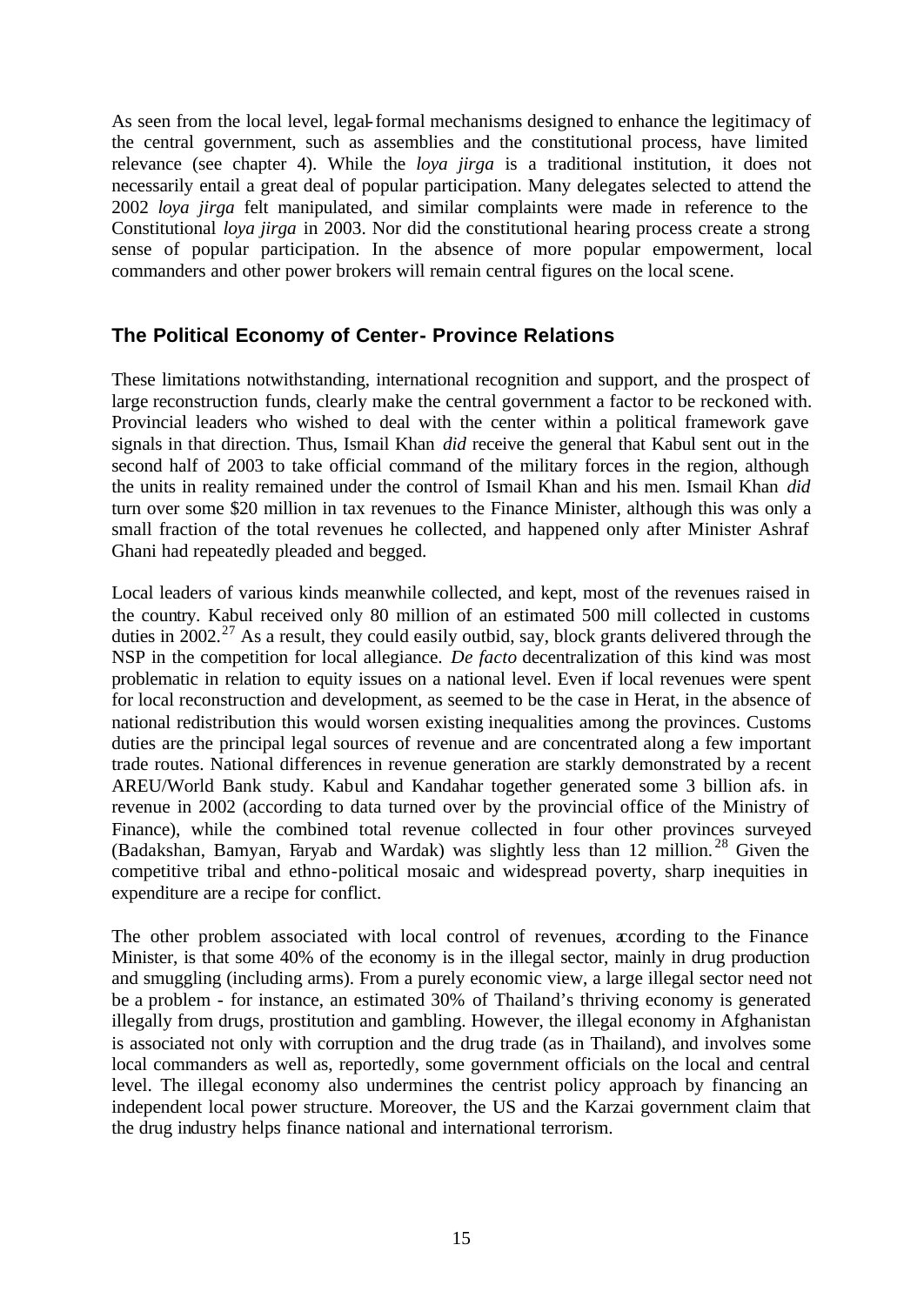Combating the drug industry was a major concern of the transitional administration and the international donors, but the UK-led conventional approach in 2002-03 was generally considered a failure. Emphasis on law enforcement and a limited program of crop substitution did not prevent large increases in poppy production compared with 2001, when the Taliban by sheer force succeeded in virtually halting cultivation. In 2003, the UN registered a bumper crop of poppy, including cultivation in new areas.<sup>29</sup> While additional funds were committed to the program for 2004, some new strategies proposed were controversial. The US mission, for instance, revealed plans for ploughing up the entire poppy-growing area from North to South in 2004, relying on soldiers (to be contributed by Muslim countries to the Coalition, it was hoped) for guarding the operation. <sup>30</sup>

### *2.3. Conclusions*

The centrist approach to state building was in part inspired by a progressive rationale. The ultimate aim was to creating a modern, democratic and accountable state for all of Afghanistan. Given the legacy of a weak state and fragmented power, there was no expectation that the process would be quick or easy. This remains the case. In addition, two underlying contractions in the state-building project that were not so obvious at the time of Bonn have now surfaced. First, the disproportionately heavy dependence on external funding creates an incentive structure where the state has more reason to be accountable to foreign donors than to its own people. To this extent, there is a conflict between the aim of rapid economic reconstruction and democratization. Second, the guiding principles for statebuilding in Afghanistan were formulated outside the country – in New York, Bonn and Tokyo – and thus conflicted with the notion that the Afghans would be 'in charge'.

International funding and technical assistance were initially undertaken as an emergency measure to create central state capacity. Two years later, the state remained heavily dependent upon foreign funds for both its operating budget and reconstruction. State capacity building was based on a policy of subcontracting to foreign firms and agencies, enabling the central administration to claim it had capacity to absorb vast amounts of foreign aid money. In both cases, short-term emergency measures appear problematic when recast as long-term policy. Extensive use of foreign subcontractors raises issues of cost and sustainability. Dependence on foreign funds to pay government salaries also touches on fundamental issues of integrity and legitimacy. By late 2003, the Afghan rentier state - a familiar phenomenon from earlier history - was being recreated.

Large amounts of revenue were in fact collected throughout the country - fed by burgeoning trade, a bumper agricultural harvest in 2003 (including a large increase in poppy production), and reconstruction activities stimulated by the return of peace and influx of funds in many parts of the country. However, most of the surplus continued to be collected and retained by local leaders who thereby shored up their power.

With much international attention focused on Kabul - and the visible signs of a boom economy in the capital - the different realities in most the provinces continue to challenge the centrist approach. It became increasingly clear that the state-building venture in Afghanistan was intimately tied to issues of:

• *legitimacy*, i.e. of 'who owns the state'. Despite the use of both formal-legal and traditional mechanisms to create authority, the Kabul government still had a legitimacy deficit;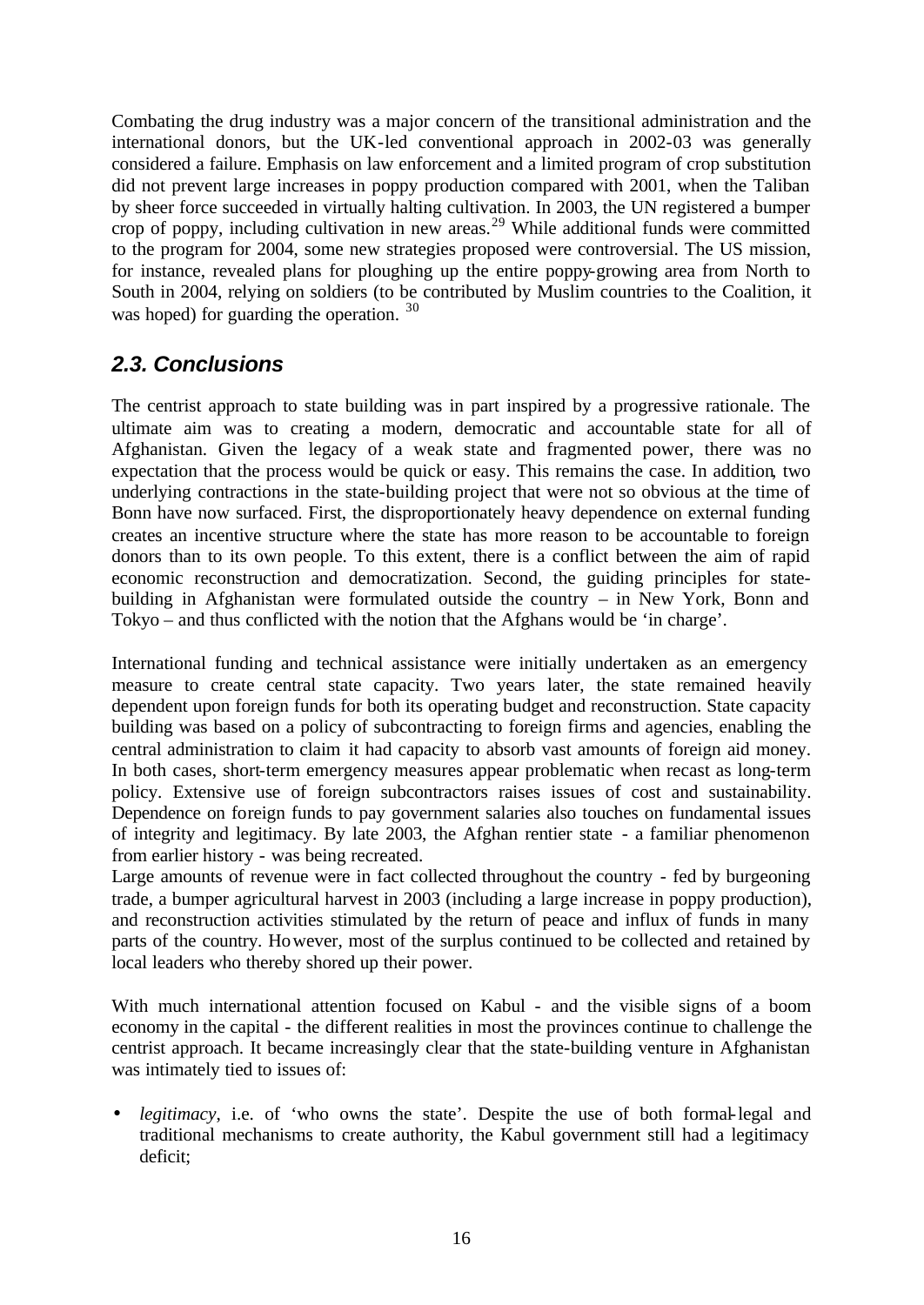- • *governance*, i.e. the ability of the state to provide some security, justice and accountability on the local level. The irony was that Kabul tended to be blamed for local misrule over which it had little influence, while local authorities often got credit for local successes;
- *funds*, i.e. funds for reconstruction that might cement alliances and generate allegiance on the local level. The National Solidarity Program was a step in this direction, but possibly neither sufficiently large nor sustained enough to achieve its political objectives.

State building requiring progress on all these fronts is a long-term process, suggesting a perspective of decades rather than years. Meanwhile, pragmatism suggests greater recognition of local power structures where these seem to function relatively well or are amenable to reform.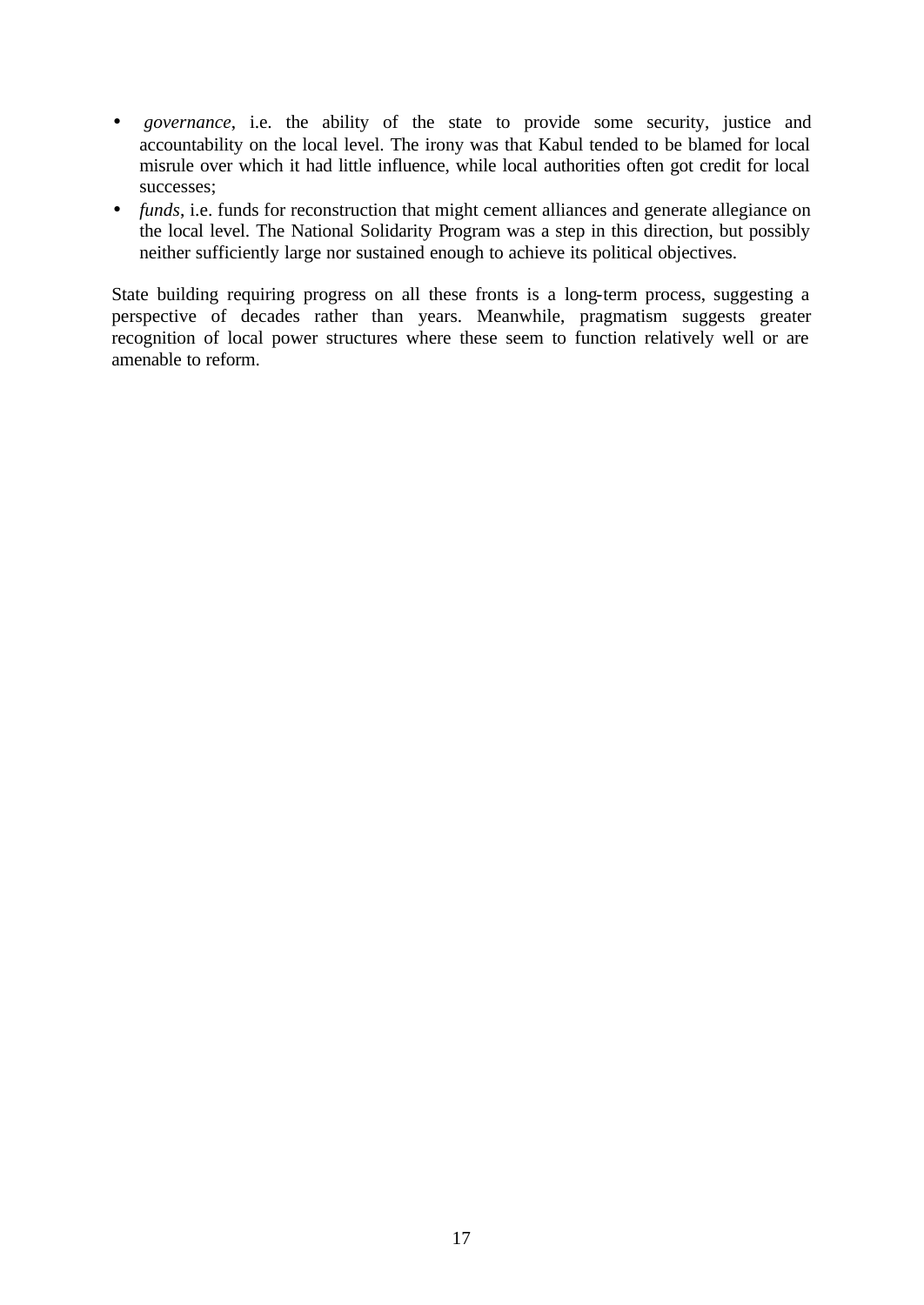# **3. RELIEF AND RECONSTRUCTION**

Wartime destruction in Afghanistan was uneven - some areas had been heavily damaged and depopulated; elsewhere there had been little fighting and less direct damage. The impact of the past 2-3 years of severe drought was more widely spread, although some areas (notably 'the hunger belt') were worse off than others. The indirect effects of war were felt throughout the country and expressed in widespread disrepair, dislocation and lack of development for almost a quarter century. In this situation, 'reconstruction' in effect meant 'development'. Recognizing the enormous reeds, the international donor community and the new Afghan authorities created a comprehensive assistance program designed to yield tangible peace dividends to Afghanistan's war-battered population.

### *3.1. The Aid Presence: a 'Light Footprint'?*

A large international aid presence typically has a major, distorting impact on a poor and wartorn society. The assistance mechanism for Afghanistan was intended to be different; it was to be only a 'light footprint' as the Afghans rapidly took charge. Having a UN assistance mission rather than direct international administration was part of this logic, as was the early planning for an integrated UN mission. Yet the vision of a 'light footprint' outlined by Lakhdar Brahimi in Bonn and New York was jeopardized when the international aid community rushed into Afghanistan to resume old or start new operations - attracted by billions of dollars in aid money, massive media interest, and desperate needs on the ground. Designed as a standard UN mission, UNAMA lacked the power to control the agencies and never became the slim integrated structure that Brahimi had envisaged.<sup>31</sup> Similarly, UNDP declared in January 2002 that the UN would institute a salary regime to prevent qualified local personnel from being siphoned off by the international aid sector (usually to secondary positions such as drivers and interpreters), but no corresponding steps were taken to regulate the aid market, and the familiar distortions appeared.

As a result, the relief scene in Afghanistan resembled other post-war situations. Problems associated with a heavy foreign aid presence were particularly severe in Kabul, where enormous pressure on real estate prices and basic services (water, electricity) hurt ordinary city dwellers. As the number of NGOs increased and over one million returning refugees and IDPs ended up in Kabul, the congestion in the city worsened.<sup>32</sup> The so-called 'white vehicle syndrome' led to considerable popular resentment. Tapping into this, the Minister of Finance argued aggressively that donors should channel relief funding through the transitional administration rather than the UN agencies. While using a cost-effectiveness argument, the main purpose of the ministry was to assert its control over the aid money. As noted in chapter 3, to some extent it succeeded. The UN fund raising process was adjusted in mid-2002 to suit the budget cycle of the transitional administration. Likewise, UNAMA abandoned the elaborate aid coordination structure which it had spent considerable time constructing in favor of a Consultative Group (CG) mechanism designed by the Ministry of Finance. The international relief agencies started to support the relevant Afghan line ministries, rather than vice versa. By late 2003, the struggle over funding channels had calmed down. The transitional administration had firmly asserted its primacy in principle, and to some extent also in practice. At the same time, UN agencies continued to control the funding of large aid programs (worth ca 800 million dollars in 2003).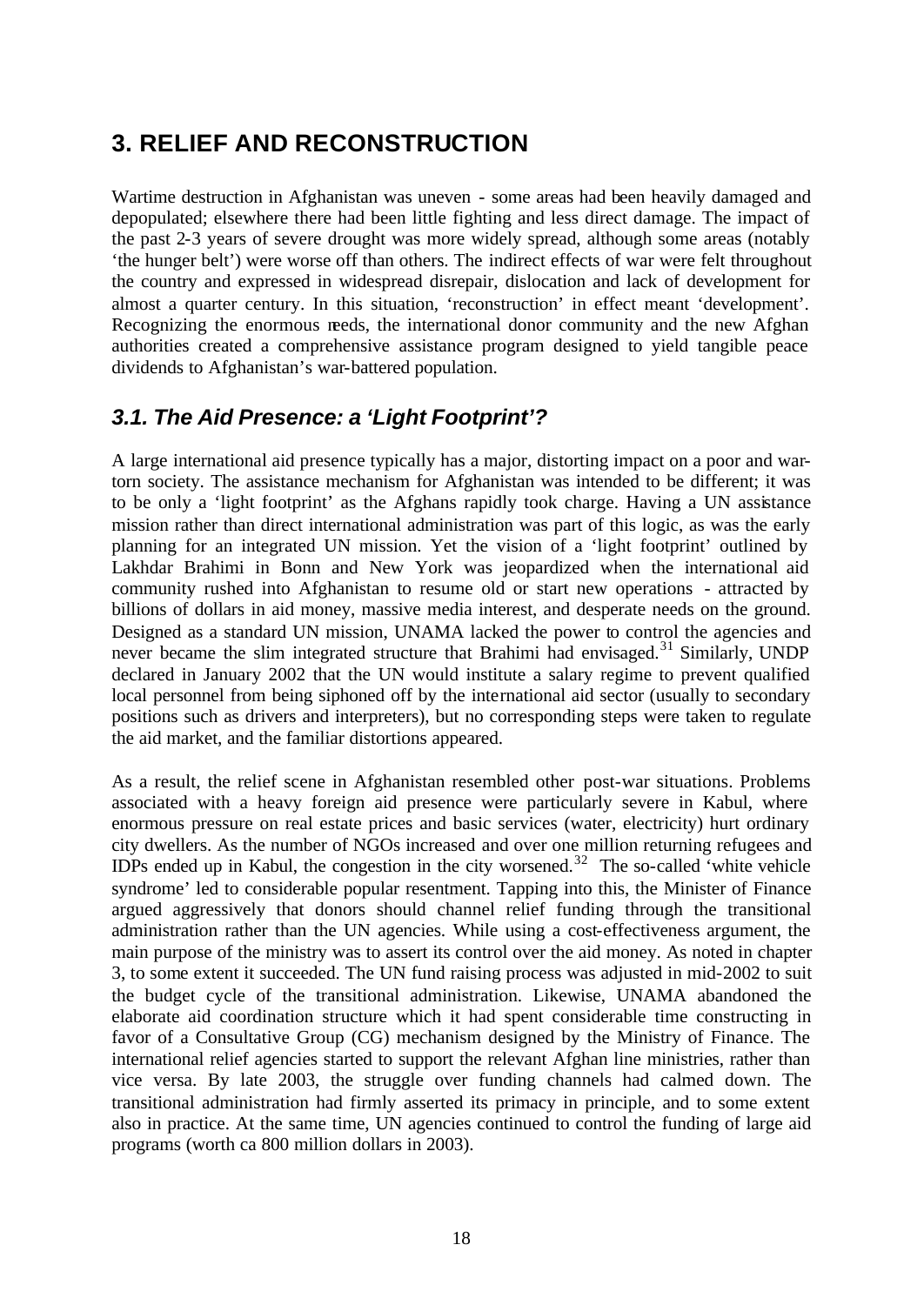In a more fundamental sense, Afghanistan's extreme dependence on foreign funds and expertise made the term 'light footprint' seem misplaced. Two-thirds of the operating budget for the fiscal year 2003-2004 and the entire first national development budget were financed by foreign aid. International technical advisors were assigned to most of the ministries in Kabul, partly also in the provinces. Donors and NGOs participated in, and sometimes chaired, the CG meetings on aid coordination. Although the total number of aid actors was very large, which in theory should give the ATA considerable room for maneuver, a small number of donors accounted for most of the assistance. By the beginning of the 2003-2004 fiscal year (SY 1832), US funds constituted over one-third of the entire national development budget (\$600 million out of 1.7 billion). A few months later Washington announced that it would add another 1.6 billion under the 'Accelerating Success' program to be disbursed by the middle of 2004. Of this amount, 100 million was allocated for seconding American experts to the Afghan public administration. The other main sources for the national development budget were the EC (210 million), with lesser amounts from Japan, UK, the World Bank, and Canada.<sup>33</sup> The IFIs were initially less important as a source of funding because of uncleared arrears with IDA, and because the transitional administration requested grant money rather than loans. The World Bank, for instance, had a very small project portfolio in Afghanistan (100 million during 2002-2003.). The Bank still played an important role as administrator of the principal trust fund (ARTF) and as advisor on policy reform.

### *3.2. Relief versus Reconstruction*

From the very beginning, both the type and amount of aid were a source of controversy between the Afghan administration and the donors. The government's Afghan Assistance Coordination Authority (AACA) estimated that through March 2003, 54% of the aid money had been spent on humanitarian rather than rehabilitation and development programs, thereby prolonging dependence on external sources.<sup>34</sup> There was some merit to the complaint. Much of the humanitarian aid was food distributed through the World Food Program (WFP), a standard US in-kind donation. Although four years of drought being replaced by good harvests in Afghanistan in 2002 and 2003, WFP continued to send in huge amounts of wheat. Wheat prices fell to an all-time low, undercutting efforts to revive local production. In some areas farmers reportedly did not even bother to harvest their crop. By late 2003, both farmers and ATA officials were complaining about the continuing WFP operation, noting that it might encourage cultivation of other crops, especially poppy.

Other activities were much more appropriate. UNICEF's 'back to school' program was frequently cited by Afghan authorities, donors and UNAMA as a major, early accomplishment. The same applied to UNICEF's immunization program and UNHCR support for the return of an estimated 1.8 million refugees. There was widespread agreement that these were priority areas of post-war reconstruction. Aid to returning refugees remained a priority in the planning for the first national program during the fall of 2002, representing almost 20% of the total indicative budget.<sup>35</sup> With the exception of the WFP food aid, the discussion of relief versus development seemed to be a proxy debate; in reality the issue was not so much the type or purpose of the assistance, but who should control it.

There was remarkably little debate over the alleged gap between relief and development that had featured centrally in the aid discourse for almost a decade.<sup>36</sup> Some transitional programs that contained both relief and reconstruction aspects were started immediately, notably in health and education as noted above, as well as two national programs initiated by the transitional administration. The latter entailed the provision of block grants to local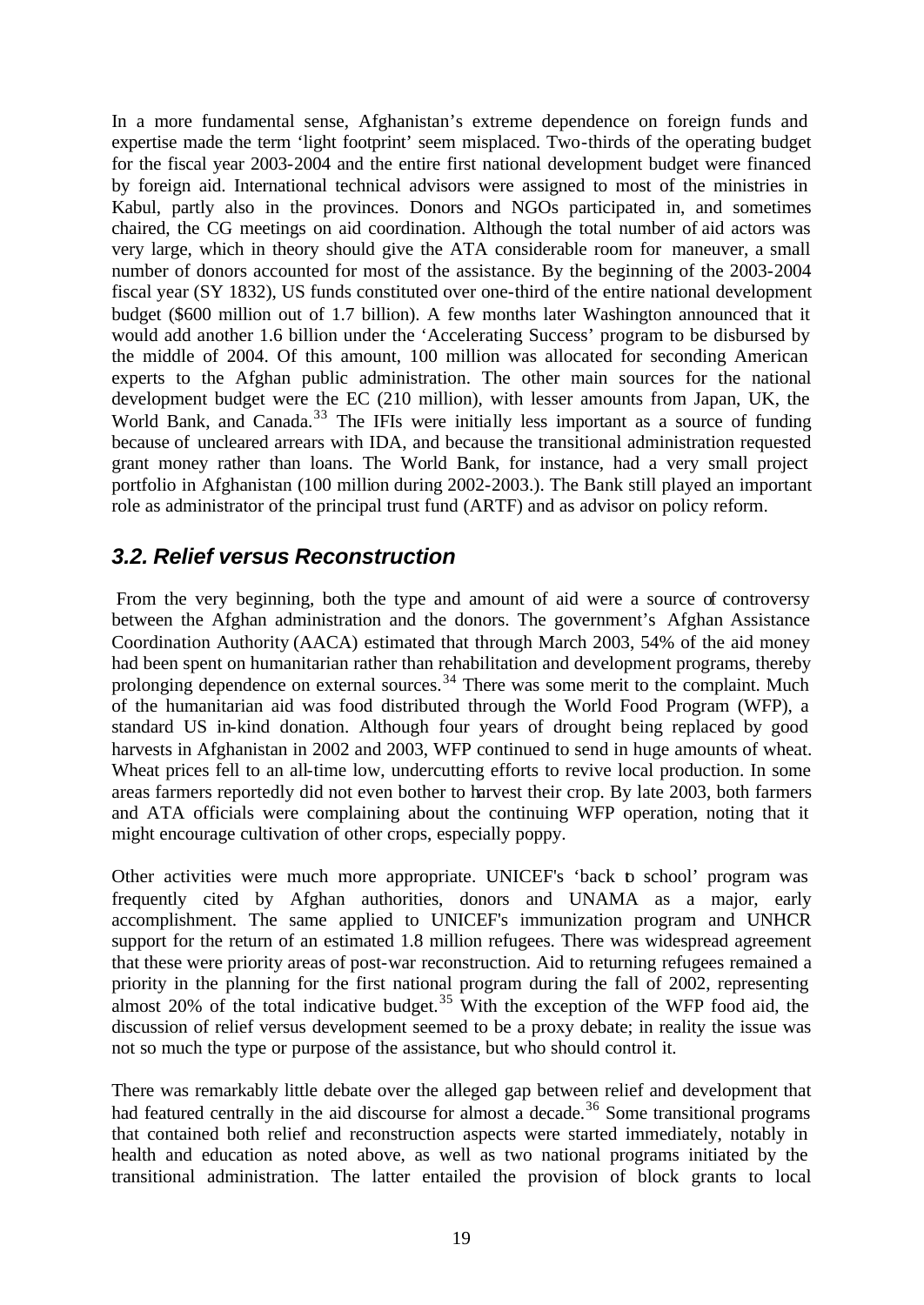communities under the National Solidarity Program (NSP), and labor-intensive projects under the National Emergency Employment Program (NEEP). Both NSP and NEEP received rapid funding from donors, including transfers from the World Bank's special Post-Conflict Fund. Support to returning refugees and IDPs - a typical transitional problem area - was incorporated into programs with broader development goals. For instance, a high ratio of returnees was one criterion for selecting areas eligible for NSP grants.<sup>37</sup>

Massive problems remained in the refugee and IDP sector.<sup>38</sup> But the difficulties facing returnees in 2002-3 were not simply, or even primarily, due to a lack of transitional mechanisms or funding, but reflected the enormity and complexity of the problem, including lack of protection (for returning Pashtuns in the North), general insecurity, landmines and unexploded ordnance, property disputes and unemployment.

### *3.3. Priorities of Reconstruction*

Assisted by international experts, the transitional administration produced a National Development Framework (NDF) and a National Development Budget (NDB) in record time. A draft NDF was ready in April 2002, a few months after the interim authority had been established, and an indicative NDB had been discussed with donors by the end of the year. Both laid out priorities for reconstruction that helped shape donor contributions. The coordination structure established first by the UN (Program Secretariats), and reshaped by the Ministry of Finance with a CG label, likewise created some order in an otherwise incoherent aid process. With multiple players and often conflicting interests, such harmonization mechanisms were essential.

The twelve priority areas regrouped under three pillars by the NDF and the NDB were a comprehensive list of development needs rather than an identification of priorities. Donors and NGOs were asked to sign up for three or four sectors covered by the corresponding group in the co-ordination structure (sixteen sectoral groups and five advisory groups for crosscutting issues). The structure was designed to help match the needs identified by the Afghan ministries with the interests of the aid organizations. In practice, the coordination mechanism performed unevenly, with some groups being more structured and efficient than others, partly depending upon the chairmanship.<sup>39</sup> More important was the overall dynamic of supply and demand. The donors initially dominated program identification and project selection. By mid-2003 the process had become less supply-driven as the Ministry of Finance established greater control, partly by imposing greater discipline on the demand side through an established budget process, and by insisting on complete information from aid organizations on the total inflow of aid.

By late 2003 a coherent set of long-term priorities had emerged in the form of development budget projections for three fiscal years  $(2003-2005)$ .<sup>40</sup> Here, Pillar 1 - Human and Social Capital - still takes a major part of the budget (from 50% in the preceding budget, down to 43%). There is a significant internal reallocation: aid to refugee return is almost phased out, the health sector remains at the same level, whereas allocations for education and rural livelihoods are more than doubled. The size of Pillar 2 - Physical Infrastructure - is increased from 32% to 54% of the total, mainly due to a huge increase in the transportation sector. For technical budgetary reasons, Pillar 3 - Rule of Law and Security - does not include major items such as support to the new Afghan army, mine action, and counter-narcotics, and has shrunk from about 10% in the first budget projection to only a couple of percentage points of the total in the last projection.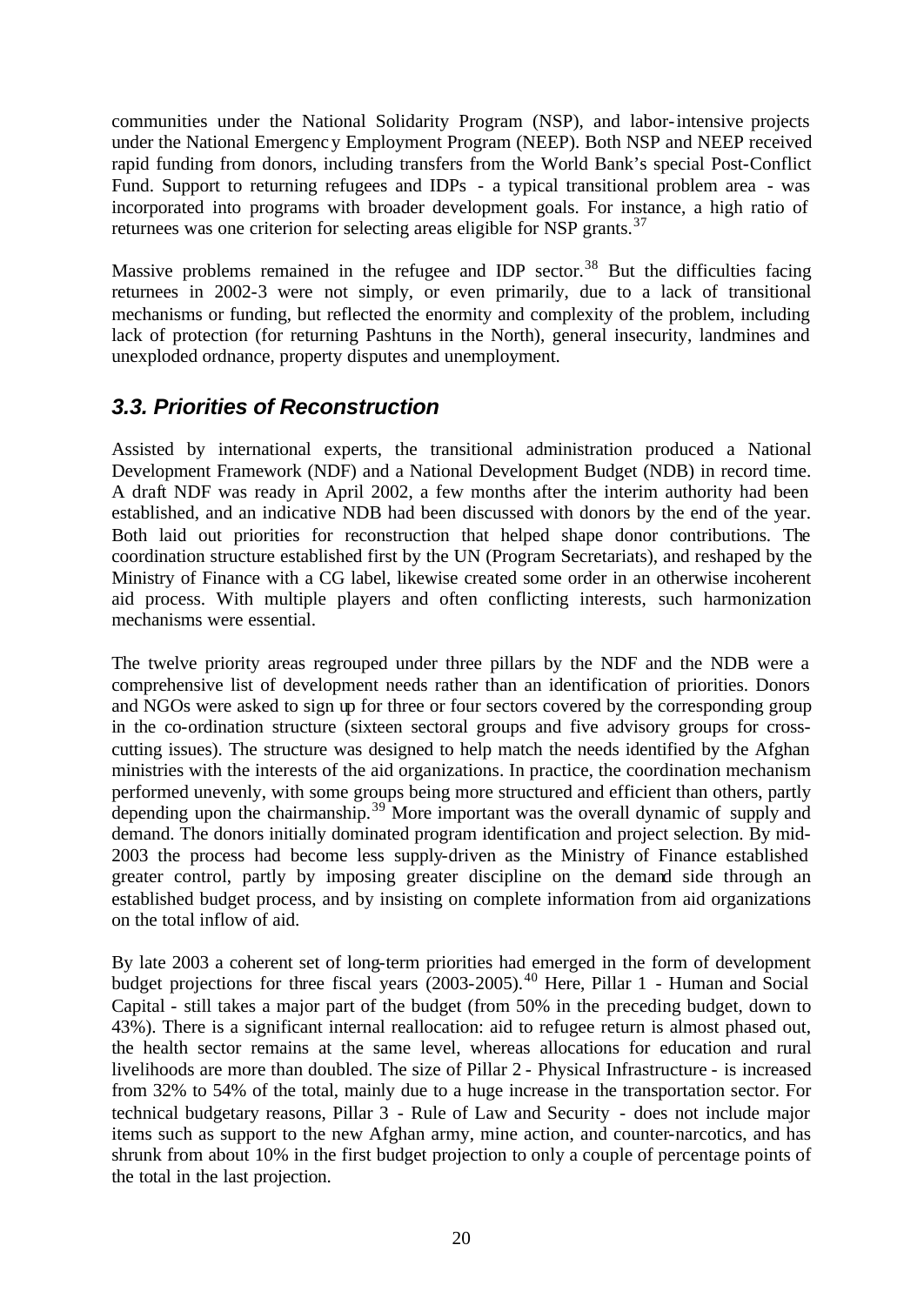The priorities implicit in the activities undertaken during the first two years (2002-2003) had more of a patchwork quality. Five areas stand out, apart from continuing relief-type operations:

- *building core state capacity:* creating high-level decision-making capacity by putting in place a core group of public servants, supported by international advisors while recognizing long delays in the planned broad-based civil service reform; establishing a budgetary process and identifiable payroll registers for the public service
- *financial and trade reform:* currency reform, banking and investment laws (completed in late 2002); trade and customs rate simplification (initiated in 2003)
- *revitalizing the educational sector:* providing schoolbooks, refurbishing schools and reopening schools for girls
- *national programs to provide equity and 'solidarit'':* the NSP (block grants to communities) and the NEEP (labor-intensive emergency-oriented projects).
- *transportation/communications*: restoration of national trunk road system is delayed, but major parts are completed in late 2003; repair of secondary and feeder roads (NEEP projects, priority area for USAID, and in part as WFP Food-for-Work projects).

The rationale for the first item - creating central state capacity - has been discussed in the previous chapter 2. Financial and trade reforms were necessary to give the state a basic economic infrastructure in lieu of informal banking and currency transactions, multiple issuing of currency and diverse systems of customs collection that were inherited from the past. The importance of secular education, especially for females, was self-evident in view of the Taliban's neglect or denial of this area. The national programs (NSP and NEEP) were designed, it seems, primarily to signal that the administration's commitment to rapidly distribute peace dividends, and to do so in an equitable manner. In economic terms, both NSP and NEEP were initially quite small. By late 2003, two years after the interim authority was formed, NEEP had generated a total of 2.3 million labor days. That was equivalent to about one-third of a day's work per member of the labor force if the latter is estimated at 8 million in a total population of  $23.5$  million.<sup>41</sup> The NSP, as noted in chapter 2, had just started by end of 2003, with required Village Development Councils elected in only one-fourth of the villages selected for the initial phase of the program.

As for communications, Afghanistan's important transit trade and the significance of a good road net for national integration made restoration of the main arteries an early reconstruction priority. If based on labor intensive schemes, road construction could also provide local employment opportunities of the kind often identified as important for stabilizing an immediate post-war situation.<sup>42</sup> Initial plans and a division of labor were discussed with the major donors (EC, Japan, Saudi Arabia, the US and Iran) and the ADB, but except for parts of the northern route (the Salang tunnel) and the Iran-Herat stretch in the West, rehabilitation met with serious delays. In part, this was caused by the decision of the Kabul government to switch from discussions of loans (with the ADB) to requests for grant money from donors, which meant delays in project preparations. In the end, the US completed its promised portion in late 2003 - the Kabul-Kandahar stretch - but used on a capital-intensive approach involving international contractors (a US main contractor, with Turkish and Indian subcontractors).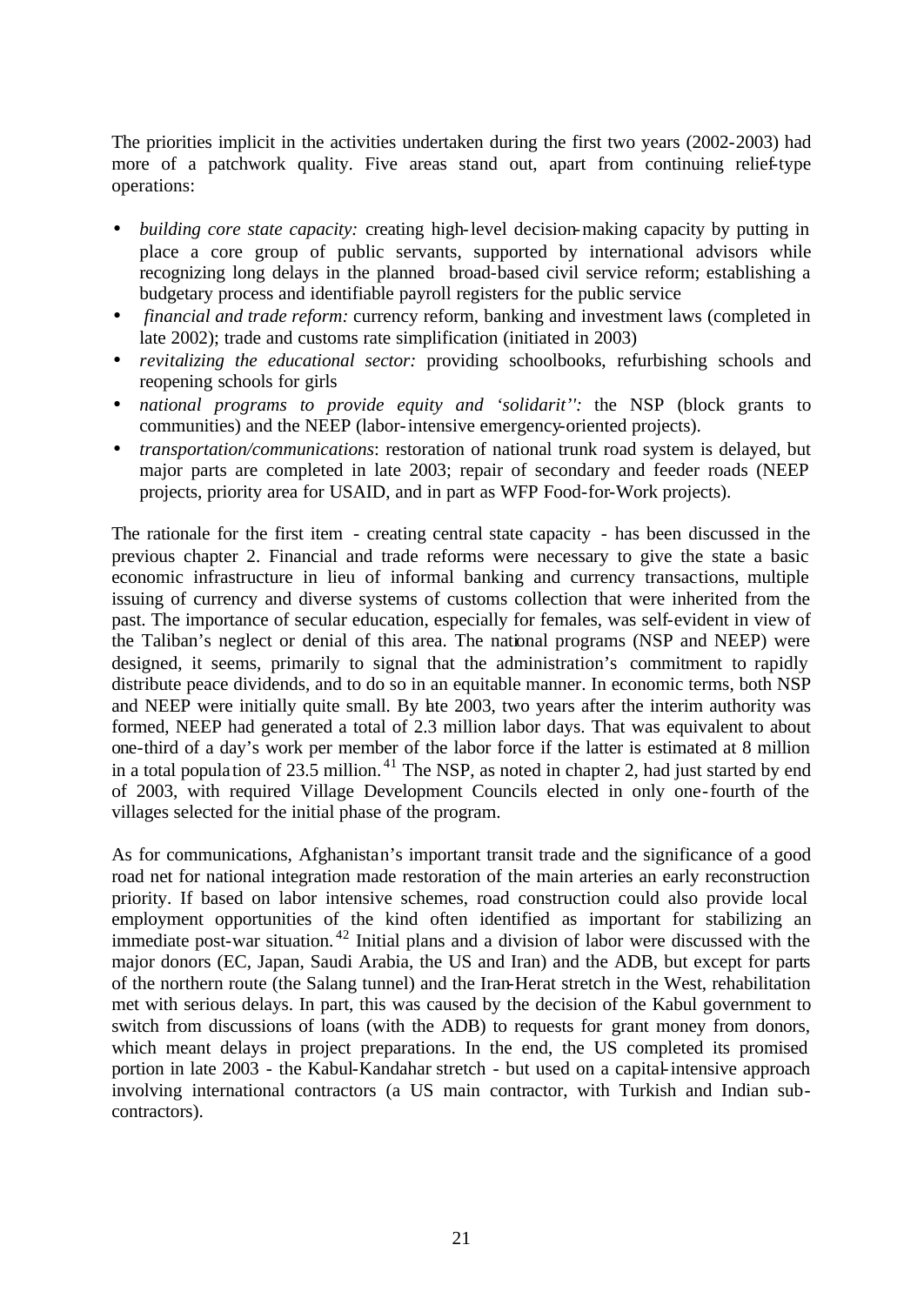### *3.4. Principles of Reconstruction*

Despite an apparently patchy quality, the early reconstructions activities are coherent in terms of underlying principles of policy. Most obvious is the centrality of the private sector as the engine of growth. Large-scale public works to generate employment through reconstruction were clearly not consistent with this policy perspective. Rather, promoting policy reforms and establishing a regulatory capacity to stimulate the market constituted logical first steps. Slightly down the line, the infusion of massive funds for infrastructural development would follow, and the emphasis on grant rather than loan money made it possible to escape the debt trap. Poverty reduction was to be realized mainly through the creation of wealth and an 'affordable social policy'.<sup>43</sup> The state was to be a regulator rather than an implementer of policy. Moreover, as the Ministry of Finance repeatedly emphasized, the state would follow 'responsible' policies by not running budget deficits or resorting to monetary financing of the budget.

These principles were consistently and coherently articulated by the Minister of Finance. Ashraf Ghani expressed a clear vision of the country's reconstruction and development policy, and played an extraordinarily important role in its formulation. In an unusual move, some core economic principles were also incorporated in the constitution – including the importance of a market economy and a balanced budget. The Minister was of course not alone. The entire ATA operated in an international political context that favored market forces, open economies, and a lean state. Since the end of the Cold War, these principles had formed the framework for economic reconstruction in all 'post-conflict' situations receiving large international aid flows. What distinguished the Afghan case was the radical and coherent form that characterized economic policy from the very beginning. The explanation seems to lie in the ideological coherence between a few influential individuals on the government side (the Minister of Finance was an Afghan-American who had previously worked with the World Bank, and some of his advisors were recruited through the Adam Smith Institute in London) and two institutional aid actors that happened to be critically important at the time (the US government and the World Bank).

In line with the market approach, contracts for projects and services were to be awarded through competitive bidding by firms, NGOs and, the Minister of Finance proposed, the UN humanitarian agencies as well. The principles were partly tested out on the NSP (as discussed in chapter 2) and guided the planned reform of the public health sector. The reforms were modeled on a World Bank supported program in Cambodia, with USAID taking a lead role in the planning. Early assessments suggested that privatized delivery of health services might not be suitable in view of Afghanistan's geographic diversity and difficult access to some areas.<sup>44</sup> Critics warned that the reform would leave poor and remote villages even worse off than at present. A related issue that indicated problems ahead was the reluctance of international private companies executing current USAID-funded projects in the health sector to share information with the Ministry of Health.

A minimal, regulatory, state is probably preferable if the only alternative is a weak and corrupt state. Yet, even a regulatory state has to ensure certain basic conditions for reconstruction to proceed. It needs to provide sufficient security for the market to function, and it must prevent the most backward areas from falling out in the bidding process on reconstruction projects and social services. It is not clear that these conditions can be met in Afghanistan at present.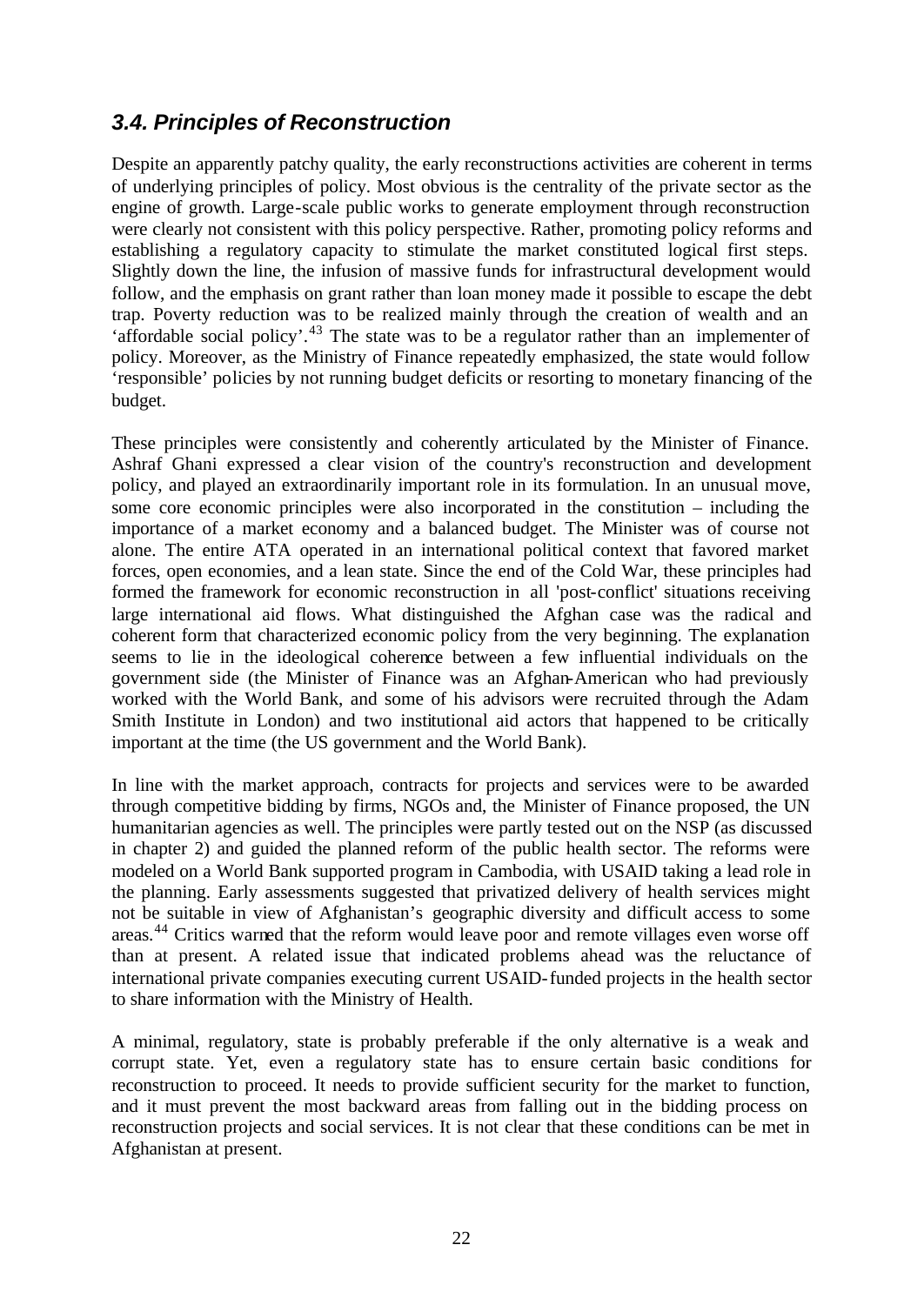Regional inequities in Afghanistan are sharp, not only on a city-village scale but also among provinces. The ratio of doctors to inhabitants in Kabul (1:1000) as compared wiith the remote province of Ghor  $(1:500\ 000)$  is emblematic of inequities within and among provinces.<sup>45</sup> Although there is no reliable national data on the geographic distribution of aid and rehabilitation projects, it is a commonly agreed that assistance is unevenly distributed.<sup>46</sup> Certainly, the large presence of UN agencies and NGOs in major cities leads people to believe that these areas are benefiting more than the rural areas. From the perspective of NGOs or international agencies bidding for government projects, there are obvious advantages to work in easily accessible areas, where they are visible, and where a modicum of infrastructure makes it easier to achieve results. A major concern in Afghanistan at present is insecurity, which is increasingly reducing the ability of aid agencies to operate in the southern and eastern provinces.

Against this background, reconstruction policies that are promoting uneven development, even if only in the short term, are particularly problematic. Afghanistan's situation of 'conflictual peacebuilding' suggests that aid must have a short-term dimension where the critical objectives are to promote consensus and compromise by demonstrating equity in the distribution of goods. Areas where insecurity and backwardness combine to create spiraling dissatisfaction would require special attention. The alternative could be the emergence of 'rogue provinces', and an increasingly divided country between a turbulent South and East, on the one hand, and a more stable crescent stretching from the West to the North where rehabilitation and development can move forward.

The overall reconstruction policy chartered by the ATA and the aid agencies reflects a willingness to accept enormous dependence on foreign funding. Budget estimates in the recent ATA/aid agencies report, *Securing Afghanistan's Future*, project a 1:8 ratio of domestic revenues to external funds over the next 7-year period. The Minister of Finance has requested 28.5 billion dollars in fresh aid money for the same period to generate an irreversible growth spurt. The request may be unrealistic; by comparison the international community pledged 4.5 billion for the first 5-year period after Taliban. That was at a time when Afghanistan was at the forefront of international attention.

The heavy reliance on official aid transfers represents in effect a 'hidden state' in the development strategy. Practicing 'no deficit financing' is easy as long as donor governments continue to provide fresh funds. On the other hand, introducing requests for large amounts of foreign funding into the policy discussion has some little noted but important side effects. It tends to raise popular Afghan expectations of rapid growth and recovery to an unrealistic level. While the international community can be blamed if progress and funding are slow (as is now happening), the result may also be negative attitudes among Afghans towards both the government and the foreign agencies.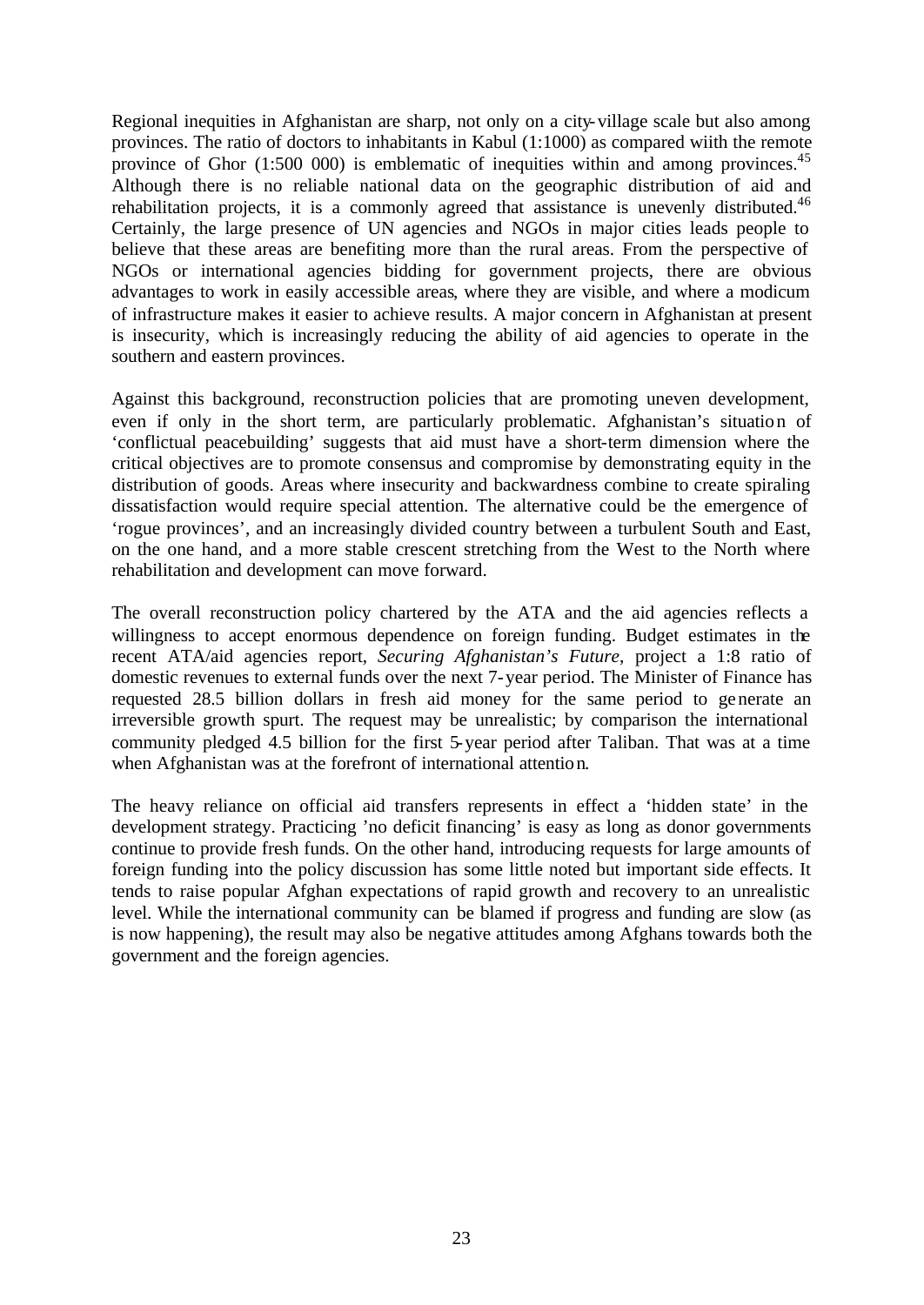### **Reconstruction in Practice**

- **Kabul** has the looks of a boom town with attendant large-scale poverty and squalor. There is rebuilding on a large scale and streets with shops selling building equipment are congested with traffic. The foreign presence has visibly increased in step with the inflow of aid money. The bustling activity has attracted numerous internal migrants and returning refugees, who have decided go to the capital rather than their home areas. Over one-third of Kabul's population is estimated to be returning refugees and IDPs. The population of Kabul province has grown to 2.8 million as compared to  $1.78$  million in 1999.<sup>1</sup> Real estate prices in the best areas of the city approach those of downtown New York, but a few blocks away there is squalor. Trading and movement of people has visibly increased over the past year. Five airlines now serve Kabul International airport, while the national airline, Ariana, flies regularly to the provinces and is heavily booked.
- **In Herat** the international presence is less evident. The number of NGOs and UN staff has only increased slightly compared to the Taliban period, the diplomatic community remains limited, and there is a small contingent of US soldiers (PRT). With general public security, although not necessarily individual security, trade has visibly revived. Large numbers of trucks are arriving from Iran and Turkmenistan, and traders are investing in new buildings in the city. The governor, Ismail Khan, has spent some of his very considerable custom duties to refurbish Iranian style parks and recreation areas. Signboards along the major roads with paintings of '*shahids*' – the men killed in the fighting against the Russians – help keep the *jihadi* spirit alive as a foundation for political power. The Pakistani consulate, which was very active during the Taliban regime, remains closed, but there is a long visa queue outside the Iranian consulate, as well as a newly opened Indian consulate.
- In the Pashtun heartland in the South and Southeast the situation is very different. The number of NGOs in Ghazni and Wardak has declined, partly due to security concerns. Afghan staff are targeted and accused of being 'agents of foreign powers', whether they work for international or national NGOs. Schools are burnt down, just as as they were during the Soviet period in the 1980s. The Coalition forces patrol the roads and attack-helicopters hover over the Kabul-Kandahar road. The road is also patrolled by the local police, although irregularly. The local administration is virtually non-existent, and what is there is run by mujahedin commanders more used to develop battlefield strategies than rehabilitation plans. Agriculture still suffers from the after-effects of the long drought, and many men seek employment outside the area. Only a few refugees or IDPs have come back to their homes. The villagers watch the trucks heavily loaded with commercial goods that make their way to Pakistan, while trucks with relief assistance pass the other way towards Kabul and central Afghanistan. In some places, villagers struggle to collect enough money to meet the ransom that Generals Dostum and Atta demand for the release of their relatives who were taken prisoner while fighting for the Taliban. There is growing dissatisfaction with both local and national authorities, and a growing feeling that the Pashtun have fared badly in the so-called peace process, the benefits of which many have difficulty identifying.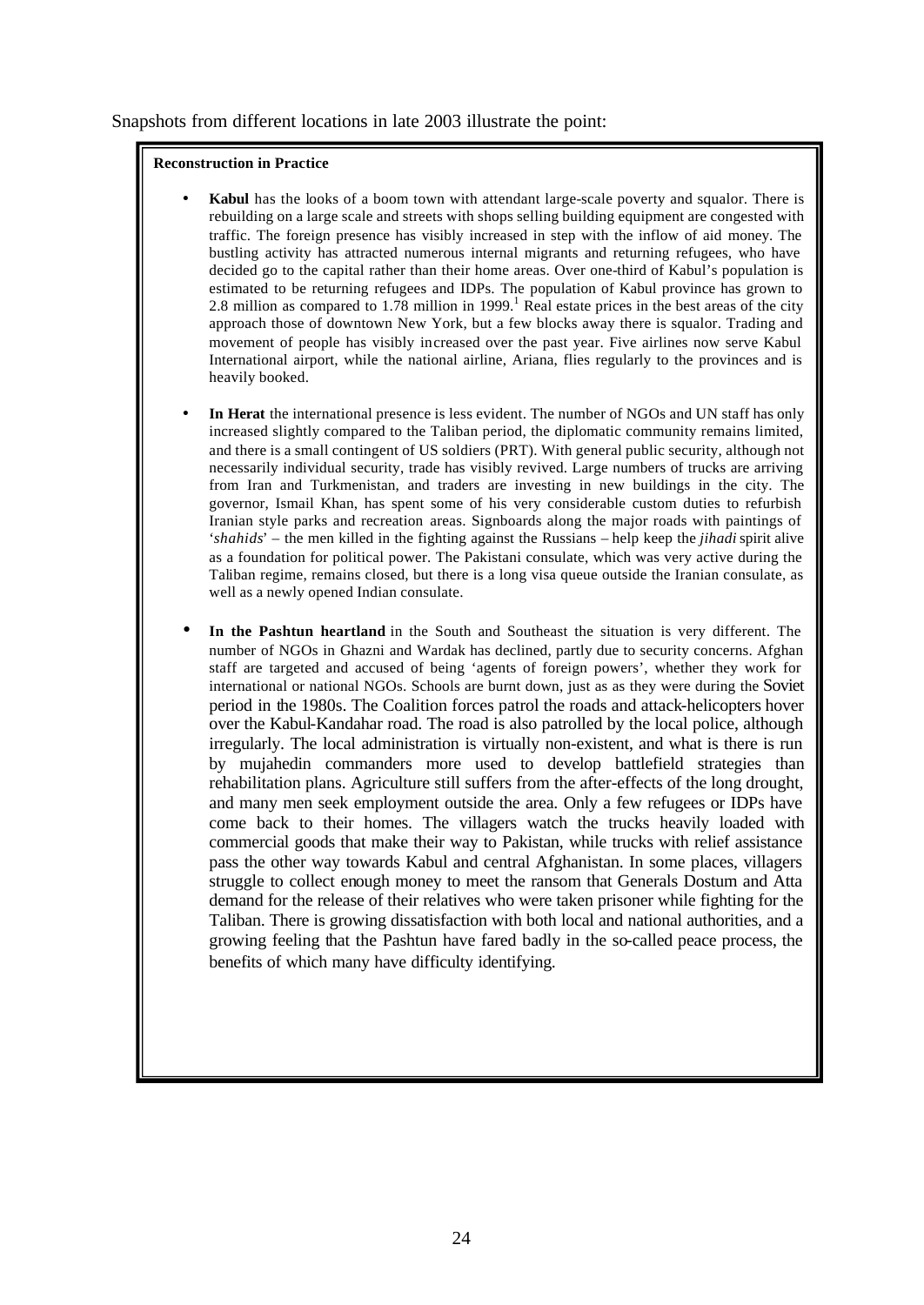### *3.5. Reassessing Needs and Costs*

The visible results of the reconstruction activities during the past two years have been relatively few and scattered, leading to a debate about the adequacy of funding. Several types of benchmark have been used.<sup>47</sup> Comparison of disbursements with pledges is one. However, as one study points out, this standard only measures donor performance in honoring promises, and does not relate to needs or goals on the ground. Similarly, comparison of per capita aid money in Afghanistan with other 'post-conflict' situations (East Timor, Rwanda, Kosovo and Bosnia) does not reflect actual needs – which may vary considerably from one country to another – but measures international equity in post-war aid distribution.<sup>48</sup> The initial needs assessment prepared for the 2002 Tokyo pledging conference was derived from the specific conditions of Afghanistan, but lacked a clear definition of 'need' and was done in an unsystematic manner.<sup>49</sup>

While previously arguing for large funds on the grounds of international equity and promise keeping, the transitional administration has more recently shifted its ground. In preparation for the next budget and the international conference on Afghanistan scheduled for late March, the administration is linking its reconstruction objectives to the Millennium Development Goals (MDG).<sup>50</sup> To translate these goals into budgetary figures and assess implications for aid, the MoF undertook a costing exercise with the support the World Bank, ADB, IMF, UNAMA and UNDP. $51$ 

As the resulting report, *Securing Afghanistan's Future,* shows, this is a politically compelling and technically doable exercise. The World Bank has elsewhere assessed the progress made by low-and middle-income countries towards the MDG.<sup>52</sup> The Swiss-based Global Governance Initiative of the prestigious World Economic Forum released a study in January 2004 on the aid implications of the MDG, concluding that the international aid community has so far provided only one-fourth of the resources necessary to achieve the goals by 2015, as agreed to at the Millennium Summit.<sup>53</sup>

At the same time, the MDG focus clearly transforms the discussion of aid to Afghanistan from the context of post-war reconstruction to that of development more generally. Several countries in Africa and South Asia are also far from reaching the MDG.<sup>54</sup> For donors, this raises some basic questions:

### *Why prioritize Afghanistan over other countries that are also a long way from reaching the MDG?*

The Afghan administration has a ready answer: Unless the international community provides adequate assistance, Afghanistan will become a 'narco-mafia state'. This notion is currently being advanced by administration officials. In its crude form the argument resembles blackmail; even its more sophisticated version misplaces the focus of attention, which surely should be on the possibilities for effectively meeting the most pressing needs of the Afghan people, rather than on counterfactual hypotheses about the sources and costs of a 'narcomafia state'.

*Does Afghanistan have the absorptive capacity to effectively use the almost 30 billion dollars in aid which the administration is requesting for the next 7-year period?*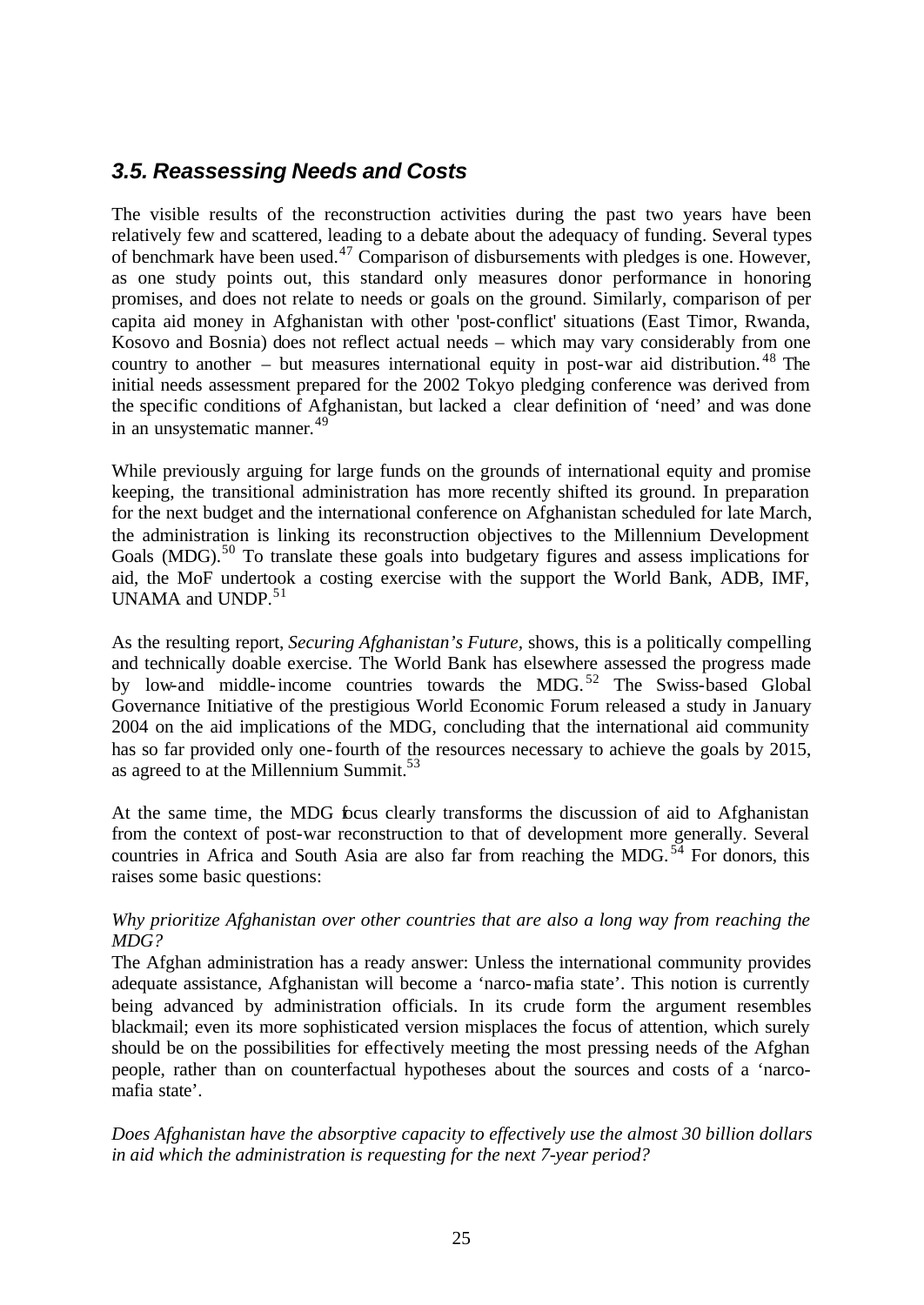The administration has a ready answer for this as well: Sufficient absorptive capacity can be imported in the short run. The pros and cons of this strategy have been discussed in chapter 2.

### *3.4. Conclusions*

The move from relief to reconstruction has been slow, with few large-scale visible demonstrations of the benefits of peace. This is not merely a matter of shortage of funds, but reflects policy priorities and strategies.

The overall Afghan reconstruction framework holds out a vision for long-term, private-sector driven growth that, even if it succeeds, is very likely to create highly uneven development in the short-run. Implications are particularly negative in the context of 'conflictual peacebuilding', which typically requires inclusiveness and equity in the distribution of goods and services. Unless balanced by special countermeasures, a market approach to reconstruction may exacerbate current inequalities. Central in this respect is the role of the Pashtun areas in the South and Southeast.

The 4-year drought that ended in 2002 affected the country unevenly. Among the provinces that suffered most were the Pashtun areas of the South and the Southeast that are now experiencing growing insecurity related to the war. These are also areas with considerable popular alienation from the transitional administration in Kabul. Combined, these factors may produce 'rogue provinces' that lie beyond the influence of the central government. This further raises prospect of a country divided between a violent and stagnant part, as against a stable region where development can take place.

Greater influx of foreign funds by itself will not correct current and potential future imbalances. What matters is how available funds are being spent. The current request by the transitional administration for massive inflows to prevent Afghanistan from becoming a 'narco-mafia state' does not address the critical, structural imbalance between regions or identify corrective measures.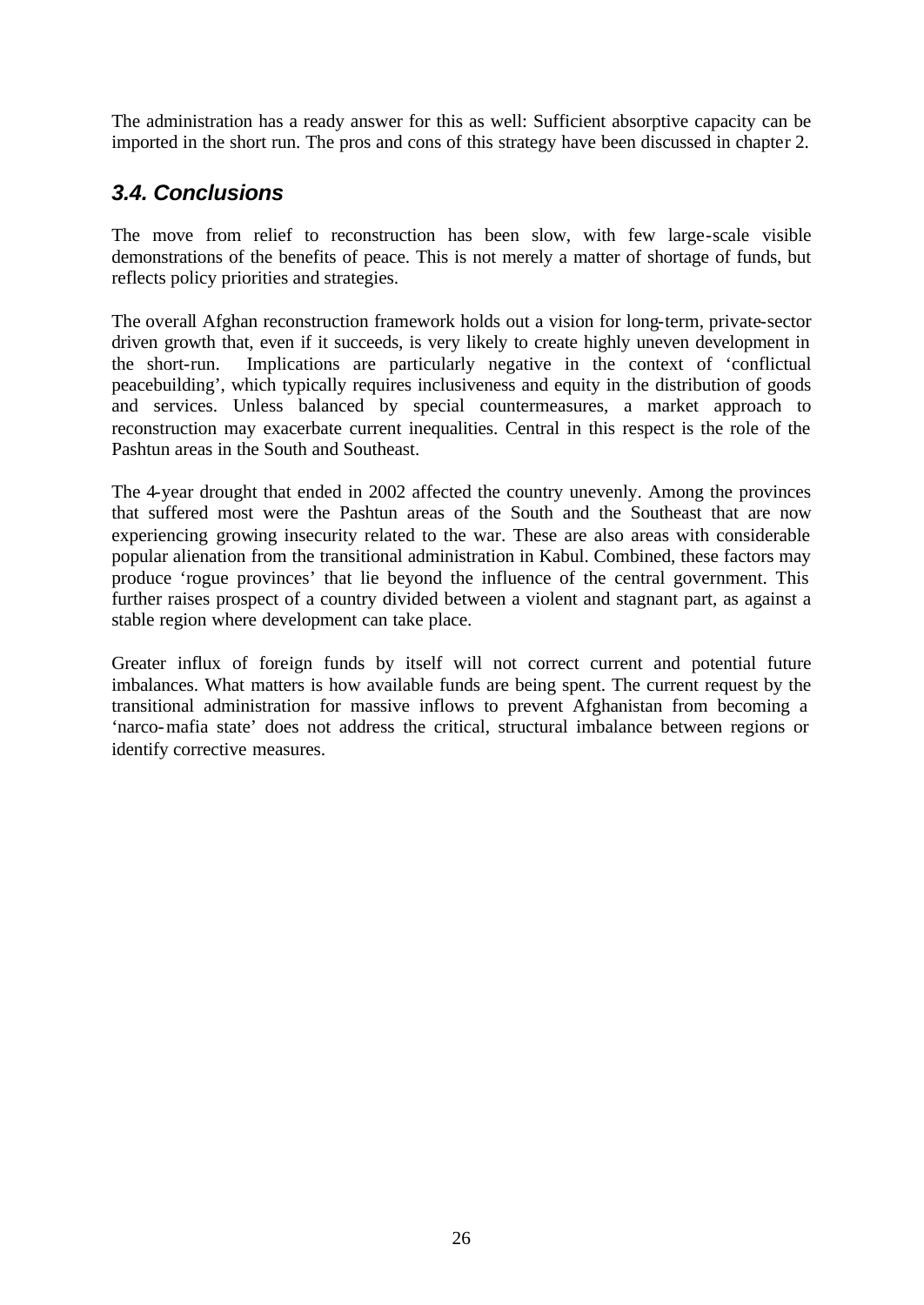# **4. POLITICAL TRANSITION**

The Bonn Agreement provided a detailed structure and function for an interim authority and set a clear timetable for the political transition to a "broad-based, gender-sensitive, multiethnic and fully representative government." Power would be transferred from the previous UN-recognized government (with Northern Alliance leader Burhanuddin Rabbani as president) to an Afghan Interim Authority (AIA) on the 22 December 2001. Within six months an Emergency *loya jirga* would be held to "decide on a Transitional Authority." Within 18 months of its establishment, the Afghan Transitional Authority (ATA) would convene a Constitutional *loya jirga* to adopt a new constitution. General elections to a "fully representative government" to replace the transitional authority would be held "no later than two years" after the Emergency *loya jirga*. The agreement further established a number of commissions that would be part of the political process - an Afghan Independent Human Rights Commission, an Independent Civil Service Commission, a Judicial Commission, a Special Independent Commission for the Convening of the Emergency *loya jirga,* and a Constitutional Commission.

With some exceptions, the process moved like clockwork. The Emergency *loya jirga* took place on time in mid-June 2002, the Transitional Authority was established, a constitution was drafted and a Constitutional *loya jirga* convened in mid-December 2003, only a month behind schedule. Most of the required commissions were formed (although not all were equally operational). By late 2004 preparations for general elections were underway, although it was highly doubtful they would be completed by June 2004 as required in the agreement. Keeping to the timetable laid out in Bonn was rightly considered an achievement, although the way the transition unfolded was probably more important.

## *4.1. The Transitional Cabinets*

The Bonn Agreement specified the composition of the interim authority, and most of the cabinet members had participated in the conference. The main achievement of the short-lived AIA was to establish an internationally accepted Afghan government, the prescribed commissions and to ensure that the Emergency *loya jirga* took place on time. The political infrastructure for the subsequent Transitional Authority was laid down, and Chairman Hamid Karzai emerged as a central figure. Karzai was a domestically unifying force and an internationally respected face for the interim authority. Yet he had returned from exile as the candidate favored by the United States, and his dependence on Washington - symbolized by his American bodyguards - created legitimacy problems from the beginning. The other key positions in the AIA were controlled by a small faction of the Northern Alliance, which had also come to power due to the American military intervention - the Shura-e Nezar troika of Mohammed Qassem Fahim, Abdullah Abdullah and Yunus Qanooni, heading the Departments of Defense, Foreign Affairs and Interior, respectively. With some notable exceptions, the ministers in the AIA were chosen due to their role in the war against the Taliban. The critical task in the transition period was to establish a broader base of legitimacy.

The prominence of the Minister of Defense - whose troops had entered Kabul without waiting for US approval in the last phase of the war - also meant that the Bonn provision specifying the withdrawal of Afghan military units and heavy weapons from the capital was not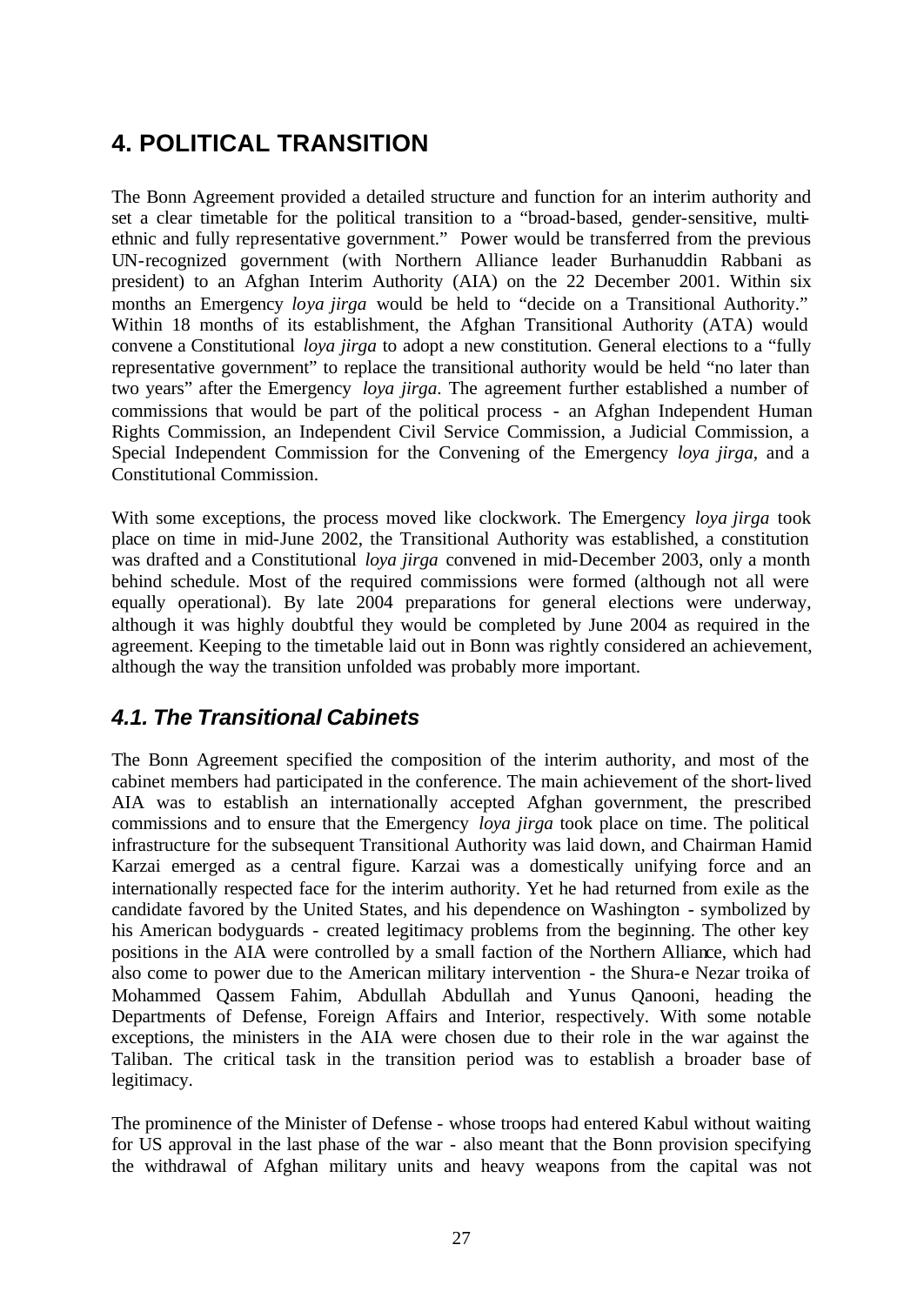implemented.<sup>55</sup> While the International Security Assistance Force (ISAF) made a significant contribution to creating a neutral political space in Kabul, it nevertheless operated within constraints set by the Minister of Defense. This point was underscored when ISAF was sidelined in a critical dispute during the Emergency *loya jirga,* demonstrating that Kabul was not, after all, an entirely neutral ground (see 4.2 below).

While the Interim Authority had some Pashtun faces - most prominently Chairman Karzai, Finance Minister Ghani, and until his assassination in July 2002, Interior Minister Haji Qadir - the locus of power was clearly the Shura-e Nezar. The *shura* (council) was established by the late Ahmad Shah Masood and remained dominated by Tajik commanders from the Pansiir Valley. This situation created a strong sense of marginalization among the Pashtuns – who were the traditional rulers and Afghanistan's single largest ethnic group. The uneven power structure was maintained in the subsequent transitional authority and deepened the legitimacy problem.

The uneasy relationship between Pashtuns and the government was also reflected in the debate about the respective roles of the former King Zahir Shah, his family and followers. In exile since 1973, Zahir Shah returned to Afghanistan in April 2002, and agreed to open the Emergency *loya jirga.* The King enjoyed relatively broad support among the otherwise deeply divided Pashtun groups, and was acceptable to many people in other ethnic groups as well. While the Islamist-oriented *mujahedin* groups opposed the King for having distanced himself from the *jihad* against the communists, many Afghans who remembered the subsequent devastating civil war among the *mujahedin* parties supported the King for that very reason. To counter his appeal in the early transitional phase, the Shura-e Nezar used every opportunity to diminish his influence; for example, by not permitting his return to Kabul to be broadcast on national television.

# *4.2. The Emergency Loya Jirga*

The Emergency *loya jirga* that took place in Kabul from 15 to 22 June 2002 was the first milestone in the political transition process. The interim administration selected in Bonn was to be replaced by one mandated by a traditional Afghan grand council, thereby placing the next phase of the transition on more legitimate ground. In retrospect, the Emergency *loya jirga* was important in defining the rules of politics that emerged in the post-Taliban era, and is should be considered in some detail.

It was feared from the start that the *loya jirga* process would be hijacked by existing power holders - including former commanders elevated to positions in the transitional authority, and powerful local commanders. Both the process of selecting delegates (indirect on the district level) and the proceedings of the council meeting were open to abuse. Concern regarding this matter grew as a range of procedural safeguards, that had been established for the Emergency *loya jirga* by the Commission and UNAMA to limit the influence of the military commanders, were bypassed. The Commission had set these criteria for selection: The delegates should not have a record of drug production, abuse of human rights, war crimes, looting of public property or smuggling of items of cultural and archaeological heritage. More generally, "[i]n the eyes of the people, [they must] not have been involved indirectly or directly in the killing of innocent people." <sup>56</sup> While not many commanders were elected to the council, they often succeeded in controlling the selection of the delegates from their districts by using threats and bribery. <sup>57</sup> Moreover, when some former commanders were blocked from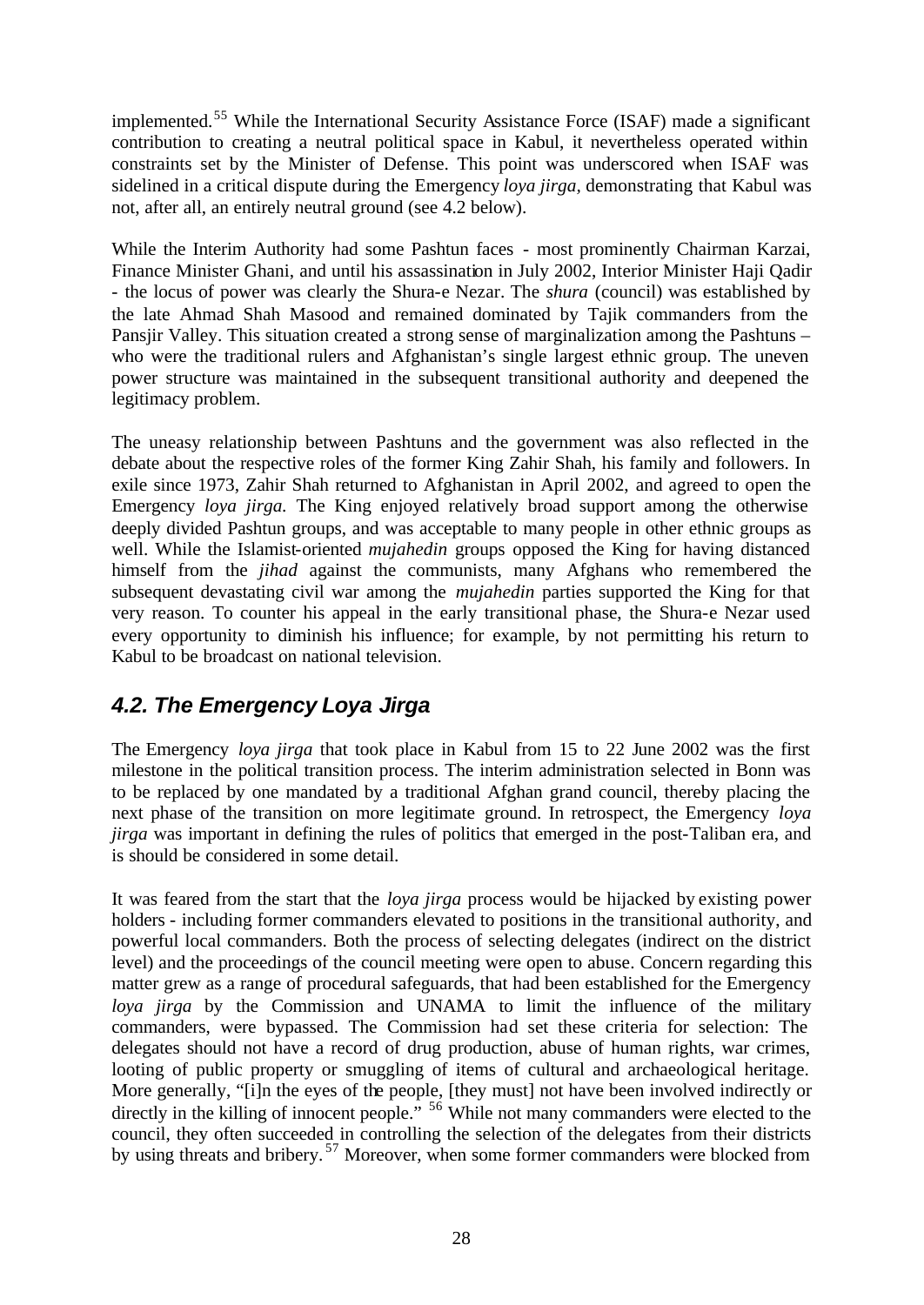being elected, the number of delegates was increased and a range of warlords and selfappointed governors ended up in the quota of delegates appointed by Chairman Karzai.

The Commission further tried to ensure that the secret service (the Amniat-e Melli, under the direct control of Defense Minister Fahim) was not allowed into the *loya jirga* during the proceedings. While UNAMA had participated in establishing these rules, the head of the mission (the SRSG) backed down when confronted by demands from the secret service to enter. The SRSG evidently feared that Fahim might make good on his veiled threats to shell the *loya jirga* meeting*;* the inclination of both the SRSG's own senior staff members and the British commander of the ISAF forces in Kabul, however, was to stand firm. The ISAF commander concluded that his force of 5,000 men could serve as a deterrent even if not backed up by US-led Coalition forces operating outside Kabul. US military power had on other occasions been used in tacit communication to discipline unruly warlords in the North and the East, even though the mission of US forces was to crush enemy units, not to influence the political process. In this instance, however, US power was not brought to bear on the dispute.

The results were predictable. In the first days of the council meeting, Afghans freely expressed their views, with many condemning warlords and *jihadis.* Women were particularly active. Intimidation subsequently made delegates much more cautious. Several were advised to keep quiet, receiving messages such as "your family will receive a package with you cut up in small pieces".<sup>58</sup>

Ambiguity surrounding the proceedings and the mandate of the assembly constituted another problem. It was made clear from the start that the delegates would elect a president. The US envoy, Zalmay Khalilzad, at this point intervened blatantly to neutralise the monarchists by calling a press conference where he announced that Zahir Shah was not a candidate. This effectively muted the most serious opposition to Karzai's election. The remaining appointment process was equally manipulated. The Bonn Agreement had mandated the Emergency *loya jirga* to "decide on a Transitional Authority, including a broad-based transitional administration." Given the mood of the assembly, an open election process probably would have excluded all former warlords from the successor administration, creating further concern by the US and the UN that these warlords would become 'spoilers' in the peace process. Thus, the assembly was not invited to decide on the composition of the Transitional Administration. President Karzai merely presented a list with the names of some ministers, but the assembly was not called upon to vote on it, propose changes, or formally authorize Karzai to select his cabinet. Karzai himself was elected in a secret ballot by a large majority, but there were no other serious candidates seeking election.

Having the Emergency *loya jirga* elect an advisory council to serve alongside the transitional administration had also been discussed in Bonn and was certainly possible within the framework of the Agreement. When the *loya jirga* met, however, this option was strongly opposed by the SRSG and the US for fear that it would open up a more uncontrollable process. The SRSG, in particular, was concerned that Islamist groupings would exploit such a forum. While the Islamists included some of the *mujahedin* parties that previously had been allies of the West (Sayaff and Rabbani), these groupings were now recognized as profoundly undemocratic and potential spoilers in the Western-supported peacebuilding process. To contain these forces, the SRSG and the US advised against the formation of an advisory council at that time, and there the matter rested.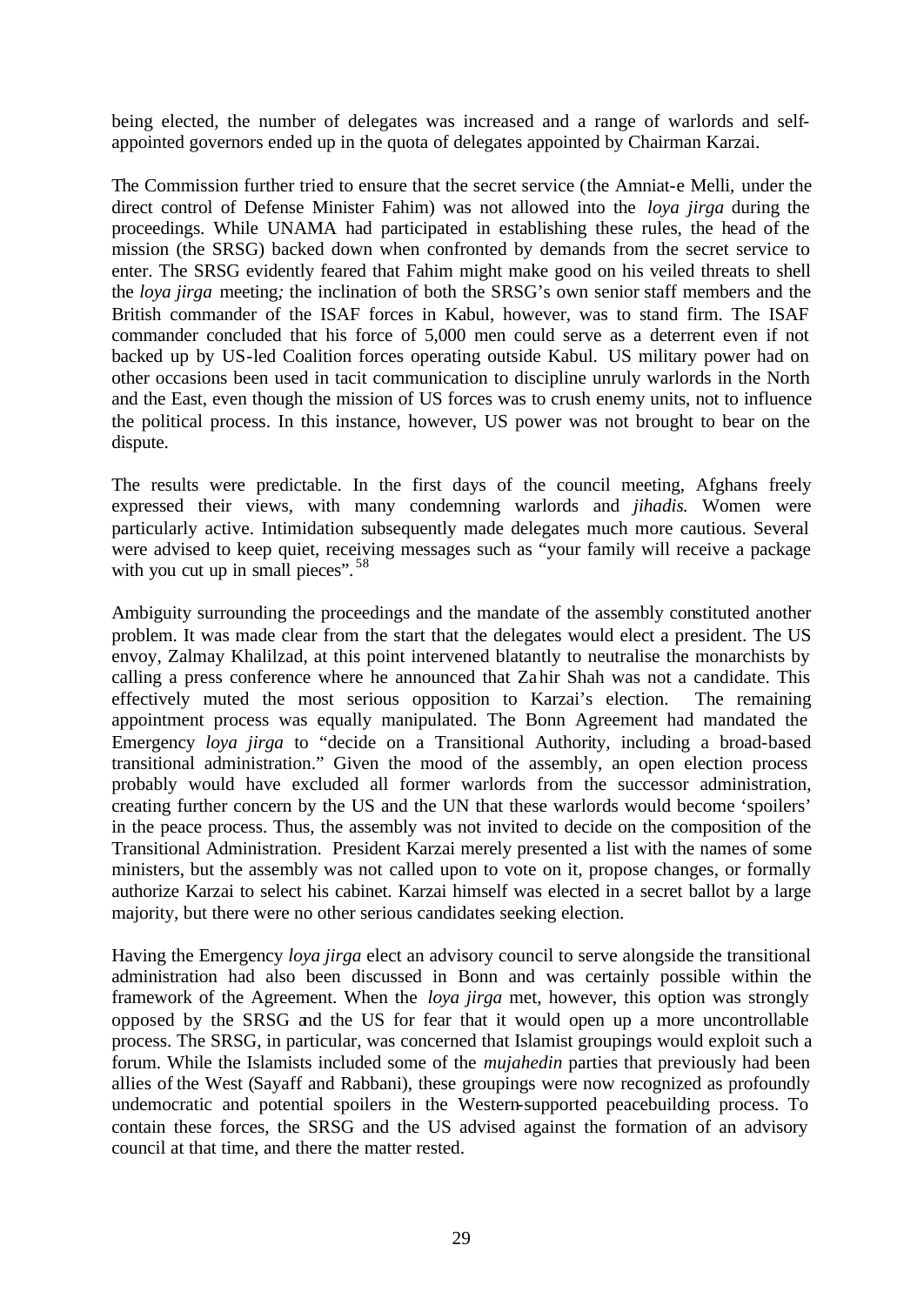As a result, the Emergency *loya jirga* left a mixed legacy. It was praised internationally and approved by many Afghans as a first step towards democracy that simultaneously preserved political stability. Given the nature of the proceedings, however, the assembly did not significantly enhance the legitimacy of the transitional cabinet, which arguably was its main task. Instead, the ability of existing power holders and the US to manipulate the process with the acquiescence of the UN created some additional problems of legitimacy and served to discredit the democratic model more generally. The unwillingness of the US and the UN to face down the warlords on matters of clear procedural violations showed that the two most important international actors in the process chose accommodation with local strongmen over democratic values. The events also revealed that when faced with the familiar problem of how to handle undemocratic forces within a Western democratic system, the US and the UN responded by favoring controls and exclusion.

The Emergency *loya jirga* process created disillusionment among Afghans who took seriously the objectives of the Bonn Agreement and the standards of customary democratic procedures. The potentially strongest constituency for a modern, westernized political development agenda was noticeably angered. Outside Kabul there was criticism as well, and predictably so in the Pashtun heartland. A group of *loya jirga* delegates interviewed in Wardak and Ghazni 2002 agreed with one speaker who said, "Karzai was the loudspeaker and Brahimi was the wire that connected him to the Americans."<sup>59</sup>

Importantly, the Emergency *loya jirga* was a political primer that affected preparations for subsequent transition events - the constitutional assembly and the general elections. Some Afghans concluded that the power holders would manipulate these events as well, and scaled back their expectations of democratic development. Others – including delegates from Jalalabad and Mazar-e-Sharif - started to organize so as to improve their skills for the next fights in the political arena.

## *4.3. The Constitutional Process*

Not surprisingly, the process of drafting a new constitution became a major political struggle among different Afghan factions. The US envoy, appointed US ambassador by mid-2003, and Brahimi on the UN side, participated actively as well, jointly seeking to promote the modernist and Karzai-led factions of the transitional administration.

To control the drafting process, Karzai and his supporters used procedural techniques that were strongly criticized by civic rights groups.<sup>60</sup> The draft constitution was only made public on November 3, about a month before the constitutional assembly was to open. This allowed very little time for informed consultation by the public or for delegates to prepare themselves. With UNAMA's assistance, public hearings were conducted with a sample of focus groups throughout the country before the draft was published. While superficial, the hearings helped educate people about their civic rights and allowed the participants to express their general preferences by filling in questionnaires distributed by the Commission Secretariat. Some 178,000 persons participated, according to UNAMA. Regional disparities in participation were marked: consultations were most extensive in the North, with much more limited participation in the Pashtun heartland in the South and Southeast.<sup>61</sup>

The process reflected conflicting views in the Commission, the ATA and the UN community. The spirit of the Bonn Agreement and frequently declared affirmations of democratic norms implied a commitment to open and genuine constitutional consultations. Afghan and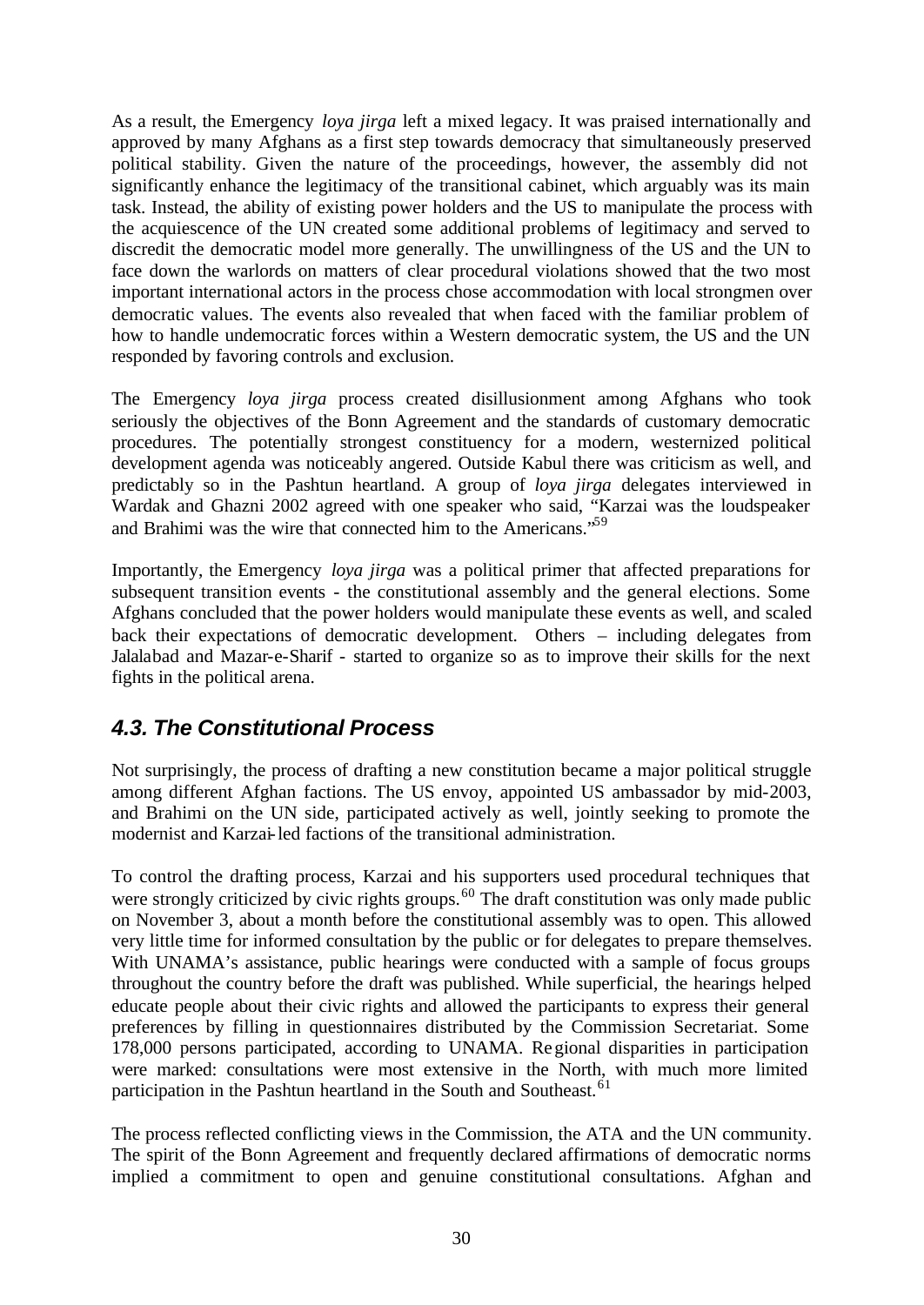international NGOs strongly lined up in favor of this approach. On the other hand, fears remained that the Islamists groups might hijack a more open process, particularly when it came to questions about the relationship between the state and religion. Some Afghans argued additionally that the common man (let alone woman) had little to contribute to the constitutional process.

A sharp divergence between the penultimate and final drafts was emblematic of the nature of the process. Efforts by the Karzai faction to control the drafting process in the Commission had apparently failed. According to the International Crisis Group, which had access to the penultimate draft, the Constitutional Review Commission had opted for a system of considerable checks-and-balances.<sup>62</sup> In particular, the power of the president would be curbed by a prime minister and a strong parliament, and a constitutional court would be a check on the Supreme Court (which at the time was dominated by clerics).<sup>63</sup> When the final draft was made public two months later, it became apparent that it had been dramatically revised. This draft had a strong presidential system, with no prime minister, no constitutional court, and a weak parliament.

The revisions were undertaken in the office of Karzai and his National Security Council in a process that was not prescribed by the Bonn Agreement. It is widely believed that the key actors behind the change were ambassador Khalilzad and Brahimi, as well as Karzai and his modernist supporters in the government. All were known to favor an institutionally strong president that could provide control and stability, and (presuming Karzai or an equivalent figure would hold the presidency) maintain a pro-Western, modernist direction.

The imprint of Karzai and his supporters was evident elsewhere in the revised document as well. The final draft followed the approach that had been adopted in principle after the Bonn meeting, by affirming that the state administration would be highly centralized. Provincial administration, including governors, would be under the control of the line ministries and the government in Kabul. Provincial-level assemblies were instituted primarily for the purpose of advising the Kabul-appointed administration, while elected district and village councils would serve the same purpose. The draft was a legal frontal attack on the power of the warlords and various self-styled governors in the provinces. The clauses governing political parties (which paralleled the previously promulgated law on political parties) were inspired by secular modernism. Political parties could not be established along ethnic, religious or regional differences (and the president was by law not allowed to act on such considerations). Political parties with links to military or paramilitary groups were prohibited. The provisions formally disenfranchised all the *mujahedin*-based parties that were poised to claim power in the post-Taliban period.

The draft constitution differed so fundamentally from political realities that it raised serious questions about its relevance altogether. The document outlined a strong central state, a strong presidency, demilitarized political parties and the absence of ethnicity and religion in political life. The realities of Afghanistan showed a skeletal central state, a weak president, militarized politics and political allegiance divided along religious and ethnic lines.

As the Constitutional *loya jirga* convened, fierce struggles developed on three main fronts. One concerned Islam versus secular modernism. The role of Islam had been kept under wraps in the drafting process and emerged as a bland principle specifying that no law should be contrary to Islam. Few could disagree. Another key issue was the balance of power between the president and the parliament. The third front concerned the balance among the ethnic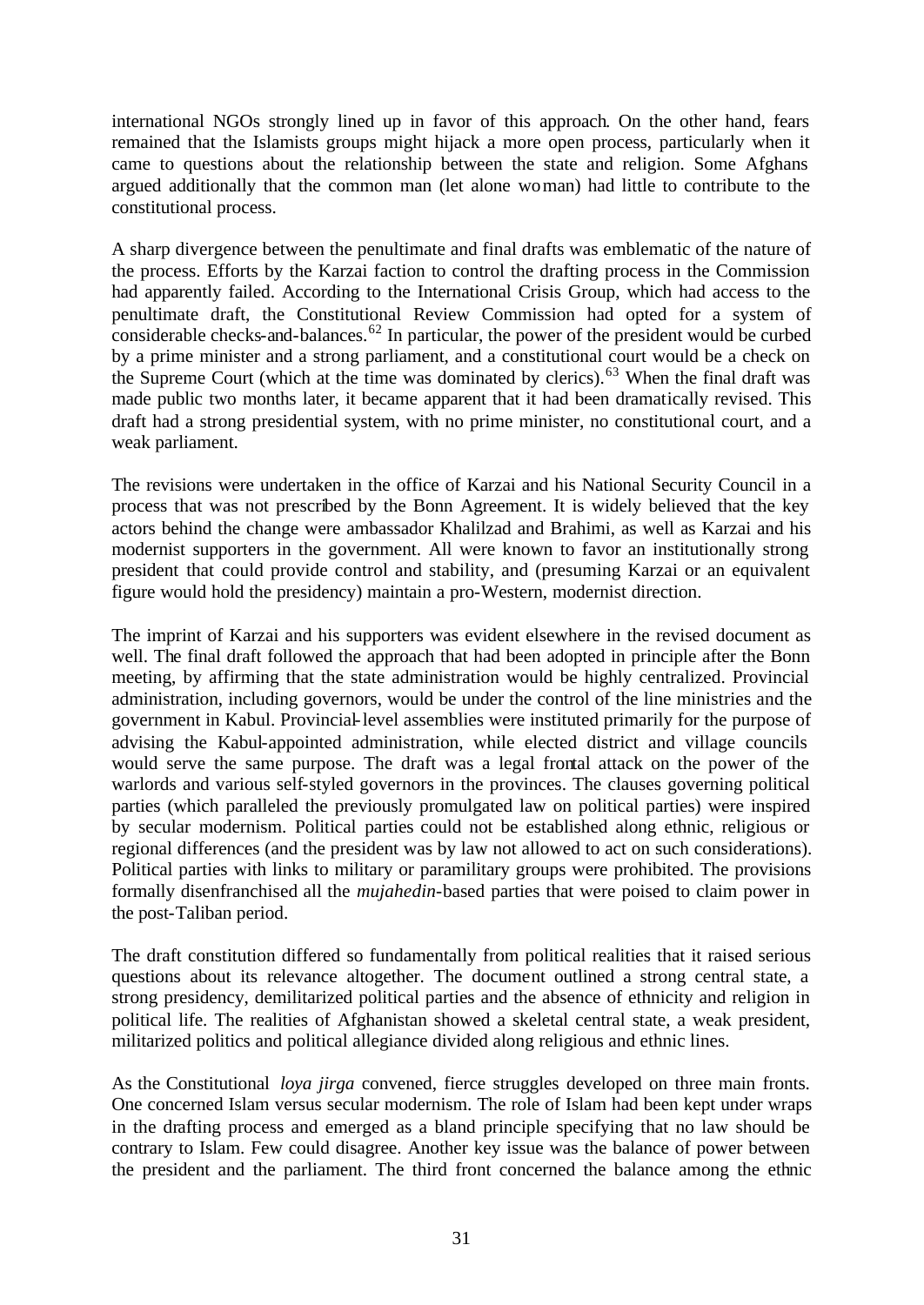groups, with Pashtun dissatisfaction with the dominance of the Pansjiris rapidly being matched by fears among the minorities of renewed Pasthun dominance.

Uneasy alignments were formed. Those supporting a strong presidency had to compromise with Pashtun *mujahedin* factions who supported Karzai because he might end the marginalization of the Pashtun people, but – unlike the modernists - they wanted a stronger affirmation of Islam in the constitution. On the other side was a curious mix of groups that held very different views on the nature of society and politics, but agreed on the need for a prime minister and a stronger parliament to curb the power of the president. This grouping included Pansjiri Northern Alliance leaders who hoped that a dispersion of power would help to safeguard their present positions, NGOs which wanted checks-and-balances as a guarantee of pluralist democracy, and minorities who feared that a strong presidency would mean Pashtun rule. This grouping represented starkly opposing views on the role of Islam, on human rights and on the role of women in society.

In the end, a modified version of the final draft was approved. Presidential power remained strong, but the parliament was given a greater role (particularly in approving presidential appointments). The language was modified to strengthen the role of Islam and to acknowledge that women were bearers of rights. Some concessions were made on the language rights of minorities (an issue pressed by the Uzbek delegates). Overall, the constitution represented a considerable victory for the centrist approach and for secular modernism. It also demonstrated that despite the genuine parliamentary aspects of the process - the debating, lobbying, bargaining and forming of coalitions among the Afghan delegates the process unfolded in the shadow of US power. As if to underline the point, the American ambassador was actively 'working the floor' during the proceedings.

As during the Emergency *loya jirga*, serious, and in some areas widespread, intimidation occurred during the selection of representatives. The flawed process was reflected in the composition of the delegates. The main *mujahedin* parties that were connected to military factions and their commanders accounted for almost 70 percent of the 344 elected delegates, according to some estimates.<sup>64</sup> Virtually all of the delegates from Herat were closely tied to the powerful governor of that province, Ismail Khan, despite significant opposition in the run-up to the elections. The newer reformist and democratic forces were few and fragmented. In this situation, the military groups and related political parties found that instead of openly violating the rules (as during the previous *loya jirga*), they could use the parliamentary procedures to their advantage. Thus, the *mujahedin* parties not only secured the chairmanship of the assembly (Sigbatullah Mojadeddi), but also the chairmanship of more than half of the committees.

To hail the constitution as the outcome of a truly democratic process would be an exaggeration. Yet it was a sign of democratic maturity that deeply divisive issues in a society newly emerged from repeated civil wars were actually slugged out in the political arena. The test of relevance remains. The constitution may be observed, ignored, or violated. For instance, factions around the Defense Minister were in October 2003 rumored to be planning a coup d'état, and may consider that option again if pressured. In addition to his local forces, the Defense Minister has been reported to be receiving covert aid from Russia, thus balancing the Karzai-US axis. Despite this undertone of internationally supported internal competition, the constitution is an added tool in the legal web of constraint that the international community collectively has been promoting as a critical tool of peacebuilding in Afghanistan.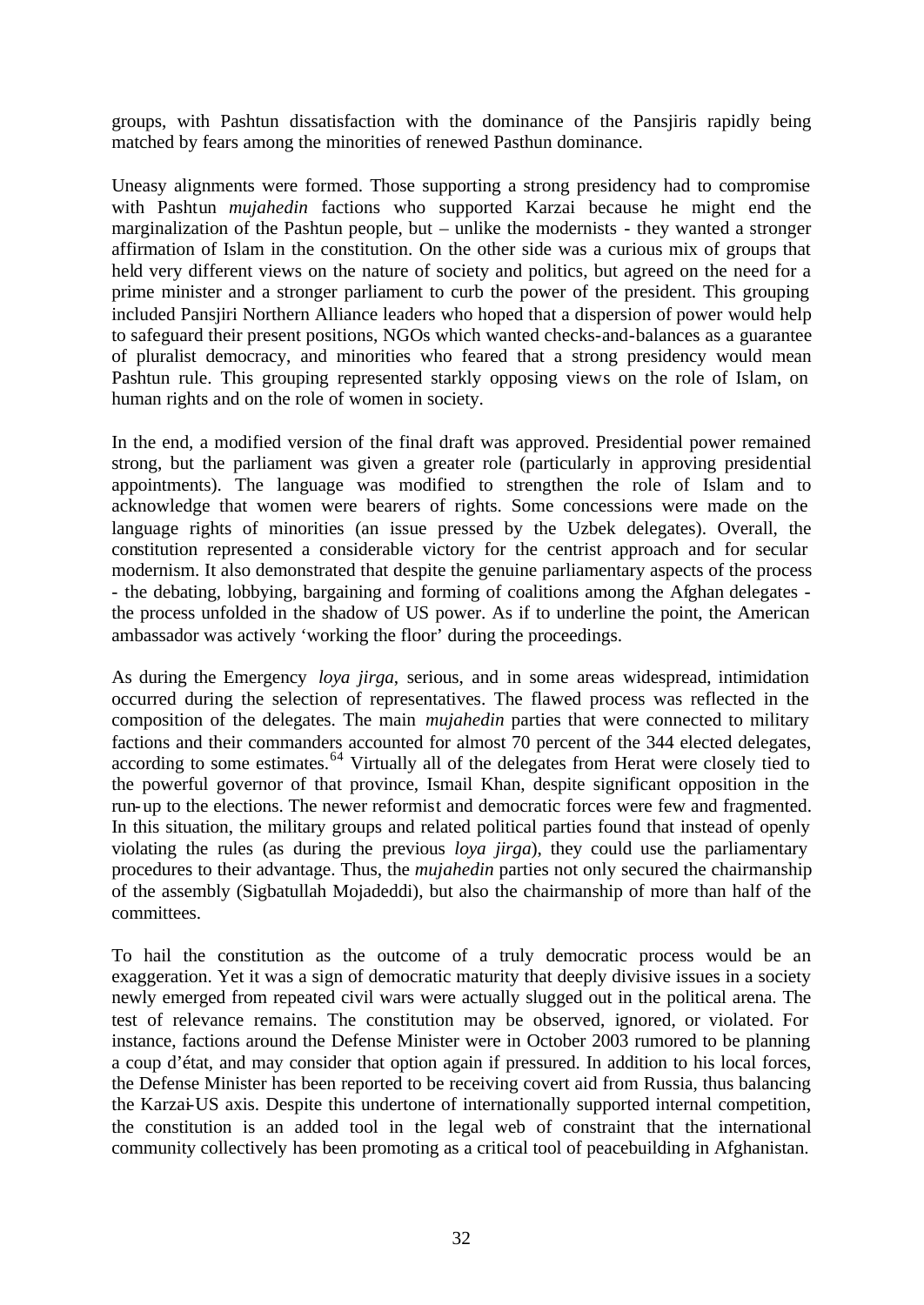The shortcomings of the process - particularly when viewed against the rhetoric of democratic principles - are obvious. The constitution is certain to be viewed by many as another US-UN influenced exercise in affirming the power of their preferred candidate. The limited involvement of the general public underlined the lack of countervailing political power to check the role of the commanders and the exiles that returned with foreign support.

## *4.4. Elections*

By late 2003 there was serious discussion in the international community and the ATA about whether to hold a Bonn II meeting to escape from the strictures of Bonn I regarding the timetable for elections. The wisdom of inserting a precise date in the Agreement was questioned. It had been argued in Bonn that a fixed date was a guarantee that elections would in fact be held. Moreover, it was hoped that by mid- 2004 – which lay more than two years in the future - demobilization would have advanced sufficiently to permit a meaningful election. A reasonably early election was also part of what had become the standard UN package for post-conflict operations.

By early 2004, the proponents of flexibility seemed to have gained ground. UNAMA, which was to supervise voter registration as well as the elections, reported administrative delays, shortage of funds, and security concerns. It was improbable that registration could be completed on time even in relatively secure parts of the country. At the same time, increasing attacks on Afghan aid workers and international civilian personnel in the second half of 2003 had de facto placed large parts of the South and Southeast off limits to foreign personnel, making a foreign-supervised registration and election process in these areas doubtful. Slow progress in demobilization reinforced the point.

Whether to hold a presidential election alone, or to link it to parliamentary elections, was also up for discussion. The Bonn Agreement permitted either option, while the new constitution required that 'every effort' be made to hold the first round of parliamentary and presidential elections at the same time. Consonant with its preference for a strong presidency, the US took the position that presidential elections should be held around June 2004. By late January 2004, William Taylor, the State Department's coordinator for Afghanistan, admitted to the US Senate Foreign Relations Committee that the June election deadline might not be met due to security concerns, though a presidential election only might be feasible.<sup>65</sup> This was also the position of SRSG Brahimi, as by late January only 0.6 million voters had registered themselves out of an expected 10.5 million. <sup>66</sup> Washington pointedly authorized an additional 1.2 billion dollars in reconstruction aid to be spent in 2004, openly identifying the funds as support for the central administration and Karzai's candidacy.  $67$  Those arguing for inclusive politics and checks on presidential power, including some EU members, favored holding presidential and parliamentary elections simultaneously if elections were to be held at all. The prominent Kabul-based think-tank, AREU, argued cogently for postponing the elections altogether.<sup>68</sup> In addition to logistical and security concerns, it was anticipated that elections above all for president - would follow the earlier pattern of the political transition by mainly serving to legitimize the existing power holders. It would also be expensive - UNAMA was approaching donors with funding requirements of  $78.2$  million dollars.<sup>69</sup>

The present condition of political parties in Afghanistan limits the democratic meaning of elections if they are held in the very near future. The principal political parties today have roots in the *jihad* period, when they were formed in exile in Pakistan and Iran.<sup>70</sup> Historically these *mujahedin* parties have had a predominantly military orientation, an authoritarian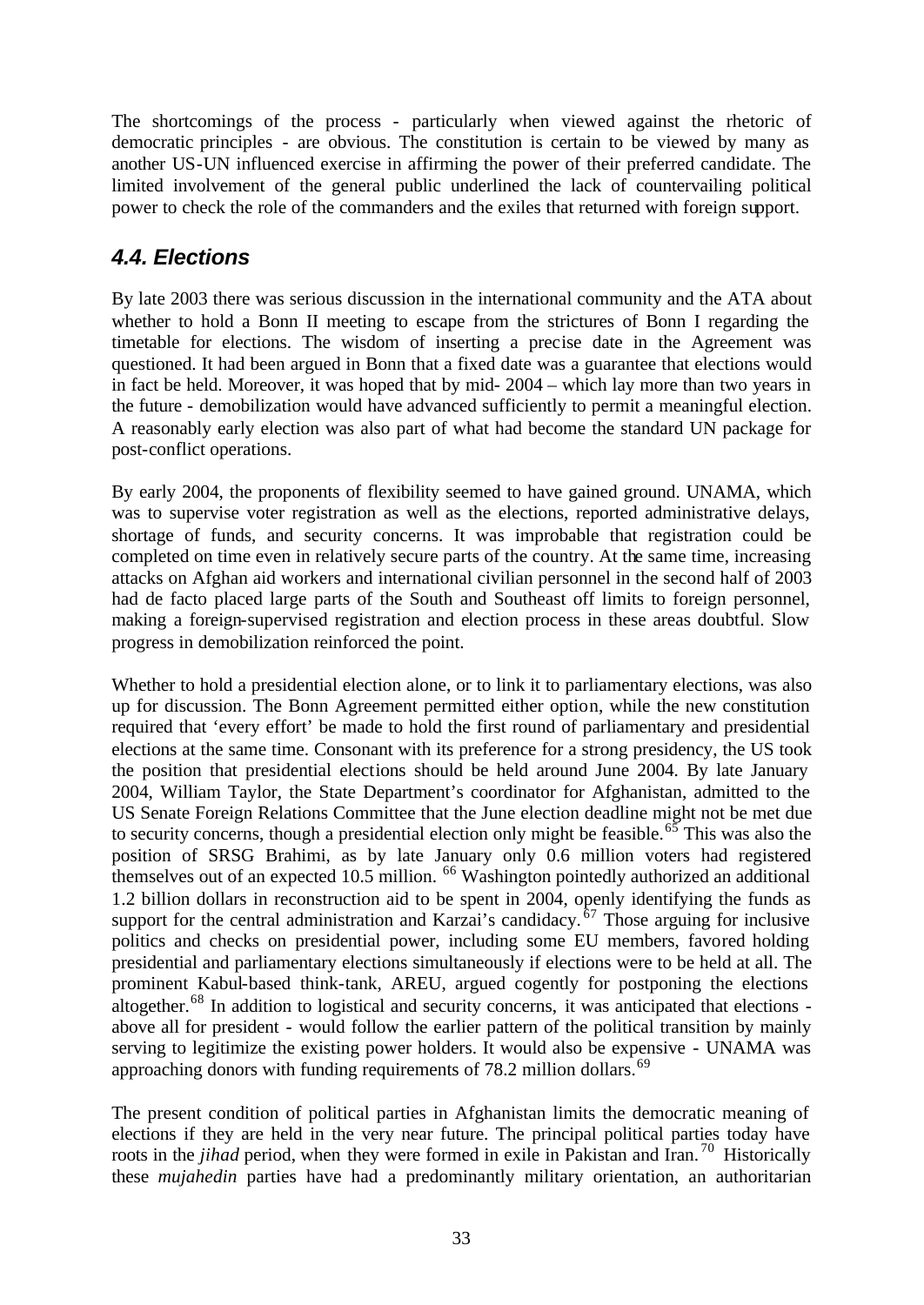internal organization centered on a strong leader, have been influenced and funded from abroad, and have developed a long record of misuse of power and abuse of human rights. The parties are now positioning themselves to contest for power in the political arena.

Other political parties with reformist-democratic, ethnic-nationalist or leftist orientations (the latter including cadres from the former Maoist and Soviet communist parties) started to form in the post-Taliban period but were reluctant to go public until the role of political parties was clarified by law ( the decree of 11 September 2003 and the new constitution).<sup>71</sup> The poor showing of persons associated with the new groupings, or seen as independent in the elections to the constitutional assembly, is indicative of their weaknesses. This also reflects a more fundamental condition: Because of the recent history of communist and *mujahedin* parties, many Afghans view political parties as tools for oppression and as sources of violence, rather than as instruments of peaceful competition.

## *4.5. Conclusions*

The constitutional delegates that assembled two years after the Bonn Agreement showed that that the political-military groupings were willing to contest their positions in a political arena. This was a major achievement in a society that had just emerged from repeated wars and was still enveloped in a culture of violence. Use of the traditional *loya jirga* institution greatly helped the process along; so did close and sustained international attention to see the implementation of the Bonn Agreement. The international community collectively left little doubt that the Afghan parties had to 'play by the rules' if they were to receive continued international aid, support and recognition.

Problems remained. The intention of the transitional mechanism laid out in Bonn was to create an effective interim administration while simultaneously subjecting it to a democratizing process that in theory, at least, could put it out of business. By early 2004, the transitional dynamic had largely affirmed the position of the key power holders on both the national and local levels. Democratic processes on both levels were manipulated in favor of those with money, guns, or significant international support. Given the obvious limitations of legal-formal mechanisms for generating legitimacy, some observers called for the scheduled elections to be postponed while making more use of traditional means of establishing legitimacy through power-sharing and contractual compromises.

If Western formal-legal instruments are to remain central, emphasis on substance over form will make them more meaningful. In this perspective it would make sense to postpone elections - estimated to cost almost 80 million dollars – while improving the underlying conditions that affect empowerment. These include not only physical security in the South and Southeast, but also greater efforts to create a rule of law, observe human rights and facilitate new political associations.

On the other hand, Western-style elections have been so firmly established in international peacebuilding practice over the past decade that it would be difficult to postpone them for long. If presidential elections are held first, considerations of power sharing suggest that parliamentary elections follow as soon as possible, as the new constitution mandates. This is particularly important given the conflictual dimension of peacebuilding in Afghanistan.

Neither the Bonn Agreement nor the new constitution provides particularly useful scripts for promoting inclusive politics in divided societies, nor for societies remaining in a situation of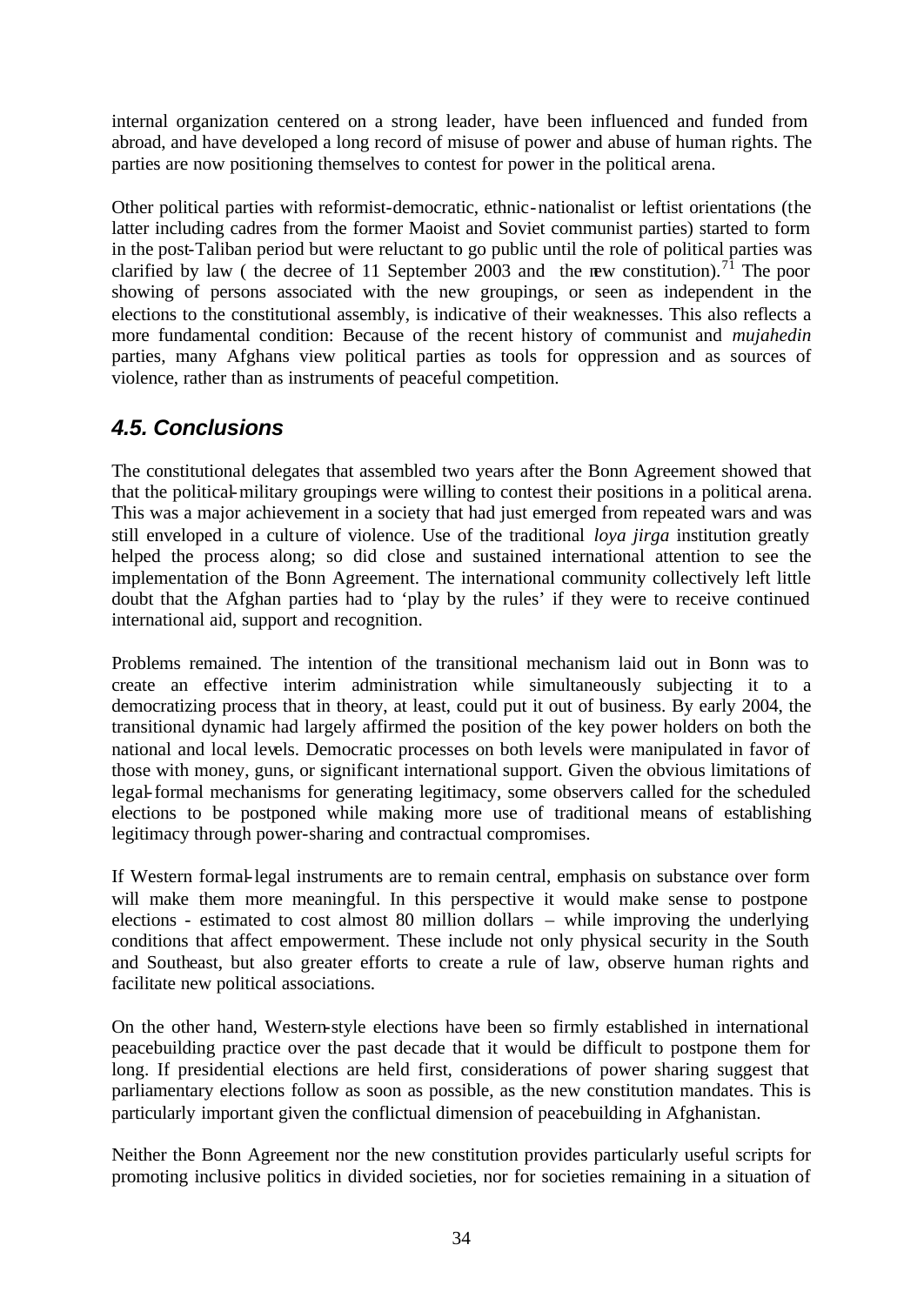low-intensity armed conflict. The promulgation of an entirely new constitution, as Bonn called for, brought out deeply divisive issues. To manage this process within a very tight timeline, the reformist-modernist faction of the transitional administration, strongly supported by the US and the UN mission, imposed controls that conflicted with the democratic ideals entailed in the declared policy and lofty goals of Bonn. The constitution itself, based on a strong presidency and a centrist approach, established a framework for dealing with diversity and conflict by means of winner-take-all strategies rather than inclusive power-sharing mechanisms. Under the best of circumstances, the result might be a military regime of the kind that repeatedly has ruled in neighboring Pakistan.

By early 2004 the political transition had all the marks of being pulled in many different directions. The lofty goals of the Bonn Agreement acknowledged the right of the Afghans to "freely determine their own political future in accordance with the principles of Islam, democracy, pluralism and social justice. The Western international community was initially most concerned with promoting a stable government, and subsequently a modernist, pro-Western government, even if this trampled on democratic niceties and on the principles of Islam as conservatively interpreted. The Afghans themselves disagreed on both goals and modalities. In this situation, the challenge of keeping the contest in the political arena remains formidable.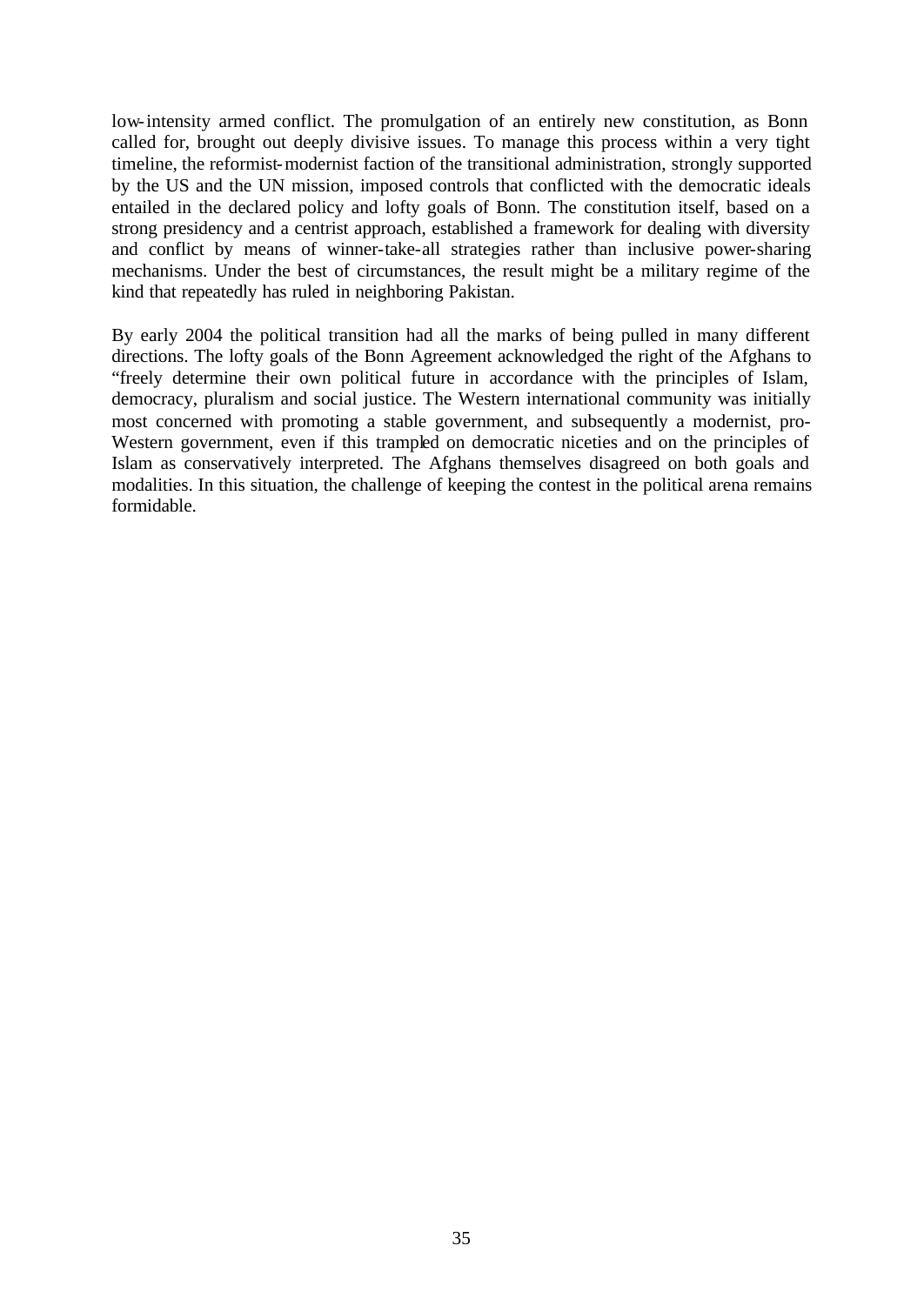# **5. RULE OF LAW**

The importance of the rule of law has long been recognized as essential not only for the development of democracy, but more fundamentally for placing the state on a legal and moral foundation. Studies of peacebuilding further stress the importance of starting immediately to build the rule of law, although noting that this is often neglected in practice even when security conditions are favorable, as in East Timor and Kosovo.<sup>72</sup> Given Afghanistan's recent history, establishing the rule of law will be a long and difficult process. Precisely for that reason, state-building efforts arguably should be anchored early on in a firm commitment to law, above all at the central level.

### *5.1. Rule of Law and the State*

While defined in different ways, 'rule of law' means fundamentally the establishment of a rules-based administration as the basis for government. Most importantly, it means that the state and its agents are not above the law.

The behavior of state actors is particularly important at the national level insofar as the reconstruction efforts in Afghanistan seek to strengthen the central state. By late 2003, the relationship between the law and the state showed a mixed picture. Two murders of cabinet ministers in Kabul were not officially resolved. Corruption appeared to be rampant, feeding on both the illegal economy (drugs and smuggling) and large transfers of aid money. Several government members were commonly seen as linked to the illegal economy. An incident of land grabbing in Kabul, involving all but two of the cabinet ministers, came to light in September 2003. It was a grim illustration of deceit and arrogance at the highest political level in the country. <sup>73</sup> Indicative of the depth of the problem, a clause in the draft constitution (chapter 4, art.3) obligated the government to eliminate 'administrative corruption.'

While deplorable, political violence associated with the evolving political contest (elections and participation in the two *loya jirgas*), was by the standards of some post-conflict elections relatively limited. Threats and intimidations were common, but there were few deaths directly associated with the elections or with the council meetings - these occurred at the local level.<sup> $74$ </sup> In Herat, for example, widely perceived to be the most stable area of Afghanistan during this period, there were several cases of serious violence against political opposition figures and *loya jirga* candidates. Manifestations of political freedoms at the central level, including criticism by the press and public demonstrations, as permitted by the 1964 constitution, were mostly allowed to proceed.<sup>75</sup>

The degree of the rule of law at the central level was all the more noteworthy in a society that was just emerging from two decades of war, with an associated culture of violence, and which remained wracked by intense rivalries. The greater observation of the rule of law at the central level compared to some regions partly reflected the foreign presence in Kabul, not only militarily, but also in terms of economic and political influence.

The rule of law is particularly important in the security sector. Using state force outside the realm of the law generates greater *in*security, erodes legitimacy and typically provokes escalating violence. Two years after Bonn, problems of abuse of police power remained common throughout Afghanistan. Illegitimate or illegal use of military and paramilitary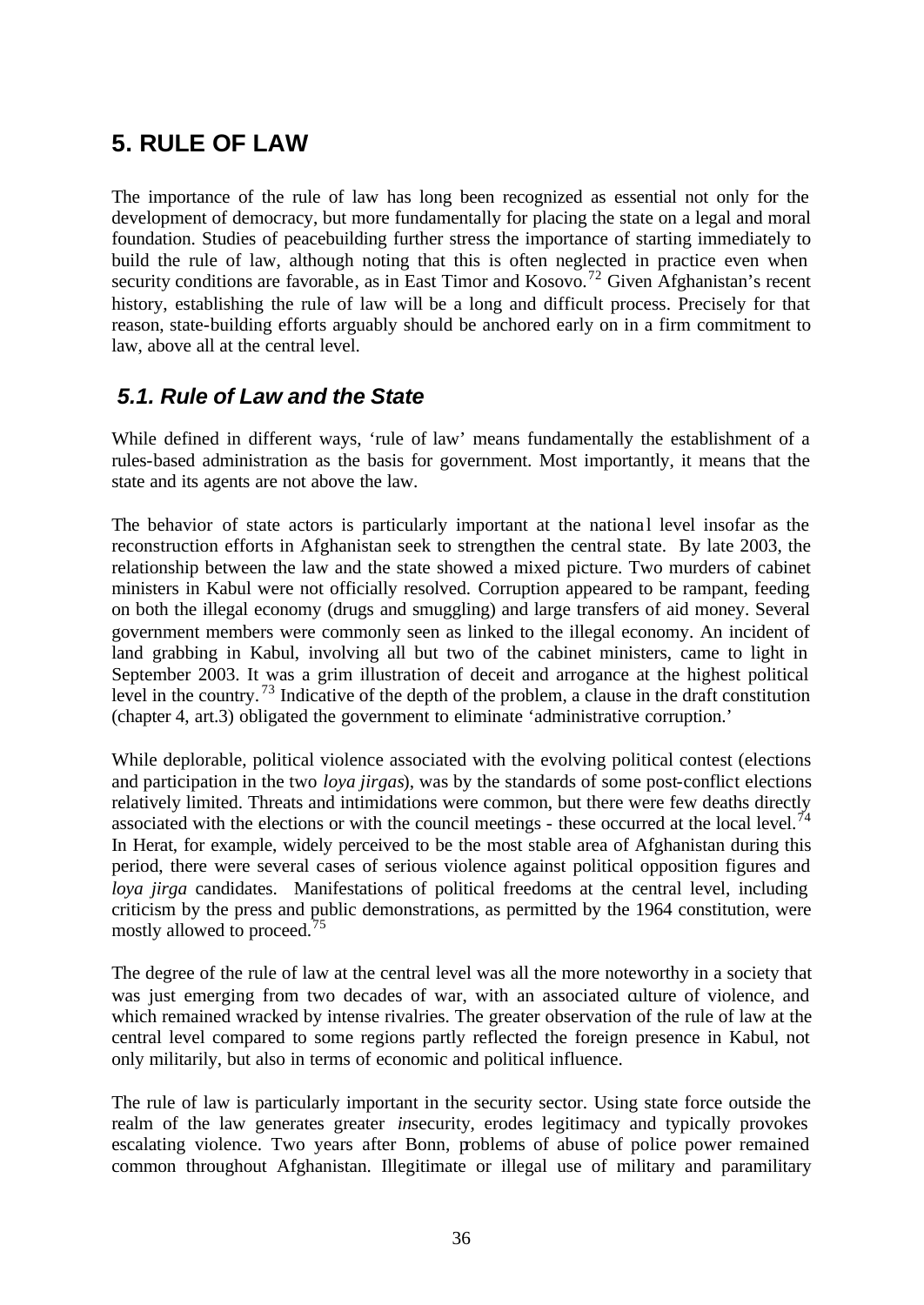power was a challenge as well, mainly in the provinces, but also involving figures in the national government (e.g., the use of intelligence services to intimidate opponents, and failure to comply with the Bonn Agreement clause regarding the withdrawal of troops from Kabul). Critics noted that the US forces in Afghanistan did not set a good standard by seeming to violate the laws of war by detaining and killing civilians, even if the latter was inadvertent.

## *5.2. The Bonn Agreement and the Rule of Law*

The Bonn Agreement is framed in the language of establishing the rule of law. The agreement emphasizes the formation of a legitimate government through elections and the promulgation of an entirely new constitution, and contains specific provisions promoting judicial reform and human rights. Related UN Security Council Resolutions and the UN Secretary-General's reports to the Council strengthened this orientation by calling for democratic development, which implies accountability under the law, demilitarization, and respect for human rights.<sup>76</sup> Already in April to May 2002, donors agreed on a division of labor for security sector reform - defined to include major rule of law issues - which helped institutionalize commitments of support. Individual nations took responsibility for particular areas, notably legal reform (Italy), police reform (Germany), and demobilization and reintegration (Japan).

At the outset, then, a design was put in place that identified key structural elements to establish the rule of law. Of these, we will here examine judicial reform, police reform, and human rights.

### **Judicial Reform**

The formal legal system was mostly shattered by the time the Afghan Interim Authority was established in December 2001. As in the rest of the state apparatus, civil war and Taliban rule had wreaked institutional havoc. The Taliban's brand of justice had been dispensed outside what remained of the secular court system. The Bonn Agreement envisaged a process of legal reform to be spearheaded by a Judicial Commission, operating within the framework of the1964 Constitution. Meanwhile, donors enabled the interim administration to restore the basic structure of a functioning legal system by funding the salaries of government officials. This included the salaries of officials in the Justice Department both at the central and local levels, in addition to the Attorney General's office.

Legal administrative structures soon resurfaced in the provinces, where judges had remained on the payroll and often (at least nominally) in their offices. For instance, an AREU/World Bank study on provincial administration estimated that the staff within the judicial sector in the two western provinces of Faryab and Herat numbered respectively, 108 and 137 persons.<sup>77</sup> The problem, however, was that the local structures were generally controlled by local commanders or self-appointed governors. In such circumstances, the courts were more often instruments of injustice than of justice.<sup>78</sup> To reform the legal system on the provincial level through new appointments, retraining and monitoring consequently depended upon the course of political reform in relations between central and local authorities. In this area, there had been very little progress (see chapter 2).

The Judicial Commission established by Bonn had a wide and unspecified mandate "to rebuild the domestic justice system."<sup>79</sup> The Bonn Agreement did not specify which principles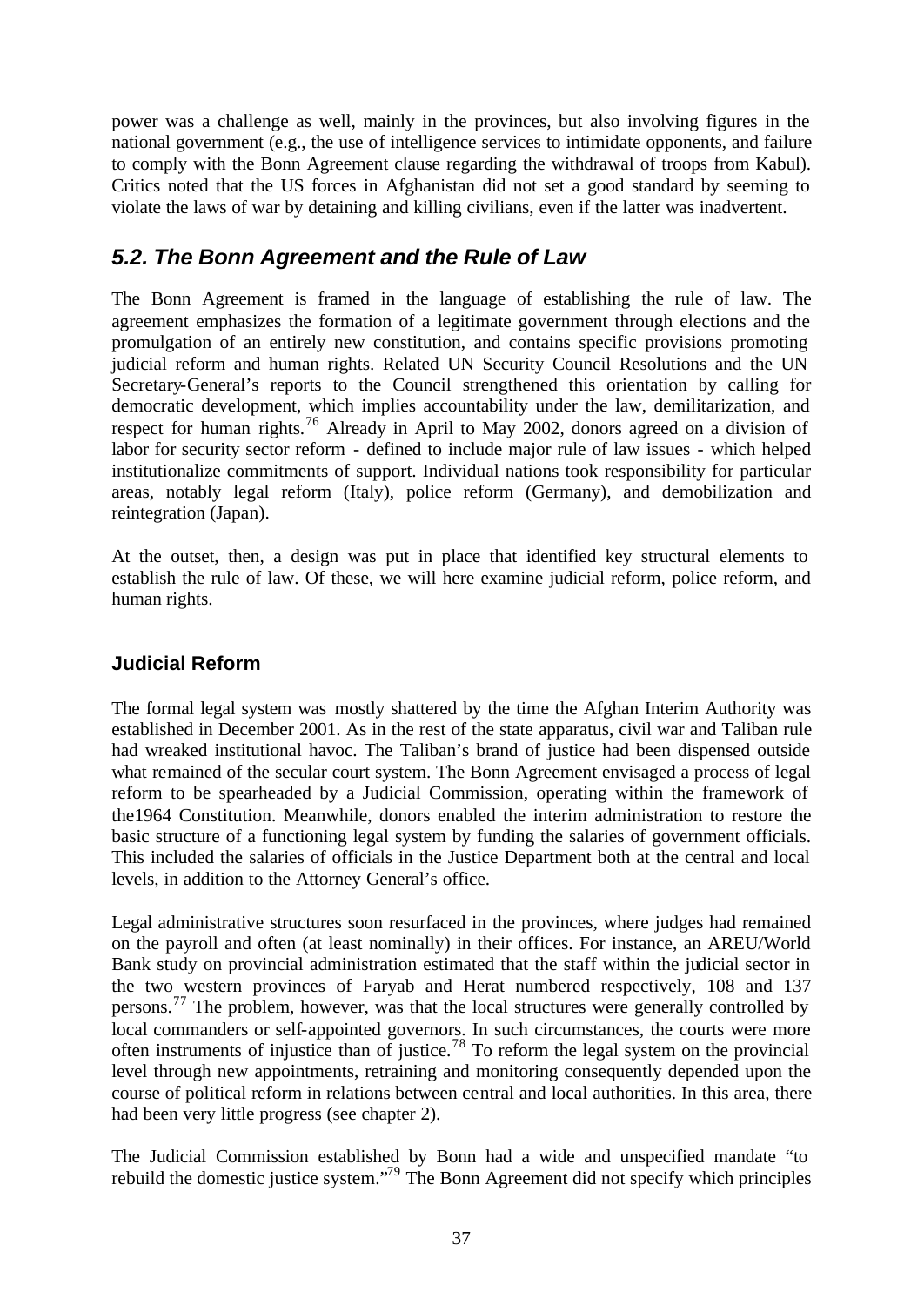of law were to be applied - that was left to the constitutional process - and the Commission was initially paralyzed by the conflict between Islamic principles and secular law. <sup>80</sup> After some delays, a reconstituted and renamed Commission - the Judicial Reform Commission was formed in early 2003 with a preponderance of modernists, a move that reflected the wishes of the government's reformists, as well as major donors.

By late 2003 the Commission's achievements remained quite modest. It had rebuilt some courthouses, and started training or assigning advisers to a small number of judges. A study was commissioned to examine traditional mechanisms of mediation and adjudication on the local level. The official Consultative Group for coordinating government, donor and NGO activities in the justice sector was barely functioning. Chaired by the Commission, the CG held only two meetings in 2003, had no plans for a budget meeting, and had by late 2003 not formalized its terms of reference.<sup>81</sup>

Part of the problem was local vested interests, as noted above. Equally important was the power of Islamic conservatives in both the Ministry of Justice and the Supreme Court, representing a structural obstacle to modernist legal reforms. For instance, while the Commission defined its agenda, the conservative Chief Justice of the Supreme Court oversaw the appointment of 137 judges. Secular critics claimed this was "128 more than [the Supreme Court] is arguably competent to appoint.<sup>82</sup> The expectation that fundamental questions regarding the role of Islam in Afghan law and society would be addressed in full during the Constitutional *loya jirga* was a further damper on the work of the Commission. Yet - as might also have been expected – questions concerning the role of Islam touched upon deepseated social differences that could not be resolved by a textual exercise. In the end, the question was merely glossed over in the constitutional process and in the new Constitution itself. That left the agenda of judicial reform, including the planned review of the country's existing legal codes, to an uncertain future.

#### **Reform of the Police**

In recognition of the importance of law and order, donors agreed early on to finance and rehabilitate the police. A Law and Order Trust Fund (LOTFA) to pay police salaries was established under UNDP already in December 2002. Subsequently, Germany (which had trained the Afghan police under the country's modernizing monarch in the 1920s) took lead responsibility for retraining the officer corps. The program got off to a quick start; already in late 2002 the new officers were visible in Kabul (with shining new anti-riot equipment). A new national police school supported by the US was established in May 2003, intended for rank-and-file retraining.

As in the Ministry of Defense, reforms were initially hindered by vested interests at the central level. Members of the Northern Alliance inner core, the Shura-e Nezar, controlled the police department in the Ministry of Interior. This meant, inter alia, that admission to the German-supported program at the Kabul Police Academy favored Tajiks, rather than being ethnically balanced as formally required. The German mission in Kabul was unable or unwilling to do anything about it, awaiting reforms at the ministerial level. These reforms started in early 2003 with the appointment of an Afghan-American, ex-Afghan army officer - Ali Ahmad Jalali – who was brought in from the United States to serve as Minister of Interior. Jalali soon produced a comprehensive 5-year plan for restructuring the police force, including a reformed national police of 50,000 persons, a border patrol police, a highway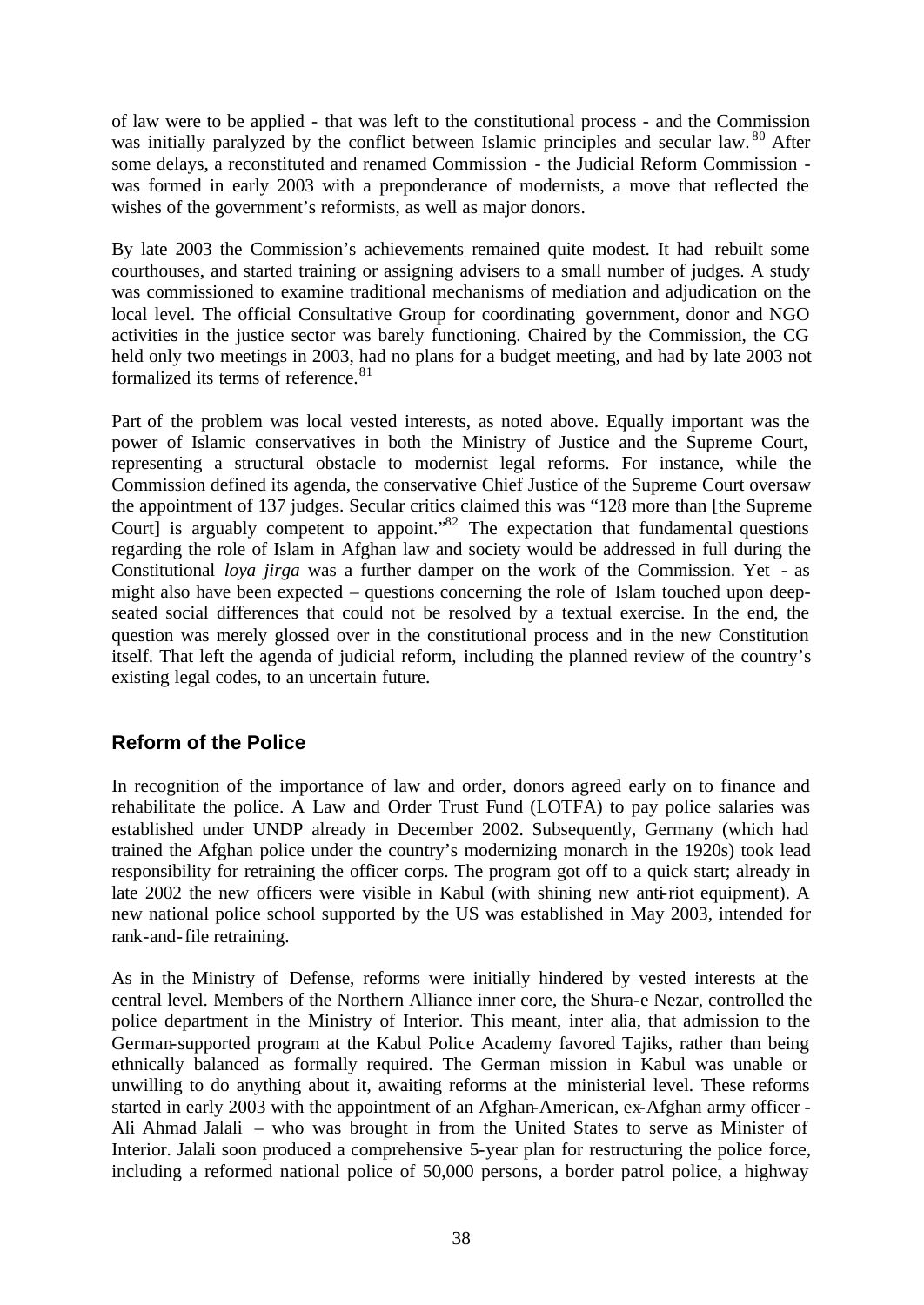patrol unit, and a Quick Response Unit consisting of 3,000 to 4,000 men based in Kabul for deployment to trouble spots throughout the country.

With a reformed ministry and a comprehensive plan, the UN and some observers urgently called for additional aid to finance the recurrent budget of police salaries as well as new equipment.<sup>83</sup> LOTFA was chronically under funded. By mid-2003, only 40 million dollars of the 120 million requested had been pledged, and few pledges had actually been paid. "Donor contributions are urgently needed," the UN Secretary-General pleaded in July.<sup>84</sup>

Other observers doubted that the lack of funds by itself was the most pressing issue.

While not paying the police could lead to corruption, intimidation and harassment, simply adding funding without commensurate institutional change was unlikely to solve such problems. Throughout the country, the police - like the courts - were generally controlled by local commanders or other strongmen.<sup>85</sup> They acted with impunity (or not) depending on their relations with the local power brokers. In Herat, for instance, a police chief reportedly involved in assassination attempts on critics of governor Ismail Khan was merely posted to the neighboring district when the incidents became known and the central government demanded that he be sacked. In Kabul, crime had become a major problem in 2003, and the police was widely seen as being among the culprits. Yet when the chief of police was fired after the land grabbing incident in September, he reportedly remained free to organize 'his' men in theft raids in the city.

In this situation, additional funding by itself simply risks inflating an already corrupt structure. For this reason, Amnesty International has called for full funding of LOTFA *provided* there is sufficient transparency and professionalism in the police sector.<sup>86</sup> A recent review by a Geneva-based law center found that the payment of police salaries was held up by confused procedures in the Ministry of Interior rather than due to the lack of LOTFA funds. More generally, the review noted that few if any respondents cited lack of funds as a problem for either judicial or police reform.<sup>87</sup>

#### **Human Rights**

Violations of human rights in Afghanistan are "unfortunately, routine", the UN Secretary-General reported to the General Assembly in December 2003.<sup>88</sup> The task of spinning 'a web of constraint' on those who wield power has largely fallen to civil society - both national and international. The transitional administration, the aid agencies and UNAMA have toned down human rights issues. It is indicative that the report by the ATA and the aid agencies in preparation for the international conference on Afghanistan in early 2004 devotes 1 page out of 102 to human rights. $89$ 

The development of Afghan human rights mechanisms has been positive. A human rights oversight office was recently established in the Ministry of Interior. The more important mechanism, the Afghan Independent Human Rights Commission (AIHRC), was formed on schedule as provided for in the Bonn Agreement, but was initially hampered by a cumbersome structure of international supervision. Two years after Bonn, however, the Commission had become a much stronger institution, with a geographically diversified structure and a growing activity of monitoring and education. It was a tribute to its centrality in Afghan society that it registered more than twice the number of complaints in 2003 as compared to 2002.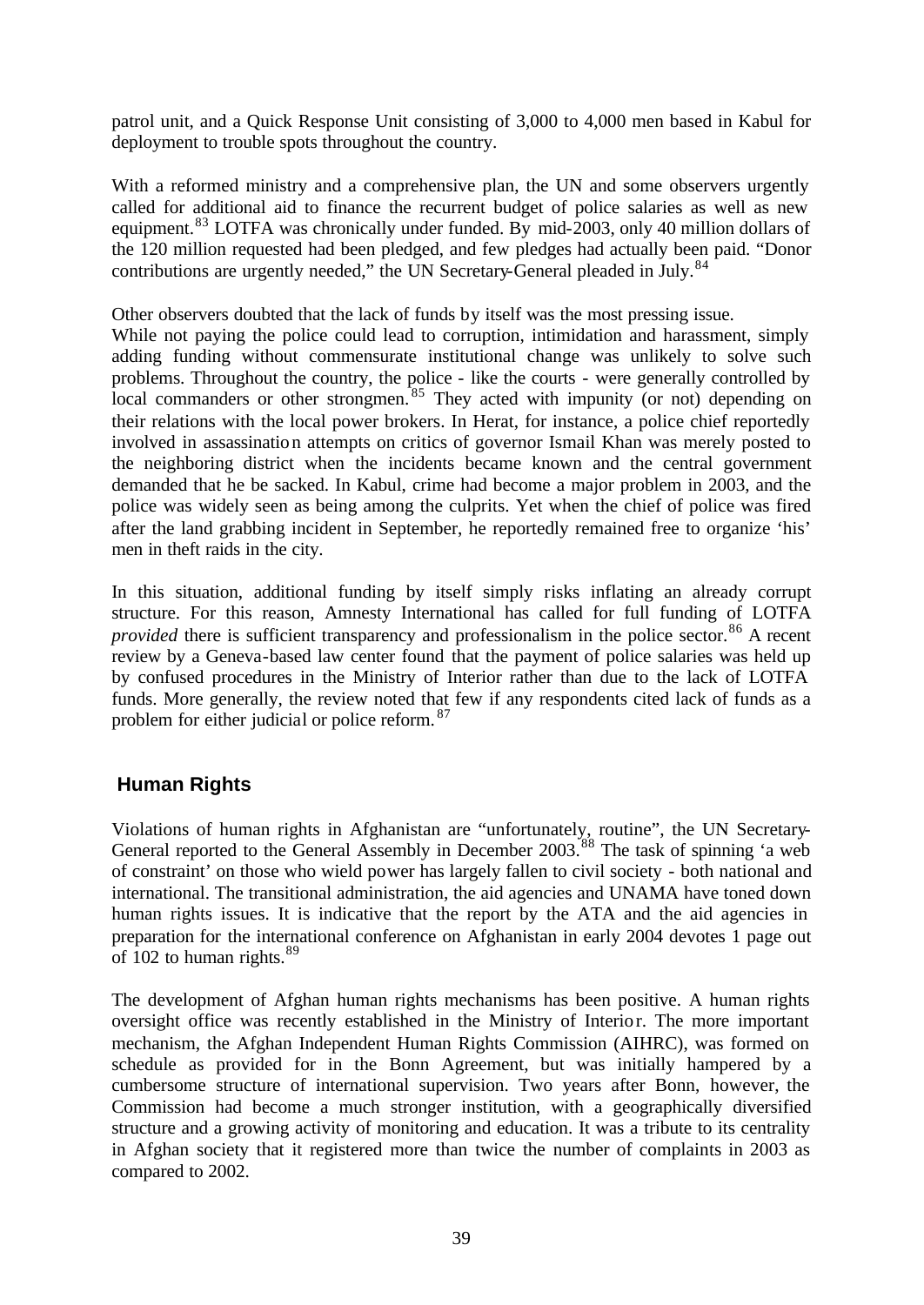Greater visibility notwithstanding, the AIHRC remained highly vulnerable, the more so the more active it chose to be. Strong and credible international support can reduce its vulnerability, as demonstrated by the land grabbing case in Kabul. The AIHRC here took a public high profile in exposing the culprits, all of whom were high government officials. A main reason that it could do so was that the UN Rapporteur on Housing was in Kabul and had already breeched the wall by calling attention to the case. International media attention provided further security for the AIHCR.

International NGOs, particularly Human Rights Watch, have kept a close focus on human rights in Afghanistan. Its reports have been instrumental for documentation and advocacy purposes, and for lending support to AIHRC in its work.

The UN mission, by contrast, has moved in the opposite direction. Despite the centrality of human rights in its mandate, UNAMA started out with a weak human rights section. The function was divided in a way that deprived human rights of a strong institutional advocate within the mission.<sup>90</sup> Subsequent organizational change and staffing decisions weakened the human rights component further. Two years after Bonn, UNAMA had only one official dedicated to human rights work in the Kabul office. The investigative unit had been dismantled and the position of the special human rights advisor to the SRSG had been left vacant. A new position for a Rule of Law advisor had long remained unfilled. In the regional offices of UNAMA - which have a vital reporting and monitoring function for the entire UN system - only a couple had officers with human rights as their primary focus, as against a majority of the offices a year earlier. By default, UNHCR ended up monitoring human rights in areas where it had protection officers. Yet, general human rights monitoring was not part of the agency's mandate, nor could it be a substitute for regular UNAMA monitoring as it occurred only in areas where the UN High Commissioner for Refugees (UNHCR) happened to be present (e.g., in connection with the large-scale return of Pashtun IDPs to the North).

In retrospect, UNAMA's role in the human rights sector appears as a consistent strategy to complement the political objective of creating stability in the short run, and strengthening the centrist-modernist orientation of the government in the longer run. The strategy was crafted by the SRSG, who by virtue of his stature wielded an extraordinary influence on the mission (including staffing policy). The priorities were evident in the language of the SRSG - which was an 'order and stability' rather than 'rights' language - as well as in his actions. For instance, when challenged by the dominant military-political faction of the interim authority, Brahimi had chosen to accommodate rather than confront violations of the rules governing the Emergency *loya jirga*. More than a year later, he again chose accommodation on a rights issue - the land grab incident - and this time in public.<sup>91</sup> Similarly, he consistently recommended caution with respect to transitional justice.

The stability argument evidently carried great weight in the complex issue of how to address past human rights violations.<sup>92</sup> Key members of the transitional administration were suspected of war crimes and crimes against humanity. Investigation would have meant a major operation involving police or military personnel to secure sites and protect witnesses as well as investigators. If opened, it was unclear how far back in history investigations should go in order to create a balance of sorts. These considerations became arguments invoked by UNAMA against launching a process of transitional justice. In sum, as a UNAMA official said, transitional justice belongs properly to a post-conflict situation, and Afghanistan is not there yet.<sup>93</sup> Ranged on the other side were the UN Special Rapporteur on Extrajudicial,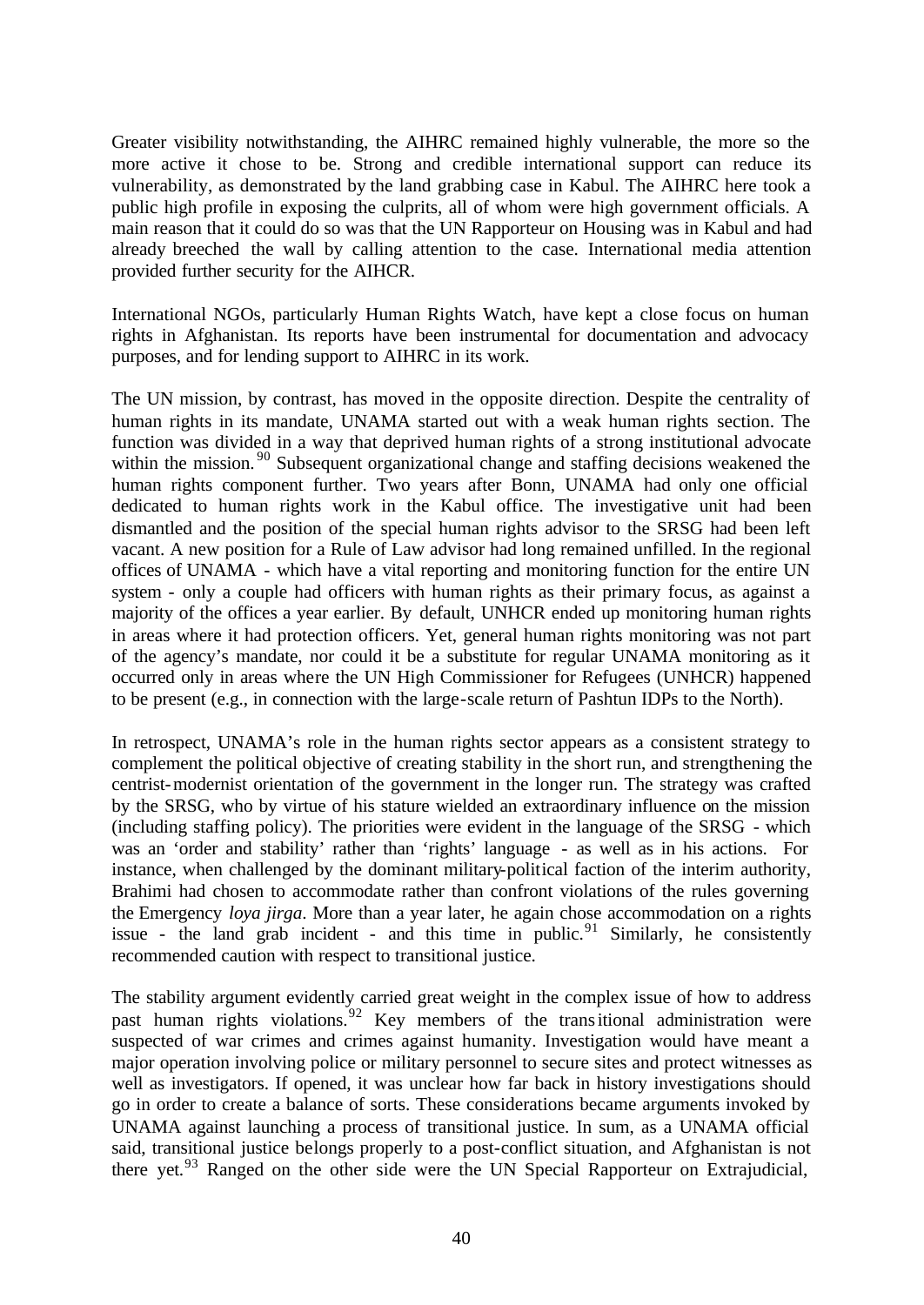Summary or Arbitrary Executions, Asma Jahangir, and international human rights organizations. In Geneva, however, the UN Human Rights Commission decided in March 2003 not to establish an independent commission of inquiry as Jahangir had recommended, and since then the matter has rested there. On the Afghan side, the AIHRC has understandably been unwilling to move independently on a course that could put the lives of their members at great risk.<sup>94</sup>

In the framework of international assistance to Afghanistan, human rights is a 'cross-cutting issue'. As such it has a slot in the Advisory Group (AG) part of the aid-coordination structure, which appears to function similarly to the Consultative Groups. Nevertheless, by not being a distinct sector for program support, human rights may well be further marginalized in the reconstruction process. Given the political sensitivity of the issues, many donors find this unfortunate, yet believe it is necessary. This applies above all to questions of transitional justice. The US, in particular, opposes investigation and made this clear in the Geneva round of the Human Rights Commission in March 2003. But the European Union has also downplayed human rights in the current reconstruction context. The aid strategy adopted by the Commission in February 2003 mentioned human rights as one of several cross-cutting issues but singled out four other cross-cutting areas for support: women's rights, unexploded ordnance, drug production and refugees and IDPs.<sup>95</sup>

The centrality of women's rights in the international hostility towards the Taliban regime made this a priority area for donor support under the new regime. The Afghan transitional authorities have expressed commitment to women's rights in principle as well. As a result, important institutional changes have occurred. Women were guaranteed a certain participatory quota in the constitutional process in 2003, a quota of reserved seats in the future parliament (64 of 250 seats in the lower house), ministerial representation in the cabinet (with a Ministry of Women's Affairs and a State Minister for Women), and a semiformal caucus in the government-donor aid structure. In tradition-bound rural areas, however, the realities of women's rights have barely changed as a result of the regime change, and there is considerable resistance to pursuing the issue across all levels. The obstacles ahead were indicated by the struggle over the language in the new Constitution, where a neutral non-gender language ultimately had to give way to one that specifically identified women as bearers of rights.

## *5.3. Conclusions*

Given the enormous challenge of rebuilding a shattered legal system in conditions of sharply contested traditions of law, it was to be expected that judicial reform in Afghanistan would progress slowly. Forging legal norms is part of a broader process of political and social change that cannot easily be subjected to a schedule set by donors or international meetings. To impose modernism in this area may be irrelevant or counterproductive, as the experience of the Judicial Reform Commission indicates. In this area, incrementalism may be more appropriate.

Two years after Bonn, reform of both the courts and the police remain hampered by the presence of power brokers that have generally set themselves above the law, both at the local and central levels. Structural obstacles of this kind suggest that increased funding, as called for by both the UN and transitional authorities, is not by itself a solution. On the contrary, unless carefully calibrated with institutional change, greater aid transfers may simply inflate a corrupt structure.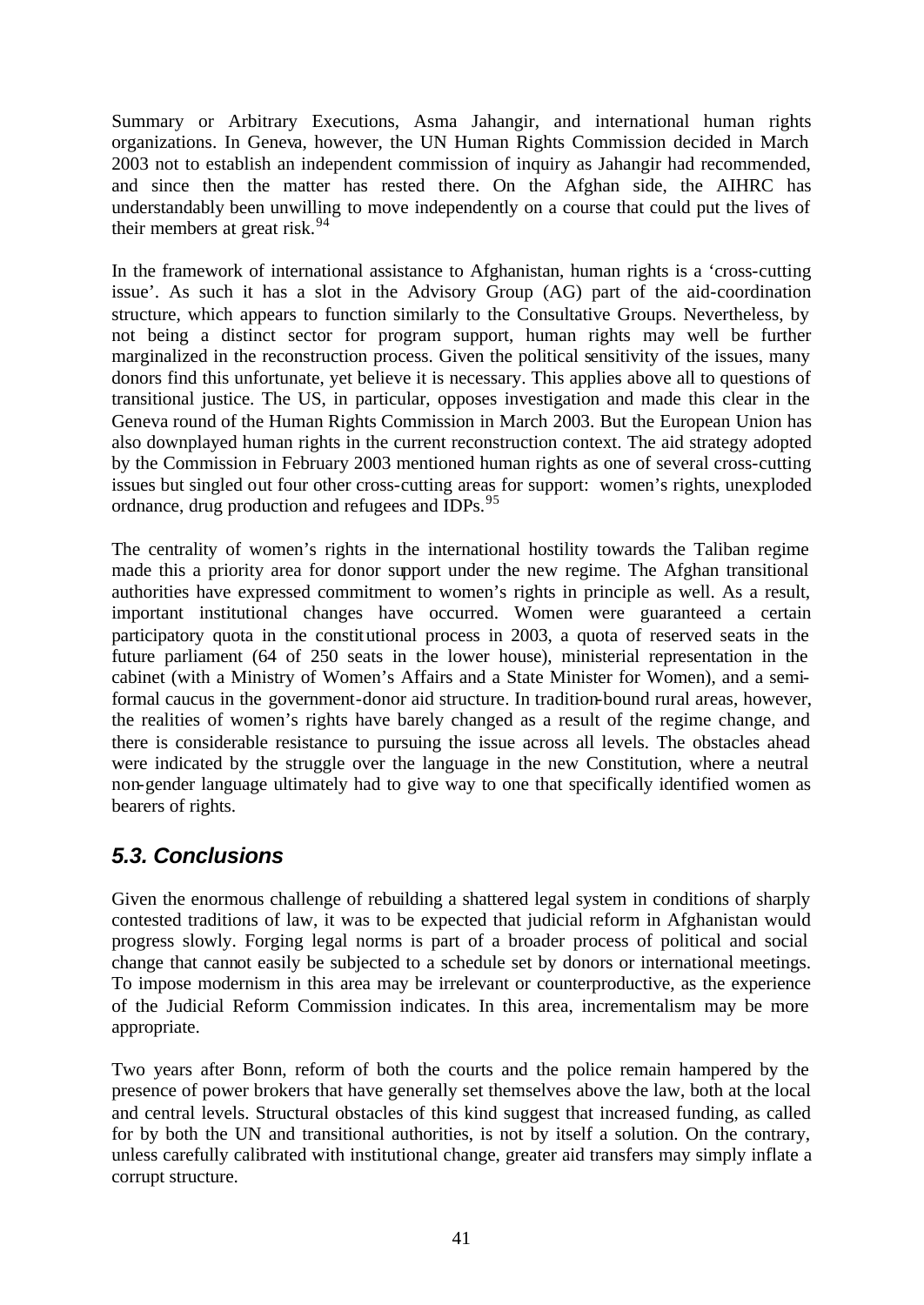Human rights have to some extent been orphaned in the reconstruction process. UNAMA has a clear mandate to promote human rights, but has effectively been winding down its function. No donor (or group of donors) has a similar mandate, and none has taken on a strong advocacy role. On the Afghan side, the Afghan Independent Human Rights Commission has been quite active despite its inherently vulnerable position. It desperately needs political support from the international community to continue its work without jeopardizing the security of its staff.

There are obvious reasons why the ATA and the international aid community have assigned a low priority to human rights, with the exception of women's rights. Considerations of shortterm stability, and the priorities of major donors (particularly the US), represent real constraints. Heavy-handed interventionism risks being counterproductive. Yet these constraints are endemic to post-war situations of conflictual peacebuilding such as in Afghanistan. They were undoubtedly obvious at the time of the Bonn Agreement as well. Yet by announcing principles of high standards, the UN Security Council – although to a lesser extent the Bonn Agreement itself – prepared the ground for a huge gap between ideals and reality.

The discrepancy between the map and the terrain, so to speak, raises fundamental questions that have no obviously correct answers. Was it wise to impose an ambitious human rights language on a peacebuilding mission of this kind? The UN was asked to simultaneously supervise reconstruction, lay the foundations for Western-style political democracy, and introduce a human rights regime as well. Would it have been better to explicitly announce the sequential approach that appears to have evolved in practice? Or does a declaration of principles constitute a necessary basis for progressively constraining all actors concerned according to the standards of the rule of law?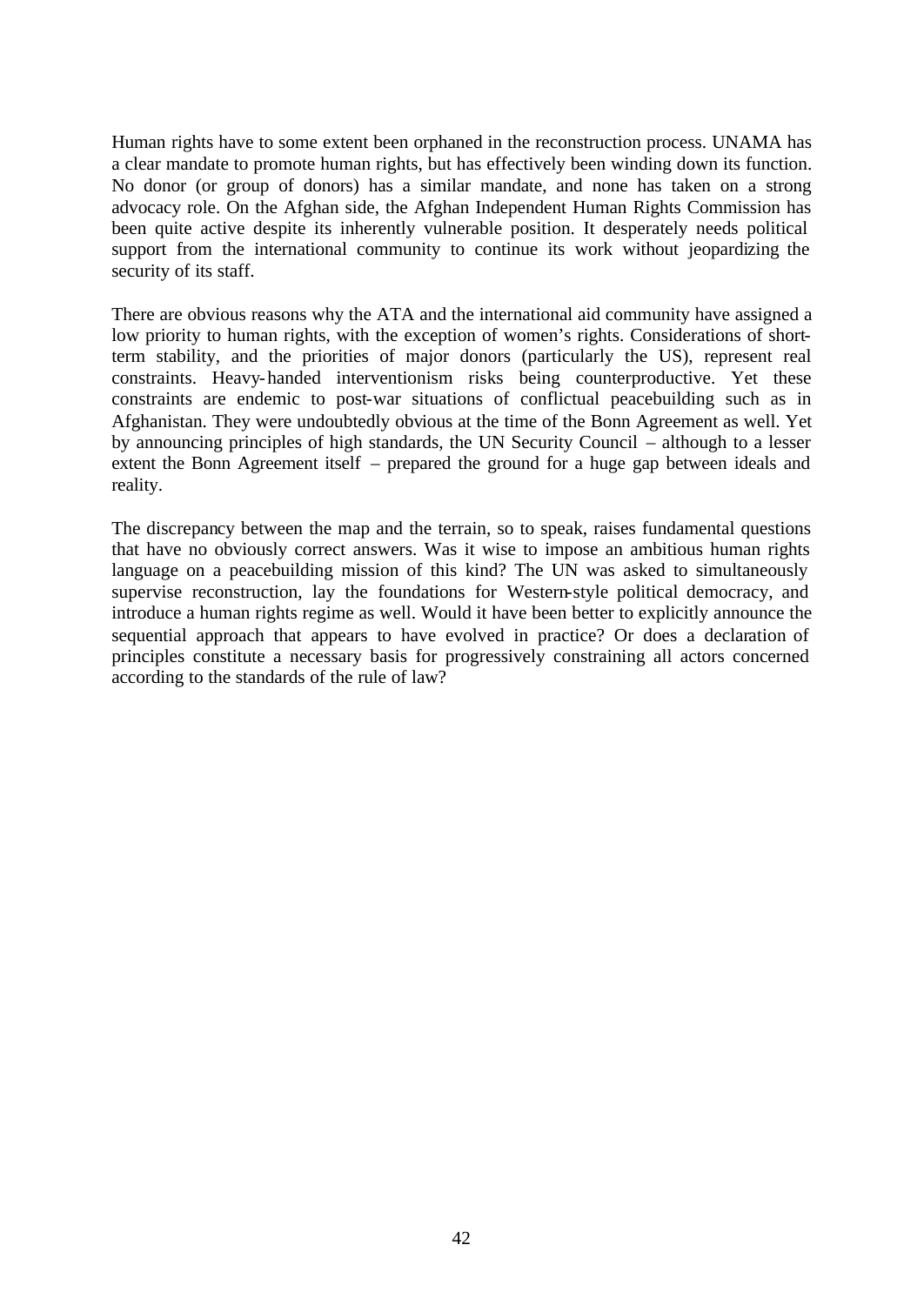# **6. SECURITY**

Moving from a security environment in which various armed actors constitute the major threat in the life of most Afghans, to one where there is a legitimate authority controlling the means of coercion, is at the core of peacebuilding. No recipe exists for the sequencing of security reforms in relation to other reforms – particularly those in the political domain – and Afghanistan remains a particularly challenging case in that the success of peacebuilding hinges on bringing aboard many of the forces that also constitute the major threats to security. The policies of the US, as the dominant external actor, has been a prime obstacle in this regard through its support of the warlords that helped to topple the Taliban regime, through its repeated offensives in the South and East, which are becoming a security problem in their own right, and, some observers would add, by initially preventing the expansion of an international security force beyond Kabul. Building or reforming a new Afghan security sector has been slow. The process gained some momentum in the latter half of 2003 despite a deteriorating security situation which threatens to undermine the political process stipulated in Bonn. By early 2004, the prospects of holding elections with even some minimum of legitimacy by the middle of the year were looking increasingly grim.

## *6.1. Security in the Bonn Agreement*

The Bonn Agreement provides only a vague framework for addressing the security situation. The Agreement was negotiated at a time when the armed forces of the Northern Alliance had gained full control in Kabul, despite some warnings from the US not to enter the capital. Equally important, the US was intent on maintaining the military capacity of the Northern Alliance and its constituent groups for their continuing warfare. In this environment, the Treaty negotiated at Bonn became conspicuously vague on security issues. It contains only a declaration of intent, rather than a detailed agreement that would identify mechanisms for the transfer of authority, the composition of a future security apparatus, and clear timelines.

Four provisions of the Bonn Agreement address security issues.<sup>96</sup> In the body of the text, there is the principal statement that all armed forces will come under the command of the Afghan Interim Authority, to be reorganized in line with the needs of its future security apparatus. Appendix I on the 'International Security Force' has three more provisions. Firstly, the international community is asked to assist in the establishment and training of new forces. Secondly, the UN Security Council is asked to authorize a security force which 'will assist in the maintenance of security in Kabul and its surrounding areas', opening the way for expansion at a later date. Thirdly, the Afghan parties agree to pull all their armed forces out from Kabul (or other areas) as the international security force is deployed.

Except for the international security force in Kabul, all of these provisions would prove difficult to implement.<sup>97</sup> The absence of a clear framework on security stands in clear contrast to the much more concise formulation for the political process, a tension that is at the heart of the troubled of transition. While it would have been unrealistic to expect rapid reform of the armed forces in a situation where the national authority is deeply disputed, it has proved virtually impossible to encourage popular participation in the political process as long as political influence largely remains the equivalent of military power, still held largely by local and regional warlords. The problems of meeting upcoming deadlines in the political process –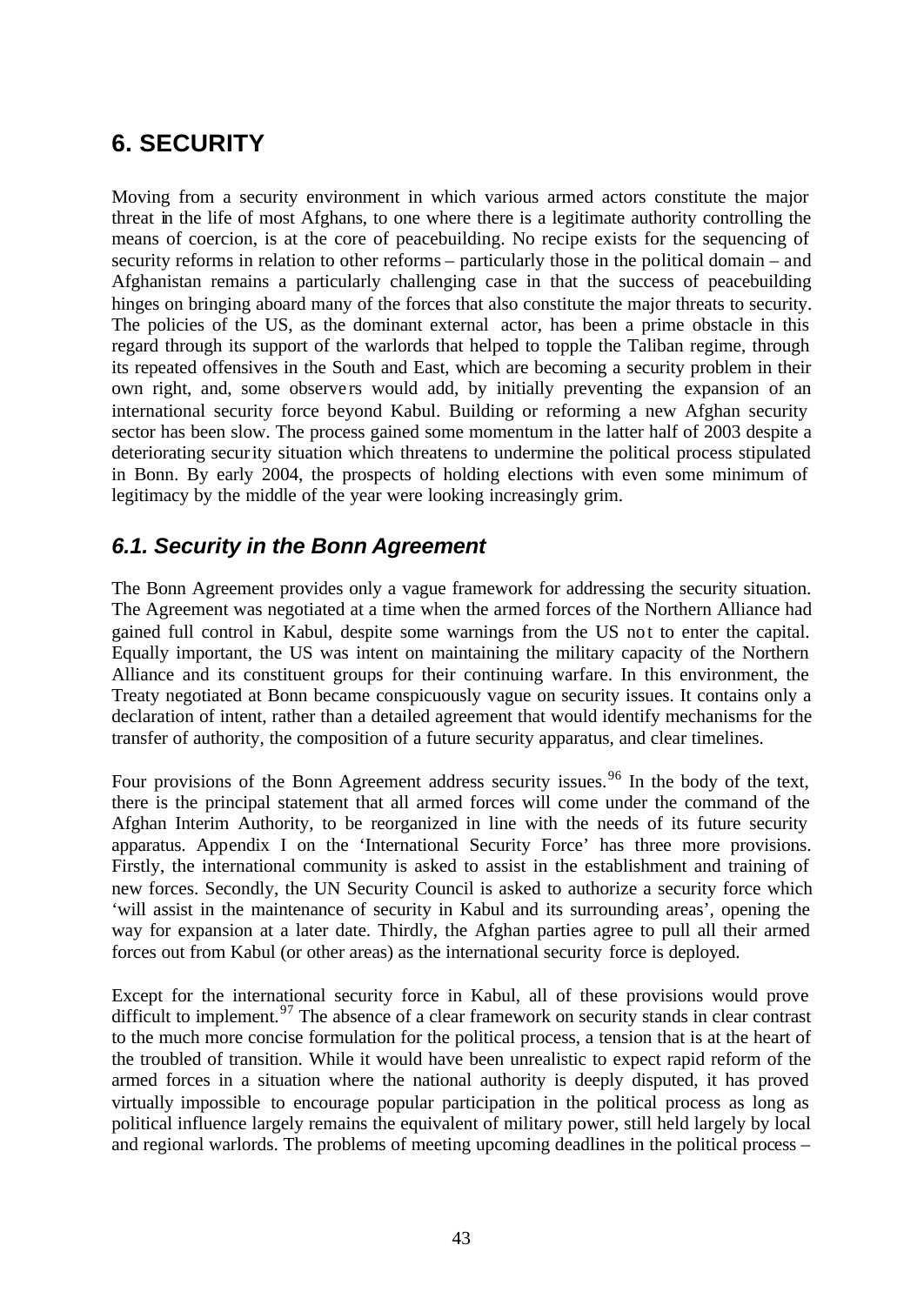particularly holding popular elections – seem to go hand in hand with a gradually declining security situation.

## *6.2. The Security Situation*

There is no consensus on what it is that constitutes the dominant security threat in present day Afghanistan. This is partly a question of divergent perspectives: who you identify is largely a reflection of what your mission is, as reflected in the Coalition's preoccupation with Al Qaida and the Taliban as the major threat. Also, in Afghanistan's increasingly troubled security environment, it is worth being reminded that security is as much about not having to take precautions, about people's ability to move about and express their opinions freely, issues that proved critical in both the Emergency *loya jirga* (summer 2002) and the Constitutional *loya jirga* (December 2003), and are equally so with regard to holding general elections in 2004.

The southern and eastern parts of the country, which together constitute the Pashtun heartlands from where the Taliban emerged, have seen a dramatic worsening of security, particularly through the latter half of 2003. There are frequent attacks on aid workers, the government and the national army, as well as on Coalition forces. A significant share of those incidents is politically motivated, and are executed by fragments of the Taliban, or by international Al Qaida elements. Across the border in Pakistan, there is significant support for those groups, both from the provincial governments of the bordering provinces, Baluchistan and the North West Frontier Province (NWFP), and from elements within the army and the intelligence services. A recent report indicate that bases are increasingly being set up in Afghanistan. <sup>98</sup> One of the fundamental mistakes of the US-led Coalition is probably its insistence that the Taliban and Al Qaida are one and the same, which is contrary to local knowledge and is likely to generate support for Taliban in Afghan villages targeted in Coalition forces campaigns.

From the perspective of a common citizen in the major Pashtun belt, the presence of Coalition forces – which they encounter mainly in the context of highly insensitive house searches or when delivering deadly air cargo – may be the major security threat. Linked to the virtual absence of aid or economic progress in the same areas, and to a feeling of losing out in the fight over positions and political influence in the future Afghanistan, this has undermined popular confidence in the peace process. Remnants of the Taliban, of whom people do not necessarily have particularly fond memories, stand out as the only alternative. While communities often have the capacity to prevent armed incidents in their areas - unless they have been forcibly disarmed by the Coalition forces - they do not have a motive for putting themselves at risk. As a result, they end up by de facto endorsing the attacks. Simultaneously, there are multiple reports from aid agencies which have found that host communities have mediated deals with the Taliban groups that enable them to continue work.

In the North, there is a different pattern. Consistent tension and occasional battles between armed groups associated with the government is one problem, such as between Abdul Rashid Dostum and Mohammad Atta in the areas around and to the West of Mazar-e Sharif. In the latter case, this has led the UN to initiate a Security Commission that includes representatives of the major parties in the area. The commission has proved unable to significantly disarm the units in the area, as is its stated objective, but has had some success in preventing outbreaks of armed conflict.<sup>99</sup>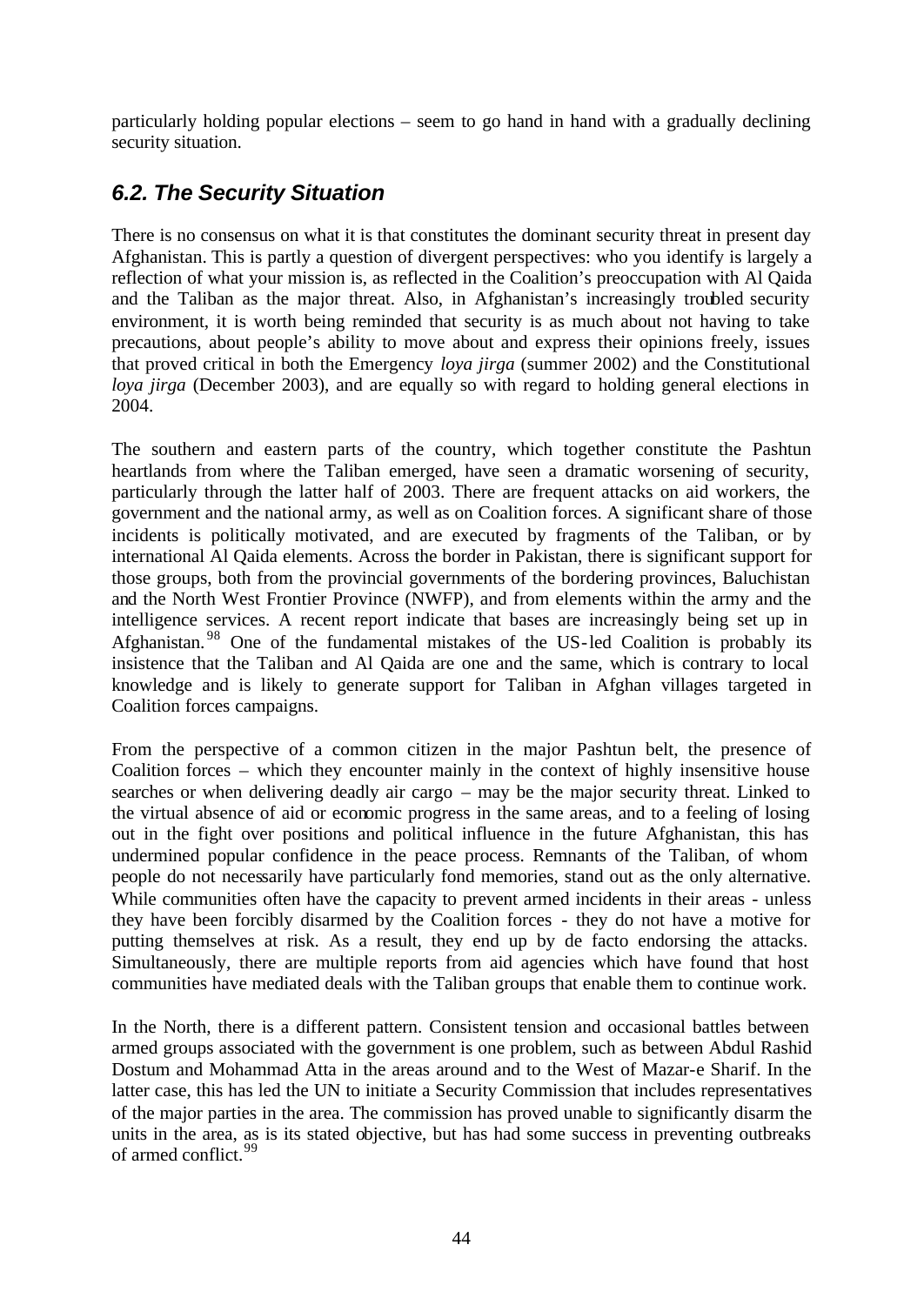In the Northwestern province of Herat, ruled by old-time mujahedin commander Ismail Khan and seemingly the least conflict-prone area of the country, a relative calm is only disturbed by occasional attacks on political opposition figures that are widely believed to be part of a local power game. For example, Herat's long term chief judge, Khodaidad, was hit by a car in the city's main bazaar in early October 2003, but only lightly injured. Khodaidad was the head of the Herat professional shura, which has been the most visible corrective to Ismail Khan's leadership.<sup>100</sup> The incident is just one in a series that has effectively curbed the activities of the professional shura, and sent a strong signal to others carrying similar ambitions.

Carefully measured and targeted violence, or even subtle threats, are quite effective in curbing political dissent, as is evident also in Kabul. Oral harassment, threats, and physical 'warnings' form part of the political game and were particularly frequent in the context of the two *loya jirga* gatherings. There may be a decline in overt physical violence while political debate continues to be repressed - even when battles are resolved without a shootout, the specter of deployable armed capacity remains the key factor.

Crime is another component in the post-Taliban security tableau. It is not always easily distinguishable from political acts, particularly because the disorder created by the latter is easily exploited to engage in the former. In Kabul, crime has become a major problem. The lines between crime, politically motivated resistance and legitimate government are blurred, as SRSG Brahimi made clear in his speech to the National Symposium on Security Sector Reform in Kabul in late July 2003:

*(…) we continue to receive daily reports of abuses by gunmen against the population – armed gangs who establish illegal checkpoints, tax farmers and traders, intimidate, rob, rape and do so – all to often – which wielding the formal title of military commander, police or security chief.<sup>101</sup>*

This is just another side of the problem of installing and continuing to support many of Afghanistan's pre-Taliban rulers. It is one reason why many Afghans with first-hand experience of crime, power abuse and fighting were only reservedly enthusiastic in late 2001. The warnings were many, yet the will of the international community to constrain destructive forces on the anti-Taliban side has proved limited.

#### **Operation Enduring Freedom**

A key challenge to the overall peacebuilding process has been the fact that the US, as the dominant actor within the armed coalition, has seen the military struggle against remnants of the Taliban and Al Qaida as the task with the highest priority.

The way events have unfolded on the political scene has to a large extent reflected the alliance between the Coalition forces and Afghanistan's former warlords. Seeing them as useful instruments also after the collapse of the Taliban regime, the US continued to provide a number of these once powerful figures with money, finance and – ultimately – political legitimacy. Attempts by the central government to coopt the warlords were largely unsuccessful, as the warlords preferred strengthening their local power base rather than moving on to a highly uncertain position in the government (the major exception being Fahim, who joined the government as a Minister of Defense at a time when he controlled almost all armed forces in the capital).<sup>102</sup> In those few cases where the government was able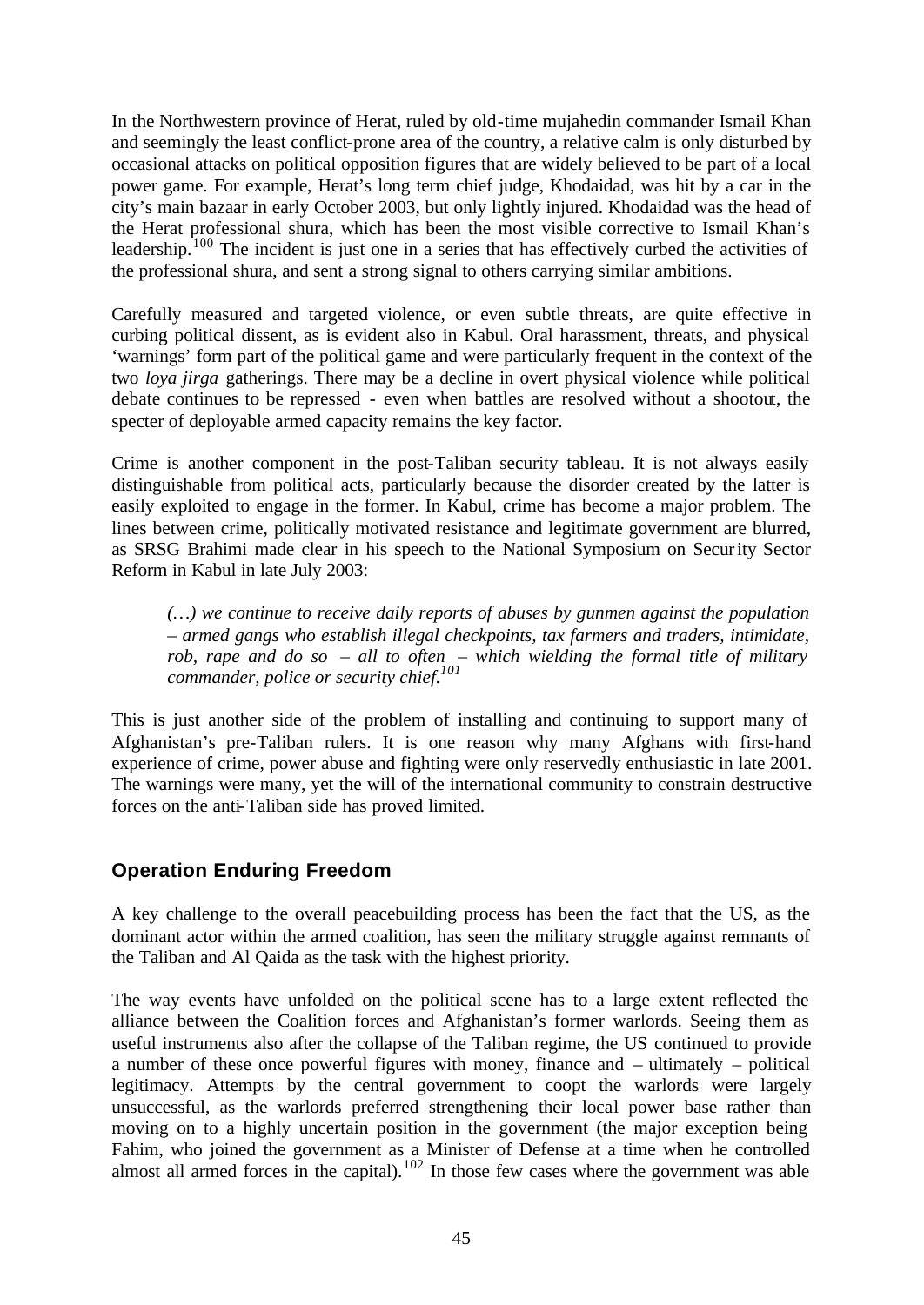to sideline or transfer former mujahedin commanders, support from the Americans was important. This was the case in Khost, where Padsha Khan Zadran – a US ally challenging the appointed governor - was effectively dethroned when the US forces started to see him as an obstacle to the war on Al Qaida and the Taliban. When Gul Agha Shirzai, the governor of Kandahar, was transferred to Kabul and replaced with Eng. Pashtun, a close ally of Karzai, this complied with Coalition priorities – although the primary cause may have been Shirzai realizing he was gradually losing strength.

Overall there has been considerable consistency in the Coalition's endorsement of the warlords over the whole post 9/11 period. The policy of supporting local warlords was brought one step further when a US military spokesman announced on 7 February 2004 that US forces had begun training and equipping 'a new Afghan militia force' to help in operations against Taliban and Al Qaida. The force was distinct from the planned Afghan National Army (ANA), and was characterized as a temporary force.<sup>103</sup> The announcement came at a time when President Karzai, the UN and the international donor community were urgently trying to accelerate demobilization of militia forces in time for the planned elections.

While there were plenty of predictions that the Coalition forces would be met with a reaction similar to that of the Soviets in the 1980s or the British long before that, the reality proved much more nuanced. Initially, the Coalition forces were greatly helped by the massive popular frustration with the Taliban, as well as their increasingly influential guests. The USled war fought to defeat the Taliban in 2001 had a high human cost; by the best available estimate, about 5,500 civilians were killed and 5,100 injured, not counting soldiers hastily conscripted to serve on the Taliban side.<sup>104</sup> Many Afghans nevertheless seemed to conclude that the benefits outweighed the costs. This picture is gradually changing, especially in the South and the East, as a result of the US support to warlords, its intervention in politics, and the continuation of a war effort that is increasingly unpopular. The last major campaign was launched to keep the Constitutional *loya jirga* in check, and included two heavily publicized incidents in which a number of children were killed in aerial bombardment.

At the same time, and perhaps paradoxically, there is a general sense that the Coalition forces are part of an international commitment to support a united and peaceful Afghanistan. That commitment – symbolized by international forces, including those of the  $US -$  is seen as a guarantor against renewed civil war.

'Peacebuilding' actors are operating in an environment where the present OEF intervention, and the continuing warfare, are dominant facts of life  $-$  a reality that has come to be symbolized by the B-52 bomber. UN negotiators and others have adapted to the context by including the specter of the B-52 in their diplomatic toolbox, although using it only carefully, realizing that their ability to request armed intervention is very limited. As the Coalition forces have demonstrated, their task is to pursue the war against the Taliban and Al Qaida, not to facilitate a political process of peacebuilding. Nonetheless, the practice of carefully pressuring non-compliant actors into line by displaying (or just recalling) an image of what may fall from the sky has come to be known as 'B-52 diplomacy'.

### *6.3. The ISAF Force*

In line with one of the provisions in the Bonn Agreement, the Security Council passed a resolution on 20 December 2001 authorizing the deployment of the International Security Assistance Force (ISAF) to Kabul and the surrounding areas (Res. 1386/2001). The force was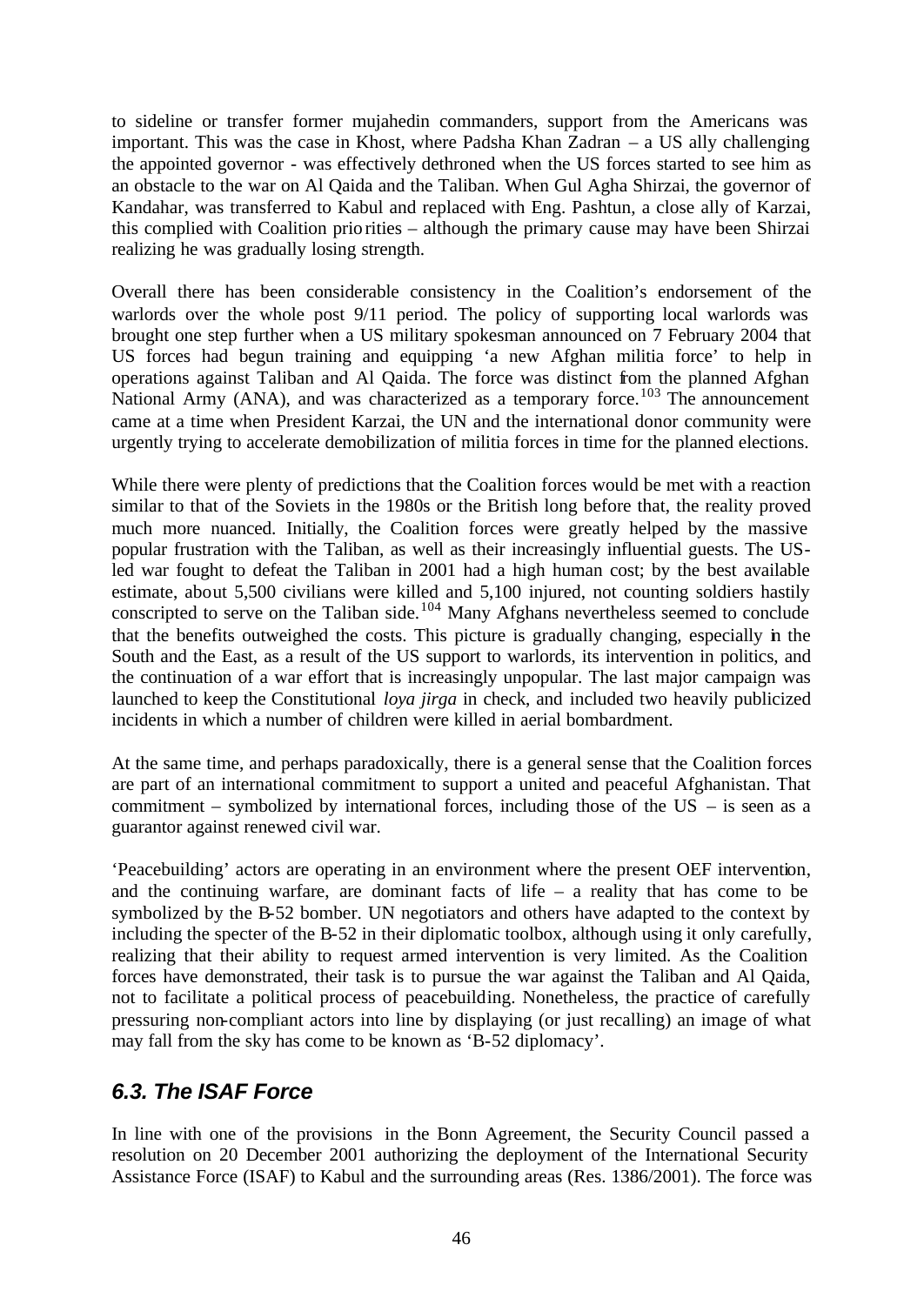set up as a 'coalition of the willing', allowing for greater speed and flexibility in comparison to a force set up by the UN.<sup>105</sup> Its relationship to the UN mission was formulated as one of 'close consultation'.

The Northern Alliance was militarily in control of Kabul from 13 November 2001 and had made it clear that they saw no need for an international security force.<sup>106</sup> The controversy over this in Bonn led to the provisions on security outlined above, including a limited international force.

The Security Council resolution clearly confined the mandate to Kabul and the surrounding areas, whereas the text from Bonn had opened the way for an expansion. The limited mandate represented was acceptable to the Northern Alliance and, more importantly, the US, which did not want an interna tional security force outside of Kabul where it could become an obstacle to the continued war on Al Qaida and the Taliban.

The UN Secretary General, Kofi Annan, as well as his Special Representative, Lakhdar Brahimi, have consistently advocated an expansion of the security force. While this was effectively precluded by the US position, it was also unclear how such a force would operate. Specifically, given the entrenchment of old-time warlords, it was difficult to see how to avoid the uncomfortable choice between cooperation (which would legitimize them) and confrontation (which carried the prospect of military confrontation).<sup>107</sup> In the absence of a political will to expand among the major actors, confronting this dilemma was not necessary. Meanwhile, the local commanders rebuilt their military, economic and political strength.

Most observers agree that the ISAF force has played an important role in preventing violent acts and in securing a necessary minimum of 'neutral political space' in Kabul.<sup>108</sup> ISAF's policy, in line with that promoted by SRSG Brahimi, has been to maintain as low key a presence as possible. The dilemma is that this policy may inadvertently come to be seen as an endorsement of military pressure from the Northern Alliance. The now classic example occurred during the Emergency *loya jirga* in June 2002, when Defense Minister Fahim, who controlled the bulk of armed force in Kabul, demanded access for the intelligence service to the meeting hall. The decision by Brahimi to yield to Fahim's demands resulted in a council meeting characterized by threats and intimidation, and, more generally, served to endorse the use of military threat to limit the democratic process.

In November 2003, the Security Council passed a new resolution which opened the path for the expansion of ISAF beyond Kabul. This preceded the deployment of a German force to Kunduz in the North-East, and by January 2004 a further expansion of ISAF was under serious debate in NATO circles. Another possibility is placing the Coalition force under ISAF's NATO command. The NATO takeover of the ISAF command from last summer has laid the foundations for such a move, although this has contributed further to confuse the distinction between the war-making and political stabilization functions of the military. Being the first NATO assignment outside Europe, the Afghanistan engagement is a test case for an alliance still struggling to define its post-Cold War role, and is therefore 'condemned to success'. The NATO engagement significantly decreases the likelihood that ISAF will be short-lived, while placing Afghanistan at the crux of debates about NATO's future (and US-European relations).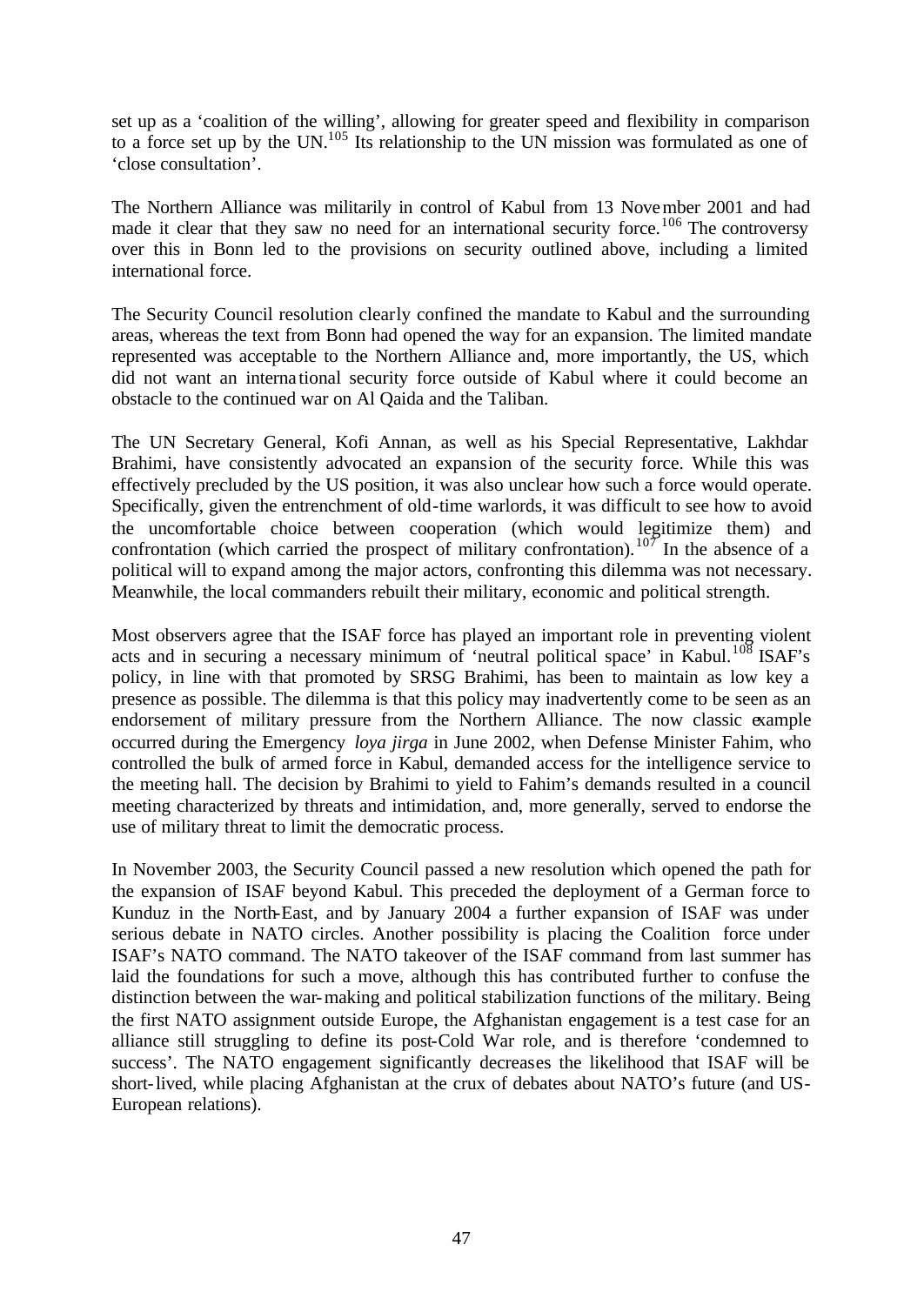#### **The Provincial Reconstruction Teams**

Afghanistan has become a testing ground for new roles played by the military in peace operations, most prominently through the so-called Provincial Reconstruction Teams (PRTs), launched at a Coalition press conference in November 2002 (initially under the name 'Joint Regional Teams'). Other actors, including the Afghan transitional administration, the UN and NGOs, were largely taken by surprise. Initially the teams were to consist of up to 100 men, combining combat forces, military assistance personnel and civilian expertise. The tasks included coordination of assistance, needs assessments, liaison with regional commanders, implementation of assistance, and security, with an emphasis on preparing the ground for the assertion of the authority of the central government in the provinces. This blend of military, economic and political functions provoked strong reactions from other actors, NGOs in particular, who saw it as a dangerous confusion of roles.<sup>109</sup> NGOs were also concerned that the American PRTs, as part of OEF, would be an instrument of intelligence-gathering, as well as exerting some control-through-coordination over allegedly unruly humanitarian organizations.

The PRTs have been much discussed in the aid community, and the Coalition has responded by developing a more nuanced concept that would receive wider recognition. Yet, contradictory statements from the Coalition side have continued to create confusion.<sup>110</sup> As it stands, the PRT concept refers to a variety of different mandates and forms of organization, and is as such difficult to pin down. Essentially, however, this is a debate that is driven by the need to find new forms of military engagement in international peace support operations that are encountering increasingly grave constraints in terms of both financing and personnel available.

At the core of the debate about PRTs is whether the primary mandate lies in reconstruction or in security. US officials have tended to emphasize the former, while the British, who launched their first PRT in Mazar-e Sharif in July 2003, have emphasized the latter. The British model includes various contributions to security sector reform. With PRTs so far operating mainly in the safer areas of Afghanistan, where other actors also operate, they have added little value on the reconstruction scene, where they lack adequate experience and tend to be expensive. Additionally, operating in the same domain as humanitarian agencies, PRTs contribute to a blurring of the distinction between military and aid personnel, which the latter see as a great risk, citing the rise in attacks on aid personnel during 2003.

By early 2004, PRTs had not been deployed in the most insecure areas, and it remains to be seen whether they can function there. The PRTs are light units even when security is their primary mandate. Rather than keeping peace through deterrence, the objective is to manage conflicts through presence, observation, negotiation and selective protection. The idea is to create 'islands of stability', where people can start reaping the peace dividend and hence set an example to be emulated. The viability of this idea has not been convincingly demonstrated in the safe areas where the PRTs work today, which makes it even more unlikely that the teams can make much difference in the more insecure areas. The PRTs may also act as magnets for militant attacks. In early 2004, the US announced its plan to launch PRTs in Khost, Asadabad and Ghazni, adding to the ones operating already. <sup>111</sup> In those areas, the PRTs will be working close to the Coalition forces, which are already a target for attacks.

So far, the PRTs have operated under an OEF mandate, except for the Germans in Kunduz who are part of the NATO-led ISAF force.<sup>112</sup> New PRT deployments, including an expected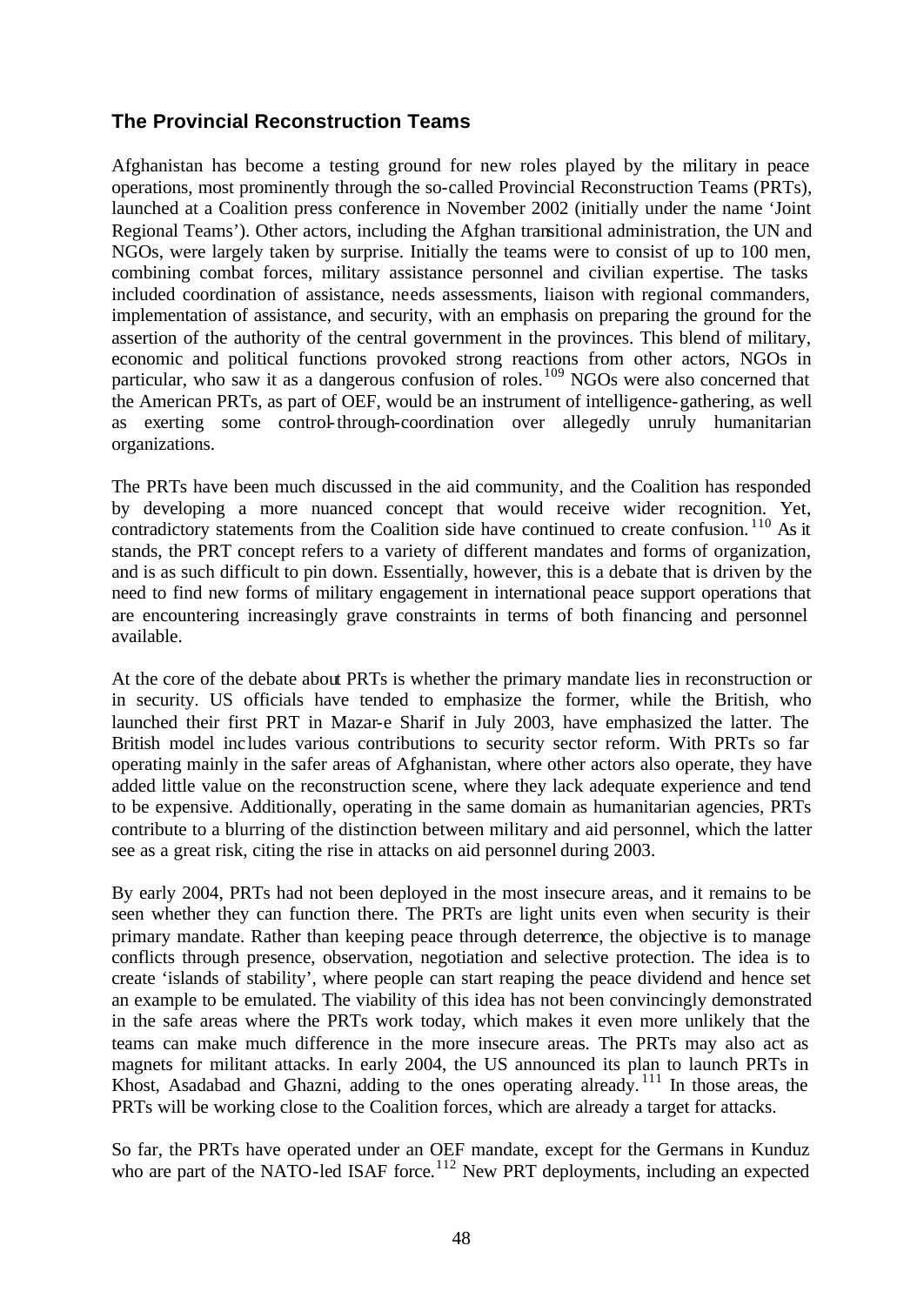Nordic team (possibly in cooperation with the UK), may be set up under ISAF leadership. Over time, it may also be that OEF teams (from the US, UK and New Zealand) will come under ISAF command. Inadvertently, the use of the same concept to connote an element in the widely differing OEF and ISAF operations adds to the confusion.

The PRT concept, aimed at opening up a debate on redefining the use of military capacity in peacebuilding contexts, has been bogged down by its close association with the war effort through the OEF, but also by the tensions inherent in its definition. Before moving on to make PRTs the cornerstone of ISAF's presence outside Kabul, one ought to take a solid step back so as to sum up the experiences so far and to clarify mandates (including the interface with other actors), which is ultimately likely to lead to a new concept more in line with what the teams should do – which ought to have security at the centre.

#### **Reforming the Security Sector**

Before the ink of the signature to the Bonn agreement was dry, the one concrete security provision in it was violated – the Northern Alliance, with Defense Minister Fahim at the helm, refused to withdraw its forces from Kabul. The soon-to-be-deployed ISAF force was not in a position to do anything about it. The US policy was that Fahim was an important ally in the overall war against Al Qaida and the Taliban, and that – as a potential spoiler – he must be kept within the political process at the centre. Even if the ISAF deployment was significant, the entrenchment of Fahim's forces in the capital prevented Kabul from becoming the complete 'neutral political space' envisioned by the Bonn Agreement.

For similar reasons, the much more ambitious aim of bringing all armed forces under the command of the transitional administration proved difficult to implement. With a government consisting of opposing armed factions whose leaders had little trust in each other, with regional militia commanders who wanted to have as little to do with the centre as possible, integrating the armed forces and making them subject to one command was difficult. Moreover, if it had been partly successful at that stage in the political process, it would have meant the strengthening of one party at the expense of others. An alternative approach would have been to aim at demobilization first – ensuring parity between groups – and then move on to integrating the forces, which would probably have required the presence of an international stabilization force (or observer units) in all the major towns.

The building of the Afghan National Army was at first closely linked to the quest to bring militia fighters under central authority, with commanders encouraged to introduce candidates. By late 2003, some 10,000 soldiers had been trained in the new program, but there were reports of desertion rates in the 25-50 percent range. The high rates were partially attributed to poor wages, but more importantly to the issues of having been forcibly recruited and having maintained allegiances to their original group.<sup>113</sup> The slow pace of building a national army, combined with doubts about its competence, means that more will be required from the international presence in resolving urgent upcoming security challenges, such as the 2004 election. Arguably it will also require a longer term ISAF presence.

The fact that the Ministry of Defense (MoD) quickly became factionalized added to the problems. Fahim, the minister, appointed 100 generals during the interim administration period (December 2001-June 2002), of whom 90 were of Pansiiri Tajik origin.<sup>114</sup> Later efforts to redress the imbalance have been partly successful in broadening the representation,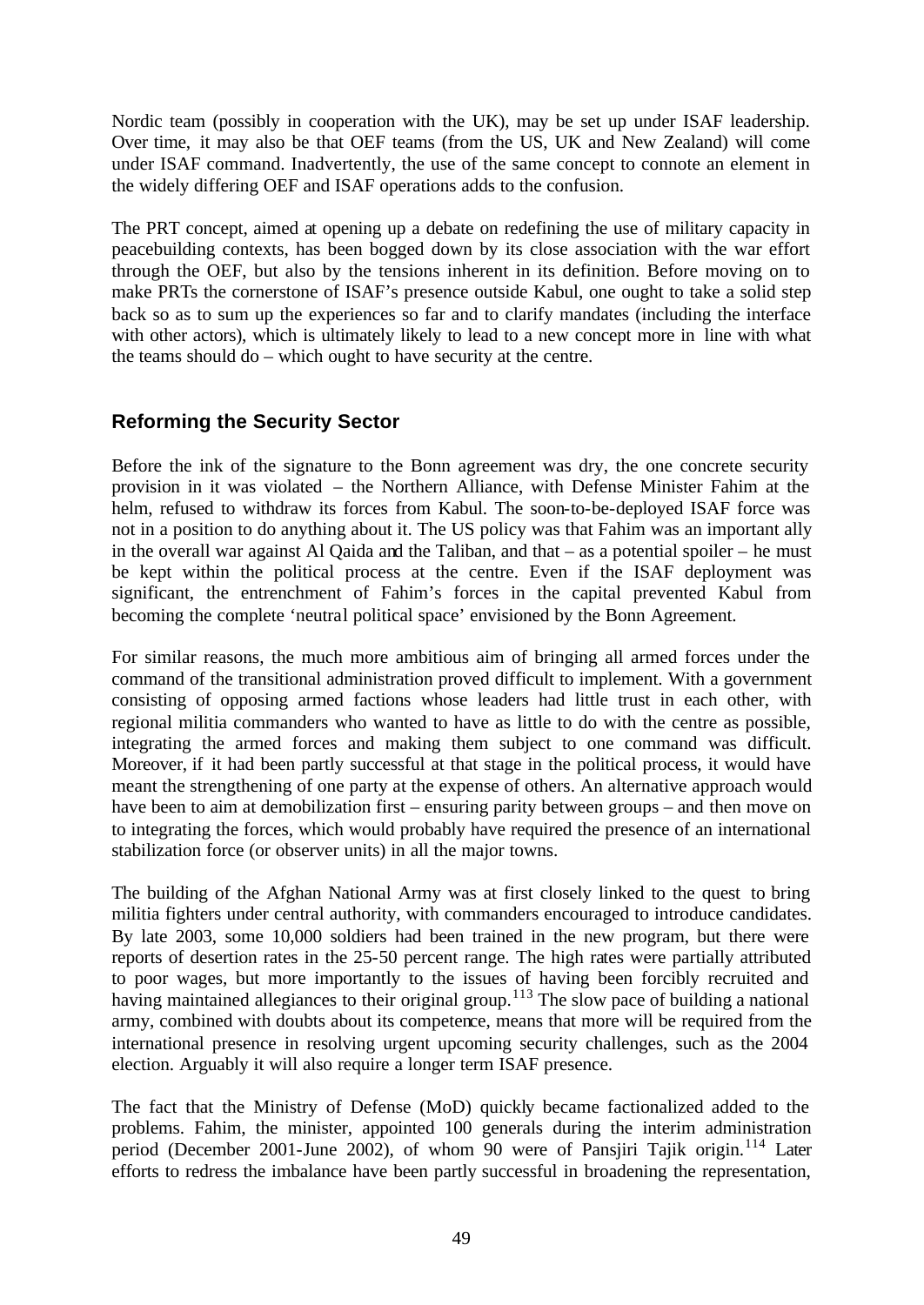but at least one close observer has concluded that the main authority remains with Fahim and others from the Pansjiri group.<sup>115</sup> The increasing international interest in investing in the police, as discussed in chapter 5, reflects the fact that the international community has more confidence in Minister Jalali, who is one of the major reformists in the government and reliably pro-Karzai. On security reform, then, progress has been piecemeal and slow, yet one could argue that simply keeping Fahim aboard, considering his potential for undermining the process, is a success in its own right.

Specific provisions for the Disarmament, Demobilization and Reintegration (DDR) of soldiers were not included in the Bonn Agreement due to the reluctance of the Northern Alliance, but also reflecting the fact that this was not an agreement between parties to a war, rather an agreement between victors only. At the security sector donor conference in Geneva in April 2002, however, DDR was formulated as one pillar, with Japan being allocated a primary role.<sup>116</sup> Despite ambitious plans, progress has been slow on the DDR front, which again brings questions of appropriate sequencing to the fore. In a situation where insecurity is on the rise, where there has been little progress in effectively ameliorating tensions between various armed factions, and where the international actors have proved their unwillingness to confront power abuses, serious incentives to disarm do not exist. By late October 2003, DDR was starting in three carefully selected areas of the country (Gardez, Bamyan, Kunduz), all of which were relatively peaceful, in addition to hosting PRTs.

The DDR program has other critical components.<sup>117</sup> Community capacity, including employment, is one such factor. The slow pace of economic reconstruction, and the pressure from a population (including a large group of returnees) eager to rebuild their lives, means that militia engagement may for now seem the best option for many individuals. A different, yet essential concern, has been the inability to collect heavy arms, which – in a country where small arms are likely to remain a household necessity– is the critical issue. By January 2004, there was seemingly some progress in Kabul in this regard, and while critics would argue this simply concerns inoperable equipment, this may also prove to be the first step to disarmament proper.<sup>118</sup>

## *6.4. Conclusions*

With the exception of Kabul, the security environment in Afghanistan remains as fragile as when the new interim authority was installed, while in a large area in the South and the East the situation has deteriorated. The international military presence – ISAF in Kabul and Kunduz, and the US-led Coalition elsewhere – is probably essential for maintaining confidence and momentum in the political process, thereby preventing renewed armed conflict. At the same time, the Coalition forces also contribute to general insecurity in areas where they operate, and their military offensives in the South and East have not prevented, and might have stimulated, a rise in terrorist activity in 2003.

Enhancing security by military means without progress on the economic and political fronts is difficult. Economically, there needs to be sufficient progress for people to uphold the expectation of a peace dividend, whereas politically, tensions need to be addressed in a manner that contravenes the double game that is still being pursued by most of the warlords. There has been a fundamental unwillingness by international actors to confront those who continue to undermine the peace process, and this has contributed to diluting confidence in the peace process, which again contributes to escalating insecurity in some areas. At the same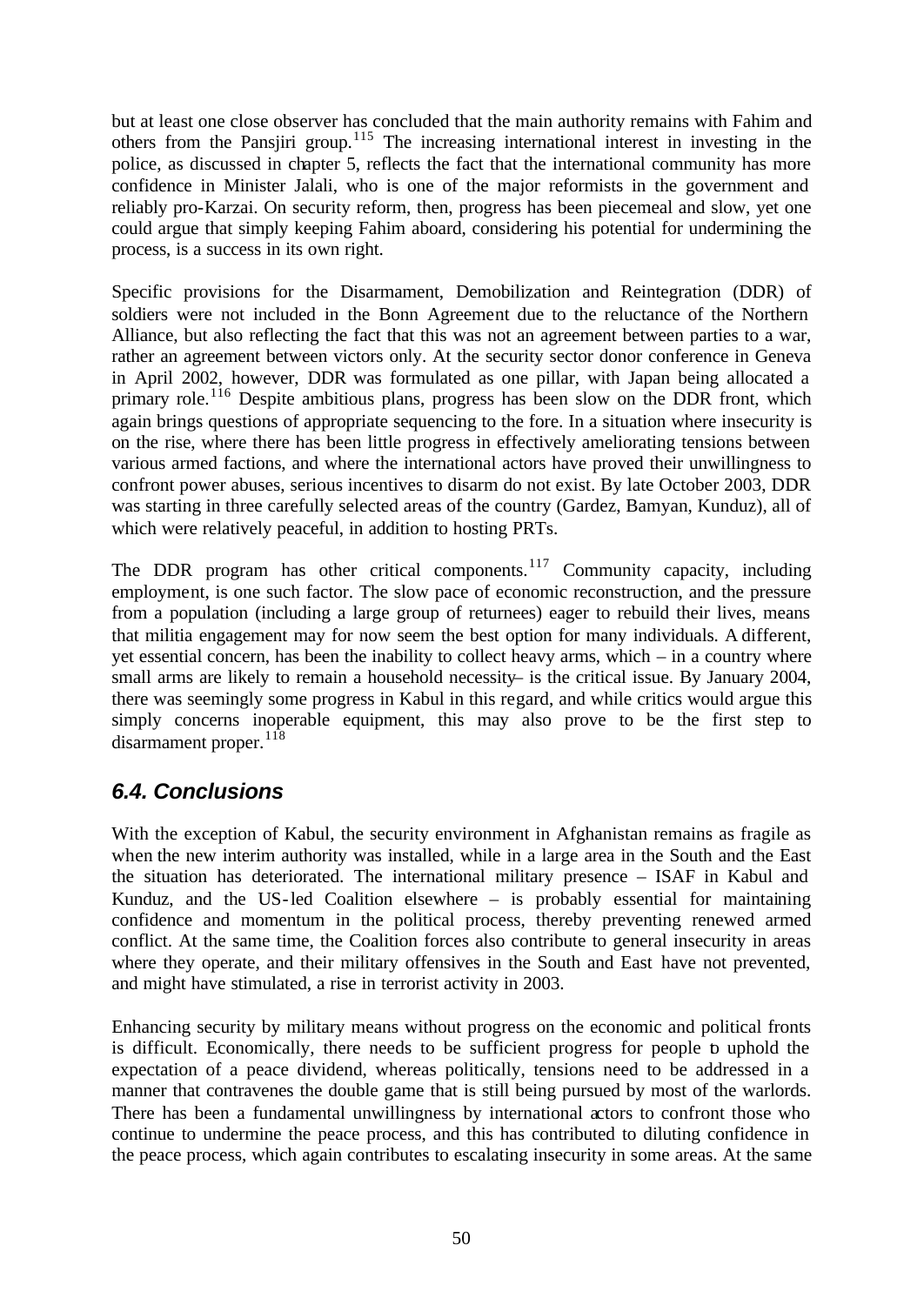time, there has been little effort to address the Taliban problem through political means, although Karzai held out the incentive of negotiating with 'moderate Taliban'.

The Coalition's response to terrorism in Afghanistan – seeing international radicals and indigenous opposition such as the Taliban as one and the same – has proved counterproductive. A possible reorientation, which is likely to be widely supported amongst most Afghans, would be to address Taliban remnants and related Afghan opposition primarily by political means, while working closely with Afghanistan's new army to fight the internationals. Recent signals from the US and NATO about bringing OEF and ISAF closer together, expanding the use of PRTs to troubled areas, and expanding ISAF generally, may be steps in the right direction.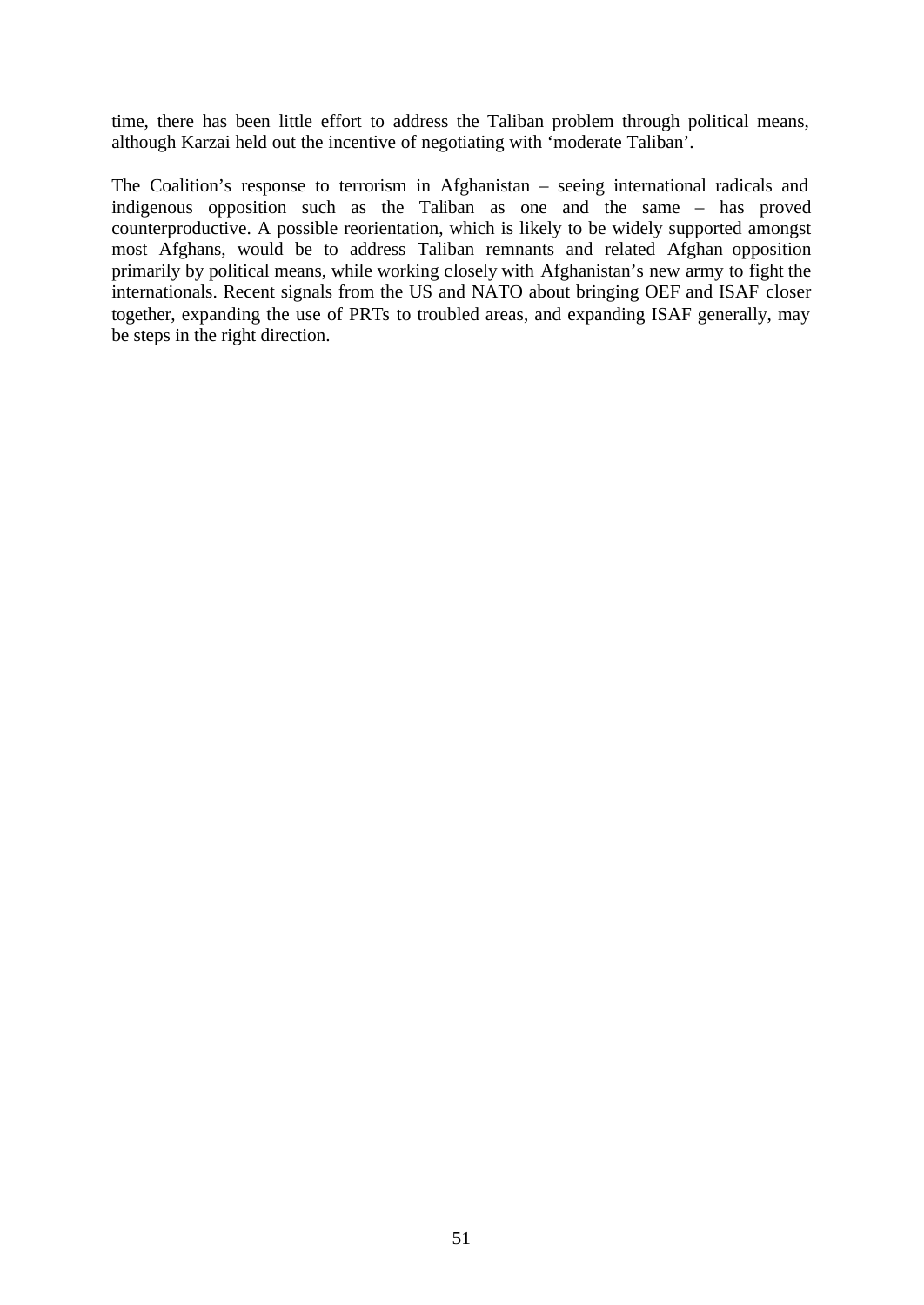# **7. THE REGION**

It is commonly agreed that the regional environment is critical for progress in peacebuilding. For Afghanistan, conflicts and alliances in the larger region, within as well as between states, have interacted with internal Afghan divisions and form an integral part of the domestic conflict scene. The fact that the states surrounding Afghanistan do not come together in any organized security forum, nor for that matter constitute a 'security community' in even its loosest sense, adds to the problem.<sup>119</sup> In the past, Afghanistan has often become the scene for the playing out of conflicts elsewhere, such as the India-Pakistan dispute over Kashmir, which has shaped the Afghan engagement in both countries.

At present, the regional dimension does not figure prominently on the peacebuilding agenda, partly because it has been consciously toned down by key actors including the Afghan government, partly because the US presence serves to contain overt involvement of states in the region. Although alignments in the region have been considerably altered by post-9/11 developments, most regional actors maintain and cultivate their networks in Afghanistan. There has been only partial progress towards converting harmful interference into constructive engagement for the rebuilding of the country.

## *7.1. The Framework*

In the political climate surrounding the US-led intervention, there was a widely shared sense that the intervention offered an opportunity to alter the course, not only of Afghan polity, but also of the larger region. It therefore seems paradoxical that the regional context is referred to in the Bonn Agreement only in the form of introductory phrases on self-determination and independence. Compared to the past two decades of political talks and settlements relating to Afghanistan, the role of Afghanistan's crucial neighborhood received scant emphasis in the Bonn talks, as well as in the resulting text.

It was widely considered as a major step forward when Lakhdar Brahimi, the head of the UN Special Mission to Afghanistan (UNSMA), in 1997 initiated the so-called Six Plus Two Group, which included all Afghanistan's neighbouring states, as well as Russia and the US.<sup>120</sup> The current UNAMA policy, under Brahimi's second term in the country, is largely to consult individually with the relevant countries, rather than retain the Six Plus Two as a common institutional forum.

In this respect, UNAMA's policy harmonizes with policy instincts in the Afghan Cabinet. As Barnett Rubin and Andrea Armstrong have pointed out, Afghans tend to 'attribute their country's misfortune to interference by their neighbours … and are wary of engaging them, at least without adequate security guarantees from third parties.<sup>'121</sup> While this may be understandable, as a policy it is hardly sustainable. Arguably, it would have been wiser for UNAMA to take a more proactive role in bringing consultations with the states of the region into a common institutional framework. Instead, inter-state relations in the region largely unfold on a bilateral basis, between neighbouring states, between Afghanistan and its neighbours, and in relation to states outside of the region.

The reluctance of the government to address directly the issue of formalized regional cooperation reflects the sensitivity of the issue. Various players in the government continue to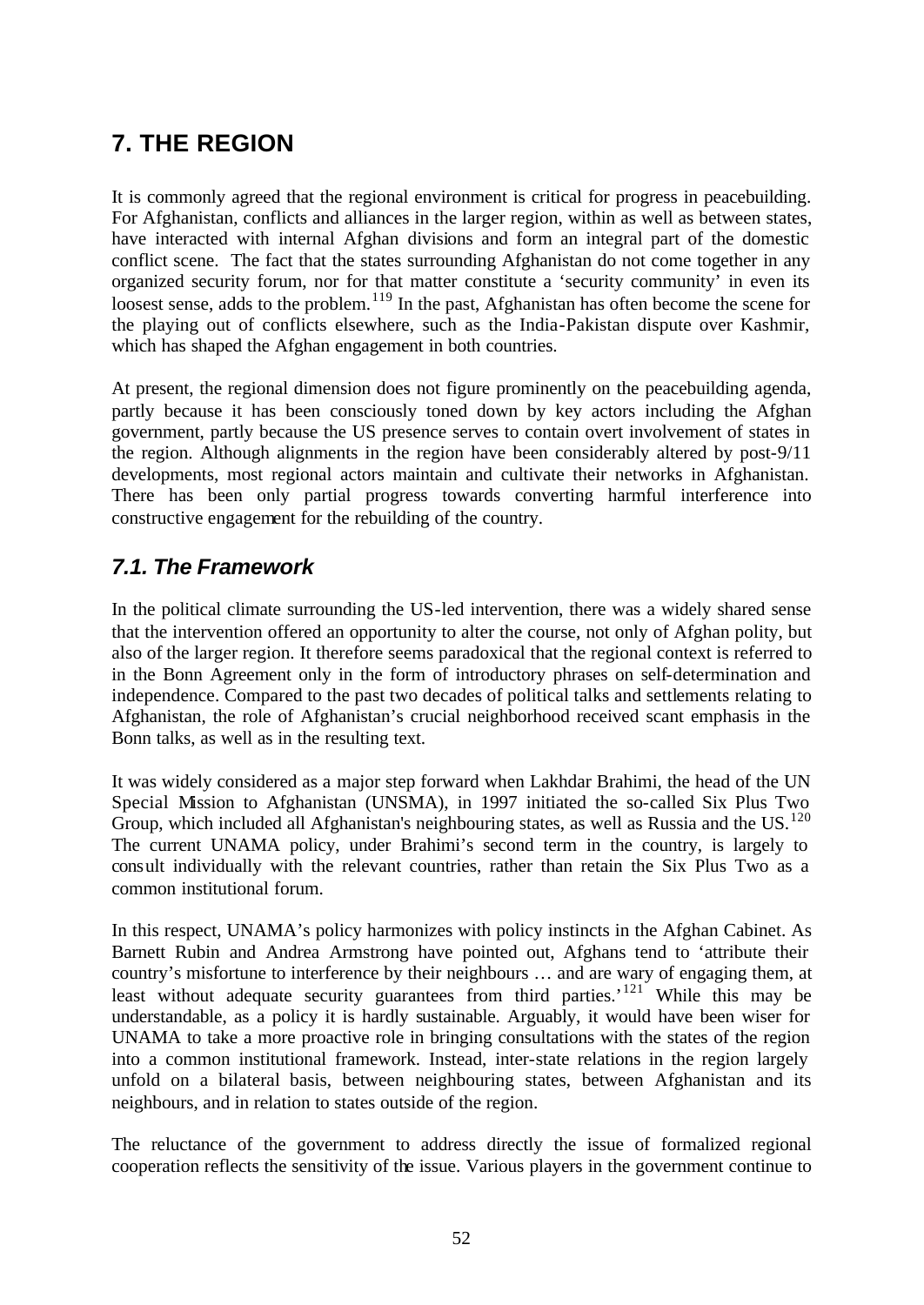cultivate individual relations with their respective patrons, and addressing the regional dimension may be further divisive.

The disinclination to address regional relations in a common policy was evident in the formulation of the National Development Framework in May 2002, which made no reference to the regional context, e.g., in terms of trade, investment, or exchange of competence.<sup>122</sup> More recently, the regional dimension has not been entirely neglected. In December 2002, the Karzai government invited representatives of the six neighbouring states to sign the Kabul Declaration on Good-Neighbourly Relations, which is a "commitment to constructive and supportive bilateral relationships based on the principles of territorial integrity, mutual respect, friendly relations, cooperation and non-interference in each other's internal affairs."<sup>123</sup> The declaration, however, is formulated in very general terms and does not mention the possibility of formalizing multilateral relations.

## *7.2. Changing Alignments*

The importance of 9/11 in the regional perspective is clear: the reentry of the US in Afghanistan has been the driving force behind most other changes in the political and security architecture.

Pakistan's strongman, General Musharaf, has become a central ally in the US war on terrorism, and has cleverly been using this to strengthen his power domestically and gain legitimacy internationally. By early 2004, there was little left of the central role Pakistan had earlier played in Afghanistan. This has created considerable resentment in parts of the Inter Services Intelligence (ISI), the Army, and some of the religious parties, who allegedly are instrumental in supporting Al Qaida, and Taliban leaders and activists in Pakistan. Musharaf's strategy of aligning with the US is widely contested in Pakistan. Additionally, indications are that central actors increasingly doubt that even relative peace will prevail in Afghanistan. Recent signs of a rapprochement with India over Kashmir is likely to further stimulate tension in Pakistan, yet could in the longer term have positive implications for Afghanistan.

The strong positioning of India in post-Taliban Afghanistan is striking, and particularly so if seen from a Pakistani perspective. The Indian engagement is part of a larger strategy, which has resulted in an Indian presence in much of Central Asia, drawing on the country's longstanding collaboration with Russia and emerging relationship with Iran. While India was a key supporter of Afghanistan's so-called communist regime (1978-1992), its role during the mujahedin and Taliban eras of the 1990s was far less prominent. Over the past two years the Indian government has firmly established itself in Afghanistan, both diplomatically (with four consulates and a large Kabul embassy) and in reconstruction activities. Many of the projects in which Indians are involved are in the Pashtun belt close the Pakistani border, and include such highly sensitive projects as dam construction on the Kunar and Kabul rivers which flow into Pakistan and are major sources of water for agriculture there.

With its own intense power struggle between radicals and reformists, Iran is strongly affected by the US reentry in the region. Yet the Iranian government expresses strong support for the new Afghan administration in Kabul, in words and deeds, balancing that against a perceived need to continue courting its major protégés, Ismail Khan in Herat, the Shiite parties in the centre, and partly the Pansjiri faction in the government. In a similar vein, Iran has participated in the reconstruction process, most visibly by rebuilding the road from the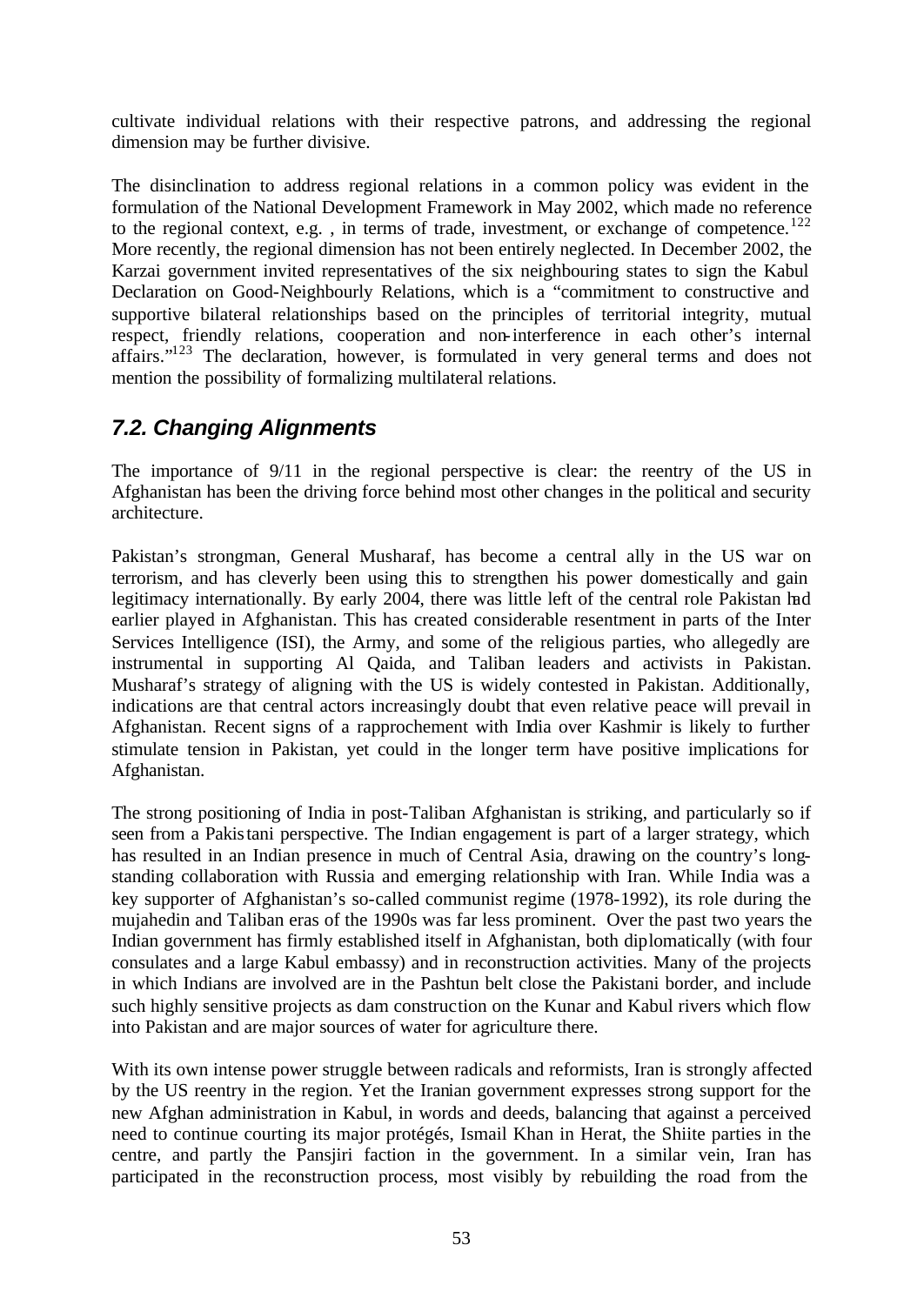Iranian-Afghan border to Herat. Iran is actively marketing itself, based on linguistic and cultural affinities, as a source of competence, partly through seconded Iranian professionals, partly through returning Afghans. In the Kabul administration, many suspect that these offers are Trojan horses, and that the major objective is political influence rather than economic reconstruction.

To the north, where Afghanistan borders on the three former Soviet republics of Tajikistan, Turkmenistan and Uzbekistan, it is the latter that has emerged as the main ally of the US. Amongst these three, Uzbekistan has the largest population, is economically the most significant, and while its border with Afghanistan is relatively short, it has inherited attractive Soviet military infrastructure from the 1980s. The new importance of President Islam Karimov was underscored by the fact that within a span of 6 months from October 2001 to March 2002, he was visited by Secretary of Defense Donald Rumsfeld, Secretary of State Colin Powell, and was invited to Washington to see President George W. Bush. Human rights groups have been extremely critical, arguing that Washington condones Karimov's political repression and severe human rights violations at home, which is bad enough its own right, and contributes to the recruitment of radical Islamist groups as well.<sup>124</sup>

Afghanistan's two powerful neighbors, Russia and China, have both met the new situation with extreme caution. China continues to have a minor presence in Afghanistan (merely some small businesses). Russia pushed hard just after 9/11 to play a major role in Afghanistan's future, both in the security and economic domains, but with little success. Currently, it is a low-visibility actor, although serious concerns remain regarding its relationships with former protégé groups, including unreported arms supplies to Kabul's defense minister. The overarching concern of Russia's leadership seems to be Russian relations with Europe, which makes the (possibly temporary) loss of influence in Afghanistan acceptable.

## *7.3. Conclusions*

Regional cooperation among Afghanistan's neighbors is complicated by the multitude of foreign policy and security interests, many of which have nothing to do directly with Afghanistan. Sharp differences in political cultures and administrative systems form another obstacle to regional cooperation.

Against this background, Kabul's strategy of largely bilateral engagement with its neighbours may be understandable, but it has obvious shortcomings. A multilateral forum might ease mutual suspicion and create a structure for sustained positive involvement. This of course would be even more important in the future, when international interest in maintaining a military presence and in funding the reconstruction tapers off. At that time, Afghanistan will again become heavily dependent upon relations with its neighbors. At present, the involvement of Afghanistan's neighbors seems to be aimed as much at maintaining options in case of renewed conflict as it does at contributing to peacebuilding and reconstruction.

Ultimately, the challenge is to build relations between Afghanistan and its neighbors that are sufficiently strong to function independently of US policy and a possible reduction in US forces. In this perspective, current policies that focus on building a viable political system in Afghanistan, while – at least temporarily – isolating it from its regional context, seem shortsighted.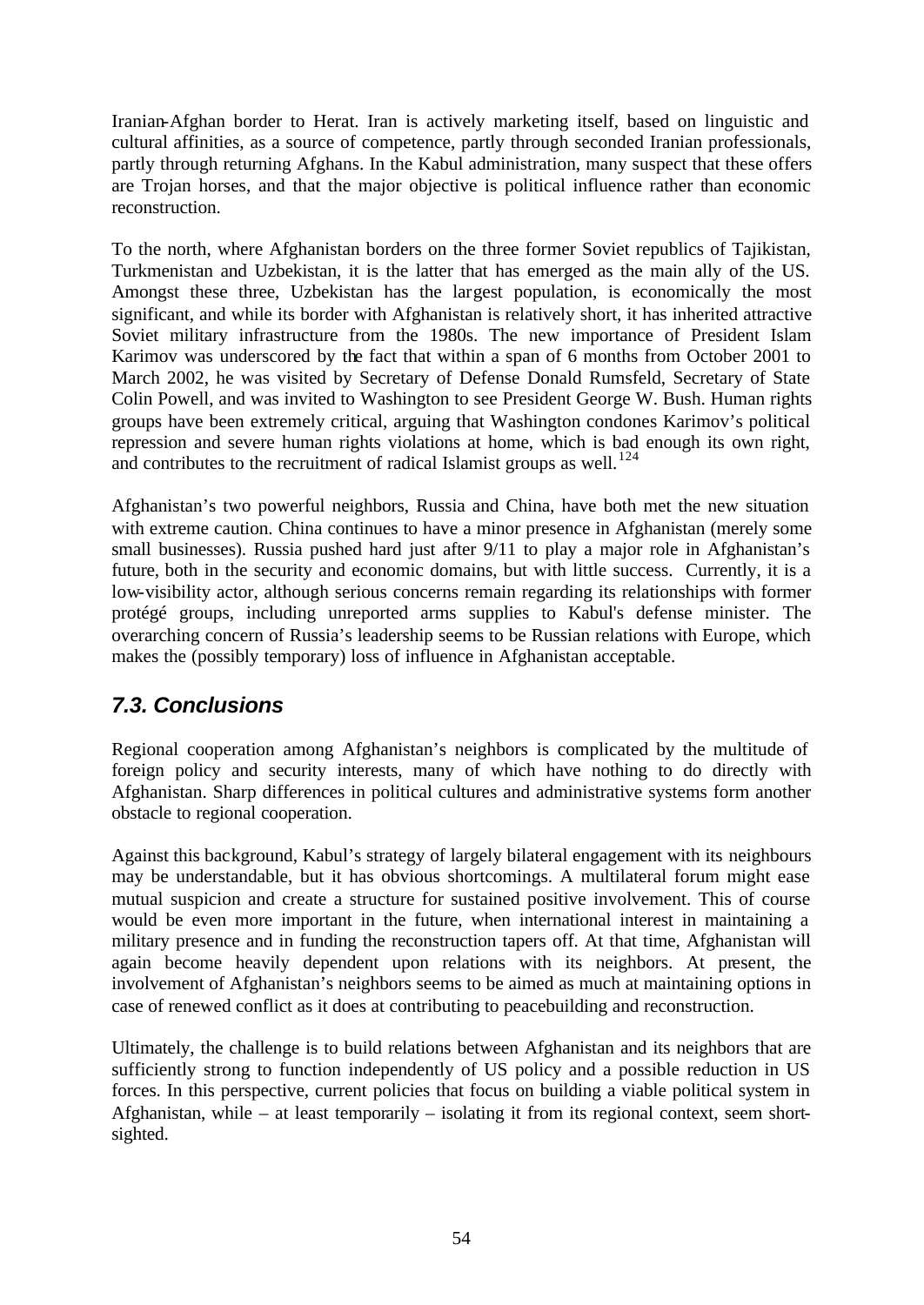# **8. NORWAY'S ROLE**

While Norway had maintained a considerable humanitarian program in Afghanistan throughout the 1980s and 1990s, the onset of the 'global war on terror' marked a watershed in the significance of its engagement. Overnight, Afghanistan moved to the core in the discourse on how Norway should position itself in the rapidly shifting politics of global security, particularly in view of its longstanding relationships with the US and NATO. With Norway's positioning in the global security system at stake, the military engagement became more significant than the humanitarian one. Afghanistan assumed a central role in the debate on reforming the Norwegian military to adjust to global security developments.

Simultaneously, Norway upgraded its humanitarian engagement, gradually converted it into more long-term forms of assistance, and designated Afghanistan as one of its development 'partner countries' from 2004 onwards. On the assistance front, Norway has first and foremost emphasized support to the transitional administration, both directly and through its engagement in donor coordination. Otherwise, Norway as a donor is engaged in a variety of areas. Norway was also at the forefront in re-establishing a diplomatic presence, with representatives in place in time for the inauguration of the Afghan Interim Authority on 22 December 2001.

## *8.1. The Military Engagement*

The Norwegian government was fully behind the US-led war against the Taliban regime and Al Qaida, and moved quickly to offer Norwegian military resources, including special forces, F-16 jet fighters, and one Hercules C-130 transport aircraft with personnel (see table 7.1).<sup>125</sup> There was no precedent for deploying Norwegian military forces beyond Europe other than in peacekeeping operations. The underlying premise of Norway's engagement, however, was the same that had informed the country's security policy since the late 1940s, i.e. that full support to the US and to NATO was essential for a reciprocal security guarantee.

The Norwegian engagement in Operation Enduring Freedom (OEF) was endorsed by the overwhelming majority in parliament. In and out of parliament, public debate was surprisingly limited given the dramatic reorientation of Norwegian defense policy signaled by the Afghanistan deployment. Some argued that the intervention itself was not in accordance with international law, and there was some debate about whether Norwegian personnel on the ground operated under US command in engagements that might violate the rules of war regarding injuring and killing civilians. By the autumn of 2003, Norway quietly wound up its engagement in OEF, while simultaneously endorsing the need for the operation to continue. The government subsequently focused on its contribution to the now NATO-led ISAF force.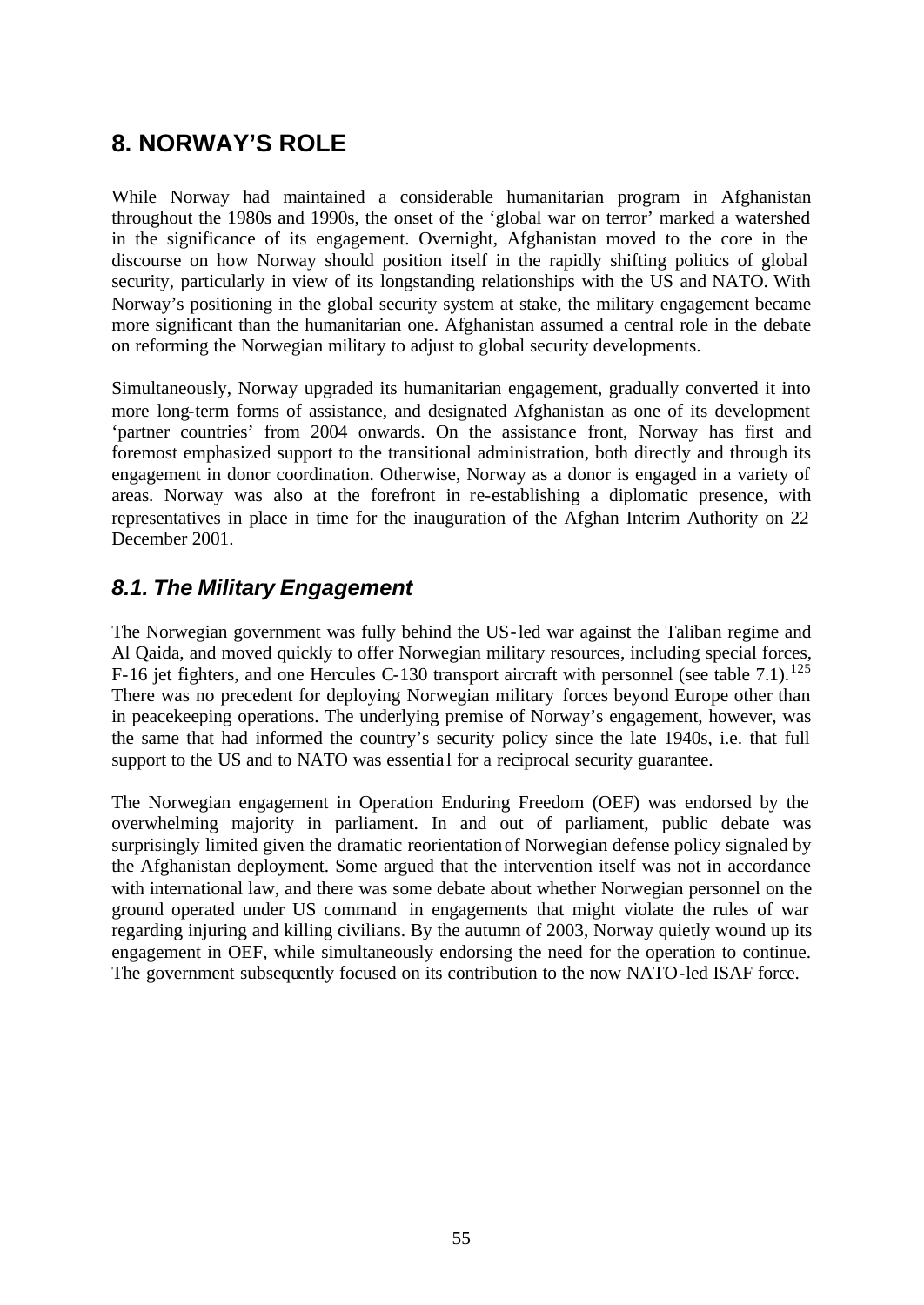| Special forces $(90$ million in $2003**$ )      | 190                         |
|-------------------------------------------------|-----------------------------|
| Mine clearance experts                          | 29                          |
| National support unit (Kandahar)                | $\mathcal{D}_{\mathcal{L}}$ |
| Transport aircraft Hercules C-130 (Kirgizistan) | 105                         |
|                                                 |                             |
| Armoured personnel carriers (15)                | 24                          |
| Jet fighters F-16 (incl. ammunition costs)*     | 564                         |
| Additional costs - extended deployment period*  | 29,5                        |
| $Total - OEF$                                   | 943,5                       |
|                                                 |                             |
| Transport control unit (Kabul)                  | 12                          |
| Explosive Ordnance Disposal (EOD) team          | 5                           |
| Additional costs – extended deployment period*  | 13                          |
| $CIMIC**$                                       | 25                          |
| Surgical unit**                                 | 35                          |
| Telemark Task Force**                           | 50                          |
| Total - ISAF                                    | 140                         |
|                                                 |                             |
| Liaison officers (Tampa, Florida)               | 38                          |
| Strategic communication units (2)               | 120                         |
| Procurement and adaptation of equipment         | 26                          |
| Additional costs - extended deployment period*  | 42                          |
| Total - shared resources OEF/ISAF               | 226                         |
|                                                 |                             |
| Sea patrolling, Mediterranean (NATO support)    | 16                          |
| <b>GRAND TOTAL</b>                              | 1325.5                      |
|                                                 |                             |

**Table 8.1**: Budget allocations for Norwegian military engagement in Afghanistan, 2001 – 2003 (in million NOK). $^{126}$ 

Note: Costs marked \* refer to *Stortingsproposisjon nr. 80*, where 300 million out of a total of 648 million was covered through an extraordinary grant; the remaining 348.5 million were covered through reallocations within the ordinary budgets (including the state budget for 2003). Costs marked \*\* refer to allocations for 2003 and 2004 , which were part of the ordinary state budget, with the CIMIC team running till February 2004, the Surgical unit to March 2004, and the Telemark Task Force to July 2004. Costs for the participation in a Britishled PRT (see below) are not included.

Norway's contribution to the ISAF mission in Kabul started in early 2002, and was strikingly modest compared to the OEF contribution. The mission basically included a transport control unit and an Explosive Ordnance Disposal (EOD) team. By March 2003, Norway had deployed a Civil-Military Cooperation (CIMIC) unit, by August the same year a surgical hospital unit, and by November – in time for the Constitutional *loya jirga* – a company that could function as a so-called Quick Reaction Force. The CIMIC deployment – with the traditional mandate of 'winning hearts and minds' for the larger security force – engaged in some minor reconstruction projects in the surroundings of Kabul.  $127$  The projects were financed from the budget for humanitarian activities in the Ministry of Foreign Affairs. The Ministry exercised tight control by insisting on approving each and every new project. The surgical hospital unit formed part of ISAF's larger medical capacity and was set up to serve ISAF personnel. <sup>128</sup> Both the CIMIC team and the surgical unit were clearly at the 'soft end' of ISAF's responsibilities; Norway's 'sharp end' contribution had mainly been to the OEF.

Having wound up its OEF engagement in early November 2003, the government announced its intention to strengthen the ISAF contribution by sending a company from the so-called Telemark battalion – which consists of professional soldiers trained for international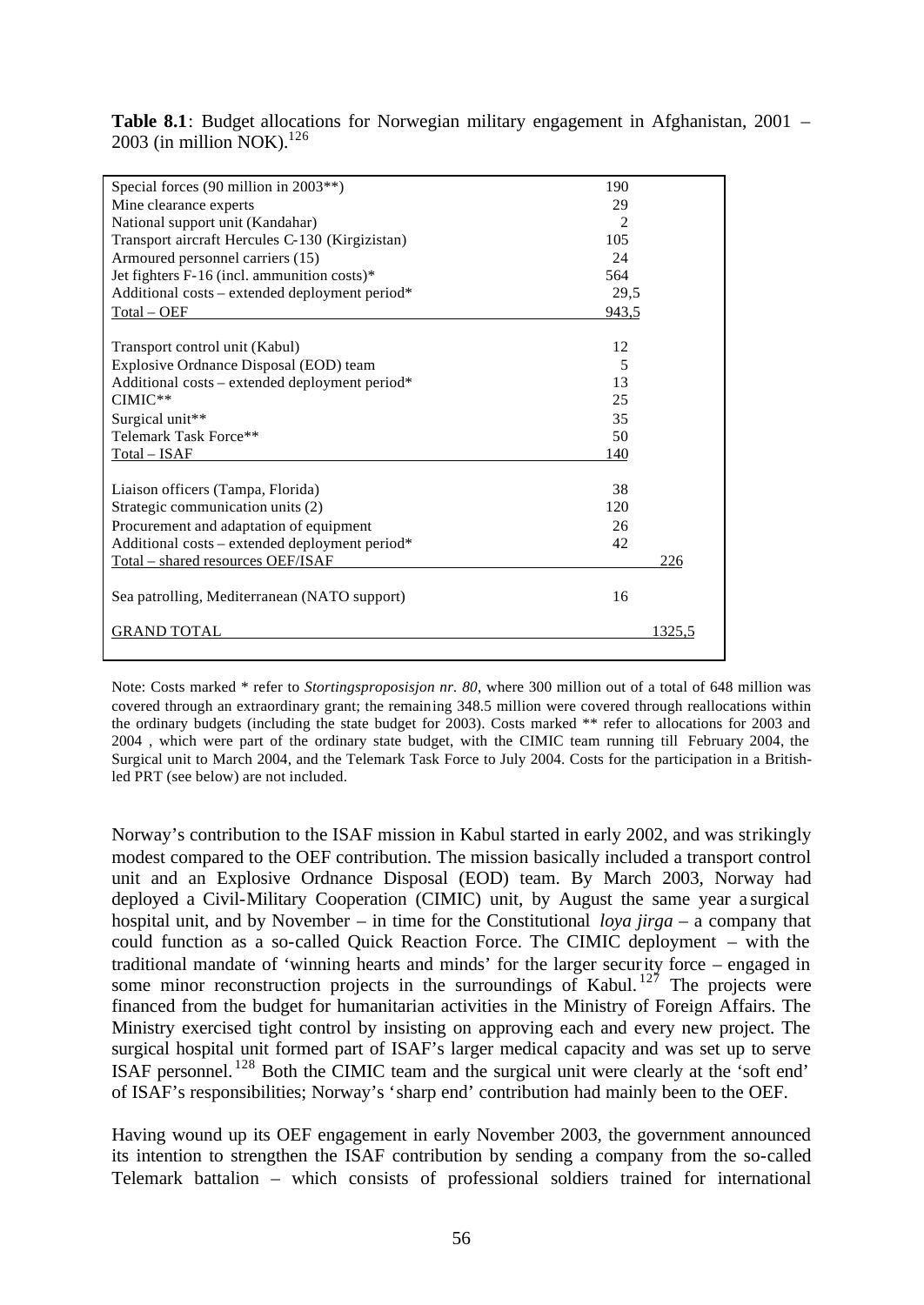peacekeeping missions – initially to contribute to security during the Constitutional *loya jirga*, but with an eight-month mandate.<sup>129</sup> The decision was taken swiftly, in response to a request from NATO's secretary-general during a meeting of NATO defense ministers. It was clearly at the 'sharp end' of ISAF's responsibilities, for which it had often proved far more difficult to find volunteers than for the softer end. In view of the experience of threats and intimidation during the Emergency *loya jirga* in the summer of 2002, it was also a symbolically important decision, despite the fact that the mandate was limited to security at the perimeter of the meeting tent. At the conclusion of the *loya jirga*, the company took responsibility for security in parts of Kabul.

The question of a possible Norwegian contribution to the Provincial Reconstruction Teams (PRTs) moved to the top of the policy agenda in the latter half of 2003. When the Defense and Foreign Affairs ministers spoke in parliament on 15 December 2003, they left little doubt that Norway would contribute to a PRT, and this was confirmed during the meeting of NATO defense ministers in Munich on 6 February 2004.<sup>130</sup> Norway, alongside Sweden, would contribute to a UK-led team of an estimated 200 persons, of whom 30 would be Norwegian. The clear Norwegian wish to work closely with the UK is significant in that the British PRT model was seen as being much less problematic than the US one (see chapter 6). From Norway's side, there is insistence that a PRT should first and foremost focus on security (possibly including security sector reform), while liaising with NGOs and government agencies that will implement reconstruction programs. Norway's contribution is also conditional on being under the ISAF mandate, governed by NATO. While acknowledging some of the weaknesses of the PRT concept, Norwegian defense circles view the PRTs as a potentially new model for peace support operations that require less money and personnel than conventional operations.

## *8.2. Assistance*

Afghanistan had been a major recipient of Norwegian humanitarian aid throughout the 1980s and 1990s, with the funds divided about equally between the UN and Norwegian NGOs. However, the events of 9/11 changed Norwegian engagement on the assistance side as well.

Norway held the chairmanship of the Afghanistan Support Group (ASG) in 2002, a donor coordination forum established in 1997 in the absence of an internationally recognized government in Afghanistan. With the defeat of the Taliban, 'Afghan leadership' became the new guiding principle in the international aid community, and the ASG was dissolved at the end of 2002. The Afghan government played a central role in the new Consultative Group (CG) structure for aid coordination.<sup>131</sup> The Norwegian government early on argued that the trust funds established to support the transitional administration and reconstruction were an important vehicle for realizing the principle of 'Afghan leadership', and set a positive example by channeling a large part of its own support through the trust funds.

The overarching priority for Norwegian assistance has been to move from humanitarian aid to more long-term assistance for reconstruction and development. Here, Norway's new budget line for transitional assistance, instituted in 2002 as a response to the need for flexible funds at the interface between emergency and development assistance, was put to test.<sup>132</sup> From the time of the Bonn meeting onwards, Norway has given considerable sums to support the new Afghan administration, including funding of salaries and other operating costs. While this demonstrates a useful flexibility in assistance programming, it is unclear to what extent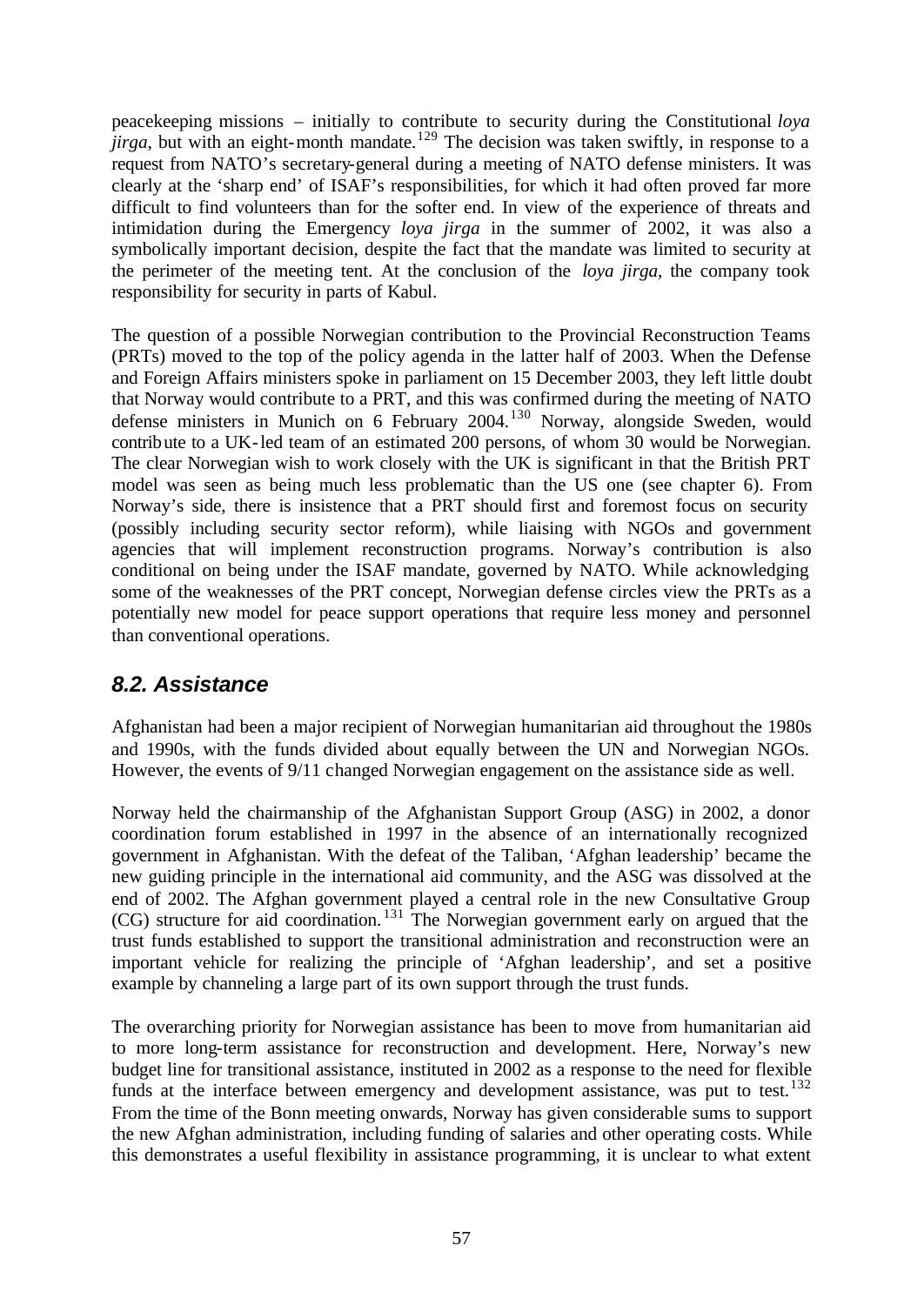Norway has simultaneously pressed for necessary reforms of Afghanistan's public sector. By late 2003, it was clear that badly needed public administration reform had hardly started.

|                                           | 2001 | 2002 | 2003 | 2004       |
|-------------------------------------------|------|------|------|------------|
|                                           |      |      |      | (budget)   |
| Humanitarian<br>&<br>assistance:<br>peace | 293  | 220  | 120  | approx. 80 |
| reconciliation; emergency                 |      |      |      |            |
| <b>Transitional assistance</b>            |      | 90   | 120  | 120        |
| - Multilateral assistance                 |      | 20   | 35   | 10         |
| - Clearance of arrears to the IFIs        |      |      | 75   |            |
| - NORAD:<br>long term<br>development      |      |      |      |            |
| assistance to NGOs                        | 18   | 20   | 25   | 25         |
| - Regional allocation for<br>long<br>term |      |      |      |            |
| development assistance (partner country)  |      |      |      | 68         |
| Total: Long term assistance               | 18   | 40   | 135  | 103        |
| <b>TOTAL</b>                              | 311  | 350  | 375  | 303        |

**Table 8.2**: Norwegian Assistance to Afghanistan 2001 – 2004 (in million NOK)

Examining the CG structure in late 2003, we find that Norway had announced its interest in the following sectors:  $133$ 

- Education and Vocational Training
- Livelihoods and Social Protection
- Public Administration and Economic Management
- Returnees and IDPs
- National Police and Law Enforcement
- Mine Action

In addition to these, Norway is listed on three cross-cutting theme s: gender, humanitarian affairs, and monitoring and evaluation. As a whole, this suggests, for a small donor, a quite broad engagement that raises concern about strategy, effectiveness and potential impact. The formal guidelines of the ATA call on donors to sign up for only 3-4 groups.

After the Taliban was defeated, the international aid community generally and consciously toned down the human rights issue. Norway initially, and still in principle, has not done so. In October 2002, at a time when the Afghan Independent Human Rights Commission (AIHCR) suffered from financial problems, Norway disbursed a sum of NOK 4 million directly to the commission. The money would ordinarily have gone through UNAMA (or UNDP), but UNAMA had already taken a low profile on human rights and reconciliation issues, and the Norwegian disbursement could well be seen as a serious critique. Subsequently Norway continued to promote human rights issues in a variety of forums, but appears to have fallen more into line with UNAMA, where human rights are toned down in the interest of stability. Norway's support to the AIHRC, to the Constitutional *loya jirga*, and to the UNDP-organized voter registration may nonetheless be seen as a larger package of support to human rights and democracy building, albeit being both gradualist and low-key in its approach.

The engagement of Norwegian NGOs in Afghanistan dates back to the early 1980s. By September 2001 only the Norwegian Afghanistan Committee and Norwegian Church Aid had a presence in Afghanistan. These NGOs had a variety of project activity in many parts of the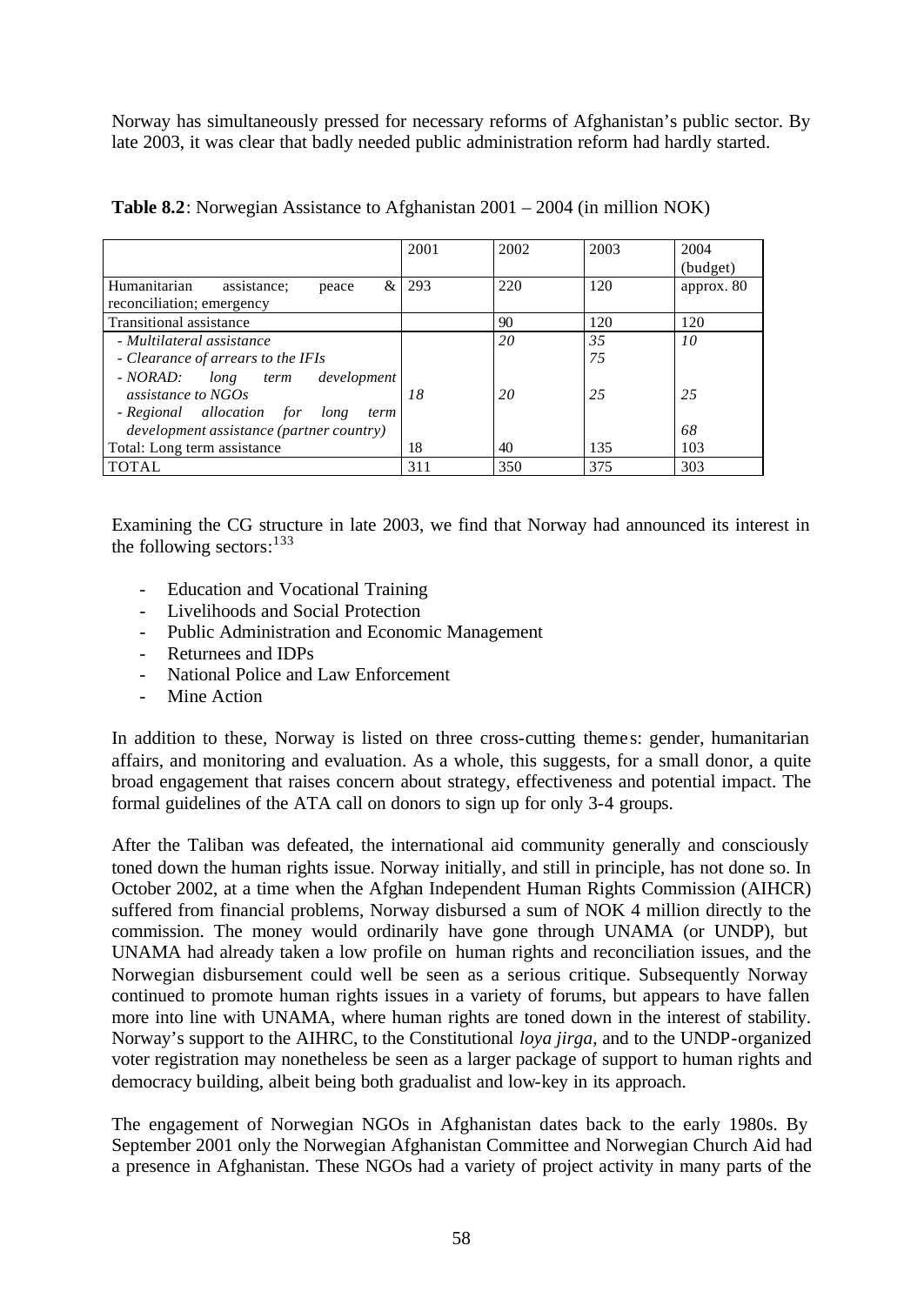country, with NCA primarily implementing their projects through Afghan NGOs. During 2002, the Norwegian Refugee Council and Redd Barna established themselves in Kabul, addressing rights and protection issues for, respectively, refugees and children. Thus, the Norwegian government's policy is that the continued engagement of NGOs provides an essential complement to a currently weak Afghan government administration and is likely to be a vital resource for reconstruction.

From 2004 onwards, Afghanistan is designated as one of Norway's development 'partner countries'.<sup>134</sup> Given the fragility of the peacebuilding process, which was acknowledged in the 2004 state budget of Norway, this is a high-risk decision that must be understood in a broader context.<sup>135</sup> The decision was taken in a situation where Norway's engagement in Iraq was politically controversial at home, and reflected the need to demonstrate to the US a Norwegian commitment to the 'war on terror' without engaging heavily in Iraq. Additionally, the government pointed to the strong tradition and experience of Norwegian assistance in Afghanistan through a long-term humanitarian engagement (particularly via Norwegian NGOs) and its ASG chairmanship, arguing that this would translate into a trusting relationship with key actors in the Afghan cabinet.

## *8.3. Conclusions*

Norway's engagement in Afghanistan, both militarily and in other forms of assistance, must be understood in a post 9/11 context when a contribution to the US-led 'war on terror' was seen as a key element in the country's security and foreign policy. This largely explains why, from late 2001 to early 2002, the OEF engagement was relatively extensive, but also why, following a reconsideration of the difficulties associated with a possible contribution to the US occupation in Iraq, Norway opted for a broad and long-term engagement in Afghanistan and a very small military contingent in Iraq.

In the security sector, the first, and very costly engagement, was mostly within the framework of the US-led Coalition forces. In a second phase, from the autumn of 2003, Norway ended its OEF involvement and upgraded its involvement in ISAF, most importantly by sending a small contingent to assist with security duties during the Constitutional *loya jirga* (CLJ). This was a significant decision in that it was important to safeguard the proceedings of the CLJ and was in line with Norway's overall objective of providing support to the political transition arrangements. As for the proposed PRTs, which are likely to be deployed in 2004, the mandate remains poorly defined, making it difficult to foresee what the impact – positive or negative – will be on the ground.

On the humanitarian side, Norway has a strong profile of supporting the transitional administration, and a gradually waning profile on human rights issues. Generally, the government strives to be a constructive and flexible aid donor in its support for the transitional administration. However, the Norwegian assistance is currently spread over a large number of sectors, raising issues of effectiveness and impact. With the recent designation of Afghanistan as a 'partner country', maintaining a sharper profile in priority niches may be a wiser strategy. One such niche – where Norway already has a certain basis – is human rights and reconciliation issues. This is obviously a demanding portfolio, yet an area that requires consistent attention for the peace process to move forward.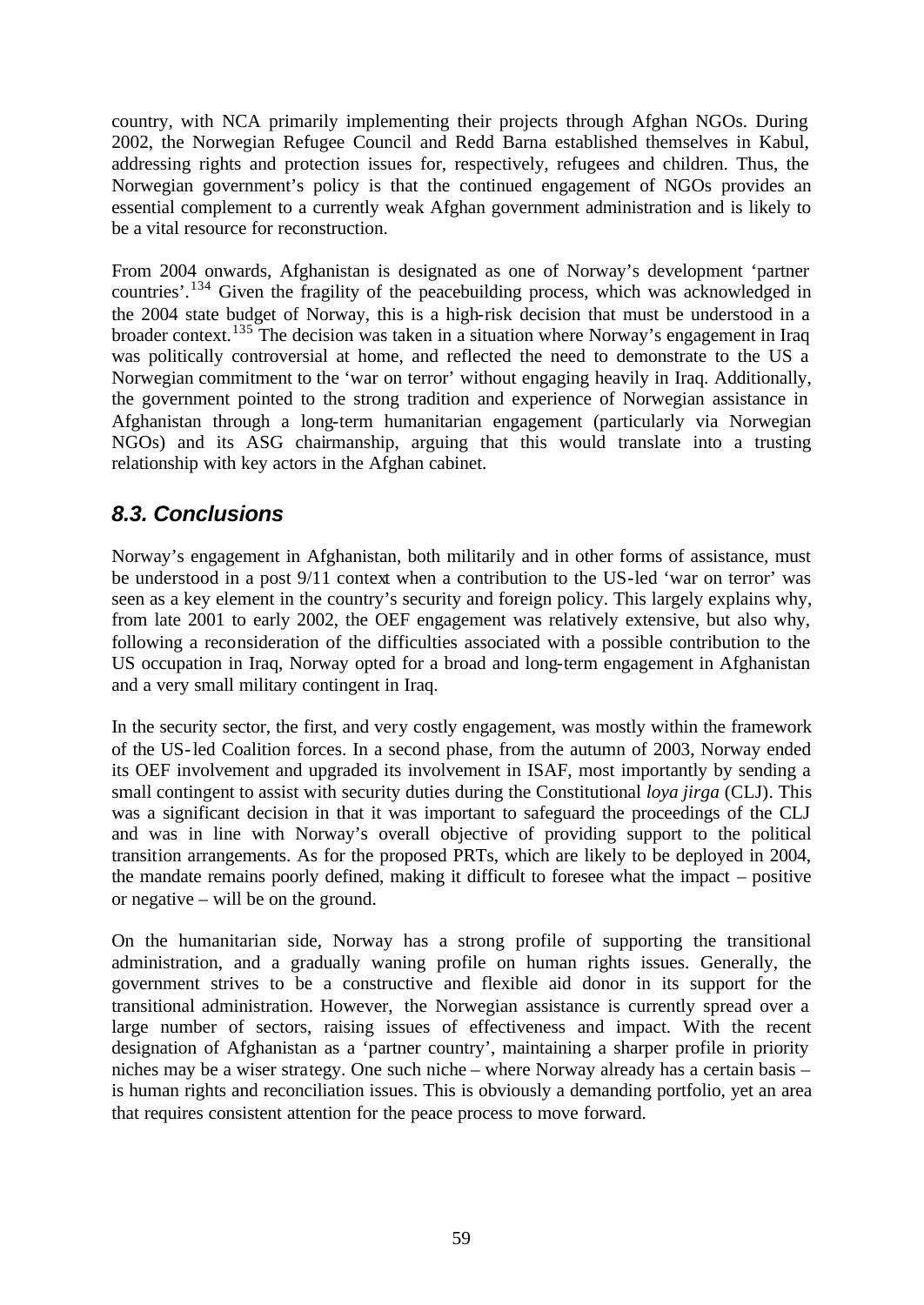# **9. CONCLUSIONS**

By what standards should the peacebuilding policies pursued in Afghanistan during the past two years be judged? Three standards are relevant, ranging from the simple to the complex:

- The text of the Bonn Agreement itself: Were the goals outlined in the Agreement met and the strategies followed? Was the timetable adhered to?
- The relevance of the Bonn Agreement to the Afghan situation: Was the Bonn Agreement a good script for creating security and rebuilding the Afghan state and economy?
- The implicit political and ethical standards of intervention to change a regime: Did the intervention and related assistance strategies improve the political, socio-economic and security situation of Afghanistan?

## *9.1. The Bonn Agreement*

The Bonn Agreement has two distinct parts. The preamble sets out the overriding goals of the transition process, i.e. the reconstruction of Afghanistan as a society with a fully representative government "in accordance with the principles of Islam, democracy, pluralism and social justice." As ideal guides for the transition process, these goals have no timetable for implementation. The second and main part of the agreement is a precise outline of structures and processes to be realized within two and a half years. This is a strategy of action and is described as a "step towards" the ultimate goals.

Much of the political debate over developments in Afghanistan in the two years after Bonn reflects the uncertain relationship between these two parts of the Agreement. Advocates of modernism, human rights and rapid democratization point to the preamble and fault the transition process for being far from the ideals. They note that human rights violations remain a nationwide problem. There is no accountability mechanism for addressing massive human rights violations and war crimes in even the recent past. Democratic procedures have been manipulated, especially at the first Emergency *loya jirga*, and the selection of candidates to both assemblies was tainted by intimidation. The constitutional process had the character of a quick-fix legitimacy exercise. The rights of women - while formally acknowledged in law and some public institutions - continue to be sharply constrained by tradition, religion and politics.

On the other hand, it is noted, a strategy of action differs from ultimate goals. The main part of the Bonn Agreement, and arguably its spirit, was to provide for a transitional mechanism to fill the void after US intervention brought down the Taliban regime. The main concern then, as now, was to maintain the momentum of the political process, and above all to prevent backsliding to the conditions of civil war that had preceded the rise of the Taliban and Afghan-based international terrorism. In this perspective, to have established a functioning interim government that operates within a framework of legal legitimacy, while simultaneously moving from relief to reconstruction, is a major achievement. To have accomplished this within the two and a half year time-frame stipulated in the Agreement is even more so.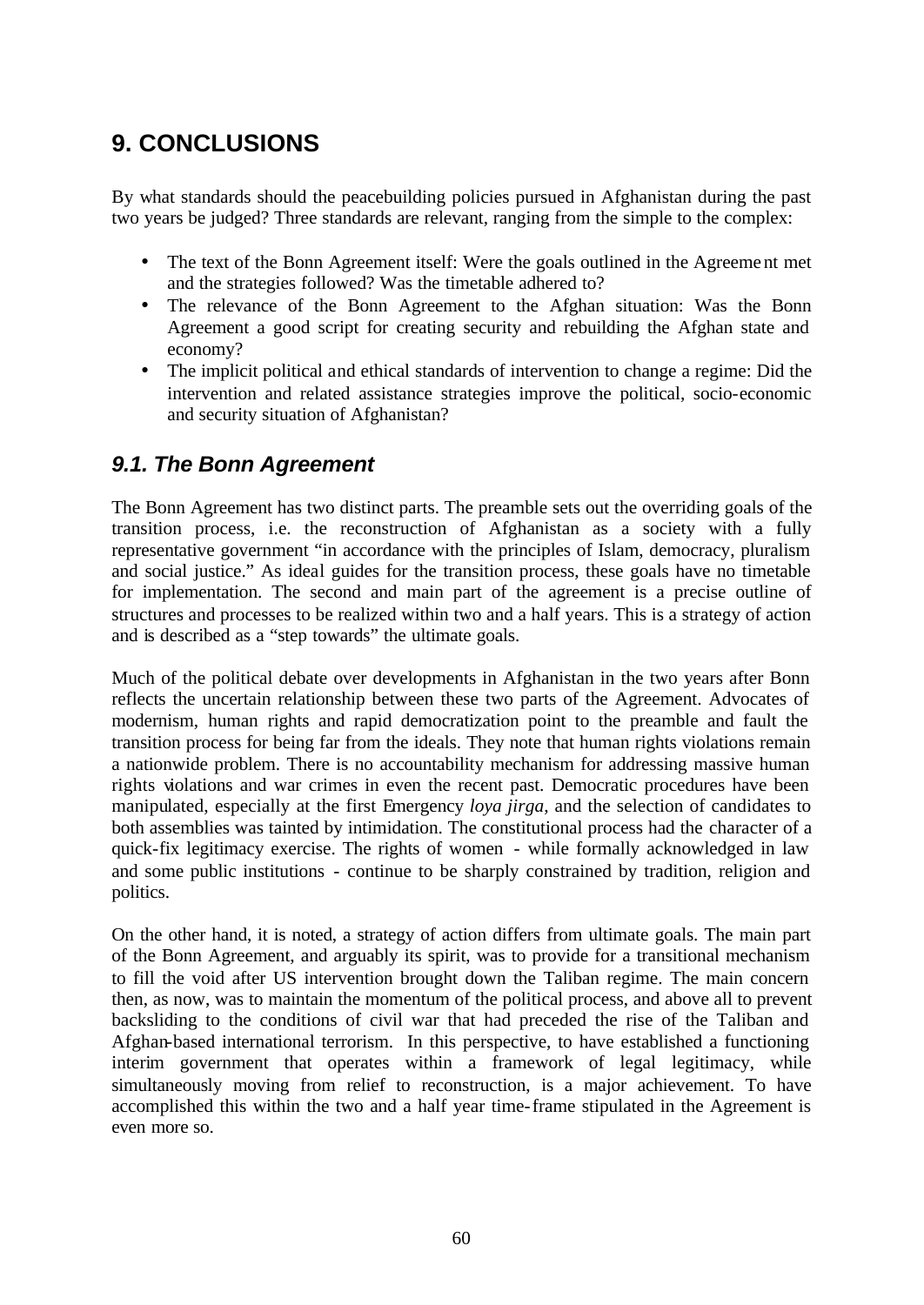The movement from armed conflict to political competition - while incomplete - has by any standard been the most important achievement in the past two years. The political arena has been reestablished and functions. Alongside it are other tell-tale signs of peace – a 20-30% economic growth rate in 2003 (although greatly helped by good rainfall in two successive seasons), burgeoning trade, a construction boom in the capital city, an energized civil society, and reopened schools. The achievement is in no small measure due to the investment of the international community in promoting peace and stability in Afghanistan. The international commitment is expressed in military, political and economic terms and, despite a controversy over the adequacy of external funding, shows little sign of abating. Another main cause of progress is the widespread war-weariness of the Afghan people, and a related determination by many to use the last, US-led war as a stepping stone towards a better future.

On the negative side of the balance sheet are problems related to the security situation and the decision of the US-led coalition to continue to wage war on unspecified elements of the Taliban and Al Qaida in the southeastern region of the country. The continued low-level war has complicated virtually all aspects of the peacebuilding agenda implicitly endorsed in Bonn. US forces collaborate with local militia commanders in hunting down suspected enemy units, thereby nurturing the warlord phenomenon and related problems. The practice was reconfirmed as policy in early 2004, when it was announced that the US would train and equip Afghan militia forces to help fight terrorism. In pursuit of the war, the US has subordinated matters of democratic development and human rights to the needs of a close working relationship with Afghan military commanders on both the national and local levels. Far from subduing the militants, however, the Coalition forces have faced increasing attacks, as have 'soft targets' in their areas of operation. The result has been generalized insecurity in large parts of the area bordering on Pakistan.

The contradictions between waging war and simultaneously trying to build peace are clearly manifested with respect to elections and reconstruction. Growing insecurity had in late 2003 led to the suspension of international aid activities and UN missions in many parts of the South and Southeast. For similar reasons, it was uncertain if the planned registration of voters and the 2004 elections could be held as scheduled in these areas. The affected provinces constitute the Pashtun heartland, where many people feel they have lost out in the political transition. By early 2004, there was mounting concern that insecurity, suspension of reconstruction projects, and political suspicion that villagers were Taliban sympathizers might generate a sharply negative dynamic and effectively create 'rogue provinces'.. In this respect, the ideals in the preamble of the Bonn Agreement appear to have become more distant over the past two years.

By the standard of Bonn 'as a strategy of action,' the main shortcomings during the past two years have been on the security front as well. The military forces of the Northern Alliance faction did not withdraw from Kabul as required by the Agreement. This circumscribed the role of the international peacekeeping force (ISAF), deployed in Kabul to prevent the capital from becoming a battlefield for competing military factions as had happened with devastating consequences in 1992-96. Although Kabul remained generally peaceful, it was not quite the neutral political ground envisaged in Bonn. The presence of the Northern Alliance forces intimidated both Afghan critics, who feared physical harassment, and members of the international community who worried that the powerful defense minister would become a 'spoiler' and withdraw from the political process.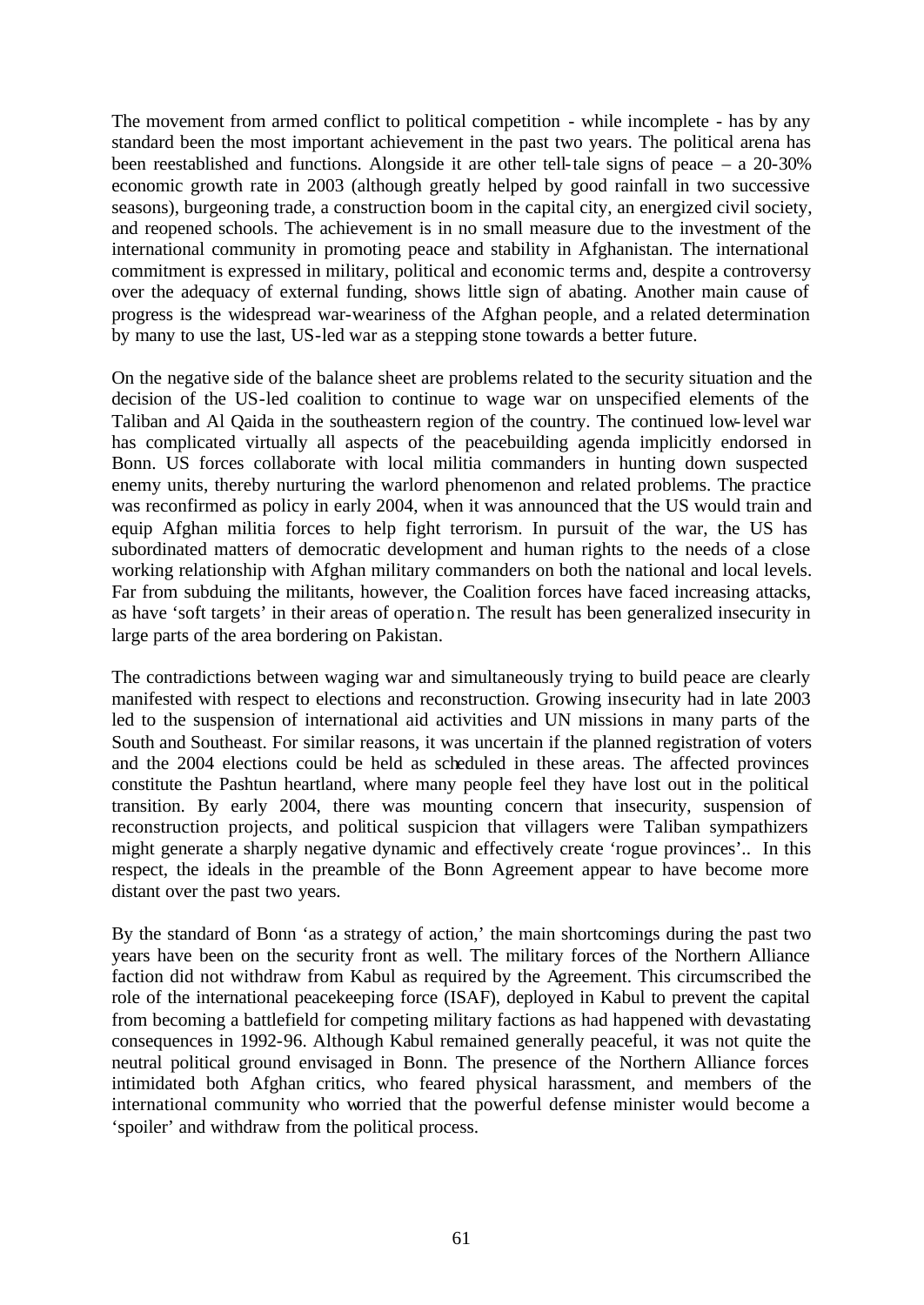A related shortcoming has been the extremely slow pace of demobilization of the factional armies and the formation of a new national army. By early 2004, only some 2,700 of an estimated 100,000 soldiers had surrendered their weapons. While the Bonn Agreement attached no timetable to demobilization, it was hoped that the process would be well under way by the time of the elections, scheduled in or before June 2004. Experience from similar situations demonstrates that holding Western-style elections in the presence of competing and fully armed militias is meaningless or counterproductive. The limited progress towards demobilization has added to concerns about the wisdom of holding elections as scheduled.

## *9.2. A Script for Peacebuilding*

As noted at the outset, conflict was embedded in the very process of rebuilding the Afghan state and economy. The defeated party  $-$  the Taliban  $-$  was not brought into a peace settlement when the war ended. Large populations associated with the regime were excluded from national power and treated with suspicion. Questions of integration, representation and distribution of benefits – central but difficult issues in the aftermath of most civil wars – consequently became particularly problematic. They were further complicated by the lack of agreement among the Afghan people on constitutive principles of state and society. Views differed on fundamental issues regarding the struc ture of the state (degrees of centralism), the relationship between state and religion, the nature of rights and the role of women, and the position of the monarch. The conflict generated by these divisions was sharpened by the continued low-level war in the South and Southeast. Hence, the period after Bonn clearly has not been a 'post-conflict' situation. Applying this widely used paradigm to Afghanistan, as many did, risks using ill-fitting strategies and creating unrealistic expectations. 'Conflictual peacebuilding' is a more appropriate term, and raises the question as to whether the Bonn Agreement and related instruments were suitable for a situation of this kind.

### **The Political Transition**

The Bonn Agreement provided a feasible and widely accepted mechanism for bringing the principal armed factions, except the Taliban, into the political arena, and simultaneously permitted new political forces access. The mechanisms were partly taken from the standard inventory of Western democratic instruments (elections, watchdog commissions, constitutional process), but wisely used traditional Afghan institutions as well (the *loya jirga*).

The very success of bringing groups that lacked liberal traditions into the political system – old *jihadi* parties, self-styled warlords and conservative Islamists – made Afghan modernists and some of their international supporters fear that Islamists might use the parliamentary process to assert their political power, as had happened previously in Pakistan's NWFP and, until the process was aborted by the military, in Algeria. It was the classic dilemma of a democratic system: how much freedom to participate should be allowed? The single most important external actor – the United States - favored strong leadership over inclusive participation, a preference that reflected Washington's interests in having a firm and reliable regime that would support its war against the Taliban and Al Qaida.

A textbook recommendation would recognize the importance of inclusive political mechanisms in situations of conflictual peacebuilding. The lack of agreement among Afghans on what kind of polity should be formed - modernist-reformist? Islamist? conservative-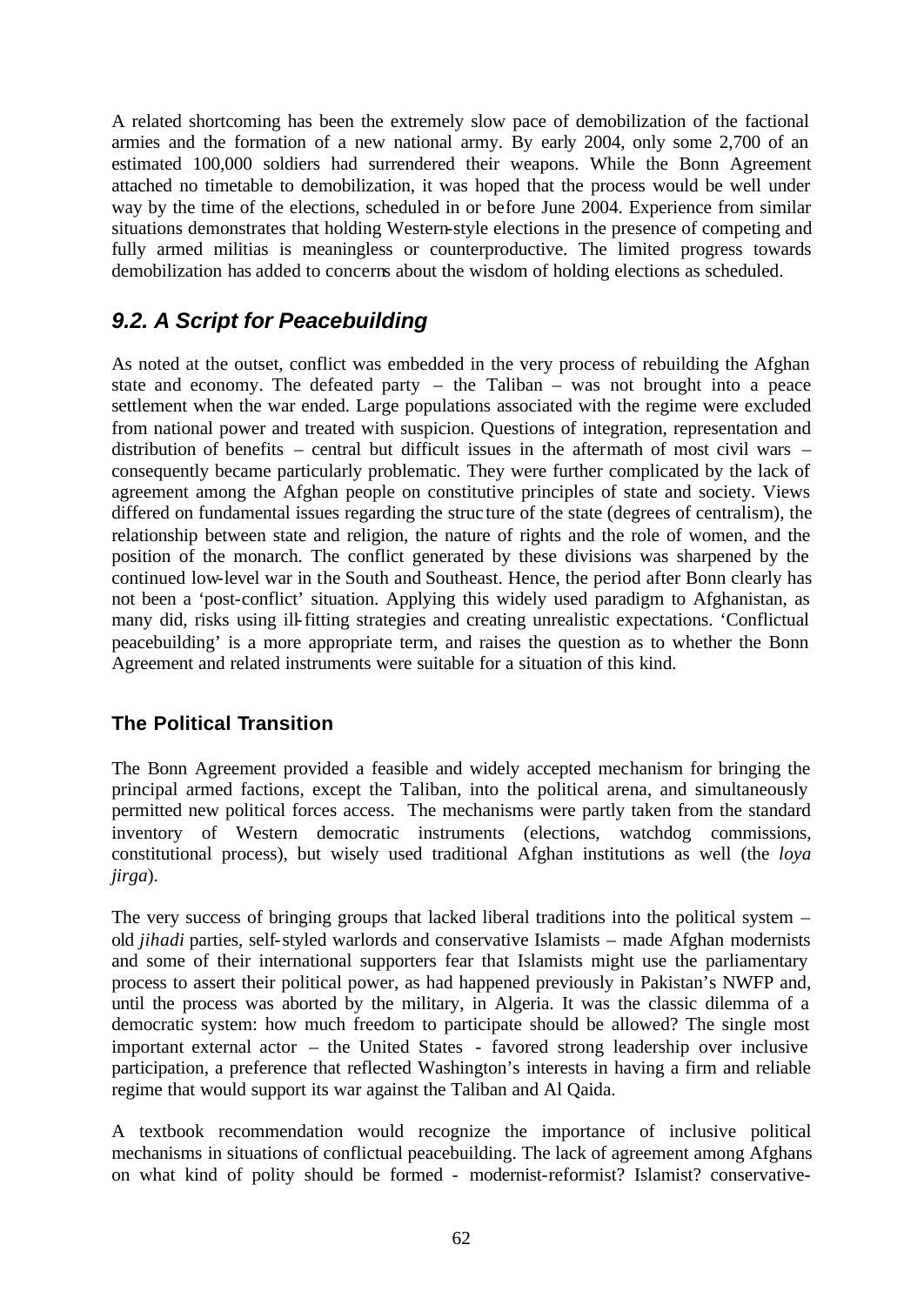traditional? - suggested the need for an open and inclusive political system where greater consensus on constitutive issues gradually could be forged over time. If properly used, instruments such as parliament, power-sharing formulas and appointments to state positions might produce a measure of power-sharing, accountability and recognition of group interests among all parties concerned.

The two divergent views were played out in the constitutional debate on the balance of power between the president and the parliament, and again in the matter of the elections scheduled for mid-2004. The Bonn Agreement, perhaps unwisely, set a fixed timetable for the first elections, thereby depriving the process of some flexibility. The principle of inclusiveness implied that parliamentary elections be held as close to presidential elections as possible (as the new constitution states). Advocates of strong presidential leadership were willing to split the two. In a third perspective, postponing elections was seen as a reasonable option provided a serious commitment was made to develop institutional democratic capacity and proceed with demobilization in the meantime.

The principle of inclusiveness applies to the Bonn Agreement itself. The Bonn meeting was highly unrepresentative, dominated by the Northern Alliance and the Pashtuns in exile. The traditional-conservative Pashtun society was mostly excluded, as was everybody that had been even remotely associated with the Taliban. No efforts were made to deal politically with the defeated regime and its supporters. Not surprisingly, core Taliban elements withdrew, regrouped and resumed the armed struggle. Much of the conservative Pashtun tribal society felt alienated and excluded. The transitional administration in Kabul found itself facing a major legitimacy problem. Arguably, a more inclusive approach at the beginning would probably have made for less conflict.

A similar perspective is relevant to the difficult relationship between the center and the provinces. While not directly discussed in Bonn, the state-building policy charted by the UN and the international community has been modernist-centrist in orientation. Apart from conforming to the pre-war formal structure of state administration, the approach was based on the assumption that the central state would be a more legitimate and benevolent power than the warlords. It has become increasingly obvious, however, that the desirability of building a central state cannot be divorced from the question of 'who owns the state'. Key figures in the transitional administration are likely to remain in power well after the scheduled transition ends, and deep legitimacy problems persist. Until conditions for meaningful elections are met, an alternative approach would be to rely more on traditional modes of establishing legitimacy and influence vis-à-vis the provinces, including distribution of rewards, and schemes for revenue sharing.

The Bonn Agreement called for an entirely new constitution to be written within a very short timeframe. A constitution was duly produced in about 6 months time. By comparison, a similar process in South Africa - which is held up as model of participatory constitutionmaking in deeply divided societies - took 6 years. Not surprisingly, the Afghan case became a quick-fix, only nominally democratic process with superficial 'public hearings' and closeddoor, last-minute revisions in the office of the incumbent president. A longer timeframe might have turned the constitutional process into a genuine consensus-producing exercise. In the meantime an amended version of the 1964 Constitution could have remained in force.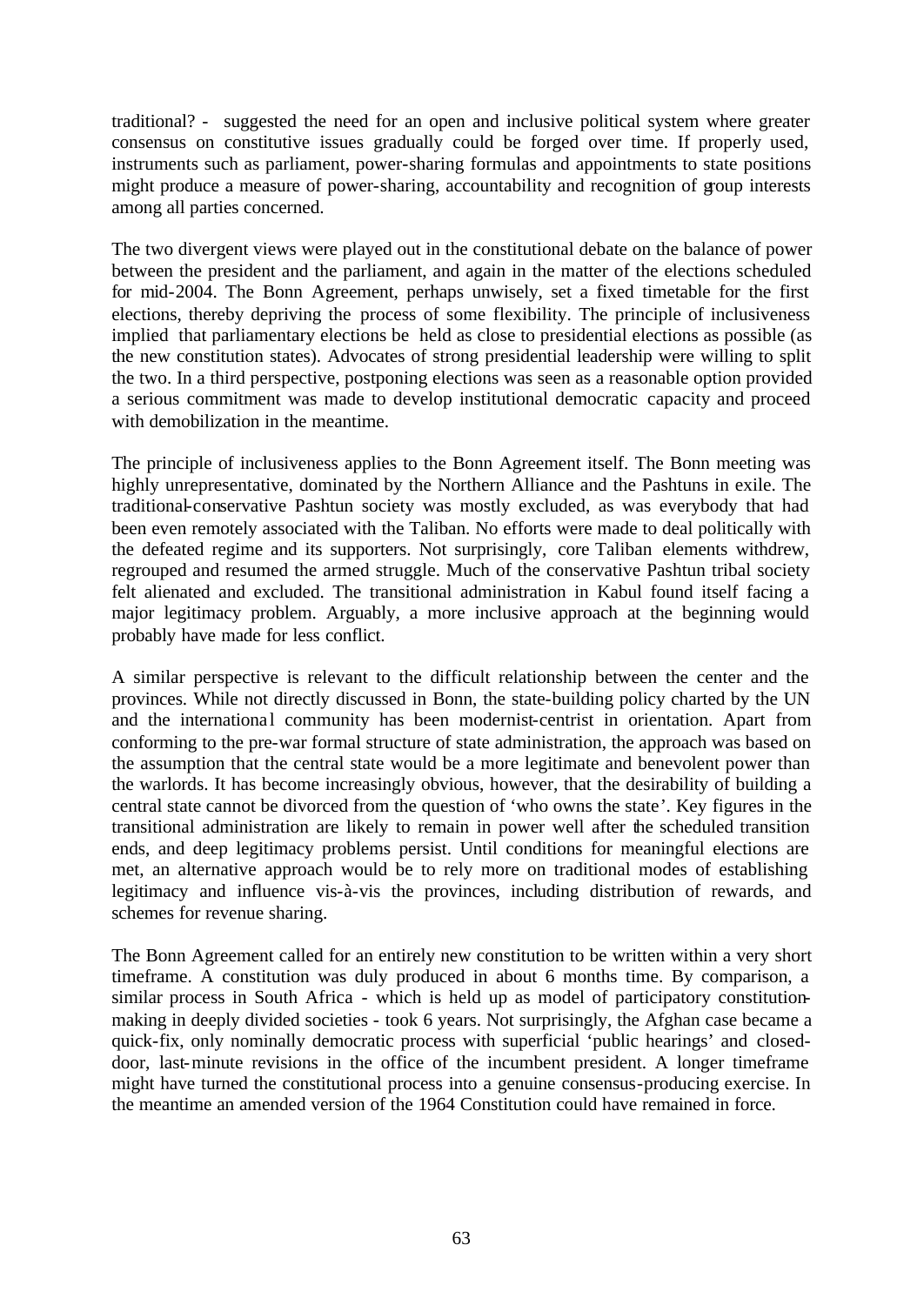## **Security**

The main role of military forces in a peacebuilding operation is to provide support for the political process. The adequacy of the force assigned to Afghanistan for this task – and the type of force deployed – have been much discussed. Often lost in the discussion is the central point that the medium-sized international force deployed to the capital was a critical demonstration of international support for the political transition, which helped avert a return to civil war. Given the varied security situation in the provinces, it does not necessarily follow that a deployment outside Kabul would have yielded commensurate benefits.

Designated a 'stabilization' rather than a classic peacekeeping force, ISAF did not expand beyond Kabul for almost two years. The decision to initially limit its deployment to the capital was one of the most controversial clauses of the Bonn Agreement. In retrospect, it seems that an early deployment to other main cities would have strengthened Kabul's position in relation to the local power holders. Even a low-level military presence in the main cities would likely have created a more neutral political space and less intimidation. Road patrols might well have reduced robberies of relief trucks. However, as the experience of ISAF in Kabul also demonstrated, the international force would likely have operated with some deference to the local power holders, and the impact on the general security situation seems uncertain. By the time expanded deployment was no longer opposed by the US (fall 2002), and authorized by the UN Security Council (late 2003), the security situation had further deteriorated in ways that made ISAF contingents in whatever place and form more vulnerable. In the escalating war between the Coalition forces and the militant Islamists, all foreign military personnel were equally targeted, as suicide attacks against ISAF personnel in Kabul showed.

The Provincial Reconstruction Teams (PRT) were initially a US initiative undertaken in the 'winning-the-hearts-and-minds' tradition. The PRTs encountered massive opposition from the NGO aid community, and doubts about the cost-effectiveness of mixing military and reconstruction tasks inspired an alternative British model where the teams mainly have security and intelligence functions. The impact of small and widely scattered teams of this kind remains to be seen. They can potentially contribute to the creation of islands of stability, thereby demonstrating that peace pays.

### **Economic Reconstruction**

The guiding principles for reconstruction were laid down in a sequel to Bonn in meetings of donors and the new Afghan authorities. The standard paradigm for internationally-supported reconstruction in post-war situations that had developed during the 1990s was adopted, based on market-driven growth, an open economy and a minimalist, regulatory state. The paradigm was given an additional, neo-liberal twist by the powerful Minister of Finance in the transitional administration.

The transitional administration has identified economic growth as the principal strategy for combating poverty, and for alleviating the sharp inequalities in wealth between as well as within provinces. National programs (NSP, NEEP) are small and slow in implementation. The major public works program to address immediate reconstruction needs and mounting unemployment, NEEP, had by late 2003 generated the equivalent of about one-third of a workday per member of the labor force. While the administration frequently blames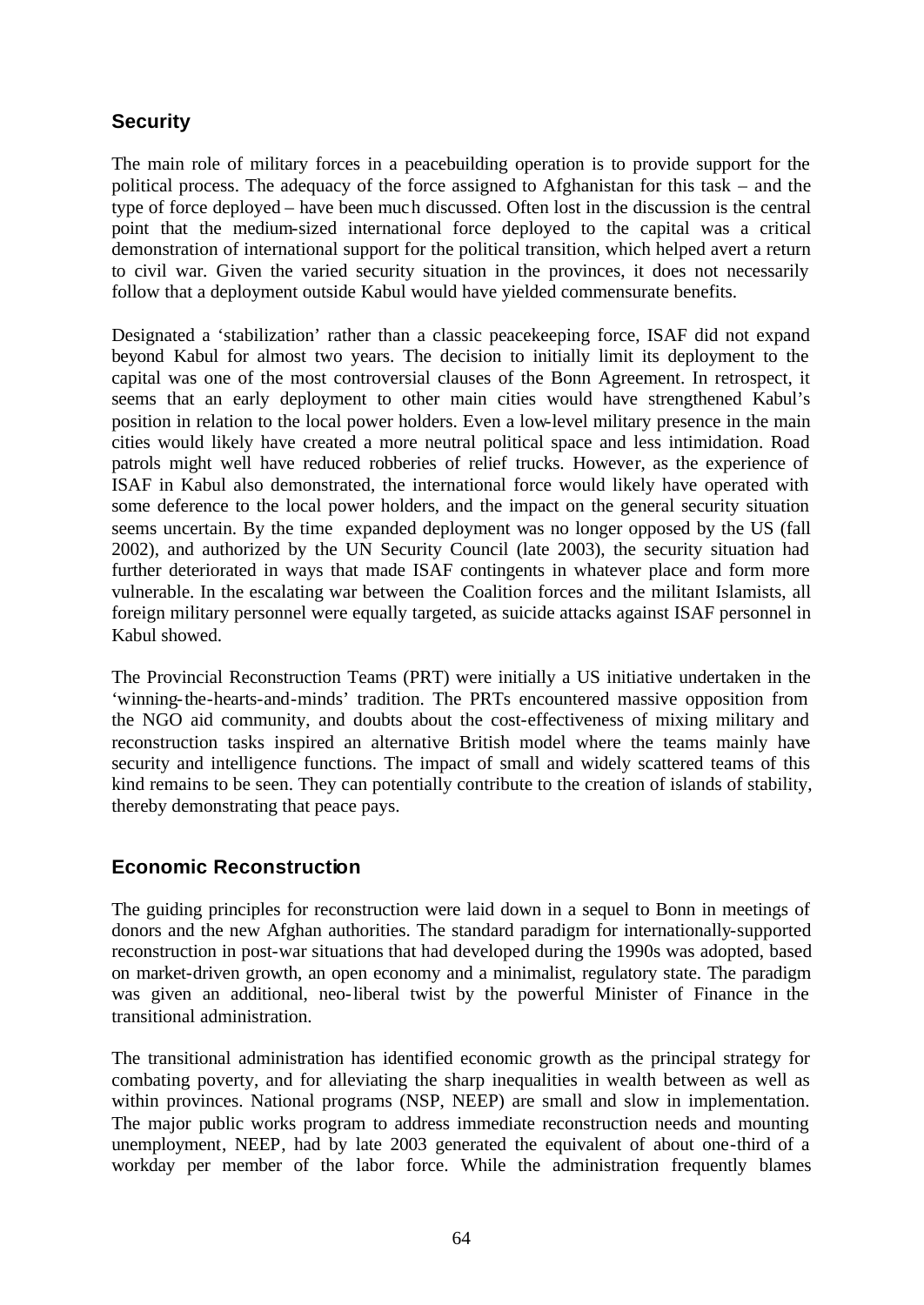inadequate donor funding for the slow pace of reconstruction, its policy framework does not give priority to programs that could yield a tangible or highly visible demonstration of the benefits of peace.

Sharp geographic differences in wealth were a major argument for creating a central state, which could undertake redistributive policies. For instance, Herat province last year generated revenues five thousand times greater than the poor province of Bamyan and about two thousand times the amount generated in the province of Wardak, just south of Kabul. The administration is anxiously trying to control locally generated revenues, but has not made an equally strong commitment to regional redistribution. Instead, the central ministries have been advised to use market mechanisms for distributing reconstruction projects and social services. There are no reliable figures on the aid pattern so far, and at least one poor area (Bamyan) has attracted numerous foreign NGOs. Nevertheless, the competitive bidding process will exacerbate rather than diminish present inequalities if NGOs, firms and aid agencies bid last on projects in backward, insecure or inaccessible areas, as they might be expected to do.

A similar market approach has been used to build absorptive capacity in the public and private sector. The transitional administration has made extensive use of foreign expertise to quickly enhance the capacity to administer and implement reconstruction programs and deliver social services. While capacity enhancement will enable the government to effectively channel large amounts of foreign aid into the reconstruction process, the strategy is costly and hardly sustainable in the long run. Building local capacity – as distinct from enhancement through import - is a long-term and more difficult task and has not received similar attention.

The consequences of an unmodified market approach have been studied in other countries where not only the economy, but also the society, had to be reconstructed. Typical findings include limited provision of social goods, large pockets of poverty, and high levels of violence (in the form of crime). A pure market approach to reconstruction is also inadequate because it fails to incorporate political factors that affect the peace process, notably issues of equity, inclusion, political accountability and legitimacy.

The magnitude of aid has become an increasingly controversial issue in relations between Afghanistan's transitional administration and international donors. The administration maintains that donors should channel huge amounts of funds into the reconstruction process in order to prevent Afghanistan from becoming a 'narco-mafia state'. Yet it is highly questionable that an infusion over the next few years of say, nearly 30 billion dollars as now requested, would by itself bring peace. *How* the aid is being spent is more important, as is the institutional context of local capacity and reform. Large inflows of aid raise another fundamental issue. The Afghan state is fast becoming a rentier state funded by foreign governments. Dependence on foreign funding of the kind envisaged in the next seven-year period will necessarily generate primary accountability of the Afghan government towards its foreign patrons. As such, a rentier structure works fundamentally at cross purposes to the main political objective of Bonn, which is to create a government that is accountable to its own people. As an Afghan observer asked: "How can we Afghans claim to be in the driver's seat when there is someone in the backseat that both draws the map and tells us where to go? "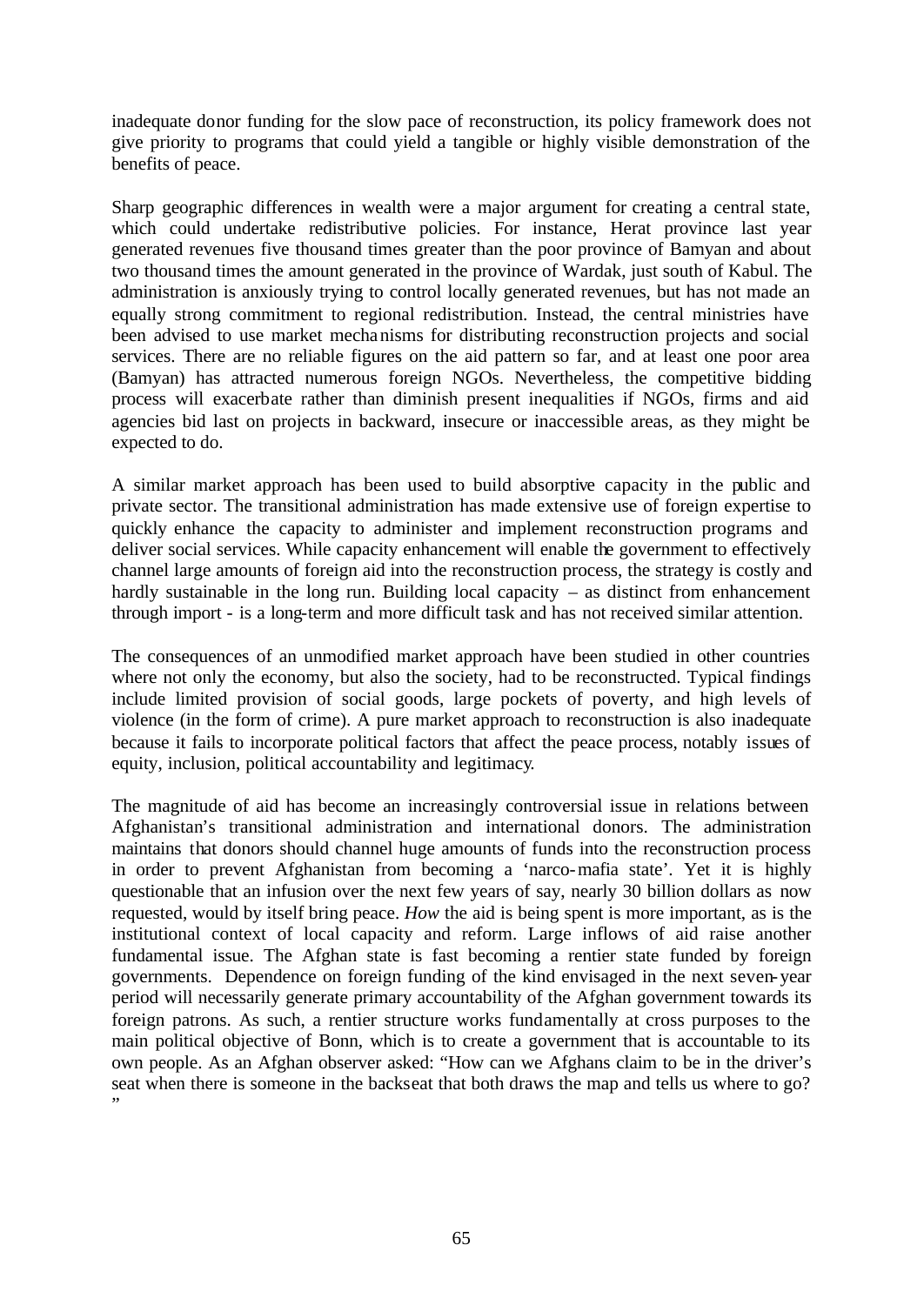## *9.3. The Responsibilities of Intervention*

The firm commitment by the international community to create a stable and peaceful Afghanistan has helped prevent a return to protracted civil war, but creating conditions for economic, political and social progress have been more difficult. In parts of the country the fall of the Taliban has meant relative peace and promise of prosperity. In other parts, life has not changed dramatically. The civil wars of the 1990s, it will be recalled, entailed a devastating battle for Kabul and intense fighting as well as massacres in the central region (Bamyan) and the North (Mazar). Outside these areas, people lived, as they do now, locked in a grinding battle with poverty and disease, ruled by tradition and the local community, subject to abuse by local power holders and exposed to natural disasters. Partial surveys and anecdotal information on the concerns of ordinary people identify three top priorities: security, employment and more accountable authorities.

Progress towards establishing a political arena for resolving conflicts and affirming principles of human rights and political liberalism has been noted. In practice, however, human rights have been neglected by the international community, including the UN mission, which has a clear mandate in this area. This neglect contrasts markedly with the Taliban period, when human rights violations attracted great international attention and outrage. One reason, of course, is that some types of rights violations have disappeared with the fall of Taliban (such as restrictions on education for girls, employment of women and certain civil and political rights). Yet it is widely acknowledged that a multiple abuses continue despite a formal commitment to the contrary. As a local policeman in Wardak who had been through a German-financed training program said, "We learn about human rights, but we don't practice it." Multiple armed factions roam the countryside. Furthermore, and in contrast to the late Taliban period, drug production has sharply increased despite major international efforts to prevent it.

As noted above, rebuilding the Afghan state and economy has been complicated by the continuing and recently escalating war with Taliban remnants and other militant Islamists. Some close observers express growing pessimism about the entire peacebuilding undertaking. <sup>136</sup> The violence underscores the difficulties of effecting regime change through armed intervention, particularly when undertaken as part of a global 'war on terror.'

## *9.4. The Policy Agenda Ahead*

A continued international commitment seems necessary to prevent a return to civil war in Afghanistan, but there is no clear recipe for how to move from preventing war to creating a better peace. The analysis so far suggests a few guidelines:

- Refocus and limit the war against the militants so as to reduce the negative impact on the peacebuilding agenda. Distinguish between the 'national terrorists' (the Taliban) and the 'international terrorists' (which the Afghans call 'the Arabs'), and to the extent possible address the grievances of the former with political means.
- Emphasize institutional reforms and local capacity building as a prerequisite for a large influx of new funds. Focus on the effective use of funds to alleviate current problems rather than on counterfactual scenarios of Afghanistan becoming a 'narcomafia state.' Recognize that the dividing line between 'reconstruction' and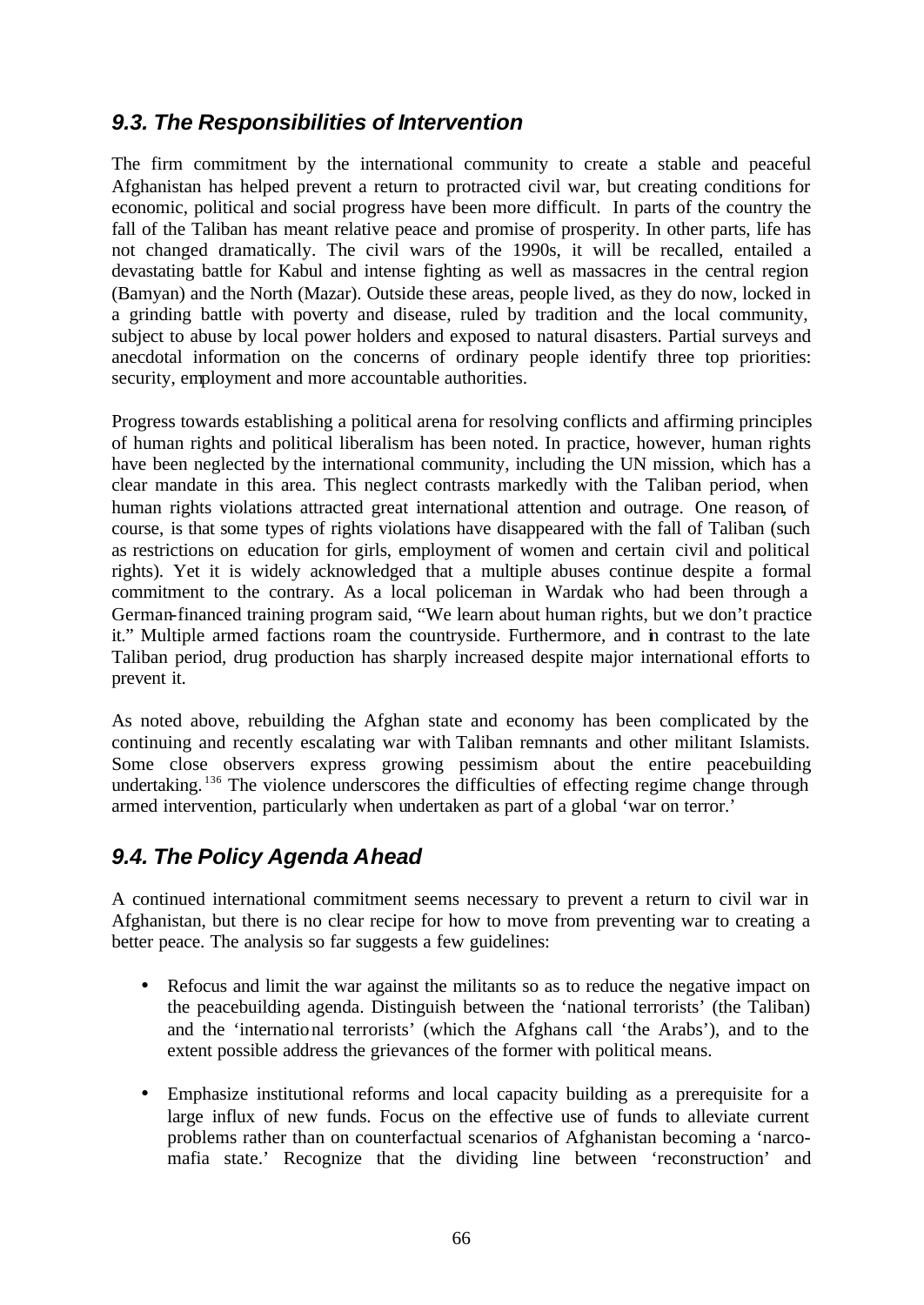'development' is becoming very thin, particularly when planning is linked to the Millennium Development Goals.

- Address issues that have been relatively neglected in the reconstruction process so far, including human rights, anti-poverty programs, and regulatory policies that promote greater equality and equity in sharing the benefits of reconstruction. This is especially important to reduce the likelihood that poor and insecure areas will become 'rogue provinces.'
- Anchor the peacebuilding process more firmly in the regional context, *inter alia* by creating an institutional forum for cooperation between Afghanistan and its neighbors.

As for the role of Norway, the government should consider consolidating its present aid portfolio - which judged by CG membership is rather dispersed for a small actor on the Afghan scene - and concentrate on an identifiable niche where the Norwegian contribution can make a difference. This strategy was followed with some success earlier, when Norway chaired the Afghan Support Group in the transition from humanitarian aid under the ostracized Taliban regime to a comprehensive assistance under the new authorities collectively supported by the international community. At the present juncture, a niche that would harmonize with overall Norwegian aid policies would be one that gives voice to the relatively neglected areas in the present reconstruction policy.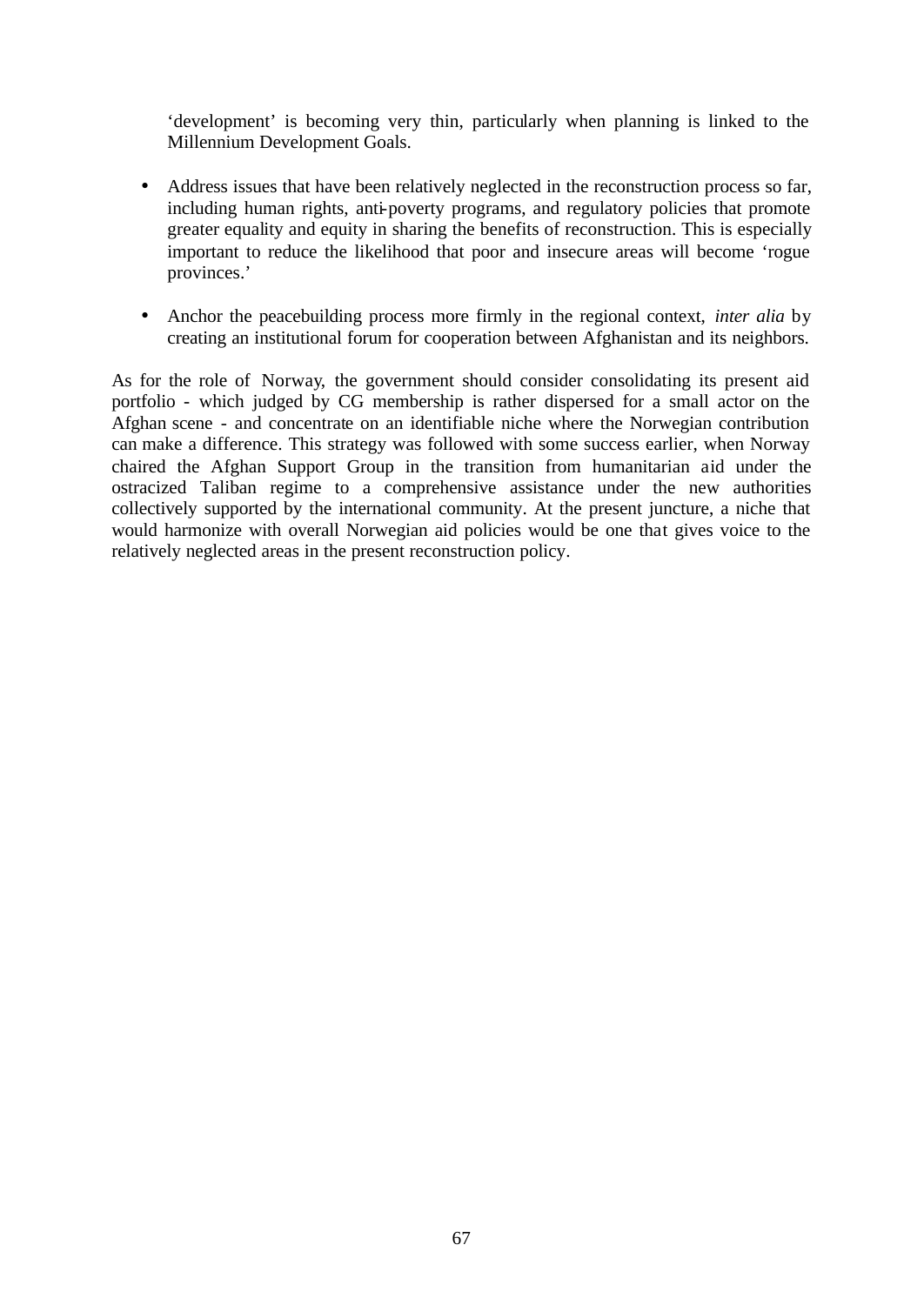## **NOTES**

j

<sup>2</sup> Securing Afghanistan's Future: Accomplishments and the Strategic Path Forward, 29 January 2004 (http://www.af/recosting/index.html, accessed 7 February 2004). Hereafter referred to as SAF.

<sup>3</sup> Agreement on the Provisional Arrangements in Afghanistan Pending the Re-establishment of Permanent Government Institutions (the 'Bonn Agreement'), (www.uno.de/frieden/afghanistan/talks/agreement.htm, accessed 12 January 2004). Hereafter referred to as the *Bonn Agreement*.

4 *Report of the Panel on UN Peace Operations*, 21 August, 2000 (A/55/305-S/2000/809).

5 See Astri Suhrke, Jolyon Leslie and Arne Strand, 'Afghanistan', chapter 5 in *A Review of Peace Operations: A Case for Change*, King's College, London, 2003, particularly pp 338-341. Hereafter referred to as KCL.

 $6$  The US in November 2003 announced that 1.2 billion dollars in aid would be disbursed in the months preceding the scheduled presidential election in June 2004. The transfers were seen as a vital support for Karzai's election.

<sup>7</sup> UNHCR set the number of Afghan refugees in Pakistan at 1.1 million while the Iranian government's Bureau for Aliens and Foreign Immigrants Affairs (BAFIA) estimated there were 2.3 million refugees in Iran.

8 Alexander Thier and Jarat Chopra, *Considerations for Political and Institutional Reconstruction in Afghanistan*, Report, January 2002; Farahnaz Karim and Gregory Hess, *Thinking about Aid Management and Peace Building in Afghanistan,* Peacepath Discussion Paper, November 2001; A. Suhrke et al, *Peacebuilding: Lessons for Afghanistan?*

9 KCL*,* section 5.9.

<sup>10</sup> UNICEF, *Afghanistan: The Big Picture* (http://www.unicef.org/infobycountry/afghanistan.html, accessed 8 February 2004)

<sup>11</sup> IMF, *Islamic State of Afghanistan: Rebuilding a Macroeconomic Framework for Reconstruction and Growth*, Country report, 03/29, International Monetary Fund, September 2003. (http://www.imf.org/external/pubs/cat/longres.cfm?sk=16881.0, accessed 8 February 2004)

 $12$  Within this overall framework of dependence, the proportion of domestic revenues to total financing was projected to increase from 1:12 to 1:6, as is also discussed in *Securing Afghanistan's Future*, the paper produced in preparation for the March 2004 conference*.*

<sup>13</sup> This is a main theme of Barnett Rubin's seminal book, *The Fragmentation of Afghanistan: State Formation and Collapse in the International System*, New Haven, Yale University Press, 1995.

<sup>14</sup> Ashraf Ghani, *A Report on the Accomplishments of the Government of Afghanistan, September 2002-2003*, p 10. Documents for the Dubai meeting are available at www.af/. See also Clare Lockhart, 'The Road to State Building', *Afghan Monitor*, no. 5, October 2003.

 $15$  SAF, chapter 7.

<sup>16</sup> The costing of the investments needed to implement a reform program in Public Administration and Economic Management (PAREM) is estimated at \$1 billion over the seven-year period; of this, \$33 million is designated for capacity building. The bulk of the estimated budget would be block grants to the provinces, i.e. by nature unspecified.

 $17$  In some cases the ministries concerned did not participate in the selection of consultants, which was decided by the foreign companies.

<sup>18</sup> Those with mixed ethnic identities are here referred to by the group with which they allied themselves (e.g. Foreign Minister Abdullah as a Tajik although his mother is Pashtun).

<sup>19</sup> AREU, *How Government Works in Afghanistan: Summary of Findings and Recommendations*, Kabul, October 2003 (http://www.areu.org.pk/ accessed 8 February 2004)

<sup>&</sup>lt;sup>1</sup> This report was later incorporated as part I in: Astri Suhrke, Kristian Berg Harpviken, Are Knudsen, Arne Strand and Arve Ofstad, *Peacebuilding: Lessons for Afghanistan?*, CMI Report no. 9, 2002. (http://www.cmi.no/publications/publication.cfm?pubid=831, accessed 7 February 2004)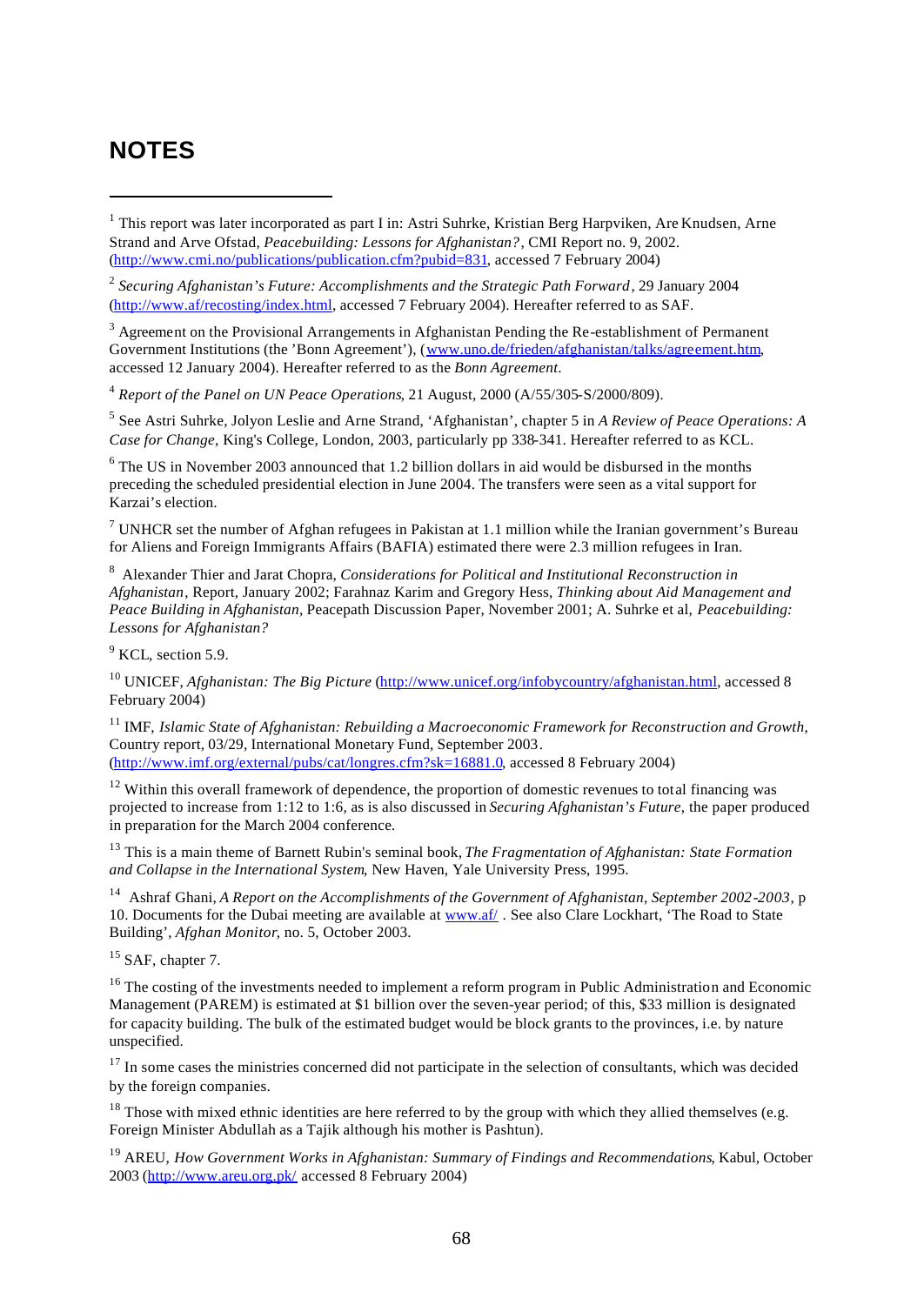$20$  Note for instance Karzai's much-publicized decision in May 2003 to summon ten of the country' most powerful provincial governors and two regional commanders to Kabul, where he demanded compliance with a thirteen-point manifest of policy guidelines.

 $21$  Kandahar was considered a path-breaking case when the local strongman who had arrived with US forces in 2001, Gul Agha Shirzai, was persuaded to take up a high-level position in Kabul.

<sup>22</sup> Arne Strand, Hege Toje, Alf Morten Jerve and Ingrid Samset, *Community Driven Development in Conflict Contexts*, Report no. 13, Bergen, Chr. Michelsen Institute, 2003 (http://www.cmi.no/publications/publication.cfm?pubid=1727, accessed 8 February 2004)

<sup>23</sup> Sippi Azarbaijani-Moghaddam and A. Bhattacharjee, *Security of Livelihoods for Afghan Returnees Project (SoLAR II),* Evaluation report, October 2003, Kabul: CARE International

<sup>24</sup> UNDP, *The National Area Based Development Programme of Afghanistan*, September 2003 (http://mirror.undp.org/afghanistan/projects/Update-Sep-03/The-National-Area-Based-Development-Programme -of-Afghanistan.html , accessed 8 February 2004)

<sup>25</sup> Action Aid, *What Poor Afghans Think: The New Afghan Constitution - A Need for Consultation and Participation,* London: December 2003. See also: Chris Johnson, William Maley, Alexander Their and Ali Wardak, *Afghanistan Political and Constitutional Development,* Report prepared for ODI, London, January 2003 (http://www.odi.org.uk/hpg/papers/evaluations/afghandfid.pdf, accessed 15 February 2004)

<sup>26</sup> *What Poor Afghans Think* , *op.cit.*

 $^{27}$  Paper presented by Anne Tully at the conference 'State Reconstruction and International Engagement in Afghanistan'. Cited in Report of the Symposium, 30 May-1 June 2003, Bonn, Zentrum fur Entwicklingsforschung, p 8 (http://www.crisisstates.com/download/afghan/report.pdf, accessed 15 February 2004)

<sup>28</sup> *How Government Works in Afghanistan*, *op.cit*., chapter 2. p.2

<sup>29</sup> UN Office on Drugs and Crime and Govern ment of Afghanistan Counter Narcotics Directorate, *Afghanistan: Opium Survey 2003*, October 2003. (http://www.unodc.org:80/pdf/afg/afghanistan\_opium\_survey\_2003.pdf, accessed 8 February 2004)

<sup>30</sup> James Astill, 'US Plans War on al-Qaida's Afghan Opium', *Guardian*, 24 November 2003, (http://www.guardian.co.uk/international/story/0,3604,1091681,00.html, accessed 8 February 2004)

<sup>31</sup> *KCL*, chapter. 5.

j

<sup>32</sup> By November 2003, 1692 Afghan and 295 International NGOs had registered with the Ministry of Planning. On refugees and IDPs, see http://www.unhcr.ch/cgi-bin/texis/vtx/home/ opendoc.pdf?tbl=SUBSITES&id=3f1cf64f4, accessed 2 February 2004.

<sup>33</sup> Summary of Confirmed Support for National Budget 1382, (www/afghanistangov.org/mof/adf-meting.html. accessed 5 February 2004)

<sup>34</sup> The figure includes aid for coordination and refugees outside Afghanistan. Barnett R. Rubin, Humayun Hamidzada and Abby Stoodard, *Through the Fog of Peace Building: Evaluating the Reconstruction of Afghanistan,* June 2003, New York: CIC, 2003.

<sup>35</sup> Ministries of Planning, Reconstruction and Finance, *Working Draft. Plan and Budget for 1381-82 National Development Programme,* Kabul, October 2002, Indicative Budget Summary. (www.afghanistan.gov/mof/ , accessed 16 December 2003)

<sup>36</sup> On 'the gap', see Shepard Forman, Steward Patrick and Dirk Salomons, *Recovering from conflict: Strategy for an international response,* New York: Center on International Cooperation, 2000.

<sup>37</sup> The returnee factor had also been central in choosing the older UNDP P.E.A.C.E. program, now reborn as the National Area Based Development Program. (http://mirror.undp.org/afghanistan/projects/nabdp\_mar.html , accessed 12 January 2004)

<sup>38</sup> David Turton and Peter Marsden, *Taking Refugees for a Ride,* Kabul: AREU, 2002.

 $39$  The summary status of CG activities on the government's website indicates uneven progress (http://www.af/cg/index.html, accessed 8 January 2004)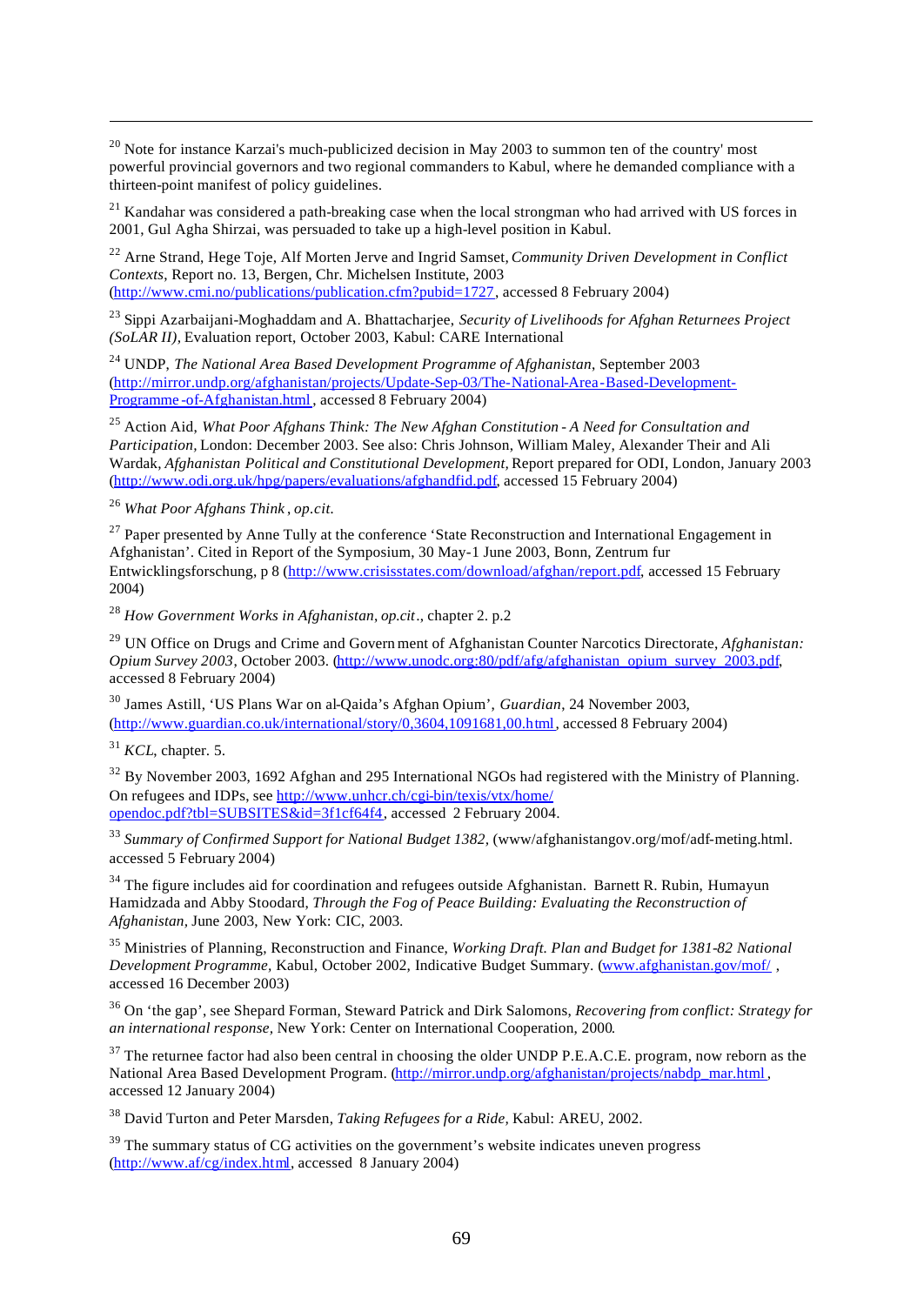<sup>40</sup> *Development Budget Projects – Overview*, (www.afghanistangov.org/mof/adf\_meeting.html accessed 8 January 2004)

 $41$  The program had until September 2003 financed 3,600 km of (secondary/tertiary) roads, 40 water supply systems, and over 16 schools, cited by Minister of Finance, Ashraf Ghani during Dubai Conference; see 'A Report of the Accomplishments of the Afghan Government, September 2002-2003', 21 September 2003, and also the World Bank's Afghanistan Transitional Support Strategy, March 2003 (http://lnweb18.worldbank.org/sar/sa.nsf/Countries/Afghanistan/AB39A88B9D9FC1EA85256D030052EF21?O penDocument, accessed 14 February 2004)

<sup>42</sup> See Susan L.Woodward, 'Economic Priorities for Successful Peace Implementation', in Stephen John Stedman, et al., *Ending Civil Wars: The Implication of Peace Agreements*, Boulder: Lynne Rienner, 2002.

<sup>43</sup> Ashraf Ghani, *A Report on the Accomplishment of the Afghan Government, September 2002-2003*, 21 September 2003, Dubai Conference (http://www.af/dubai%20conference/Dr%20Ashraf%20Ghani.pdf, accessed 14 January 2004 )

<sup>44</sup> Ronald Waldman and Homaira Hanif, *The Public Health System in Afghanistan*. July 2002, Kabul: AREU, 2002.

<sup>45</sup> Farouzuldin Farouz, Improving the Health of Afghans, *Afghan Monitor*, Issue 5, October 1, 2003

<sup>46</sup> By January 2004 the Donor Assistance Database did not yet provide any information on geographical assistance distribution. While data is available on number of projects per province an attempt to use such data for a comparison was made impossible due to double reporting by donor and implementer, difficulty in differentiating between ended, ongoing and planned projects, and, moreover, both an uncertainty as to whether all projects were being reported and whether those reported had actually been implemented. Attempts to compare the DAD data with the ACBAR Activity Directory failed due to different reporting forms.

<sup>47</sup> See Barnett R. Rubin, Humayun Hamidzada and Abby Stoddard, *Through the Fog of Peace Building: Evaluating the Reconstruction of Afghanistan*, New York: CIC, 2003, and CARE and CIC, *Good Intentions will not Pave the Road to Peace*, Afghanistan Policy Brief , 15 September 2003, (http://www.careusa.org/newsroom/specialreports/afghanistan/a\_policypositions.asp accessed 12 January 2004)

<sup>48</sup> CARE, *Rebuilding Afghanistan: A Little Less Talk a Lot More Action.* Care Policy Brief, 1 October 2002, Kabul: 2002.

<sup>49</sup> See Chris Johnson, "Needs analysis and decision-making in Afghanistan post-9/11," p 61, in James Darcy and Charles-Antoine Hofmann, *According to need? Needs assessment and decision-making in the humanitarian sector*, London: ODI, HPG report 15, September 2003

<sup>50</sup> The MDG were endorsed by 147 heads of state and government at the September 2000 UN Millennium Summit as desirable goals that all low- and middle-income nations should achieve, mostly by 2015. For details see http://www.un.org/millennium/declaration/ares552e.pdf

<sup>51</sup> *Costing the public investment needed for a politically and economically sustainable Afghanistan,* (www.afghanistangov.org/mof, accessed 12 January 2004)

<sup>52</sup> See www.developmentgoals.org, accessed 12 January 2004

<sup>53</sup> For details on MDG, see http://www.un.org/millennium/declaration/ares552e.pdf, accessed 12 January 2004 <sup>54</sup> Ibid.

j

<sup>55</sup> 'The participants in the UN talks on Afghanistan pledge to withdraw all military units from Kabul and other centers or other areas in which the UN mandated force is deployed.' Bonn Agreement, annex 1 (4). As it turned out, ISAF was only deployed to Kabul.

<sup>56</sup> 'Procedures for the Elections of Members of the Emergency *loya jirga*.', article 14, (http://www.eurasianet.org/loya.jirga/election.shtml, accessed 14 January 2004)

<sup>57</sup> One independent observer explained that Hadji Qadir had announced in the election meeting in Jalalabad that that there was no need for them reading all the documents and following the deliberations, since.he would do that for them and then let them know for whom to vote accordingly. Generous amounts of money were then exchanged to the delegates. See also: Human Rights Watch, *Afghanistan: Loya Jirga Off To Shaky Start. Delegates Coerced, Threatened, Spied On*, Kabul, June 13, 2002, (http://hrw.org/press/2002/06/jirga061202.htm, accessed 13 December 2003)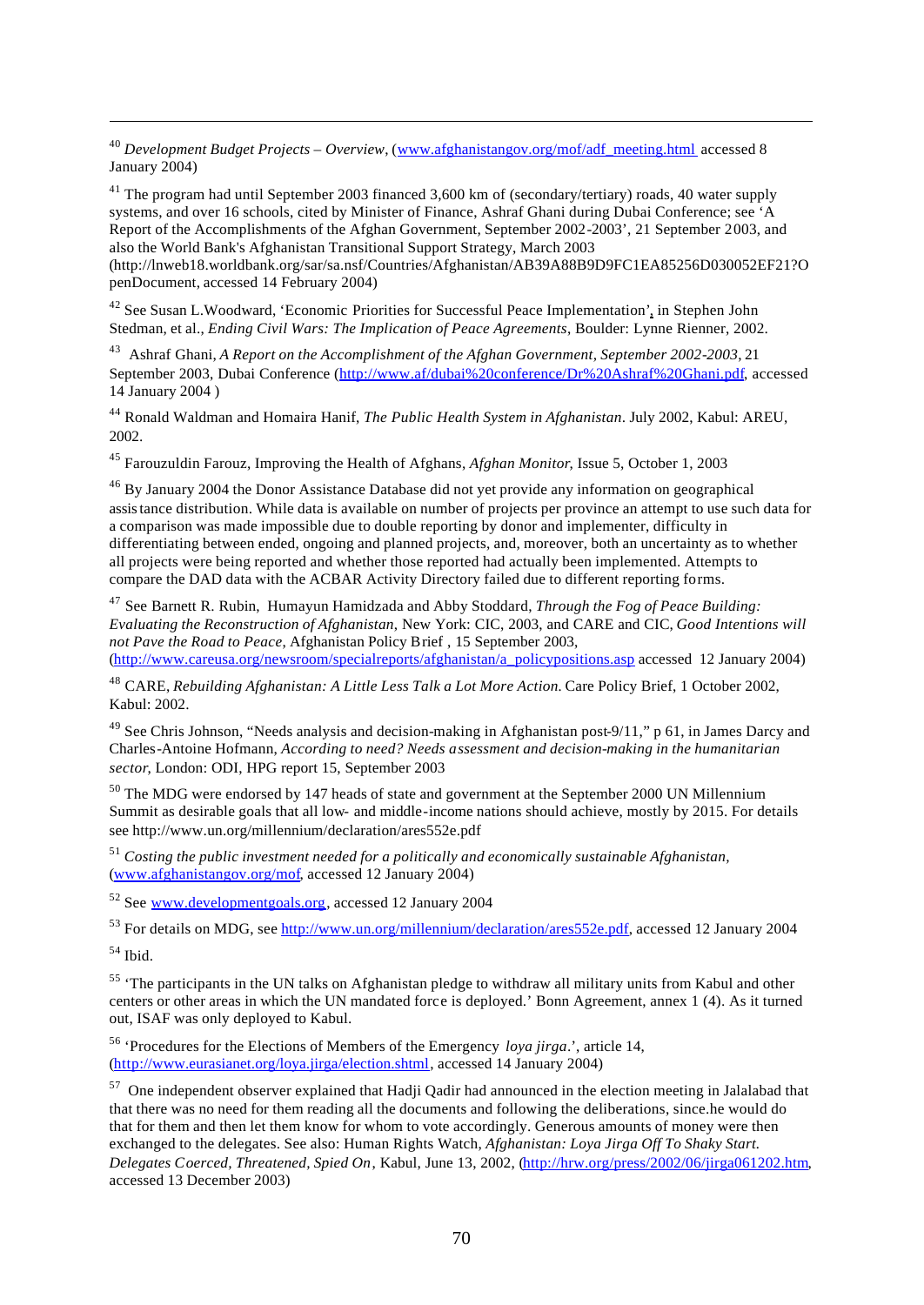<sup>58</sup> Such threats were received by outspoken *loya jirga* members and by members of the *loya jirga* Commission. Two persons were evacuated abroad by UNHCR due to the risk to their life.

<sup>59</sup> Interviews by the authors in Gilan and Moqor, Ghazni, November 2002.

j

 $60$  The process was delayed, then split into a two-step process that ensured greater control over membership, as well as less transparency. Instead of a Constitutional Commission as envisaged in Bonn, a 'technical' drafting commission was established, to be followed by a broader Review Commission. The drafting Commission was chaired by Vice-President Professor Naematullah Sharahni, and was not officially inaugurated until 3 November 2002. A decree of 28 October established a Secretariat, later to be directed by Farooq Wardak, a senior UNDP official. The thirty-five member Review Commission was appointed on 26 April 2003, whereas the public consultation process did not start until early June 2003. See the Constitutional Commission's website (www.constitution-afg.com/resrouces/Constitution-Making%20Process%20Final.doc), particularly these documents: 'The Constitution Making Process' prepared by the Secretariat of the Constitutional Commission of Afghanistan, 10 March 2003; Farooq Wardak (undated), 'The Management of the Constitution-Making Process in Afghanistan', Kabul, Secretariat, Constitutional Review Commission. With reference to the drafting Commission, the International Crisis Group concluded that "a non-transparent process, manipulated by *Shuryayi Nazar* and its allies, has yielded a group ill suited to its tasks and without popular legitimacy" *Afghanistan's Flawed Constitutional Process*, 12 June 2003, ICG Asia Report no. 56, Kabul/Brussels, p 17 (http://www.reliefweb.int/library/documents/2003/icg-afg-12jun.pdf, accessed 6 February 2004)

<sup>61</sup> Report of the UN Secretary-General to the General Assembly, *The Situation in Afghanistan and its Implications for International Peace and Security*, (A/58/616,), 3 December 2003 (http://ods-ddsny.un.org/doc/UNDOC/GEN/N02/651/06/PDF/N0265106.pdf?OpenElement, accessed 6 February 2004)

<sup>62</sup> International Crisis Group, *Afghanistan: The Constitutional Loya Jirga,* , Kabul/Brussels, 12 December 2003 (http://www.crisisweb.org//library/documents/asia/2 afgh\_the\_constitutional\_loya\_jirga.pdf, accessed 6 February 2004)

<sup>63</sup> The 1964 constitution, by contrast, was much less pluralist and closer to the subsequently revised draft.

<sup>64</sup> Herve Bar, 'Mujahedin Candidates Dominate Afghan Loya Jirga Elections', *Agence France Press*, 9 December, 2003. Fifty delegates were appointed by Karzai, sixty-four slots were reserved for women, and fortytwo were chosen to represent refugees in Iran, Pakistan, displaced persons, nomads and Sikh and Hindu minorities, making a total of 500 delegates.

<sup>65</sup> BBC News, 'Afghan attack shows "tactic change"' **(**http://news.bbc.co.uk/2/hi/south\_asia/3436043.stm, accessed 6 Febrary 2004)

<sup>66</sup> See 'Brahimi Outlines Afghanistan's Security, Election Challenges', *U.N. Wire*, 28 January 2004, In this interview, Brahimi argued for a slight postponement of the Presidential elections but with Parliament elections to take place in 2005 (http://www.unwire.org/UNWire/20040128/449\_12540.asp, accessed 14 February 2004)

<sup>67</sup> Adam Entous, 'Bush to Propose New Aid Afghanistan – Sources', *Reuters*, (http://www.alertnet.org/thenews/newsdesk/N08171512.htm, accessed 6 February 2004)

<sup>68</sup> *Afghan Elections*: *The Great Gamble*. Kabul: AREU, November 2003 (http://www.areu.org.pk/publications/elections%20brief/areu%20elections%20brief.pdf, accessed 6 February 2004)

 $^{69}$  By November 2003, UNAMA had received only 15.5 million in commitments and 3.8 million in pledges. By comparison, the overall ATA budget of the entire justice sector (including the court system) for the fiscal year 2003-2004 was 27 million dollars. See Rama Mani, *Ending Impunity and Building Justice in Afghanistan*, AREU Issues Paper Series, December 2003, p 15

(http://www.areu.org.pk/publications/justice/Ending%20Impunity%20and%20Building%20Justice.pdf, accessed 6 February 2004))

 $70$  The 1964 Constitution had allowed for the establishment of political parties, and although the parties act was never ratified by the King, a range of parties started to emerge from 1965 onwards broadly divided between traditionalists/monarchists, Islamists and Soviet and Chinese oriented communists. Kabul University became an arena for political struggle, where both lecturers (as Rabbani and Sayaff) and students (as Hekmatyar and Masood) engaged. The 1977 Constitution introduced a one party state, which was maintained under the communists until the mujahedin takeover in 1992. During the war against the Soviet-backed PDPA regime, seven Afghan parties were approved by the Pakistan government for registration there, all with a Sunni Islamic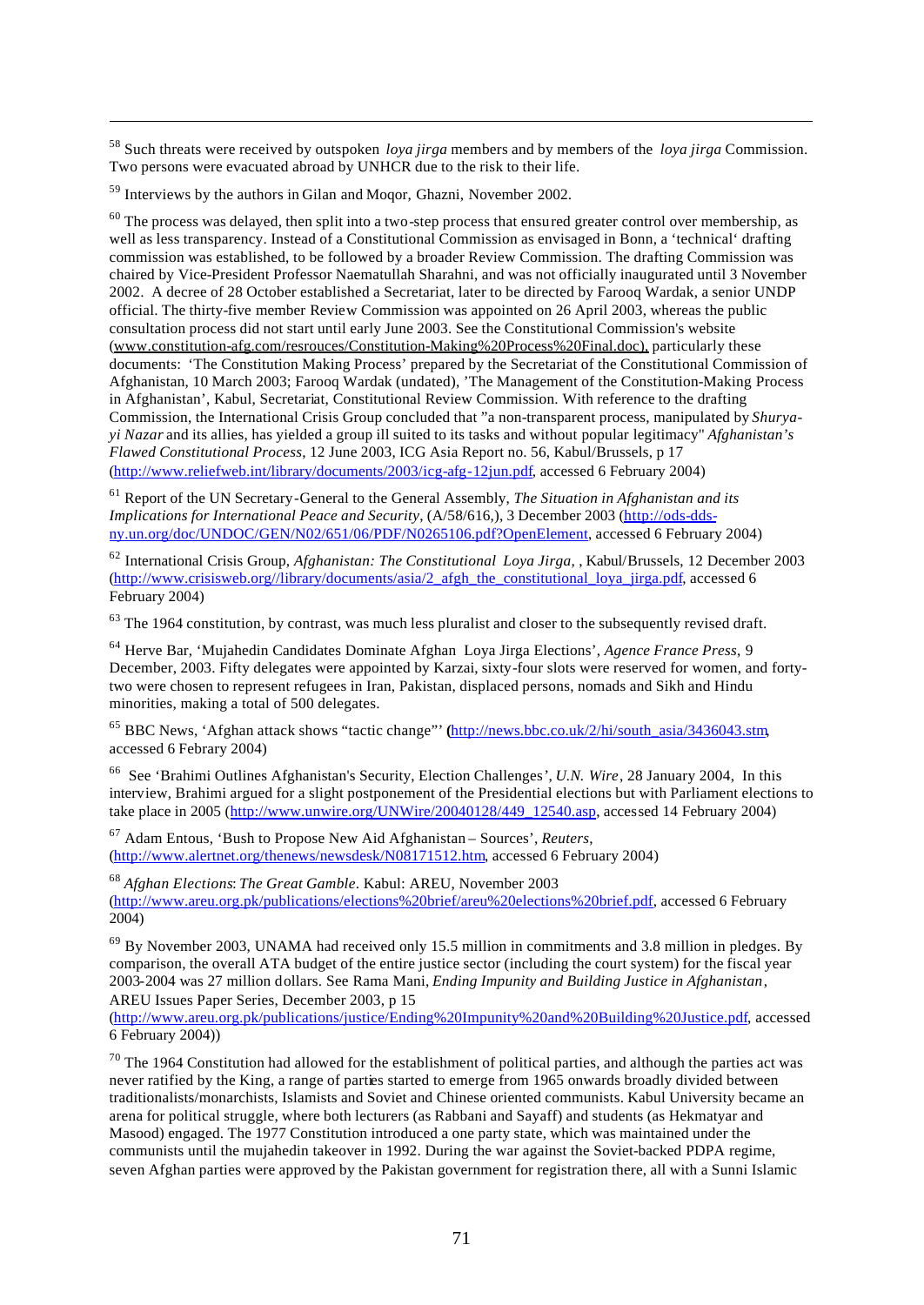and militant orientation. Other parties, notably the social democratic (and Pashtun nationalist) A*fghan Mellat* and various parties with a Maoist orientation, could no longer operate in public either in Afghanistan or Pakistan. A large number of Shia -based parties operated from Iran, but the majority of these merged into *Hezb-e Wahdat* in 1989, which split in two factions a few years later. Both the Hazara dominated *Wahdat* and the Tadjik dominated *Shura-e Nezar* combined a military agenda with a concern for social welfare.

<sup>71</sup> 'Political Parties Law', English translation by UNAMA, Kabul, September 2003, (http://bglatzer.de/aga/files/partylaw-engl.htm, accessed 14 December 2003)

<sup>72</sup> *KCL*, op,cit.

j

 $73$  Land in Shirpur, a choice location of Kabul, was bulldozed and distributed to government members and a number of their family members. The incident occurred while the UN Rapporteur on Housing was visiting Kabul, and provoked a strong rebuke (but not reversal), see http://www.hrea.org/lists/ hrheadlines/markup/msg01219.html , accessed 10 January 2004

<sup>74</sup> On the Emergency *loya jirga*, see: International Crises Group, *The Afghan Transitional Administration: Prospects and Perils,* Kabul/Brussels, 30 July 2002*.* On intimidation during the election of representatives to the constitutional *loya jirga*, see: Human Rights Watch, *Open Letter to President Karzai*, October 29, 2003.

<sup>75</sup> Some critical editors were arrested but subsequently released. One person was evacuated by UNHCR due to death threats related to charges of blasphemy. A student demonstration over housing in October 2002 resulted in four people killed by the police, was a major embarrassment for the government. This in itself is indicative of the low threshold of tolerance of political violence.

<sup>76</sup> See Security Council Resolutions 1378 (2001), 1883 (2001) and 1386 (2001) as well as UN Secretary General's Report to the Security Council of 6 December 2001 (A/56/681-S/2001/1157) and 18 March 2002 (A/56/875-S/2002/278) (http://www.unama-afg.org/docs/index.html , assessed 9 February 2004)

77 *A Guide to Government Functioning Outside of Kabul,* Kabul: World Bank and AREU, Working draft, March 2003, p 23. (http://lnweb18.worldbank.org/sar/sa.nsf/Attachments/guide/\$File/Afgh+Guide+Report.pdf, accessed 15 February 2004)

<sup>78</sup> Human Rights Watch*, Killing You is a Very Easy Thing for Us: Human Rights Abuses in Southeast Afghanistan*, New York, vol. 15, no. 5, July 2003 (http://www.hrw.org/reports/2003/afghanistan0703/, accessed 15 February 2004); Amnesty International, *Afghanistan: Restoring the Rule of Law*, London, August 2003; AREU, *Ending Impunity and Building Justice in Afghanistan*

<sup>79</sup> *Bonn Agreement*, section II(1)

<sup>80</sup> *KCL*, *op.cit*. paragraphs 56-57

 $81$  See http://www.af/cg/justice/index.html, accessed 10 January 2004

<sup>82</sup> Amnesty International, 2003*, op.cit*., cited in AREU, 12/2003, *op.cit*., p 16

<sup>83</sup> Mark Sedra, 'Police Reform in Afghanistan: An Overview', in *Confronting Afghanistan's Security Dilemma*, Brief no. 28, Bonn, BICC, 2003, pp 34-35 (http://www.bicc.de/publications/briefs/brief28/content.html , accessed 15 February 2004)

<sup>84</sup> *The Situation in Afghanistan and its Implications for International Peace and Security*, paragraph 30

<sup>85</sup> Rama Mani, *Ending Impunity and Building Justice*, op.cit.

<sup>86</sup> Amnesty International, *Afghanistan: Restoring the Rule of Law*, op.cit. in recommendation,

<sup>87</sup> *Practical Review of Rule of Law and Justice Sector*, draft report, Geneva: Centre for Humanitarian Dialogue, December 2003

<sup>88</sup>*The situation in Afghanistan and its Implications for International Peace and Security*,paragraph 39

<sup>89</sup> *SAF*, *op.cit.*

<sup>90</sup> *KCL*, op.cit.

 $91$  See: Press briefing by Manoel de Almeida e Silva, UNAMA Spokesman 14 Sep 2003 (http://www.reliefweb.int/w/rwb.nsf/0/b52149cfed206120c1256da200324f39?OpenDocument, accessed 15 February 2004)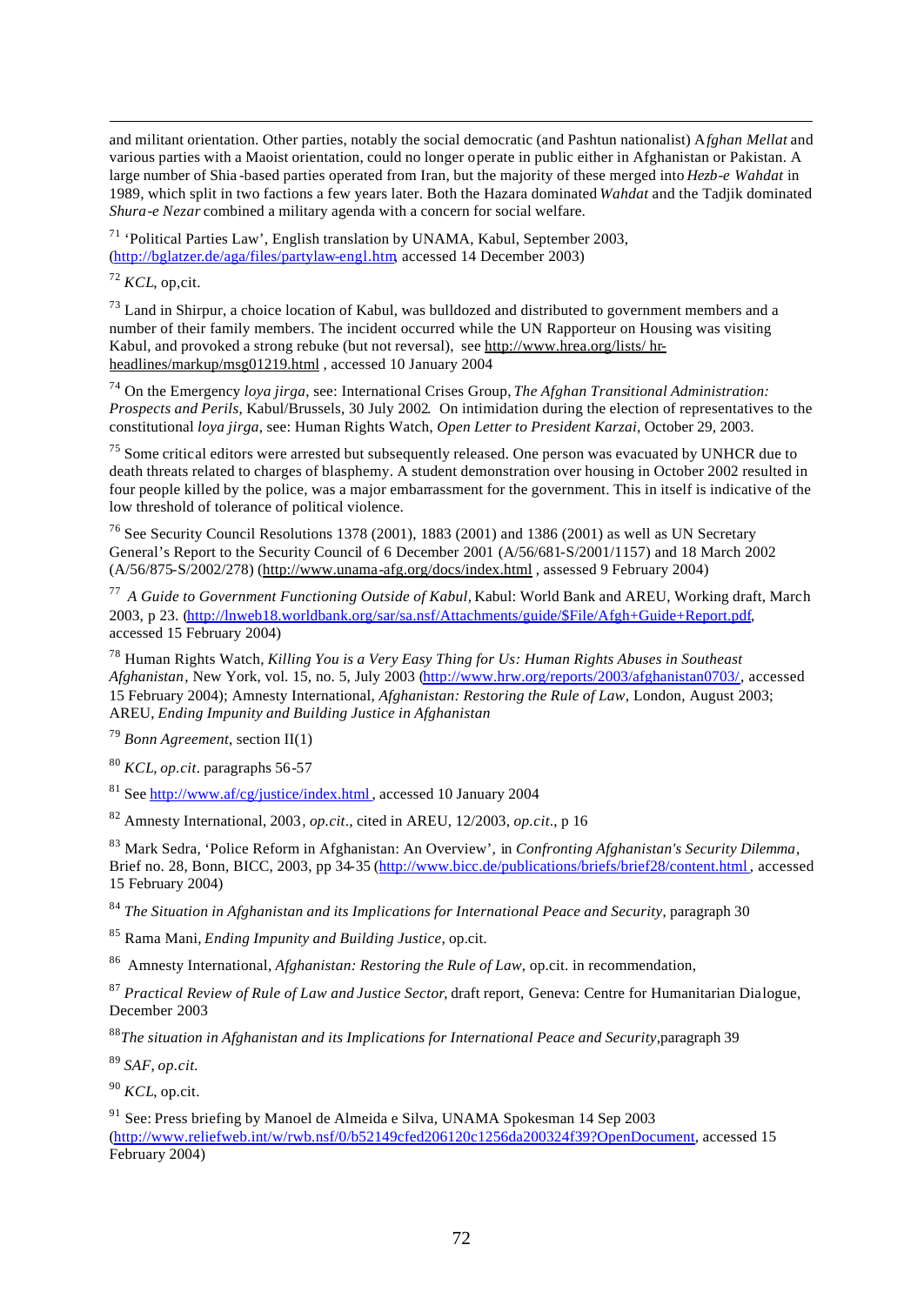$92$ The Bonn Agreement gives the UN the right to investigate human rights violations generally, although does not specifically mention past human rights abuses. However, the Secretary-General's report to the Security Council on 6 December 2001 stated that "the Afghan people and their international partners must commit themselves to addressing the problems of the past by ending impunity and ensuring accountability for past abuses, including gross and systematic violations of human rights." A/56/681- S/2001/1157, paragaph IV (http://www.unamaafg.org/docs/sc/sgreports/2001-1157.pdf, accessed 16 February 2004)

<sup>93</sup> *KCL*, *op.cit*, para. 82.

j

<sup>94</sup> Rama Mani, *Ending Impunity and Building Justice*, op.cit. section 3.1.2

<sup>95</sup> European Commission, *Country Strategy paper: Afghanistan 2003-2006* (http://www.europa.eu.int/comm/external\_relations/afghanistan/csp/ ,accessed 12 January 2004)

<sup>96</sup> *Bonn Agreement*. We here refer to paragraph V.1, and to paragraphs 2-4 in Appendix I

<sup>97</sup> Alex Thier, 'The Politics of Peacebuilding - Year One: From Bonn to Kabul', pp 39-60 in Antonio Donini, Norah Niland and Karin Wermester, *Nation-Building Unraveled? Aid, Peace and Justice in Afghanistan*, Bloomfield: Kumarian Press, 2004

<sup>98</sup> See for example Massoud Ansari, 'On the Job with a Taliban Recruiter', *Asia Times Online*, 26 November 2003, http://www.atimes.com/atimes/South\_Asia/EK26Df03.html, accessed 14 February 2004

<sup>99</sup> International Crisis Group, *Disarmament and Reintegration in Afghanistan*, ICG Asia Report no. 65, Kabul/Brussels, 30 September 2003, pp ii-iii; 8-9 (http://www.crisisweb.org/home/index.cfm?id=2292&l=1, accessed 28 January 2004)

<sup>100</sup> See for example Human Rights Watch, *All Our Hopes are Crushed: Violence and Repression in Western Afghanistan*, Report no. 7 (C), vol. 14, pp 21-22 and 30-32 (http://hrw.org/reports/2002/afghan3/, accessed 28 January 2004)

<sup>101</sup> Lakhdar Brahimi, *Address to the National Symposium on Security Sector Reform*, Ministry of Foreign Affairs, Kabul, 30-31 July 2003

 $102$  For more on the discussion on 'spoilers' in post 9/11 Afghanistan, see Astri Suhrke, Kristian Berg Harpviken and Arne Strand, 'After Bonn: Conflictual Peacebuilding', *Third World Quarterly*, no. 5, vol. 23, pp 875-891, 2002; Mark Sedra, *Afghanistan: Between War and Reconstruction - Where Do We Go From Here?*, Special Report, Foreign Policy in Focus, March 2003 (http://www.fpif.org/papers/03afghan/index.html, accessed 28 January 2004)

<sup>103</sup> Xinhuanet 8 February 2004, and UNAMA press briefing, Kabul, 8 February 2004, (http://www.unamaafg.org/news/briefing/spokesman/2004/04feb08\_davidsingh.htm, accessed 12 February 2004)

<sup>104</sup> Aldo A. Benini and Lawrence H. Moulton, *The Distribution of Civilian Victims in an Asymmetrical Conflict: Operation Enduring Freedom, Afghanistan*, Working Paper, Washington, 2003.

<sup>105</sup>A. Suhrke et al., 'After Bonn'.

<sup>106</sup>An earlier resolution (1378), on 14 November, which had carefully suggested an international security force, had been rejected by the Northern Alliance (A. Thier, 'The Politics of Peacebuilding', p 45)

<sup>107</sup> Suhrke et al., 'After Bonn: Conflictual Peacebuilding', pp. 883-884

<sup>108</sup> See e.g. A. Thier, 'The Politics of Peacebuilding', p 51

<sup>109</sup> Alexander Costy, 'The Dilemma of Humanitarianism in the Post-Taliban Transition', pp 143-165 in Antonio Donini, Norah Niland and Karin Wermester, *Nation-Building Unraveled? Aid, Peace and Justice in Afghanistan*, Bloomfield: Kumarian Press, 2004

<sup>110</sup> See for example Integrated Regional Information Network, 'Debate over Relations between Aid Community and the Coalition', 24 December 2003, UN Office for the Coordination of Humanitarian Affairs

<sup>111</sup> Carlotta Gall, 'U.S. Expanding G.I. Presence in Afghanistan to Permit Aid Work', *New York Times*, 21 December 2003.

<sup>112</sup> Jochen Buchsteiner, 'Entwicklungshelfer-Helfer? Die Rolle der Bundeswehr in Kundus', *Frankfurter Allgemeine*, 20 September 2003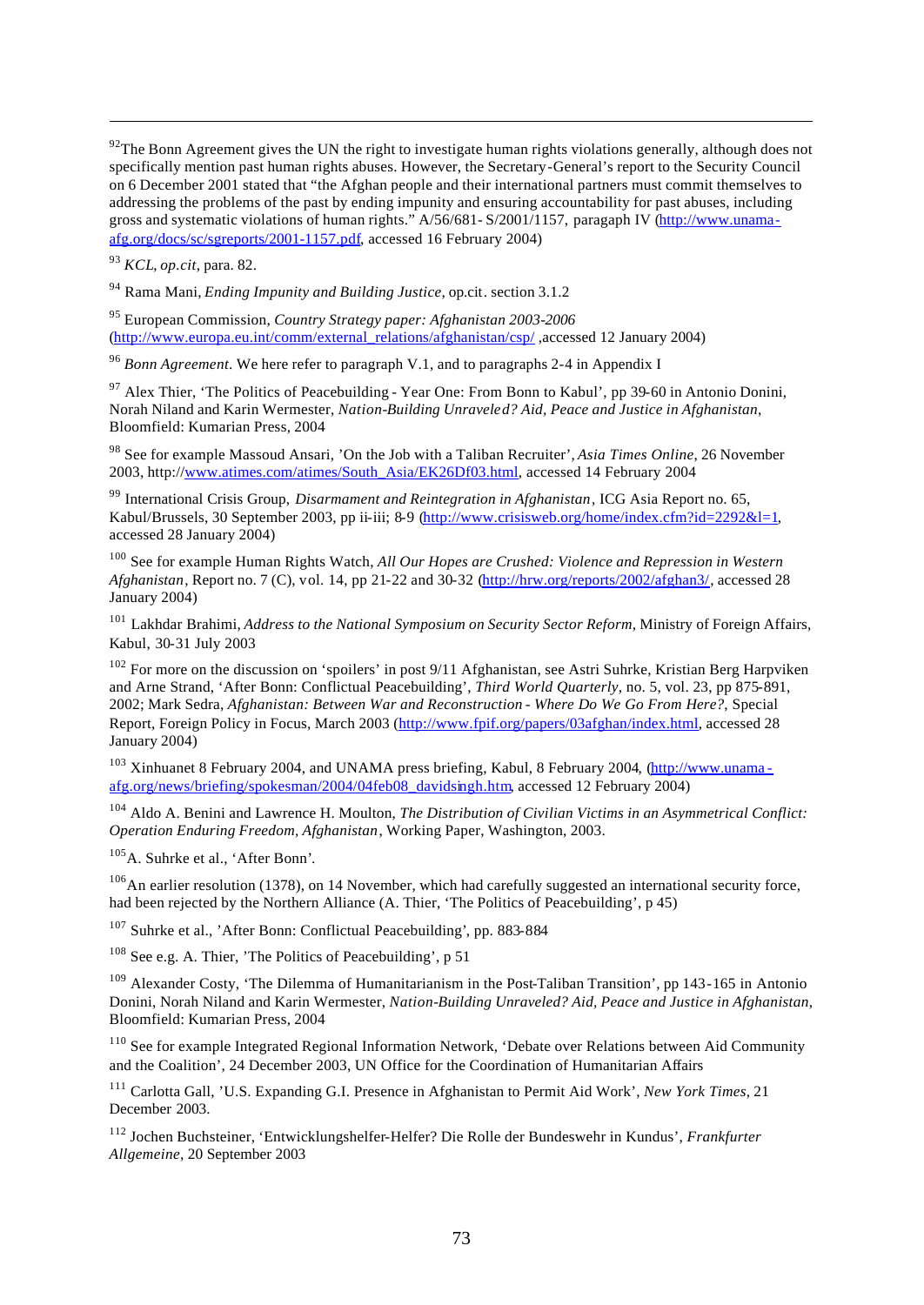<sup>113</sup> Ann Scott Tyson, 'Desertions Deplete Afghan Army', *Christian Science Monitor*, 17 December 2003; IRIN, 'Afghanistan: Thousands of Soldiers Forsake the New Army', 12 January 2004

<sup>114</sup> Mark Sedra, *Challenging the Warlord Culture: Security Sector Reform in Post-Taliban Afghanistan*, Paper no. 25, Bonn International Centre for Conversion, October 2002, p 30 (http://www.bicc.de/publications/papers/paper25/content.html, accessed 15 February 2004)

<sup>115</sup> International Crisis Group, *Disarmament and Reintegration*, pp 6-7

<sup>116</sup> Mark Sedra, 'New Beginning or Return to Arms? The Disarmament, Demobilization & Reintegration Process in Afghanistan', presentation to the workshop on State Reconstruction and International Engagement in Afghanistan, Bonn, 30 May – 1 June 2003

<sup>117</sup> The Transitional Islamic State of Afghanistan, *Partnership for Peace: Afghanistan's New Beginnings Programme, March 2003- February 2006*; *Afghanistan's New Beginnings Programme: Programme Overview*

<sup>118</sup> Crispin Thorold, 'Afghan Disarmament Accord Signed', *BBC News*, 12 January 2004 (http://news.bbc.co.uk/2/hi/south\_asia/3390157.stm, accessed 1 February 2004)

<sup>119</sup> Kristian Berg Harpviken, 'Afghanistan: From Buffer State to Battleground – to Bridge between Regions?', in James J. Hentz & Morten Bøås, eds, *Beyond the Nation State: New and Critical Security and Regionalism*. Aldershot: Ashgate, 2003, pp 152–176.

<sup>120</sup> Mathew B. Fielden and Jonathan Goodhand, (2001), 'Beyond the Taliban? The Afghanistan Conflict and United Nations Peacemaking', *Conflict, Security and Development*, vol. 1, pp. 5-32.

<sup>121</sup> Barnett R. Rubin and Andrea Armstrong, 'Regional Issues in the Reconstruction of Afghanistan', *World Policy Journal*, Spring 2003, p 35

<sup>122</sup> *National Development Framework (draft)*, Afghan Assistance Coordination Authority, April 2002 (accessed 28 January 2004 at: http://lnweb18.worldbank.org/sar/sa.nsf/Attachments/frame/\$File/ndf.pdf)

<sup>123</sup> Available at: http://www.unama-

j

afg.org/docs/Good%20Neighbourly%20Relations/KABUL%20DECLARATION%20ON%20GOOD%20NEIG HBOURLY%20RELATIONS.html (accessed 28 January 2004)

 $124$  See e.g. the commentary by two Human Rights Watch staff: Tom Malinowski and Acacia Shields, 'Uzbekistan's Empty Promises', Commentary, *The Washington Times*, 12 March 2002

<sup>125</sup> 'Norge tilbyr militære styrker til kampen mot internasjonal terrorisme', pressemelding, Forsvarsdepartmentet, 30 November 2001. Interestingly, some of these resources were offered to operations initially described as humanitarian support operations ('humanitære støtteoperasjoner), a concept that in 2003 would become heavily disputed as the Norwegian government used the humanitarian label for personnel deployed with the occupation forces in Iraq (following an intervention that Norway did not support).

<sup>126</sup> *Stortingsproposisjon nr. 39(2001-2002)*, 15 February 2002 (http://odin.dep.no/fd/norsk/publ/stprp/010001- 030016/index-dok000-b-n-a.html); *Stortingsproposisjon nr. 80*, 30 August 2002 (http://odin.dep.no/fd/norsk/publ/stprp/010001-030019/index-dok000-b-n-a.html).

 $127$  By the end of October 2003, the CIMIC team consisted of 14 people; the surgical unit had 39 members of staff. The company deployed in November consisted of approximately 200 people in total.

 $128$  A few Afghan patients were taken on, partly as a token of goodwill, partly to keep the system in running order.

<sup>129</sup> 'Telemark Task Force', (http://www.mil.no/haren/fist\_h/afg/start/styrken/ttf/, accessed 28 January 2004)

<sup>130</sup> Aasmund Willersrud, 'Norge utvider Afghanistan-innsats', *Aftenposten,* 7 February 2004 (http://www.aftenposten.no/nyheter/uriks/article.jhtml?articleID=725448, accessed 8 February 2004)

<sup>131</sup> 'Chairman's Summary: Afghanistan Support Group Annual Meeting in Oslo', 17-18 December 2002. (Accessed 24 January 2004 at www.unama -afg.org/docs/Oslo)

<sup>132</sup> Wenche Hauge, *Norwegian Peacebuilding Policies: Lessons Learnt and Challenges Ahead*, Contribution to the Joint Utstein Study of Peacebuilding, Norwegian Ministry of Foreign Affairs/PRIO, November 2003, pp 12- 14 (accessed 28 January 2004 at http://www.prio.no/files/file44564\_norwegian\_nationalpaper.pdf)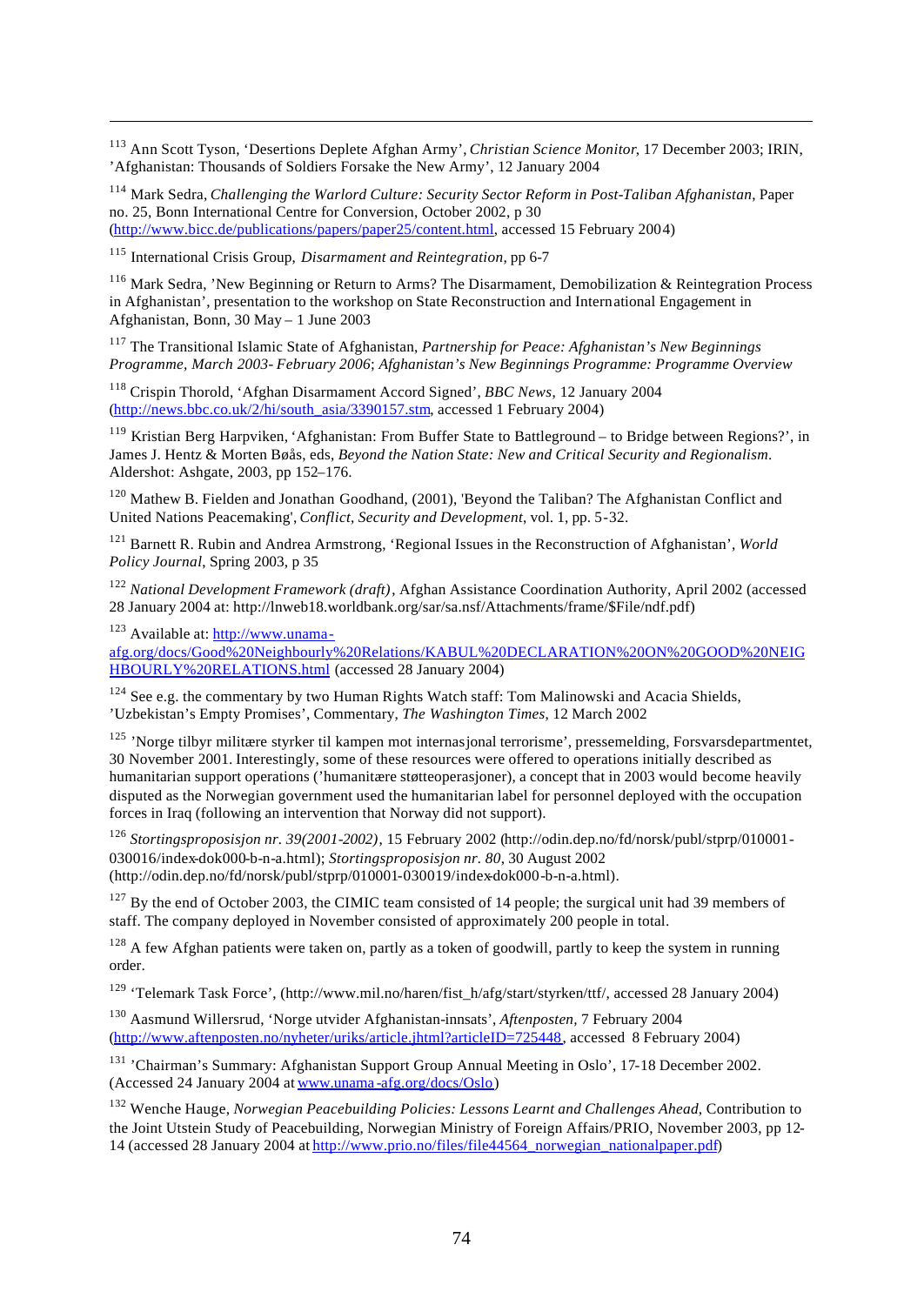<sup>133</sup> Government of Afghanistan, *Consultative Group Structure*, updated 3 July 2003. As a guideline, the Afghan government wants donors to focus on a maximum of three sectors. The three latter themes on the list of Norway's priorities, however, are considered essential by the Afghan administration, hence engagements in these sectors are considered exceptions to the three-sectors rule

<sup>134</sup> In 2004, Norway will have eighteen development partners, in addition to seven main development partners, Afghanistan belonging to the former group. These are countries with which Norway has entered into a comprehensive and long-term partnership

<sup>135</sup> 'Stortingsproposisjon nr. 1: For budsjetterminen 2004', Det kongelige Utenriksdepartment. p 114

<sup>136</sup> Barnett R. Rubin, *Edited Transcript of Remarks Delivered at Seminar Sponsored by the Swedish Committee for Afghanistan*, Stockholm, November 20, 2003

(http://www.cic.nyu.edu/pdf/Barnett%20Rubin%20Stockholm%20talk.pdf, accessed 14 February 2004); Ahmed Rashid, 'Afghanistan: A Rocky Year Ahead', *BBC*, 29 January 2004,

(http://news.bbc.co.uk/1/hi/world/south\_asia/3421259.stm, accessed 14 February 2004)

j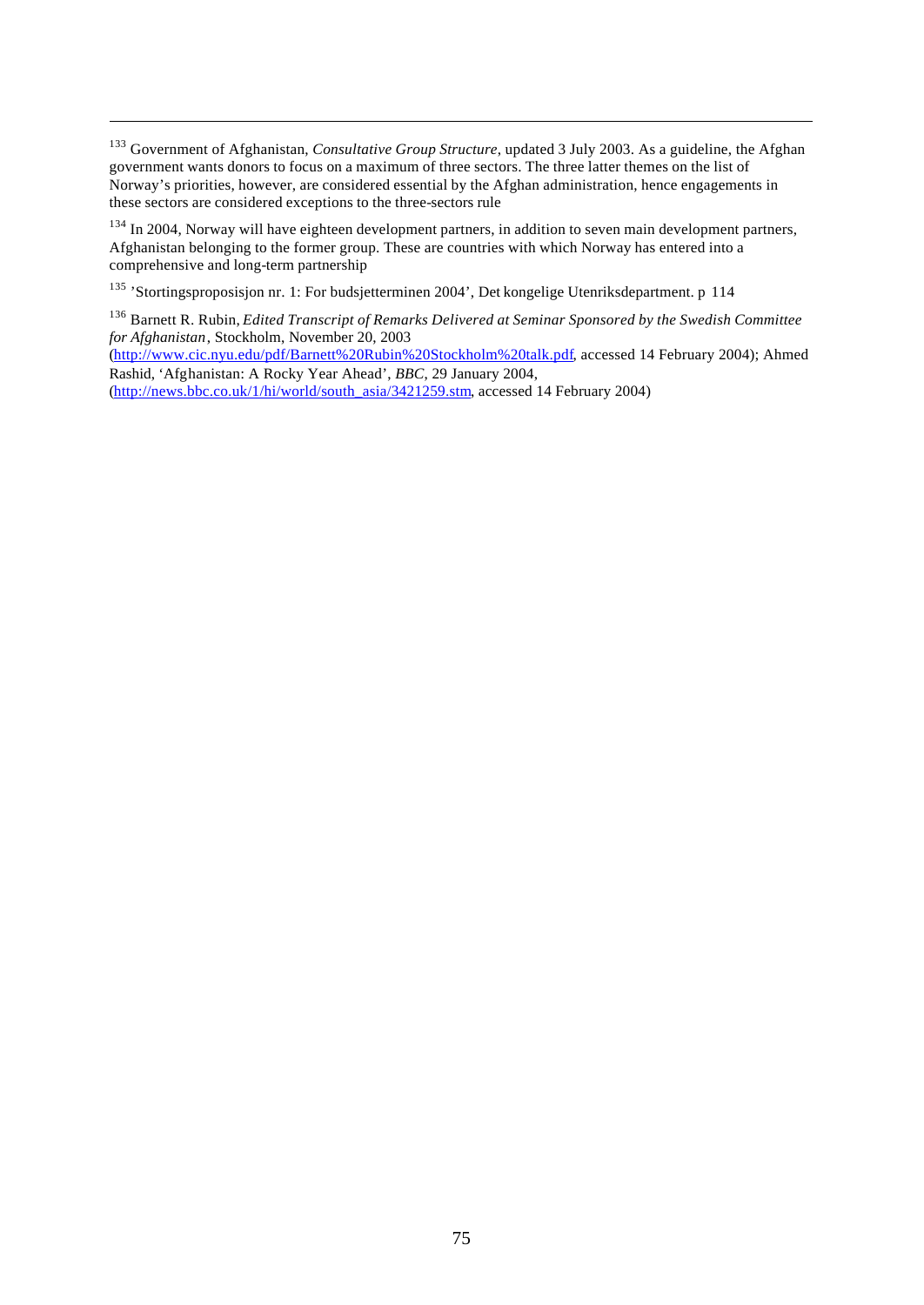# **Summary**

This report charts the aid policies pursued in Afghanistan since late 2001 aimed at building peace in a country devastated by two decades of conflict.

The report presents the four pillars of the peacebuilding design and examines the national and international context for what is termed as a 'conflictual peacebuilding.' The statebuilding process as well as the relief and reconstruction policies are discussed in more detail, followed by an examination of the political transition process and how the rule of law has been established. The national security situation and the international and regional contexts are reviewed as is Norway's role in the peacebuilding process.

 The report proposes policy guidelines for the policy agenda ahead:

- Refocus and limit the war against the militants so as to reduce the negative impact on the peacebuilding agenda.
- Emphasize institutional reforms and local capacity building as prerequisites for a large influx of new funds.
- Address issues that have been relatively neglected in the reconstruction process so far, including human rights, anti-poverty programs, and regulatory policies that promote greater equality and equity in sharing the benefits of reconstruction
- Anchor the peacebuilding process more firmly in the regional context, *inter alia* by creating an institutional forum for cooperation between Afghanistan and its neighbors.

Norway should consider consolidating its present aid portfolio and concentrating on an identifiable niche where the Norwegian contribution can make a difference.

ISSN 0805-505X ISBN 82-8062-074-5